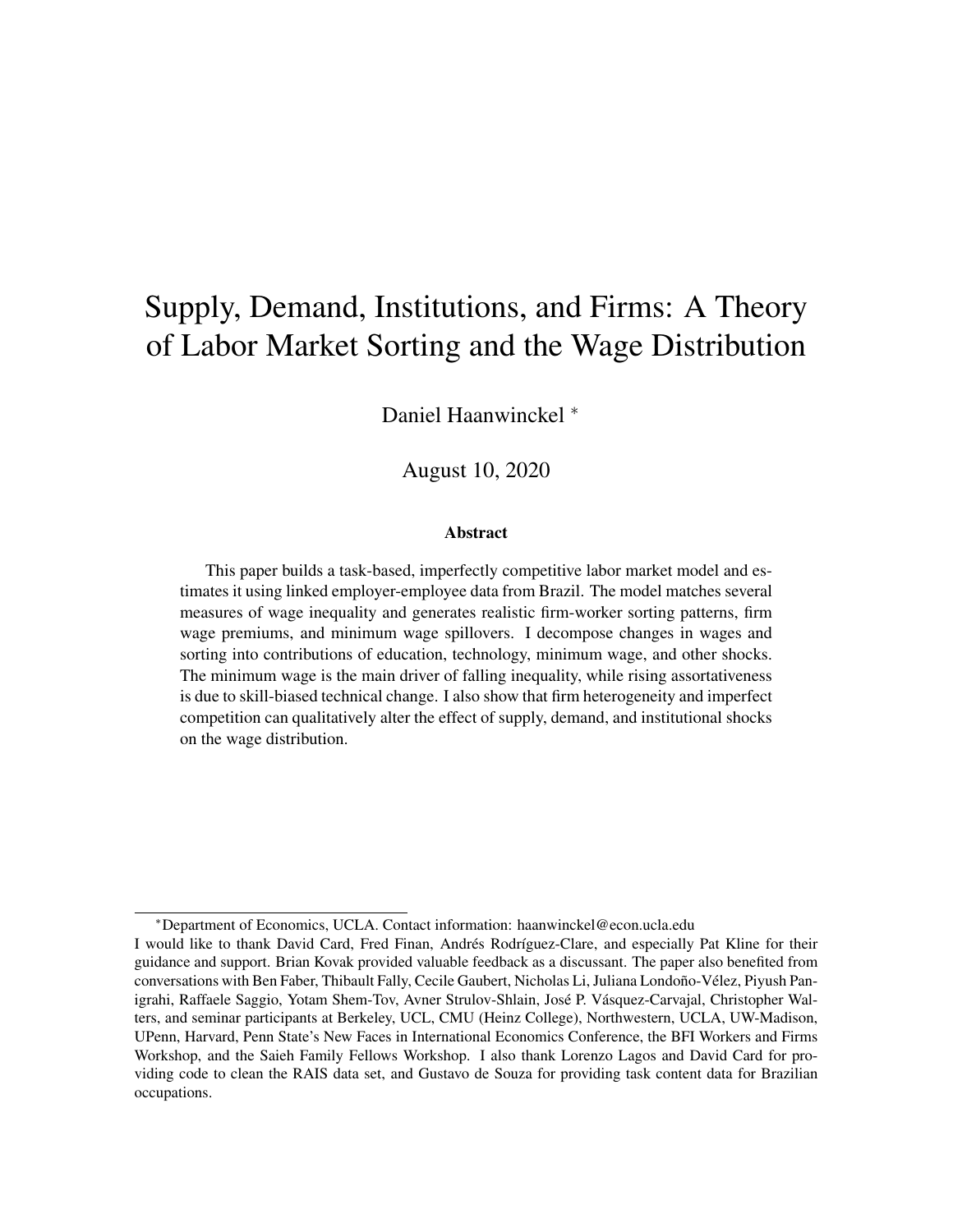## 1 Introduction

A central task in labor economics is identifying the source of changes in wage distributions. Many papers that address this issue focus on the interplay between the supply of skills and shocks that affect relative demand for certain types of workers, such as skill-biased technical change (henceforth SBTC).<sup>1</sup> Other papers study the role of labor market institutions such as minimum wages.<sup>2</sup> Finally, more recent literature suggests that when labor markets are not perfectly competitive, wage inequality trends might reflect changes in cross-firm wage dispersion for similar workers. These trends can also reflect changes in firm-worker sorting patterns; specifically, which types of workers are more likely to be matched to firms offering high wage premiums.<sup>3</sup>

These three potential explanations—supply-demand interactions, institutions, and cross-firm wage differentials—are not mutually exclusive. Each factor may be more relevant in particular periods or for some part of the wage distribution. They may also interact with each other. For example, [Engbom and Moser](#page-45-0) [\(2018\)](#page-45-0) find that a rising minimum wage decreases the dispersion of firm wage premiums, strengthening the inequality-reducing effects of that shock.

However, the literature still lacks a quantitative framework that combines these three possible causes. This is a limitation for applications where all of these factors are potentially important, because model-based decompositions of inequality trends into their underlying causes can be biased if a relevant factor is omitted. In addition, a unified approach can reveal previously undocumented interactions. For example, it remains unknown whether technical change, labor supply shocks, or minimum wages could be the reason behind changes in labor market sorting that have been observed in some countries, including the US.

In this paper, I propose a tractable model that captures the equilibrium effects of labor supply shocks, technical change, and minimum wages on the wage distribution, while allowing for realistic firm-worker sorting patterns and firm wage premiums. The first half of the paper describes the model and discusses its theoretical properties, which I summarize below. The second half presents a quantitative exercise based on linked employer-employee data from

 $1$ Leading examples in this literature are competitive models with an aggregate CES production function [\(Katz and Murphy,](#page-46-0) [1992;](#page-46-0) [Bound and Johnson,](#page-44-0) [1992;](#page-44-0) [Krusell et al.,](#page-47-0) [1999\)](#page-47-0) and task-based assignment models of the wage distribution [\(Sattinger,](#page-47-1) [1975;](#page-47-1) [Teulings,](#page-48-0) [1995;](#page-48-0) [Acemoglu and Autor,](#page-43-0) [2011\)](#page-43-0).

<sup>2</sup>See, e.g., [DiNardo, Fortin and Lemieux](#page-45-1) [\(1996\)](#page-45-1); [Lee](#page-47-2) [\(1999\)](#page-47-2); [Harasztosi and Lindner](#page-46-1) [\(2019\)](#page-46-1).

 $3$ [Card, Heining and Kline](#page-44-1) [\(2013\)](#page-44-1) and [Song et al.](#page-48-1) [\(2018\)](#page-48-1), using reduced-form decompositions, find that changes in sorting account for one third of recent increases in inequality in Germany and the US, respectively.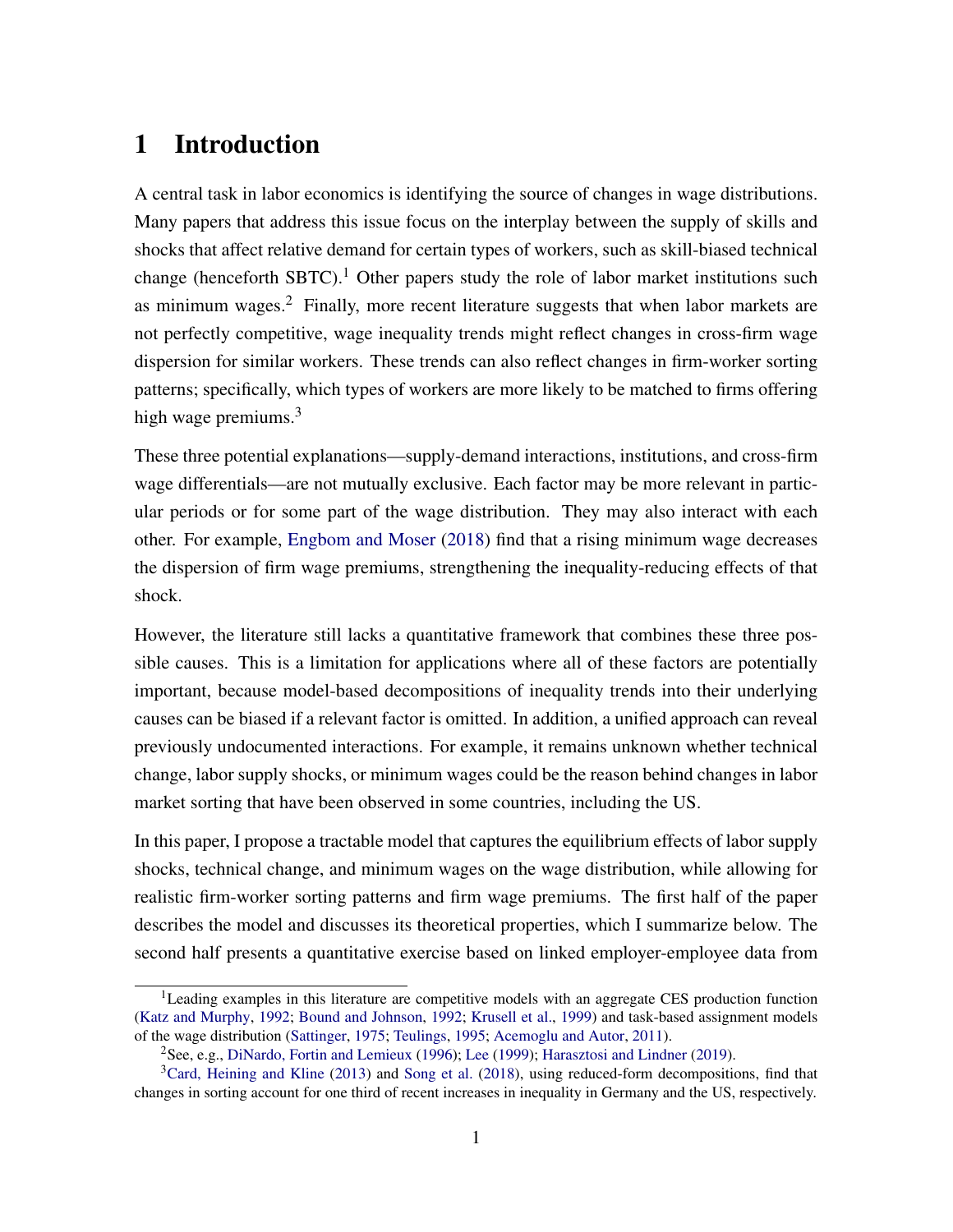Brazil. The estimated model successfully replicates a rich set of transformations in the data: falling wage inequality within education groups, wage polarization along education groups (workers with complete high school losing relative to both lower- and higher-educated workers), decreasing dispersion of cross-firm wage differentials, and rising assortativeness.

In the main quantitative exercise, I simulate counterfactuals that isolate the labor market effects of six time-varying factors: workforce composition along educational levels, the skill bias of technology, the minimum wage, a cross-firm wedge that generates wage premiums (linked to differences in entry costs and workplace amenities across firms producing different goods), a change in relative demand for skill-intensive goods (proxying for trade shocks), and a trend in the dispersion of worker productivity (proxying for other unmodeled factors). I find that the minimum wage is the main cause behind falling wage inequality in my setting. It accounts for a little less than half of the decline in the variance of log wages, and 80% of the reduction of the gap between the 50th and 10th percentiles of the wage distribution. SBTC is responsible for increases in the college wage premium and labor market sorting. The large observed increases in schooling achievement have relatively small effects on the variance of log wages, but they reduce between-group wage differentials and make the labor market less assortative.

The paper makes conceptual and technical contributions on two fronts. The first is the taskbased production function. Production requires combining tasks of different complexity levels, with task requirements depending on the good the firm decides to sell. More skilled workers have a comparative advantage in more complex tasks. The production function is defined as the output produced by a group of workers when they are optimally assigned to tasks. I show that these assumptions impose strong but reasonable constraints on substitution patterns across worker types: workers who are close in skill level are substitutes, while those who are far apart in skill are complements. This result extends the work of [Teulings](#page-48-2) [\(2000\)](#page-48-2), who named this property "distance-dependent substitution."

This production function provides a tractable, intuitive and parsimonious way to model firmworker sorting patterns and technical change. In most models of labor market sorting, either there is no distinction between a firm and a job, or workers are assumed to be perfect substitutes within firms—meaning that jobs at the firm are all the same. Labor market imperfections are the only reason for observing within-firm dispersion in skills or wages in these models.<sup>4</sup> In contrast, firms in my model hire workers of multiple types to benefit from the

<sup>4</sup>Papers in this group include [Shimer](#page-48-3) [\(2005\)](#page-48-3); [Gautier, Teulings and van Vuuren](#page-46-2) [\(2010\)](#page-46-2); [Eeckhout and](#page-45-2)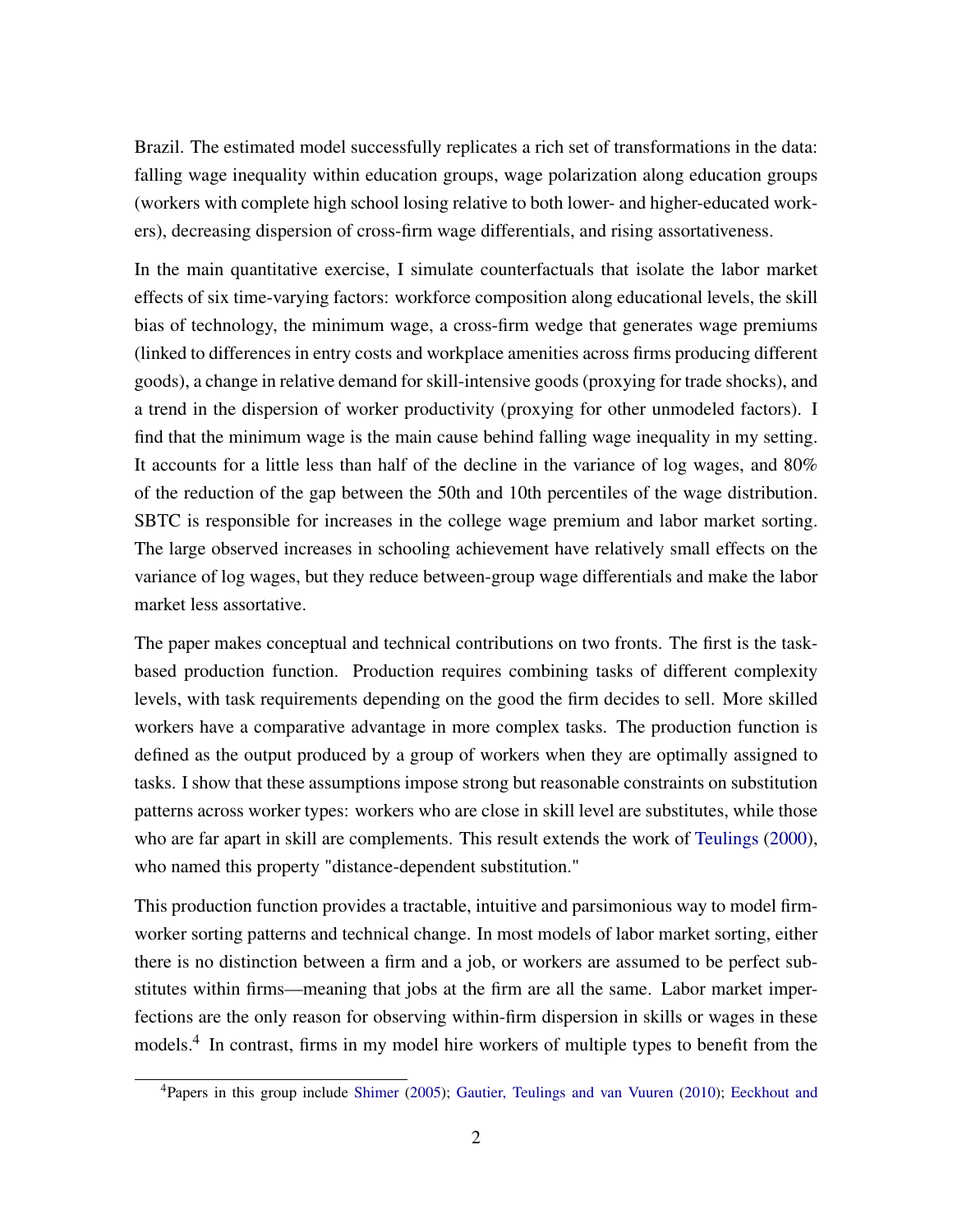[division of labor, even when labor markets are competitive. This distinction is important for](#page-45-2) [modeling changes in sorting over time and decompositions of wage inequality in between](#page-45-2)[firm and within-firm components. I provide a parsimonious and computationally efficient](#page-45-2) [parameterization that allows the use of this production function in complex quantitative ap](#page-45-2)[plications. In that parameterization, SBTC is defined as increased demand for more complex](#page-45-2) [tasks in the production of all goods.](#page-45-2) $5$ 

[The task-based production function does not require data on tasks. Nevertheless, I use a](#page-45-2) [measure of task content of occupations to test the microfoundation described above. School](#page-45-2)[ing correlates with analytical task content both within and between firms. This result is](#page-45-2) [consistent with cross-firm differences in skill intensity being driven by task requirements. In](#page-45-2) [addition, when workers transition to firms where their new colleagues are more educated than](#page-45-2) [the previous ones, they move to more analytical occupations. That result mirrors cross-firm](#page-45-2) [differences in optimal assignment when labor markets are imperfectly competitive.](#page-45-2)

[The other conceptual contribution of the paper is combining monopsony power, endoge](#page-45-2)[nous firm entry, and minimum wages in a general equilibrium model of wages. As in](#page-45-2) [Card](#page-44-2) [et al.](#page-44-2) [\(2018\), firms are horizontally and vertically differentiated in terms of workplace ameni](#page-45-2)[ties. Firms choose the good they produce upon entry and can set wages below the marginal](#page-45-2) [product of labor, extracting rents from infra-marginal employees who enjoy working there.](#page-45-2) [Markets for goods are competitive.](#page-45-2)

[In equilibrium, firms producing different goods might differ in wages offered to similar](#page-45-2) [workers for three reasons. The first is good-specific entry costs, such that some firms operate](#page-45-2) [at larger scales and post higher wages to attract more workers. The second is differences](#page-45-2) [in average workplace amenities by good, which generate compensating wage differentials.](#page-45-2) [The third is differences in relative task requirements, which cause firms to differ in skill](#page-45-2)

[Kircher](#page-45-2) [\(2011\)](#page-45-2); [Gautier and Teulings](#page-46-3) [\(2015\)](#page-46-3); [Lise, Meghir and Robin](#page-47-3) [\(2016\)](#page-47-3); [Grossman, Helpman and Kircher](#page-46-4) [\(2017\)](#page-46-4); [Hagedorn, Law and Manovskii](#page-46-5) [\(2017\)](#page-46-5); [de Melo](#page-45-3) [\(2018\)](#page-45-3); [Eeckhout and Kircher](#page-45-4) [\(2018\)](#page-45-4); [Lise and Postel-](#page-47-4)[Vinay](#page-47-4) [\(2020\)](#page-47-4). A few papers, such as [Kremer and Maskin](#page-47-5) [\(1996\)](#page-47-5), [Herkenhoff et al.](#page-46-6) [\(2018\)](#page-46-6), and [Mak and Siow](#page-47-6) [\(2018\)](#page-47-6), model firms as teams of two workers executing different jobs.

<sup>&</sup>lt;sup>5</sup>Models of hierarchical firms in the tradition of [Garicano](#page-46-7) [\(2000\)](#page-46-7), [Garicano and Rossi-Hansberg](#page-46-8) [\(2006\)](#page-46-8), and [Antràs, Garicano and Rossi-Hansberg](#page-44-3) [\(2006\)](#page-44-3) can, in principle, have an arbitrary, endogenously determined set of jobs performed by workers of different skills, such as in this paper. However, they are in general less tractable; quantitative applications resort to simplifications even in competitive environments, such as limiting hierarchies to two levels in [Caliendo and Rossi-Hansberg](#page-44-4) [\(2012\)](#page-44-4). My production structure can be seen as a version of hierarchical firm models where problems are reinterpreted as tasks and tractability is gained by eliminating the cost of information transmission within the firm. [Eeckhout and Pinheiro](#page-45-5) [\(2014\)](#page-45-5) and [Trottner](#page-48-4) [\(2019\)](#page-48-4) also model large firms with multiple jobs, but with common elasticities of substitution across all pairs of worker types.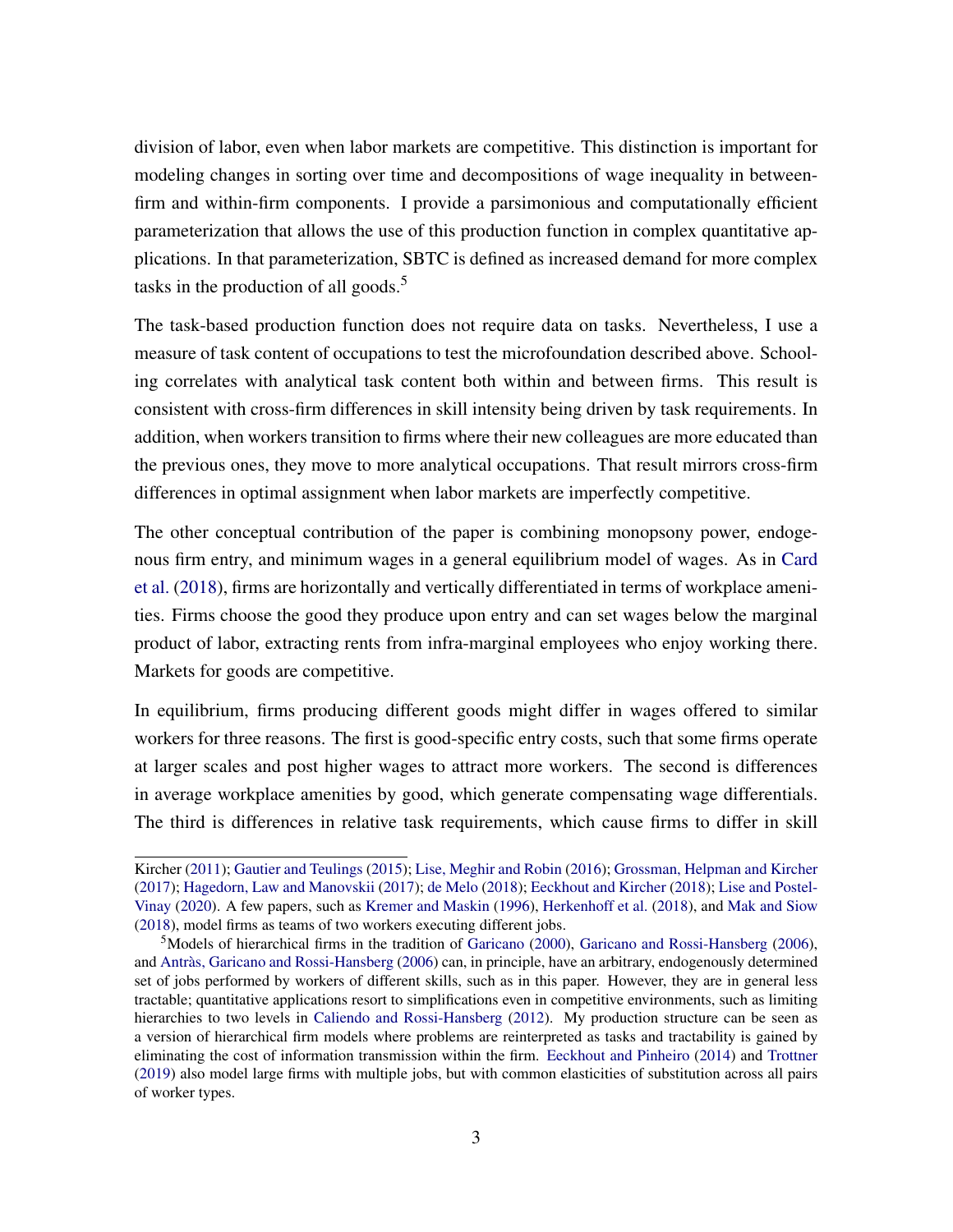composition and pay more to the worker types in which they are more intensive. Because of the latter component and the minimum wage, firm wage premiums vary by worker type. Thus, under the lens of the model, two-way fixed effects regression models of log wages (henceforth AKM regressions, after [Abowd, Kramarz and Margolis,](#page-43-1) [1999\)](#page-43-1) are misspecified. Nevertheless, the widely used decomposition of the variance of log wages based on AKM regressions is still useful, because it helps identify parameters governing between-firm wage dispersion and labor market sorting.

I show that assumptions about consumer behavior have implications for long-run comparative statics. Consider, for example, an increase in the number of college-educated workers. Labor costs decrease more in skill-intensive firms, affecting prices and reallocating consumption toward the goods these firms produce. That, in turn, increases demand for skilled labor and partially offsets the negative impact of the supply shock on skilled worker's wages. If the elasticity of substitution between goods is high enough, this supply shock can even increase mean log wages among college-educated workers relative to lower educated workers. That counterintuitive result is possible if skill-intensive firms also pay higher wages conditional on skill. Skilled wages decrease within firms, but mean log wages rise because a larger share of skilled workers benefit from high wage premiums. The idea that supply, demand, and institutional shocks have secondary impacts on the wage distribution when they change the composition of jobs in the economy is not new.<sup>6</sup> My contribution in this area is offering a multi-factor quantitative framework that includes this channel.

Finally, the effects of the minimum wage in the model are realistic. Empirical studies of the minimum wage typically find small unemployment effects, spillovers (wage increases on quantiles of the wage distribution where the minimum wage does not bind), and the existence of spikes in histograms of log wages (sometimes called bunching at the minimum wage). The estimated model replicates these patterns, though model-simulated spillovers do not precisely match reduced-form estimates based on Brazilian data. To my knowledge, the only other equilibrium models consistent with these three empirical findings are [Flinn](#page-46-9) [\(2006\)](#page-46-9) and [Butcher, Dickens and Manning](#page-44-5) [\(2012\)](#page-44-5).

The paper is organized as follows. The remainder of the introduction compares my paper to recent work on wage inequality in Brazil. The next section presents the task-based pro-

<sup>6</sup>Examples of such papers, organized by type of aggregate shock, are [Kremer and Maskin](#page-47-5) [\(1996\)](#page-47-5), [Ace](#page-43-2)[moglu](#page-43-2) [\(1998\)](#page-43-2), [Acemoglu](#page-43-3) [\(1999\)](#page-43-3), [Mak and Siow](#page-47-6) [\(2018\)](#page-47-6), [Shephard and Sidibe](#page-48-5) [\(2019\)](#page-48-5), and [Blundell, Green and](#page-44-6) [Jin](#page-44-6) [\(2020\)](#page-44-6) (labor supply); [Acemoglu and Restrepo](#page-43-4) [\(2018\)](#page-43-4) (automation); [Acemoglu](#page-43-5) [\(2001\)](#page-43-5) (minimum wage); [Sampson](#page-47-7) [\(2014\)](#page-47-7) and [Davis and Harrigan](#page-45-6) [\(2011\)](#page-45-6) (trade liberalization).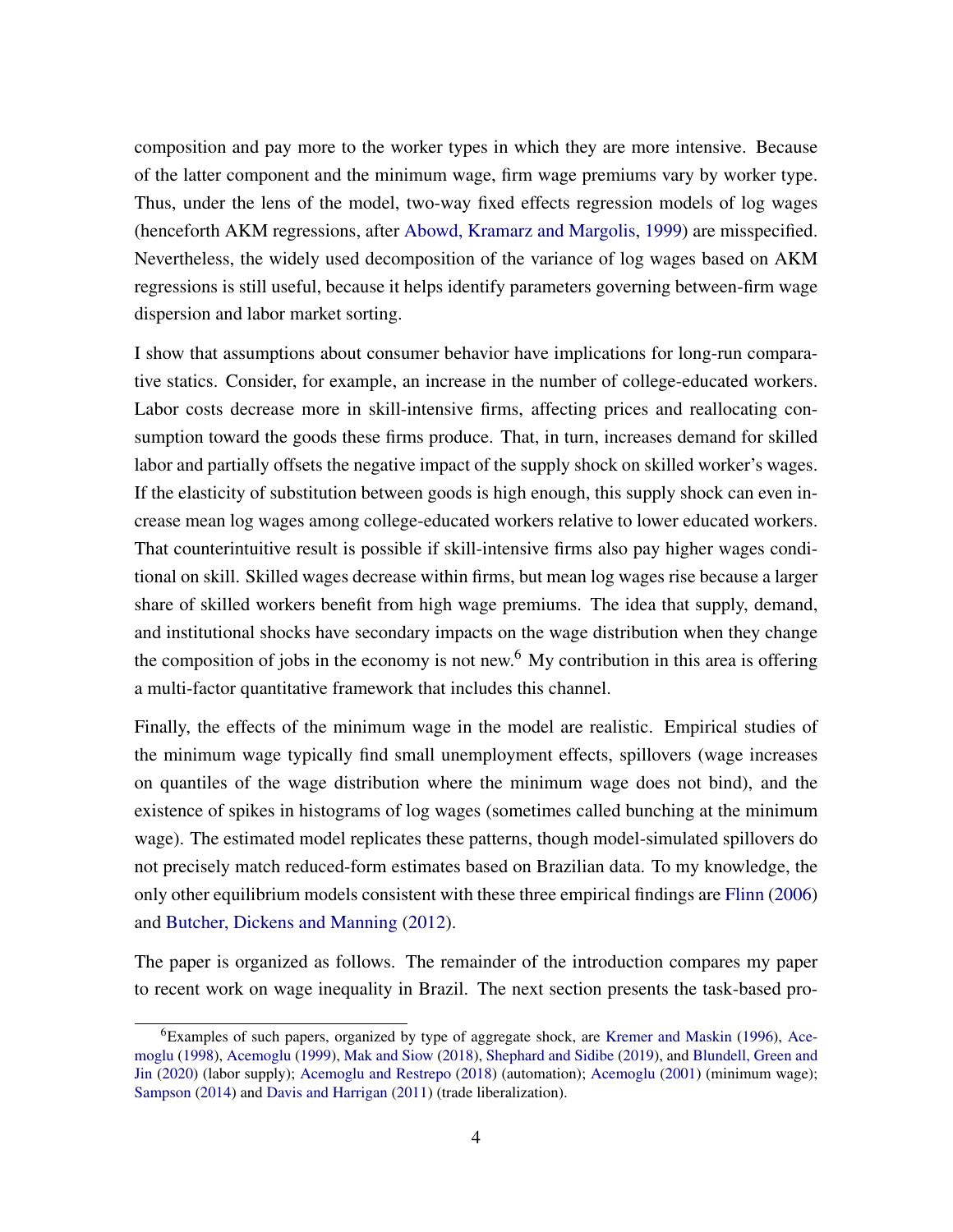duction function. The third section describes the general equilibrium model. The fourth section contains the quantitative exercises. The final section concludes with a discussion of directions for further research.

Comparison to recent papers that study the Brazilina case: In this brief section, I restrict attention to papers that use equilibrium models to identify causes of falling inequality in Brazil (see [Firpo and Portella,](#page-46-10) [2019,](#page-46-10) for a broader review). [Manacorda, Sanchez-Paramo](#page-47-8) [and Schady](#page-47-8) [\(2010\)](#page-47-8), [Fernández and Messina](#page-46-11) [\(2018\)](#page-46-11), and [Acosta et al.](#page-43-6) [\(2019\)](#page-43-6) focus on supplydemand dynamics using models with CES aggregate production functions. These papers find that labor demand has either been roughly stable or has trended toward low-skilled labor. Because their models do not include cross-firm wage differentials or minimum wages, these factors can be absorbed into the estimated demand trend, blurring its interpretation.

[Mak and Siow](#page-47-6) [\(2018\)](#page-47-6) develop a model combining occupational choice and matching of workers executing different functions in two-worker teams. They fit the model to Brazilian data, simulate a counterfactual by imputing observed changes in the skill composition of the workforce, and find that this labor supply shock reduces inequality.

My paper is closer to previous work by [Engbom and Moser](#page-45-0) [\(2018\)](#page-45-0), who also build an imperfectly competitive labor market model with firm and worker heterogeneity and a minimum wage. Like me, they use moments from AKM decompositions as targets in an indirect inference estimation procedure. They also compare simulated minimum wage spillovers to reduced-form estimates obtained from specifications similar to those in [Autor, Manning and](#page-44-7) [Smith](#page-44-7) [\(2016\)](#page-44-7). Their frictional model with on-the-job search makes several predictions that do not exist in mine, regarding worker transitions across firms and the existence of a job ladder. On the other hand, they do not model a market for goods or technical change, their counterfactual exercises focus exclusively on the role of the minimum wage, and wage histograms simulated from their model do not have spikes at the minimum wage. Despite those differences, and the fact that they use data for the whole country instead of a single state, their main conclusion is consistent with my results: minimum wages account for about half of the decline in the variance of log wages in Brazil.

Compared to that literature, my paper provides a more complete and nuanced account of recent labor market transformations in Brazil, because it uniquely disentangles the equilibrium effects of labor supply, two types of demand shocks, minimum wages, and cross-firm wedges that generate firm wage premiums.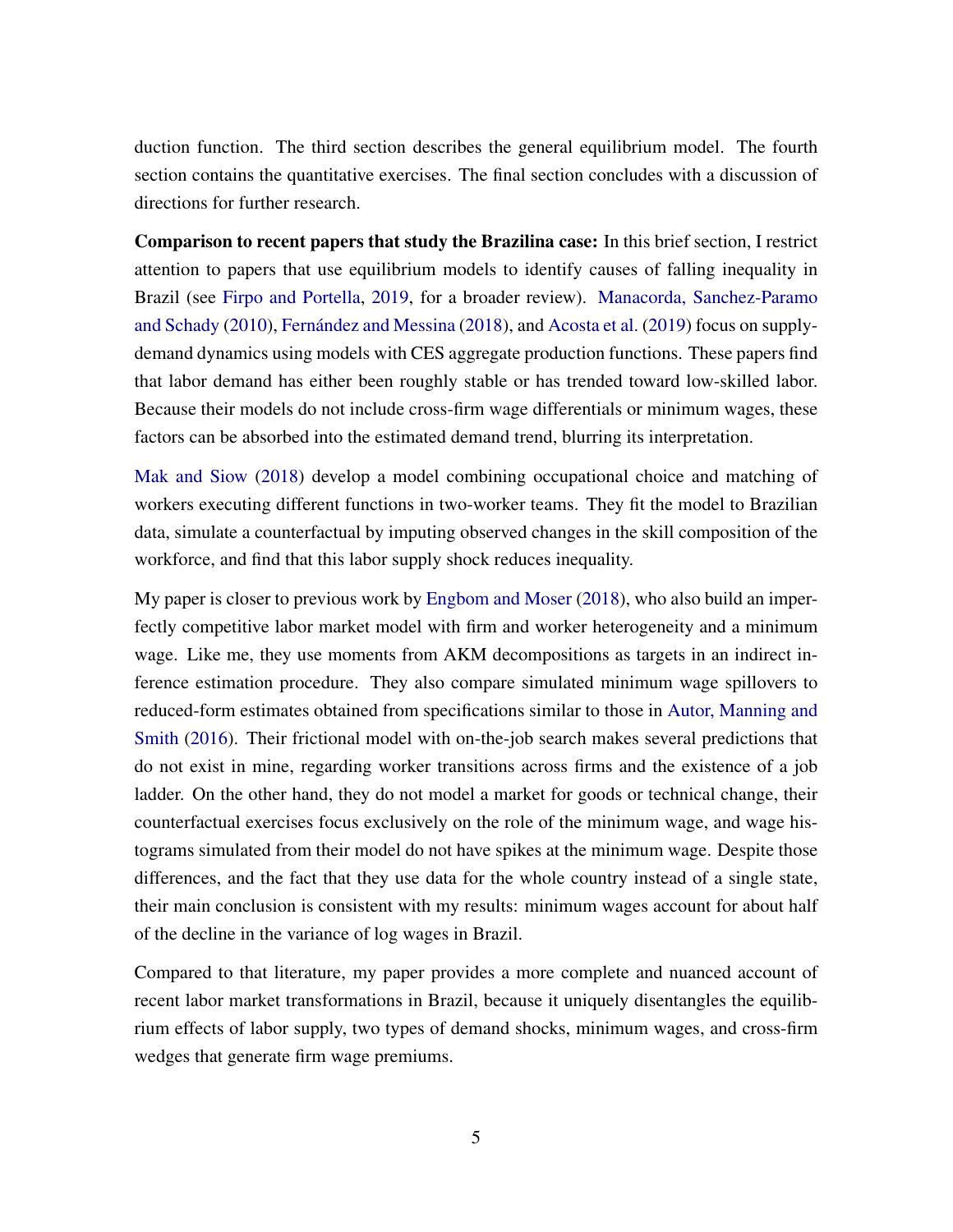## 2 The task-based production function

Task-based models of comparative advantage are increasingly used to model wage inequality. [Acemoglu and Autor](#page-43-0) [\(2011\)](#page-43-0) show that these models are better suited than the "canonical" constant elasticity of substitution (CES) model of labor demand to study inequality trends in the US. [Teulings](#page-48-2) [\(2000,](#page-48-2) [2003\)](#page-48-6) shows that substitution patterns implied by assignment models make them particularly suitable for studying minimum wages. [Costinot and Vogel](#page-44-8) [\(2010\)](#page-44-8) develop a task-based model to study the consequences of trade integration and offshoring, finding that it offers new perspectives relative to workhorse models of international trade.

In this section, I show an additional advantage of the task-based approach: it allows for intuitive, tractable, and parsimonious modeling of firm heterogeneity, whereby firms have production functions with imperfect substitution and differ in their demand for skill.

The production structure in this paper is built upon four assumptions. First, final goods embody a set of tasks that vary in complexity, combined in fixed proportions. Second, tasks cannot be traded. Third, workers are perfect substitutes in the production of any particular task, but with different productivities. Fourth, some worker groups have comparative advantage in the production of complex tasks relative to others.

I start this section by defining the production function and solving the managerial problem of assigning workers to tasks. The second subsection discusses cost minimization and shows how this structure generates differences in skill intensity between firms. The third subsection derives and explains distance-dependent substitution. The final subsection presents the parametric version that is employed in the quantitative exercises of this paper. All proofs are in Appendix [A.](#page-49-0)

## 2.1 Setup, definitions, and the assignment problem

Workers are characterized by their type  $h \in \{1, ..., H\}$  and the amount of labor efficiency units they can supply,  $\varepsilon \in \mathbb{R}_{>0}$ . They use their labor to produce tasks which are indexed by their complexity  $x \in \mathbb{R}_{>0}$ . All labor types are perfect substitutes in the production of any particular task, but their productivities are not the same:

**Definition 1.** *The comparative advantage function*  $e_h$  :  $\mathbb{R}_{>0} \to \mathbb{R}_{>0}$  *denotes the rate of conversion of worker efficiency units of type h into tasks of complexity x. It is continuously differentiable and log-supermodular:*  $h' > h \Leftrightarrow \frac{d}{dx} \left( \frac{e_{h'}(x)}{e_h(x)} \right)$  $e_h(x)$  $\big) > 0 \,\forall x.$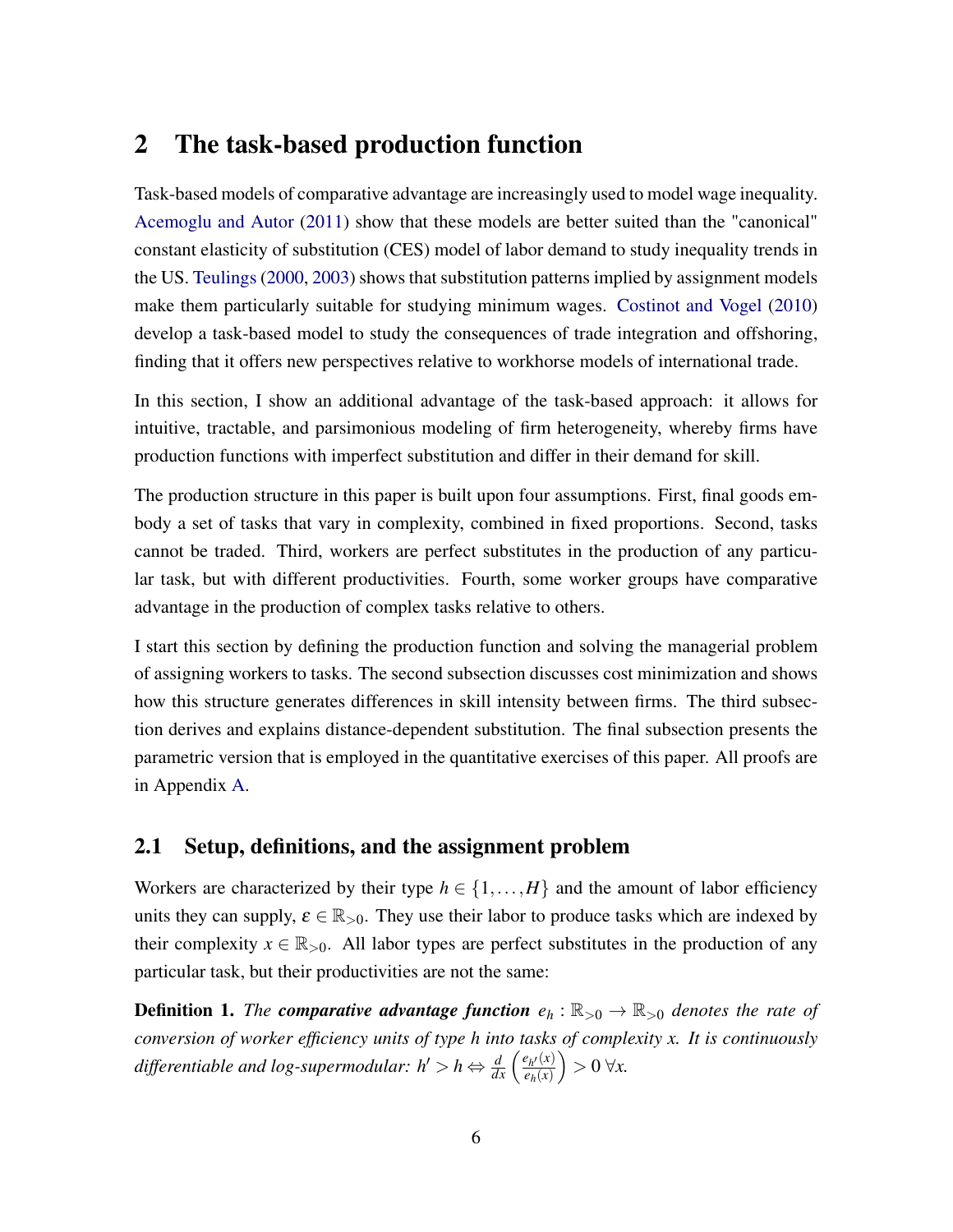To fix ideas, consider two workers, whom I will refer to as Alice and Bob. Alice, characterized by *h*,  $\varepsilon$ , can use a fraction  $r \in [0,1]$  of her time to produce  $r \varepsilon e_h(x)$  tasks of complexity *x*. Bob  $(h', \varepsilon')$ , who belongs to a lower type  $(h' < h)$ , can still produce more of those tasks than Alice, so long as his quantity of efficiency units is high enough relative to hers  $(\varepsilon' > \varepsilon e_h(x)/e_{h'}(x))$ . But Alice has a comparative advantage: moving towards more complex tasks increases her productivity relative to Bob's.

The interpretation of task complexity depends on how worker groups are defined. In the quantitative exercise of this paper, workers are grouped by educational achievement, and thus more complex tasks are those that benefit from formal education (or intrinsic characteristics that correlate with formal education). The assumption that all tasks are ordered in a single dimension of complexity is strong, but useful as an approximation that allows for complexity in other dimensions. Quantitative models using multi-dimensional skills and tasks include [Lindenlaub](#page-47-9) [\(2017\)](#page-47-9) and [Lise and Postel-Vinay](#page-47-4) [\(2020\)](#page-47-4).

Because workers in the same group differ only in a proportional productivity shifter, the sum of efficiency units of each type is a sufficient statistic for analyzing production. Thus, throughout this section, definitions and results are in terms of total efficiency units of each type available to the firm, which I denote by  $\mathbf{l} = \{l_1, \ldots, l_H\}$  (bold-faced symbols denote vectors over worker types throughout the paper). The distinction between labor efficiency units and workers will be relevant in the next section, when discussing labor markets and the wage distribution.

There is a discrete number of final consumption goods,  $g = 1, \ldots, G$ . Each good is produced by combining tasks in fixed proportions:

**Definition 2.** *The blueprint*  $b_g : \mathbb{R}_{>0} \to \mathbb{R}_{>0}$  *is a continuously differentiable function that denotes the density of tasks of each complexity level x required for the production of a unit of consumption good g. Blueprints satisfy*  $\int_0^\infty b_g(x)/e_H(x)dx < \infty$  (production is feasible given *a positive quantity of the highest labor type).*

Tasks cannot be traded; firms must use their internal workforce to produce them. The justification for this assumption is that there are unmodeled costs that make task exchange between firms unprofitable, in the spirit of [Coase](#page-44-9)  $(1937)$ .<sup>7</sup> I assume that firms are allowed to split worker's time across tasks in a continuous way by choosing assignment functions

 $7$ If tasks are freely traded, the model makes no predictions about sorting of workers to firms. A less extreme assumption — e.g. formally modeling output losses from assembling tasks produced at different firms — could be used for studying the boundaries of the firm and the effects of outsourcing.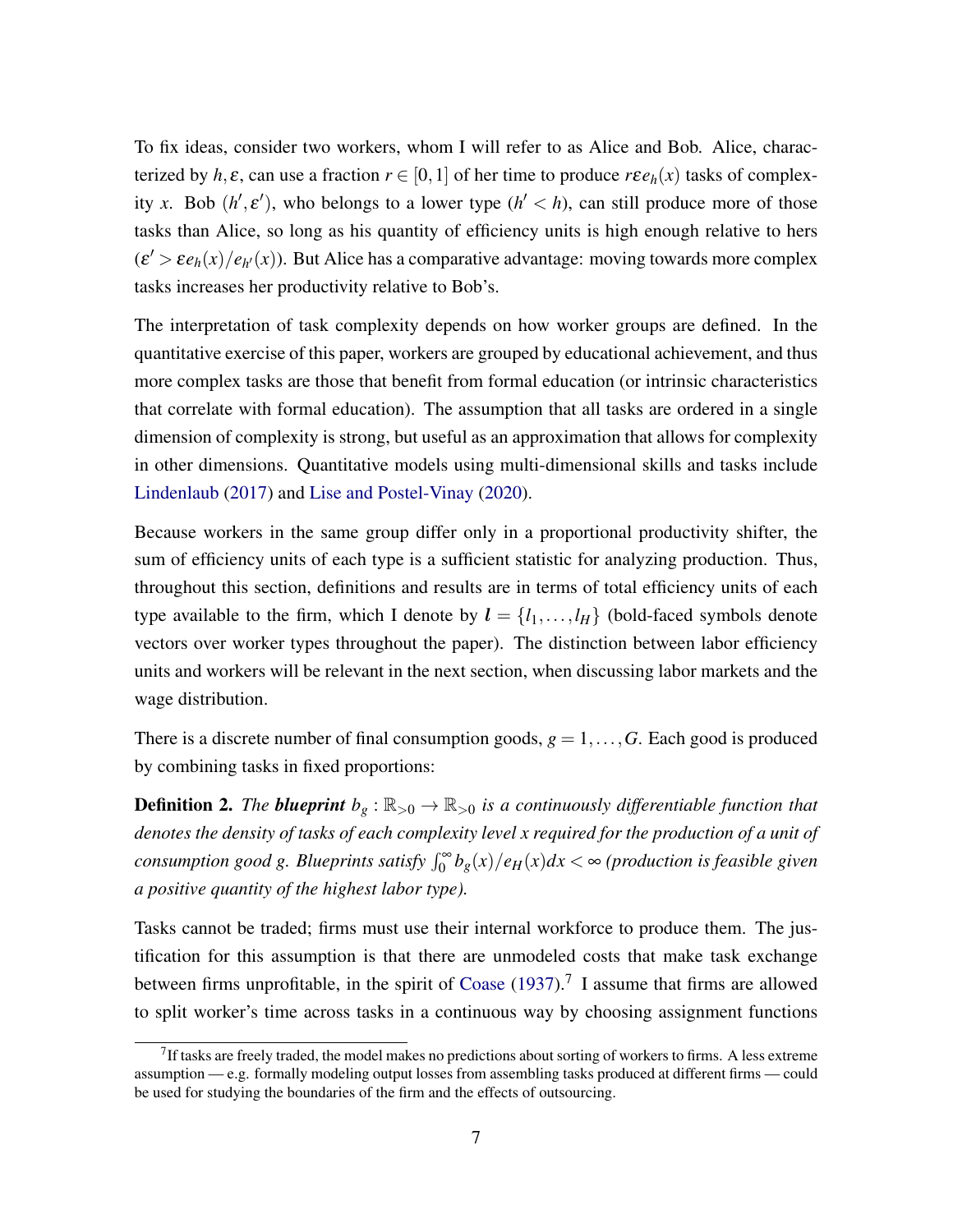$m_h: \mathbb{R}_{>0} \to \mathbb{R}_{\geq 0}$ , where  $m_h(x)$  denotes the intensity of use of efficiency units of labor type *h* on tasks of complexity *x*. The only restriction imposed on  $m_h(\cdot)$  is that these functions are right continuous.<sup>8</sup> That formulation of the assignment problem is very general, allowing firms to use multiple worker types to produce the same task, the same worker type in disjoint sets of tasks, and discontinuities in assignment rules.

Given a blueprint  $b(\cdot)$  and l efficiency units of labor, firms choose these assignment functions with the goal of maximizing output. In this problem, they are subject to two constraints: producing the required amount of tasks of each complexity level *x* and using no more than *l<sup>h</sup>* units of labor of type *h*.

Definition 3. *The task-based production function*  $f: \mathbb{R}_{\geq 0}^{H-1} \times \mathbb{R}_{>0} \times \{b_1(\cdot),\ldots,b_G(\cdot)\} \to$  $\mathbb{R}_{\geq 0}$  *is the value function of the following assignment problem:*<sup>9</sup>

$$
f(l; b_g) = \max_{q \in \mathbb{R}_{\geq 0}, \{m_h(\cdot)\}_{h=1}^H \subset RC} q
$$
  
s.t. 
$$
qb_g(x) = \sum_h m_h(x)e_h(x) \quad \forall x \in \mathbb{R}_{>0}
$$

$$
l_h \geq \int_0^\infty m_h(x)dx \quad \forall \in \{1, ..., H\}
$$

*where q is output and m<sup>h</sup> is an assignment function denoting the density of labor efficiency units of type h used in the production of each task x. RC is the space of right continuous functions*  $\mathbb{R}_{>0} \to \mathbb{R}_{\geq 0}$ *.* 

Comparative advantage implies that the optimal assignment of workers to tasks is assortative:

**Lemma 1** (Optimal allocation is assortative). *For every combination of inputs*  $l, b_g(\cdot)$ *, there exists a unique set of H* − 1 *complexity thresholds*  $\bar{x}_1 < \cdots < \bar{x}_{H-1}$  *that defines the range of tasks performed by each worker type in an optimal allocation:*  $m_h(x) > 0 \Longleftrightarrow x \in [\bar{x}_{h-1}, \bar{x}_h)$ , *with*  $\bar{x}_0 = 0$  *and*  $\bar{x}_H = \infty$ *. Thresholds satisfy:* 

<span id="page-8-0"></span>
$$
\frac{e_{h+1}(\bar{x}_h)}{e_h(\bar{x}_h)} = \frac{f_{h+1}}{f_h} \quad h \in \{1, ..., H-1\}
$$
 (1)

 $\mathcal{B}_{\forall x, \tau \in \mathbb{R}_{>0}, \exists \delta \in \mathbb{R}_{>0}$  such that  $x' \in [x, x + \delta) \Rightarrow |m_h(x) - m_h(x')| < \tau$ .

<sup>&</sup>lt;sup>9</sup>The definition of the production function assumes positive input of the highest worker type. This assumption simplifies proofs and ensures well-behaved derivatives, while not being restrictive for the applications in this paper. In general, blueprints might require at least one worker of a minimum worker type *h* — if none is available, lower types have zero marginal productivity. This property might be useful for models of endogenous growth and innovation.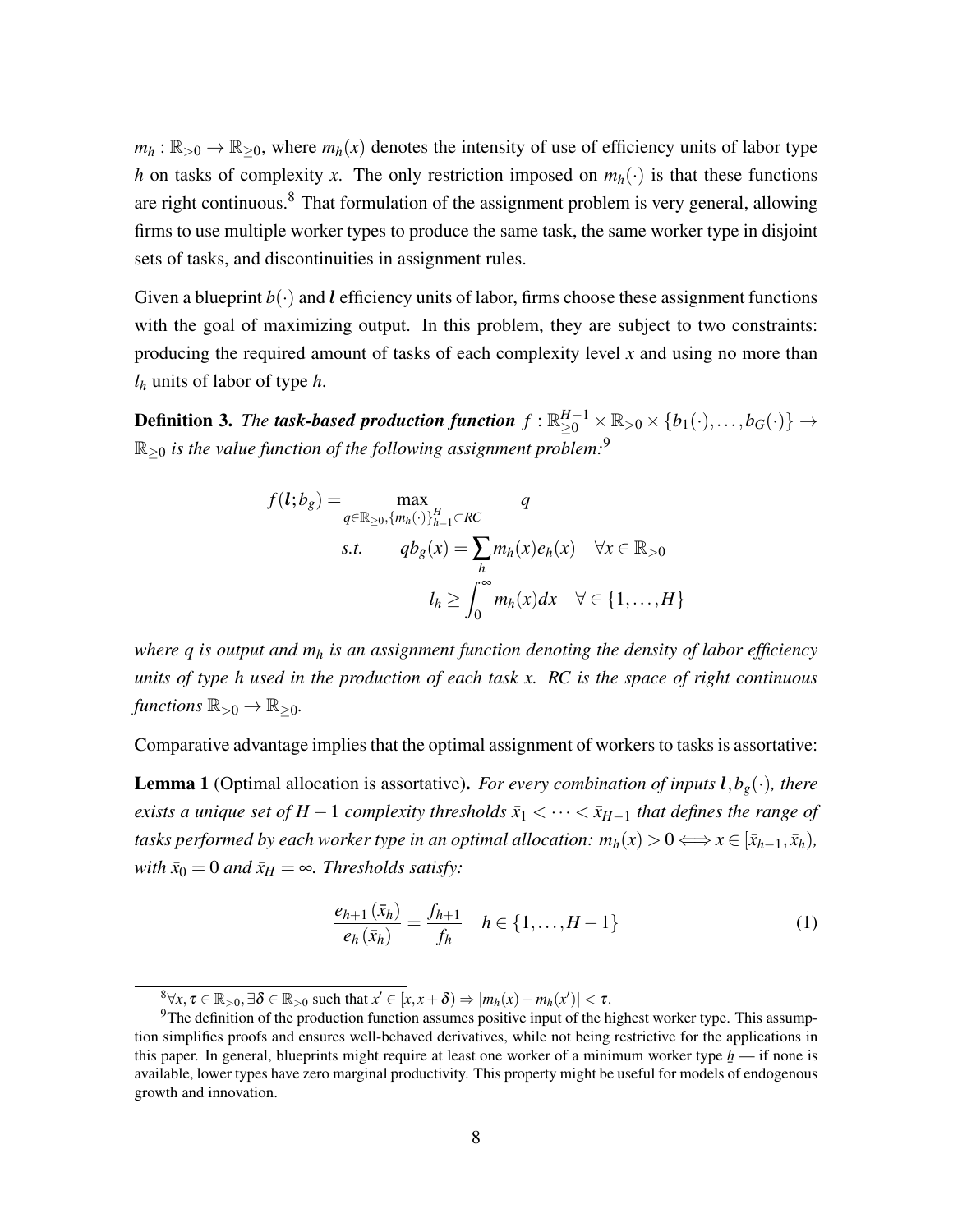*where*  $f_h = \frac{d}{dl}$  $\frac{d}{d l_h} f(\boldsymbol{l}, b_g(\cdot))$  *denotes marginal product of labor h, which is strictly positive.* 

Lower types specialize in low complexity tasks and vice-versa. Equation [\(1\)](#page-8-0) means that the shadow cost of using neighboring worker types is equalized at the task that separates them. This result is useful for obtaining compensated labor demands, as described in the next subsection.<sup>10</sup>

### 2.2 Compensated labor demand and sorting of workers to firms

To study the properties of this production function, I start by considering its implications in a competitive labor market, where the cost of acquiring efficiency units of each type is given by  $w = \{w_1, \ldots, w_H\}$ . When firms choose labor quantities by minimizing production costs, marginal productivity ratios equal wage ratios. It then follows from Equation [\(1\)](#page-8-0) that:

$$
\frac{e_{h+1}(\bar{x}_h)}{e_h(\bar{x}_h)} = \frac{w_{h+1}}{w_h}
$$

Because the ratio on the left-hand side is strictly increasing in  $\bar{x}_h$ , this expression pins down all task thresholds as functions of wage ratios and comparative advantage functions. Since neither are firm-specific, thresholds are common across firms in competitive economies.

The compensated labor demand is then given by:

<span id="page-9-0"></span>
$$
l_h(q, b_g, \mathbf{w}) = q \int_{\bar{x}_{h-1}(\mathbf{w})}^{\bar{x}_h(\mathbf{w})} \frac{b_g(x)}{e_h(x)} dx \tag{2}
$$

Figure [1](#page-10-0) illustrates how differences in blueprints reflect into differences in the internal workforce composition of firms. The graphs at the top show the compensated labor demand integral above. The heavy, continuous line is the blueprint, which varies across graphs (becoming more intensive in high complexity tasks from left to right). The vertical dashed lines are the thresholds defining ranges of tasks assigned to each worker type. The colored areas represent the labor demand integrals from Equation [2.](#page-9-0) The bottom panels show corresponding factor intensities as histograms.

<sup>&</sup>lt;sup>10</sup>In general, the task-based production function and its derivatives do not have simple closed-form representations. If one needs to evaluate output and marginal productivities as a function of labor inputs, first solve the system of *H* compensated labor demand equations [\(2\)](#page-9-0) on *q* and the *H* −1 thresholds. Next, use equation [\(1\)](#page-8-0) to calculate marginal productivity gaps. Finally, use the constant returns relationship  $q = \sum_h l_h f_h$  to normalize marginal productivities.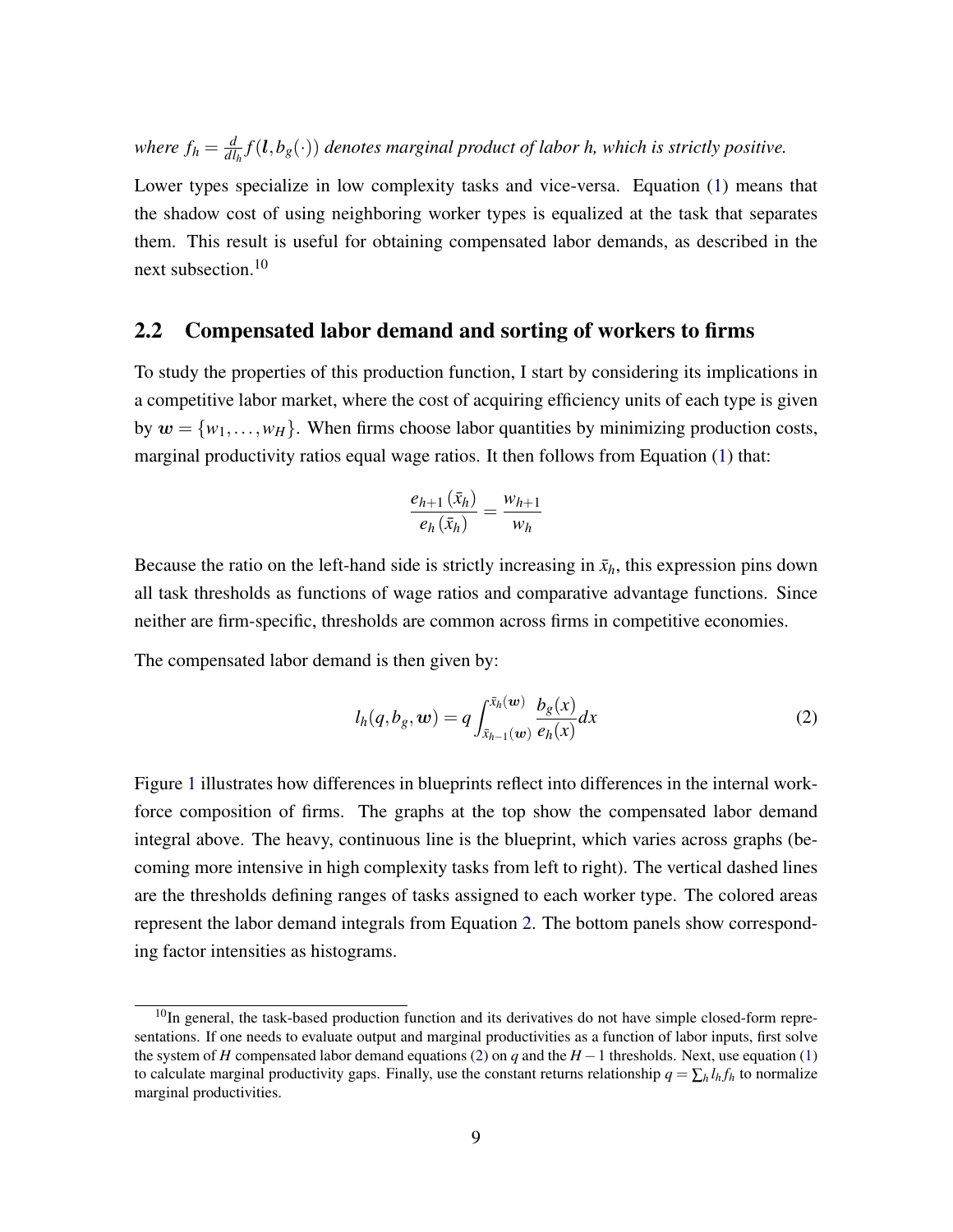

<span id="page-10-0"></span>Figure 1: Compensated labor demand in competitive labor markets

If labor markets are not competitive, as in labor market model described in the next section, thresholds might differ across firms. Firms using different blueprints will still differ in the skill composition of their internal workforce, though possibly less so than in the competitive benchmark.

The concept of firms in this model is significantly different from that in the literature on labor market sorting. Most models in this literature focus on sorting of workers to *jobs* (or, equivalently, to firms that employ exactly one worker). Even in the ones with a concept of large firms, such as [Eeckhout and Kircher](#page-45-4) [\(2018\)](#page-45-4), any degree of within-firm wage dispersion is a sign of inefficiencies introduced by search frictions; if markets are competitive, each firm hires workers of a single type. I contribute to this literature by introducing a more realistic concept of firms as bundles of jobs (tasks in my model), coupled with a technology to acquire workers. In addition to having welfare implications, this distinction is relevant for quantitative studies where model predictions are matched to firm-related moments, such as the between-firm share of wage inequality or variance decompositions from AKM regressions.

### 2.3 Substitution patterns and distance-dependent complementarity

The task-based structure might appear exceedingly flexible at first glance, due to the infinitedimensional blueprints and efficiency functions. Proposition [1](#page-11-0) extends the results in [Teulings](#page-48-7)  $(2005)$  and shows that, on the contrary, there are strong constraints on substitution patterns.<sup>11</sup>

 $11$ [Teulings](#page-48-7) [\(2005\)](#page-48-7) derives elasticities of complementarity for a similar model, but using parametric efficiency functions and taking a limit where the number of worker types grows to infinity. In an application of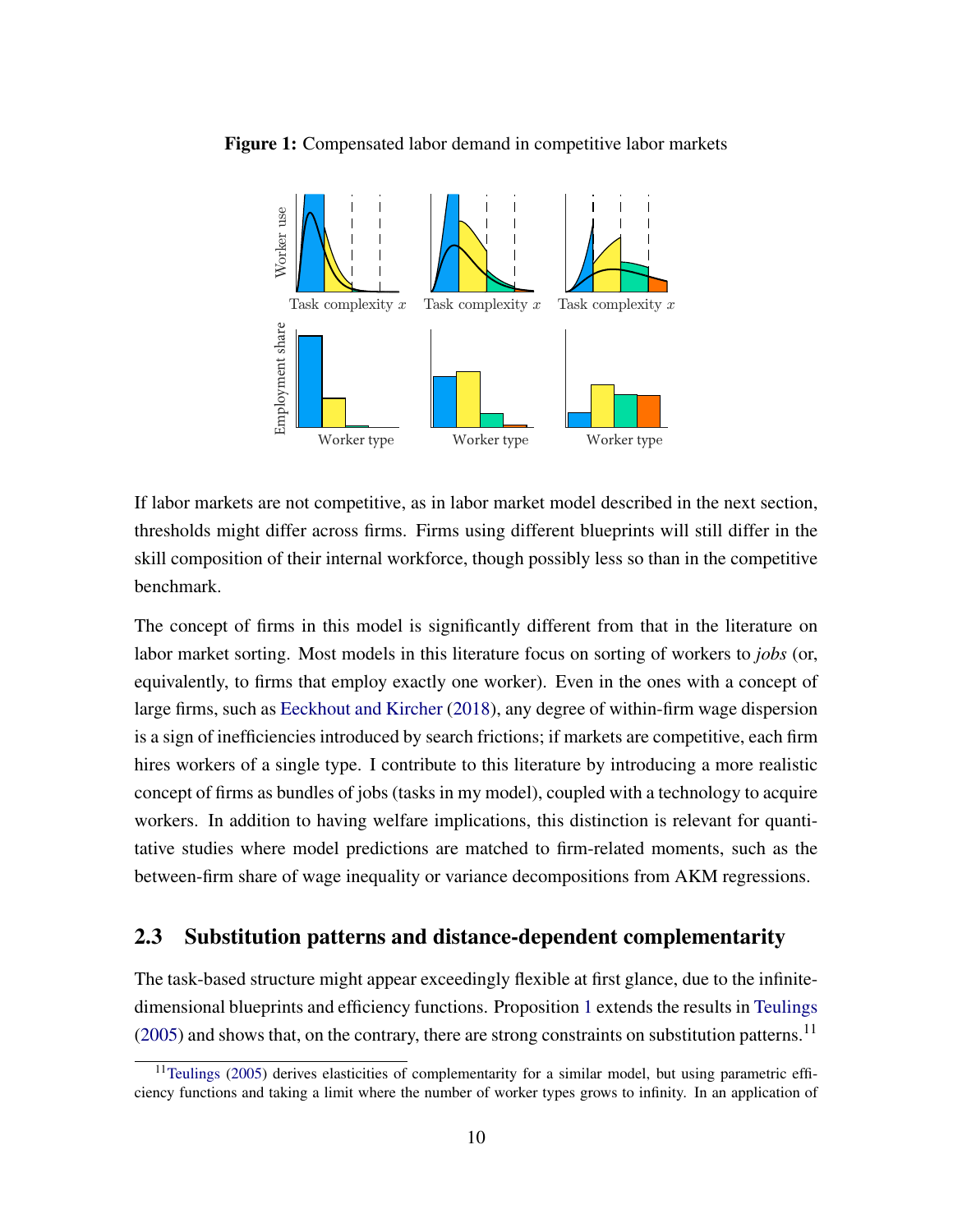<span id="page-11-1"></span>

Figure 2: Distance-dependent complementarity

Locally, the  $H \times (H-1)/2$  partial elasticities of complementarity or substitution depend only on factor shares and at most  $H - 1$  scalars  $\rho_h$  — the same number of elasticity parameters in an equally-sized nested CES structure. However, unlike with a CES, there is a straightforward way to impose further restrictions on the number of parameters (both elasticities and productivity shifters for each worker type), via parameterization of blueprints and efficiency functions.

<span id="page-11-0"></span>Proposition 1 (Curvature). *The task-based production function is concave, has constant returns to scale, and is twice continuously differentiable with strictly positive first derivatives. Appendix [A](#page-49-0) provides formulas for elasticities of complementarity and substitution.*

The curvature of the task-based production function reflects division of labor within the firm. Suppose that, initially, a firm only employs Alice, who belongs to the highest type *H*. In that case, output is linear in the quantity of labor bought from Alice. Adding another worker, Bob, of a lower type increases Alice's productivity, because she can now specialize in complex tasks while Bob takes care of the simpler ones. At that point, decreasing returns to Alice's hours reflect a reduction in those gains from specialization.

The impact of adding a third worker, Carol, on the marginal productivities of Alice and Bob depends on Carol's skill level (in terms of comparative advantage), relative to Alice's and Bob's:

Corollary 1 (Distance-dependent complementarity). *For a fixed h, the partial elasticity of complementarity is strictly increasing in h' for h'*  $\geq$  *h and strictly decreasing in h' for h'*  $\leq$  *h.* 

Close types perform similar tasks and are net substitutes; distant types perform different tasks and are complements. The distance-dependent complementarity pattern is illustrated

assignment models to optimal taxation, [Ales, Kurnaz and Sleet](#page-43-7) [\(2015\)](#page-43-7) derive elasticities of substitution in a model of production where the unique output is CES in tasks, instead of Leontief.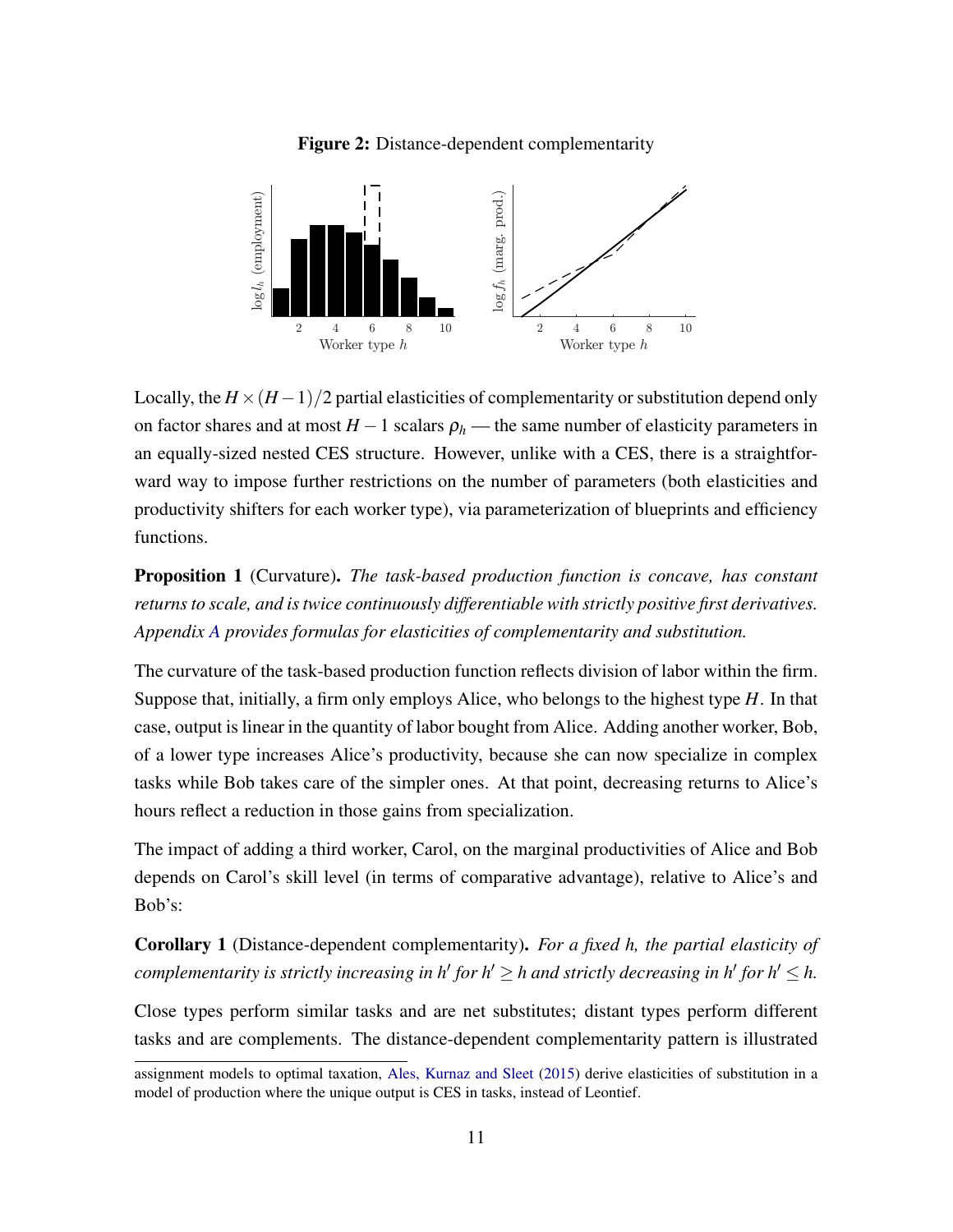in Figure [2.](#page-11-1) The left panel shows baseline log employment by worker type (black bars) and a shock to employment of workers of type 6 (dashed contour). The right panel shows baseline log marginal productivities (solid line) and marginal productivities after the employment shock (dashed). Workers of type 6 suffer the largest relative decline in marginal productivity, followed by neighbor types 7 and 5. Marginal productivities increase for types that are further away, both low-skilled and high-skilled.

## <span id="page-12-0"></span>2.4 Exponential-Gamma parameterization

Consider the following parameterization, used in the quantitative exercises of this paper:

$$
e_h(x) = \exp(\alpha_h x) \qquad -1 = \alpha_1 < \alpha_2 < \dots < \alpha_{H-1} < \alpha_H = 0
$$
\n
$$
b_g(x) = \frac{x^{k_g - 1}}{z^g \Gamma(k_g) \theta_g^{k_g}} \exp\left(-\frac{x}{\theta_g}\right) \qquad (z_g, \theta_g, k_g) \in \mathbb{R}_{>0}^3
$$

The exponential function is a straightforward way to generate log-supermodularity. Differences in the  $\alpha_h$  coefficients determine the degree of comparative advantage between any two worker types. The expression for blueprints is the probability density function of a Gamma distribution divided by a "productivity" term  $z_g$ . Doubling  $z_g$  divides the quantity of tasks needed per unit of output by two, effectively doubling physical productivity.

Appendix [C](#page-61-0) presents the mapping between marginal productivity gaps and task thresholds in this parametrization, as well as formulas for compensated labor demand integrals in terms of incomplete Gamma functions. These formulas are useful because they dispense with numerical integration, improving computational performance. Incomplete Gamma functions are readily available in software packages commonly used by economists.

The parameter  $\theta_g$  is related to average task complexity. All else equal, goods with higher  $\theta_g$  require more complex tasks, and firms producing these goods find it optimal to employ workers of higher types. Increases in task complexity over time, modeled as changes in  $\theta_g$ , provide an intuitive way to model skill-biased technical change because higher complexity is linked to increasing returns to skill (measured as the worker group *h*). The shape parameter *k<sup>g</sup>* determines the dispersion of tasks. If two firms differ only in this parameter, the one with the smallest  $k_g$  has fatter tails. Thus, differences in  $k_g$  in the cross-section translate into some firms being more specialized than others in their hiring patterns.

This approach allows for modeling firm-level differences in skill intensity, skill dispersion,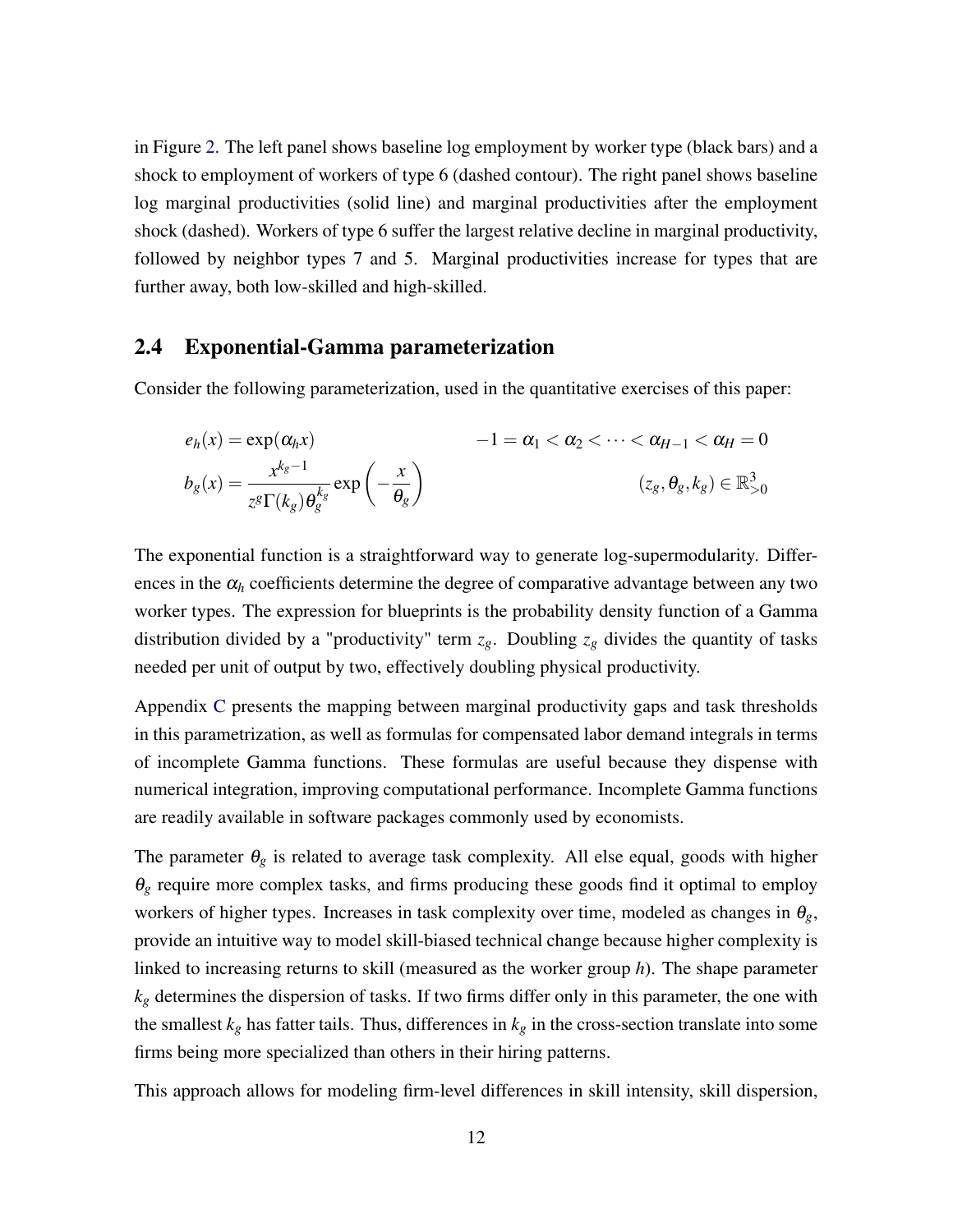and productivity with a small number of parameters, while ensuring sensible substitution patterns within all firms. Consider an example of two firms in the retail sector. One is a small local shop, while the other is a large online retailer. In the first one, most tasks are of low complexity, measured in terms of how they benefit from schooling: stocking shelves, operating the register, and cleaning. In those tasks, workers with little formal education can easily substitute for others with a college degree. Because workers with a college degree cost much more, that first firm mostly hires less educated workers. In contrast, the online retailer is intensive in tasks such as web design, system administration, and business analytics, where college-graduated workers usually perform much better. This is why those firms find it profitable to use a more skilled workforce. All of those differences in skill intensity and elasticities of substitution are encoded by a single parameter,  $\theta_g$ , regardless of the number of worker types in the model.

## 3 Markets and wages

This section builds a general equilibrium model with monopsonistic firms and free entry. The first subsection lays out the structure of the economy. The second subsection describes the functioning of labor markets, solves the problem of the firm, and shows an important property of the model: goods encapsulate firm heterogeneity in skill intensity and wages. The third subsection derives analytical results on what determines wage differentials between firms and how the wage distribution changes over time.

This is the point of departure from other task-based assignment models of comparative advantage. The contributions of the previous section fit inside that literature: new formulas for elasticities of complementarity and substitution, along with the convenient exponentialgamma parametrization. This section introduces more significant deviations: imperfect competition in labor markets and aggregate demand defined in terms of goods, not individual tasks. Both have implications for comparative statics.

## 3.1 Factors, goods, technology, and preferences

Consider an economy with  $N = \{N_1, \ldots, N_H\}$  workers of each type *h*, and a large number of entrepreneurs. Entrepreneurs own entrepreneurial talent, whose total stock in the economy is *T* and which is used to create firms. The model is static.

There are *G* final goods in this economy, which can be interpreted as either different in-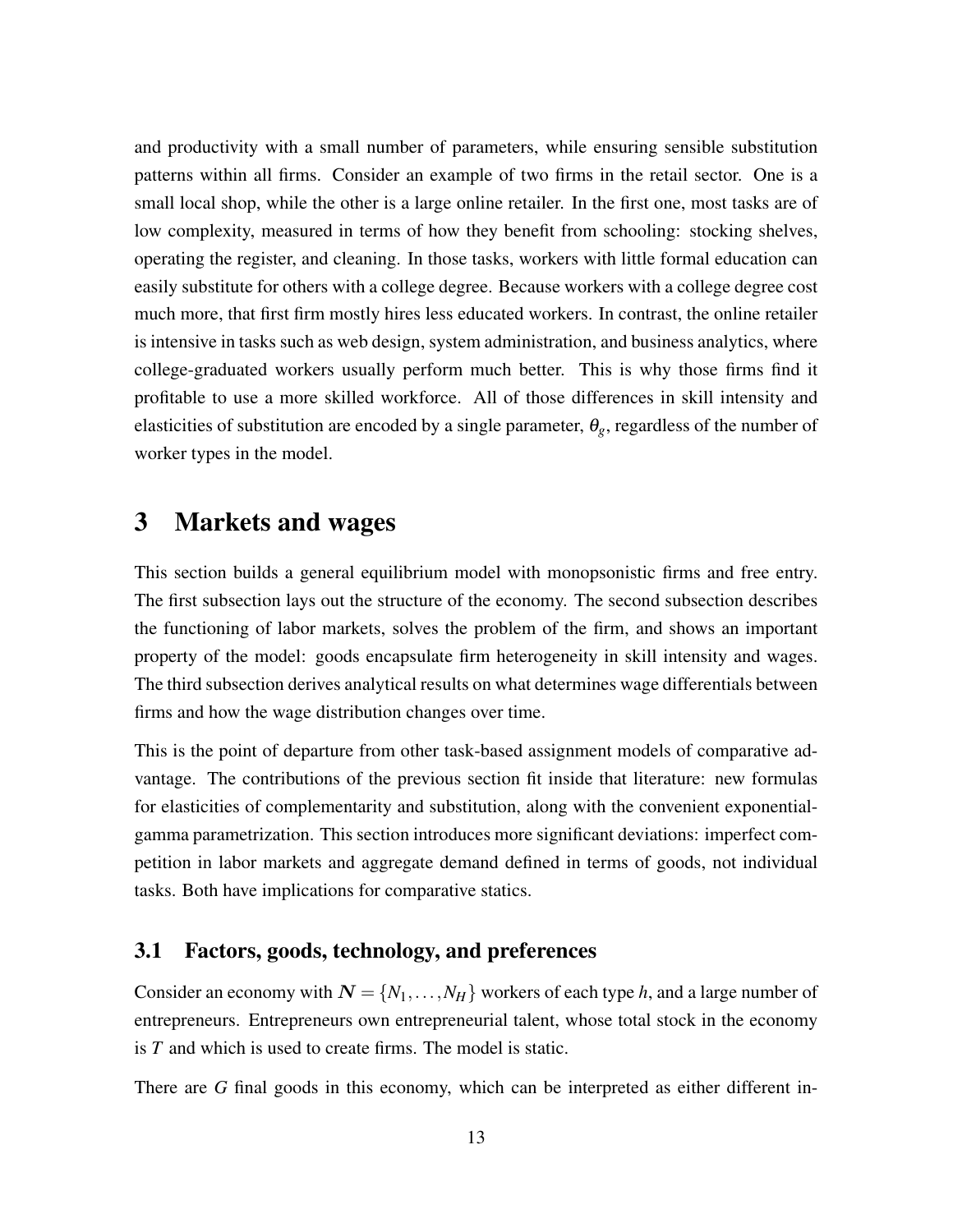dustries or differentiated varieties within industries.<sup>12</sup> An entrepreneur *j* may set up a firm producing one good  $g \in \{1, ..., G\}$  or not enter at all. Setting up a firm requires a fixed cost  $F_g$ , paid in units of entrepreneurial talent. Once that cost is paid, the entrepreneur receives the blueprint  $b_g$  and a random draw of workplace amenities  $a_j$  from a good-specific distribution with strictly positive support and a finite mean  $\bar{a}_g$ . The role of workplace amenities will be explained below. Hiring and production decisions are done after the amenities draw is observed.

I assume that there is a competitive market for entrepreneurial talent and that entrepreneurs can form coalitions to insure against risk associated with the draw of firm amenities  $a_j$ . These assumptions allow me to abstract from the distribution of entrepreneurial talent and to pin down firm entry by equating expected profit and entry costs for each good *g*:

$$
E_{a_j|g}\left[\pi_g(a_j)\right] = F_g p_T = F_g \quad \forall g
$$

where  $\pi_g(a_i)$ , defined below, denotes profits achieved by a firm with amenities  $a_i$  producing good *g*. The second equality follows from assuming that entrepreneurial talent is the numeraire in this economy. This choice of numeraire is valid because firms have positive profits, as I will show below, and so the price of entrepreneurial talent cannot be zero. A positive price for entrepreneurial talent also implies that all of it is used up in equilibrium:

<span id="page-14-0"></span>
$$
\sum_{g} J_g F_g = T \tag{3}
$$

where  $J_g$  is total entry of firms producing good *g*. When there is a single good  $g = 1$  in this economy, the number of firms is fixed at  $J_1 = T/F_1$ . But with multiple goods, the number of firms producing each good might respond to shocks.

The utility of entrepreneurs,  $U^E$  , is a constant elasticity aggregate of consumption  $Q_1,\ldots,Q_G$ .

 $12$ In the empirical exercise, I do not map goods to industries because the within-industry dimension is important. In many contexts, changes in inequality happen within industries (see [Card, Heining and Kline,](#page-44-1) [2013;](#page-44-1) [Song et al.,](#page-48-1) [2018\)](#page-48-1). The first validation exercise in Subsection [4.6](#page-38-0) suggests substantial task heterogeneity within finely defined sectors.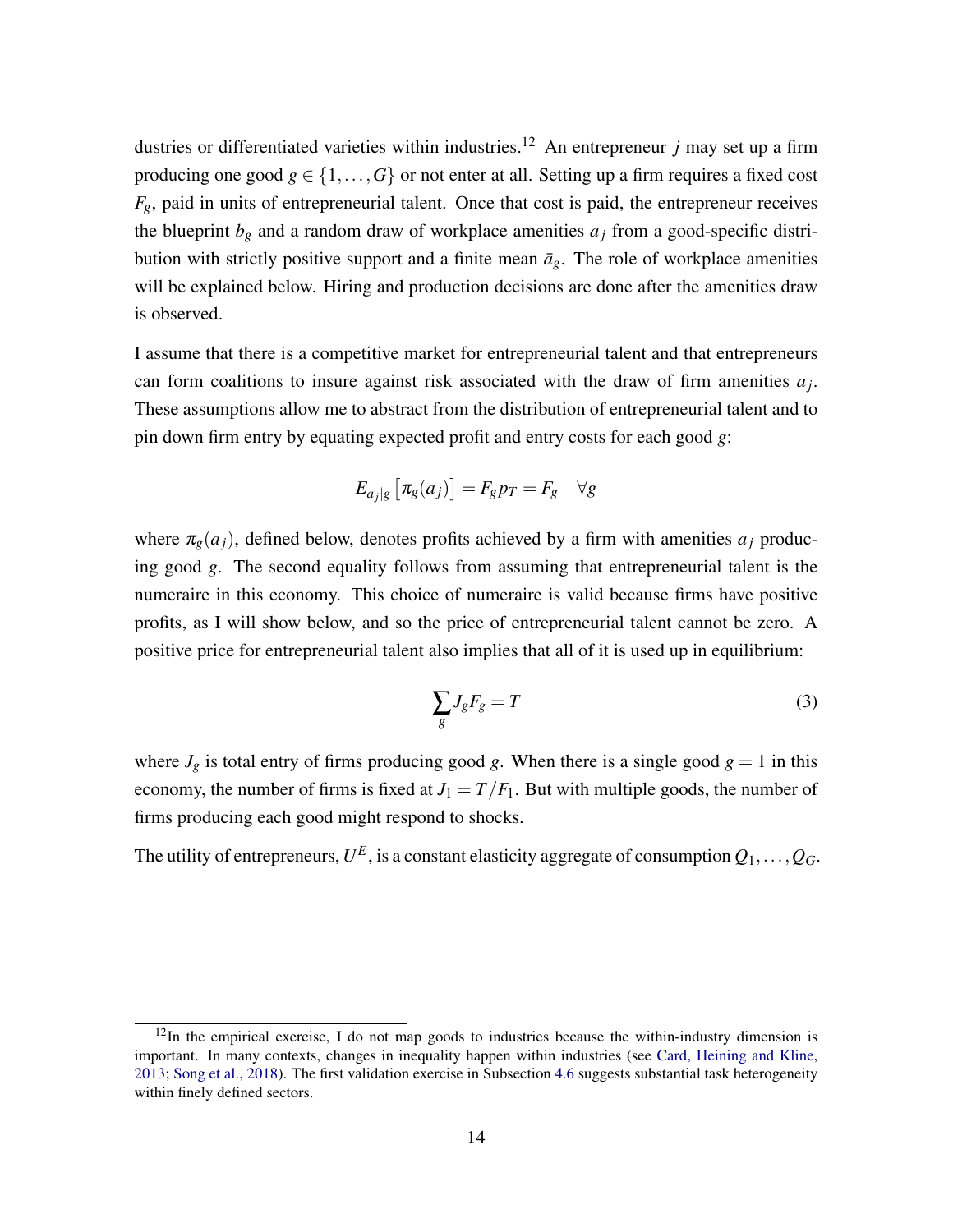Worker preferences  $U_i^L$  depend on consumption and the firm  $j$  where they are employed:

$$
U^{E}\left(\left\{Q_{g}\right\}_{g=1}^{G}\right) = \left[\sum_{g=1}^{G} \gamma_{g} Q_{g} \frac{\sigma-1}{\sigma} \right]^{\frac{\sigma}{1-\sigma}}
$$
  

$$
U_{hi}^{L}\left(\left\{Q_{g}\right\}_{g=1}^{G}, j\right) = \left[\sum_{g=1}^{G} \gamma_{g} Q_{g} \frac{\sigma-1}{\sigma} \right]^{\frac{\sigma}{1-\sigma}} \left[a_{j} \exp\left(\eta_{ij}\right)\right]^{\frac{1}{\beta}} \quad \text{with} \quad \eta_{ij} \sim \text{Extreme Value Type I}
$$

Firms matter to workers not only due to their overall level of amenities  $a_j$ , but also because of an idiosyncratic component  $\eta_{ij}$ . This component captures match-specific features such as distance to the workplace or personal relationships with the manager or other coworkers. The parameter  $\beta$  measures the importance of consumption relative to these non-pecuniary elements. Higher  $\beta$  implies that labor markets are closer to competitive, as discussed below.

Markets for goods are competitive. Thus, any equilibrium will feature prices  $p<sub>g</sub>$  equal to the marginal cost of good *g* at all firms producing that good. There is a price index  $P =$  $\left[\sum_{g=1}^G\right]$  $\int_{g=1}^{G} \gamma_g^{\sigma} p_g^{1-\sigma}$  such that consumption level *u* costs  $u \times P$ . Because  $u(\cdot)$  is homothetic, aggregate consumption is only a function of prices and aggregate income.

Continuing with the example from Section [2.4,](#page-12-0) the small local shop and the large online retailer are interpreted as differentiated varieties in the retail sector, with elasticity of substitution  $\sigma$ . In addition to task requirements, these firms might differ in entry costs and the average level of amenities. The online retailer might require substantial capital investment or managerial input to set up, justifying high entry costs  $F_g$ . If  $\bar{a}_g$  is higher for the large retailers, then they are also more desirable workplaces on average.

## 3.2 Labor markets, the problem of the firm, and equilibrium

Labor markets are based on [Card et al.](#page-44-2) [\(2018\)](#page-44-2), to which I add minimum wages and use a two-dimensional concept of worker heterogeneity. Each worker is characterized by its type  $h \in \{1, ..., H\}$  and a quantity of efficiency units of labor  $\varepsilon$ . The distribution of efficiency units of labor across workers of type *h* is continuous with density  $r_h(\cdot)$  and support over the positive real line.<sup>13</sup> Throughout this section, it is important to distinguish between quantities of workers, denoted by *n*, and quantities of labor, denoted by *l*. Worker earnings are denoted

<sup>&</sup>lt;sup>13</sup>I employ lognormal distributions of  $\varepsilon$  in the quantitative exercise. Counterfactual exercises require a parametric assumption for  $r_h(\cdot)$ , which is used to obtain the number of workers driven to unemployment because of the minimum wage and the distribution of  $\varepsilon$  in that unobserved population.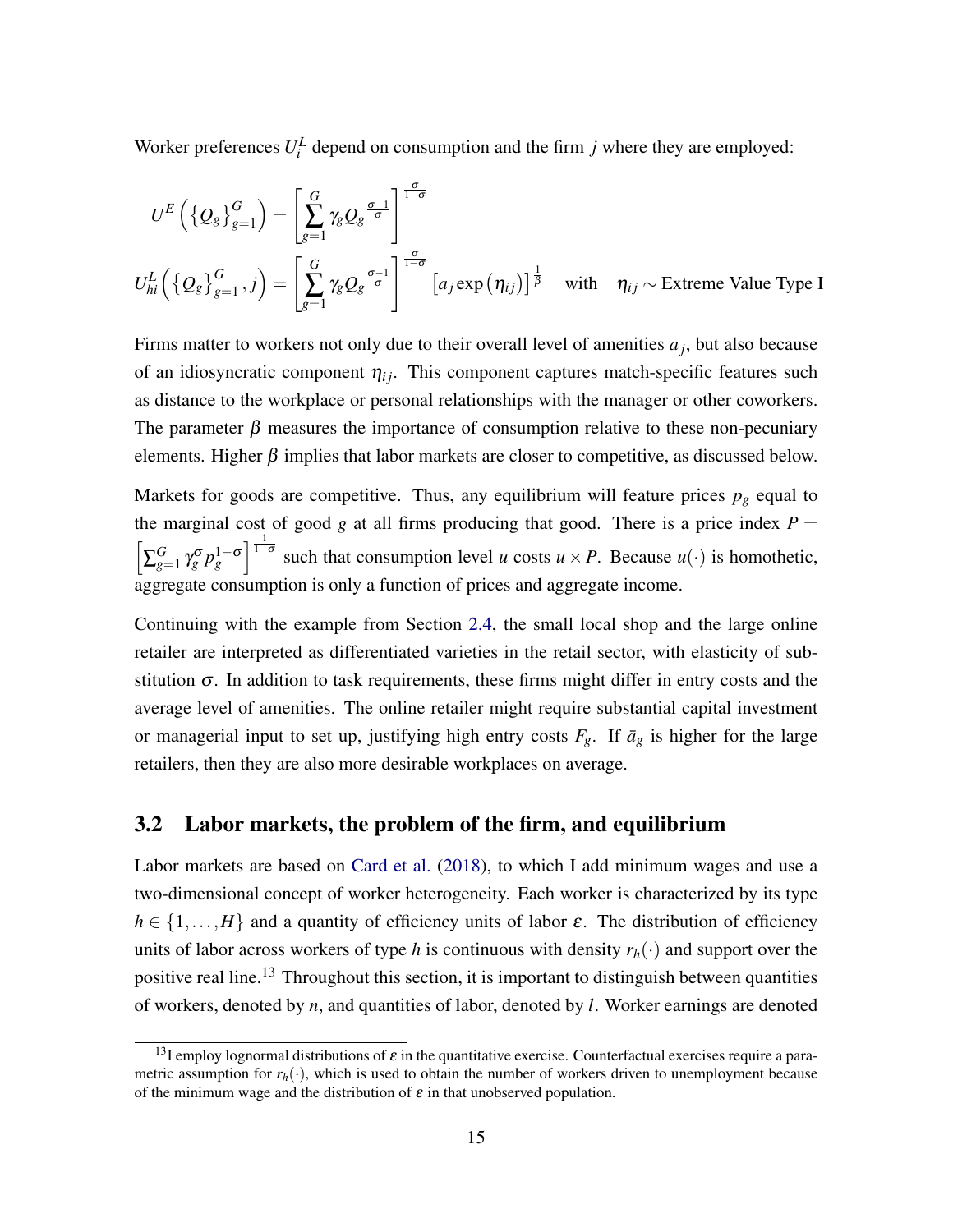by *y*, while prices for efficiency units of labor are denoted by *w*.

Labor regulations prevent firms from paying a total compensation of less than *y* to any worker. I refer to *y* as the minimum wage; the model has no variation in hours worked, so earnings and wages are interchangeable. Workers with low  $\varepsilon$  might have a marginal product of labor lesser than *y* at some firms, in which case hiring those workers would be ¯ unprofitable. Thus, I allow firms to reject workers with productivity below some minimum value  $\underline{\varepsilon}_{hj}$ , generating involuntary non-employment.

#### 3.2.1 Firm-level labor supply and labor costs

There are separate labor markets for each worker group *h*. The timing of each of these labor markets is as follows:

- 1. Each firm *j* posts a rejection cutoff  $\underline{\varepsilon}_{hj}$  and earning schedules  $y_{hj}(\varepsilon) : [\underline{\varepsilon}_{hj}, \infty) \to [\underline{y}, \infty)$ . ¯
- 2. Workers observe all  $\underline{\varepsilon}_{hj}$  and  $y_{hj}(\varepsilon)$ . Based on that information, they choose firms that maximize their indirect utility. If no firm is chosen, the worker earns zero income.
- 3. Firms observe  $(h, \varepsilon)$  of workers who applied to them (but not idiosyncratic preference shifters  $\eta_{ij}$ ) and hire those with  $\varepsilon \geq \underline{\varepsilon}_{hj}$ .
- 4. Production occurs and hired workers are paid. Rejected workers, if any, earn zero income.

To study worker choices in step 2, consider the indirect utility of a worker *i* characterized by  $(h, \varepsilon)$ , if this worker chooses firm *j*. It can be written as:

$$
V_{ih}(\varepsilon, j) = \frac{\mathbf{1}\left\{\varepsilon \geq \underline{\varepsilon}_{hj}\right\}}{P} \exp\left(\beta \log y_{hj}(\varepsilon) + \log a_j + \eta_{ij}\right)^{\frac{1}{\beta}}
$$

Because  $\eta_{ij}$  is drawn from a Type I Extreme Value distribution, the probability of a worker  $(h, \varepsilon)$  choosing a particular firm *j* is given by:

$$
P\left(j = \underset{j' \in \{1, \ldots, J\}}{\arg \max} V_{ih}(\varepsilon, j')\right) = \mathbf{1} \left\{ \varepsilon > \underline{\varepsilon}_{hj} \right\} a_j \left( \frac{y_{hj}(\varepsilon)}{\omega_h(\varepsilon)} \right)^\beta
$$
  
where  $\omega_h(\varepsilon) = \left( \sum_{j'} \mathbf{1} \left\{ \varepsilon > \underline{\varepsilon}_{hj'} \right\} a_{j'} y_{hj'}(\varepsilon)^\beta \right)^\frac{1}{\beta}$ 

The "inclusive value"  $\omega_h(\varepsilon)$  is a measure of demand for skills in this model. A high value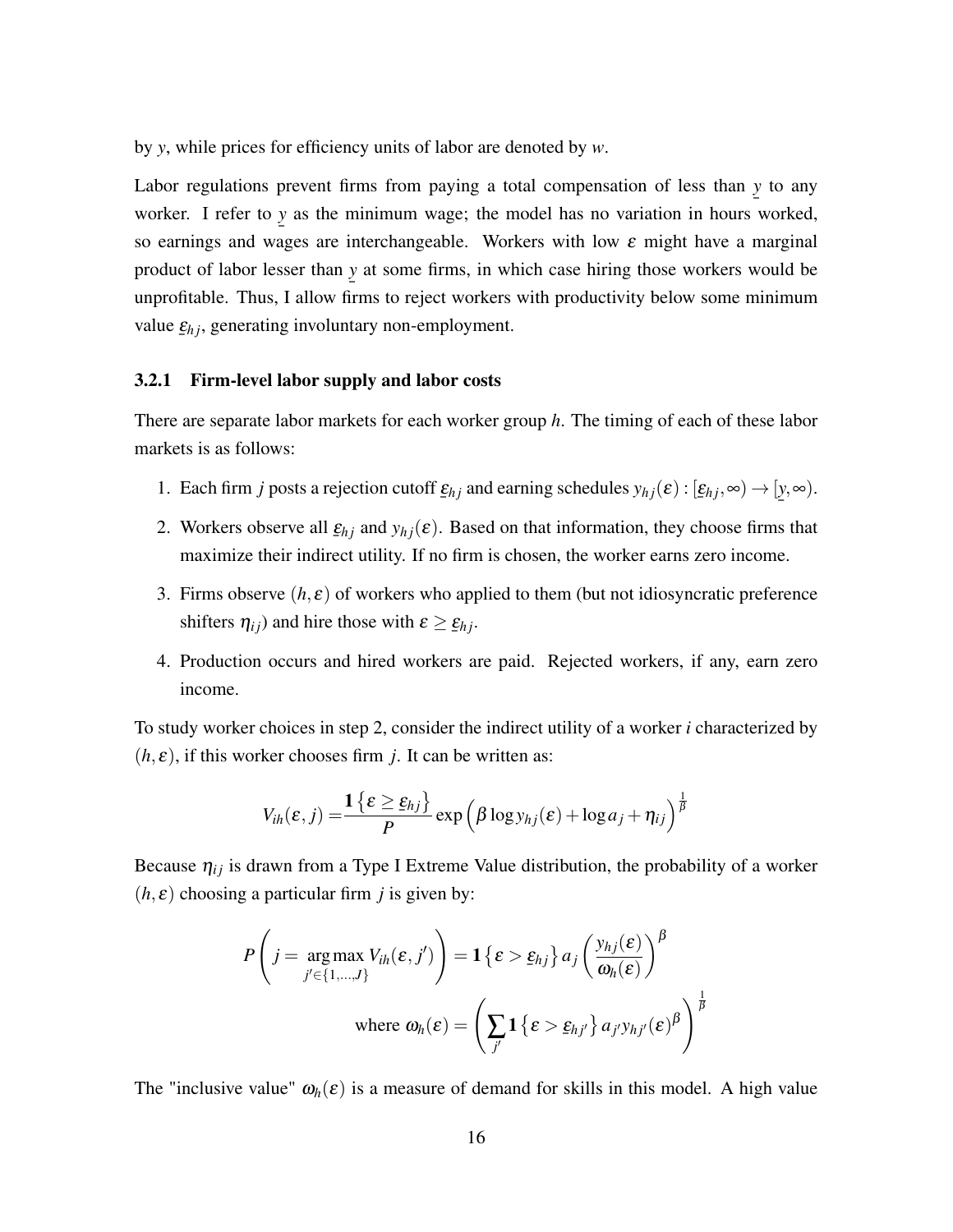means that many firms are posting high wages for type *h* and willing to hire that particular  $\varepsilon$ , despite the minimum wage. That makes those workers harder to attract for any individual firm because they have good outside options at other firms. As in [Card et al.](#page-44-2) [\(2018\)](#page-44-2), I assume that firms ignore their own contribution to  $\omega_h(\varepsilon)$ , an approximation that is adequate when firms are small relative to the size of the labor market. Mechanically,  $\omega_h(\varepsilon)$  is a cost shifter taken as given by firms that ensures market clearing, similar to wages in competitive models.

The number of workers choosing a particular firm, the resulting supply of labor, and total labor costs are increasing in posted earnings, decreasing in rejection cutoffs, and linear in amenities:

<span id="page-17-2"></span>
$$
n_h(y_{hj}, \underline{\varepsilon}_{hj}, a_j) = N_h a_j \int_{\underline{\varepsilon}_{hj}}^{\infty} \left( \frac{y_{hj}(\varepsilon)}{\omega_h(\varepsilon)} \right)^{\beta} r_h(\varepsilon) d\varepsilon \tag{4}
$$

$$
l_h(y_{hj}, \underline{\varepsilon}_{hj}, a_j) = N_h a_j \int_{\underline{\varepsilon}_{hj}}^{\infty} \varepsilon \left(\frac{y_{hj}(\varepsilon)}{\omega_h(\varepsilon)}\right)^{\beta} r_h(\varepsilon) d\varepsilon \tag{5}
$$

$$
C_h(y_{hj}, \underline{\varepsilon}_{hj}, a_j) = N_h a_j \int_{\underline{\varepsilon}_{hj}}^{\infty} \frac{y_{hj}(\varepsilon)^{\beta+1}}{\omega_h(\varepsilon)^{\beta}} r_h(\varepsilon) d\varepsilon \tag{6}
$$

#### 3.2.2 Problem of the firm

Firms maximize profit by choosing posted wages and rejection cutoffs:

$$
\pi_g(a_j) = \max_{\mathbf{y}_j, \epsilon_j} p_g f\left(\mathbf{l}(\mathbf{y}_j, \epsilon_j, a_j), b_g\right) - \sum_{h=1}^H C_h(y_{hj}, \epsilon_{hj}, a_j)
$$

The following Lemma shows that this problem has intuitive solutions and that the model admits a representative firm for each good:

**Lemma 2.** Optimal earnings schedules are of the form  $y_{hj}(\varepsilon) = \max\{w_{hj}\varepsilon, y\}$  for a positive scalar w<sub>hj</sub>. The solution of the problem of the firm is characterized by the following first *order conditions:*

$$
p_g f_h \left( l(w_j, \underline{\epsilon}_j, a_j), b_g \right) \frac{\beta}{\beta + 1} = w_{hj} \qquad \qquad h = 1, \dots, H \qquad (7)
$$

<span id="page-17-1"></span><span id="page-17-0"></span>
$$
p_g f_h \left( \mathbf{l}(\mathbf{w}_j, \boldsymbol{\epsilon}_j, a_j), b_g \right) \underline{\mathbf{\epsilon}}_{hj} = \underline{\mathbf{y}} \qquad \qquad h = 1, \dots, H \qquad (8)
$$

Additionally, firms producing good g choose the same wages  $w_g$  and rejection criteria  $\underline{\epsilon}_g$ . ¯ *Output and employment are linear in firm amenities:*  $q_j = \frac{a_j}{\bar{a}_j}$  $\frac{a_j}{\bar{a}_g}\bar{q}_g$  and  $\bm{l}_j = \frac{a_j}{\bar{a}_g}$  $\frac{a_j}{\bar{a}_g} \bar{\bm{l}}_g$ *, where*  $\bar{q}_g$  *and*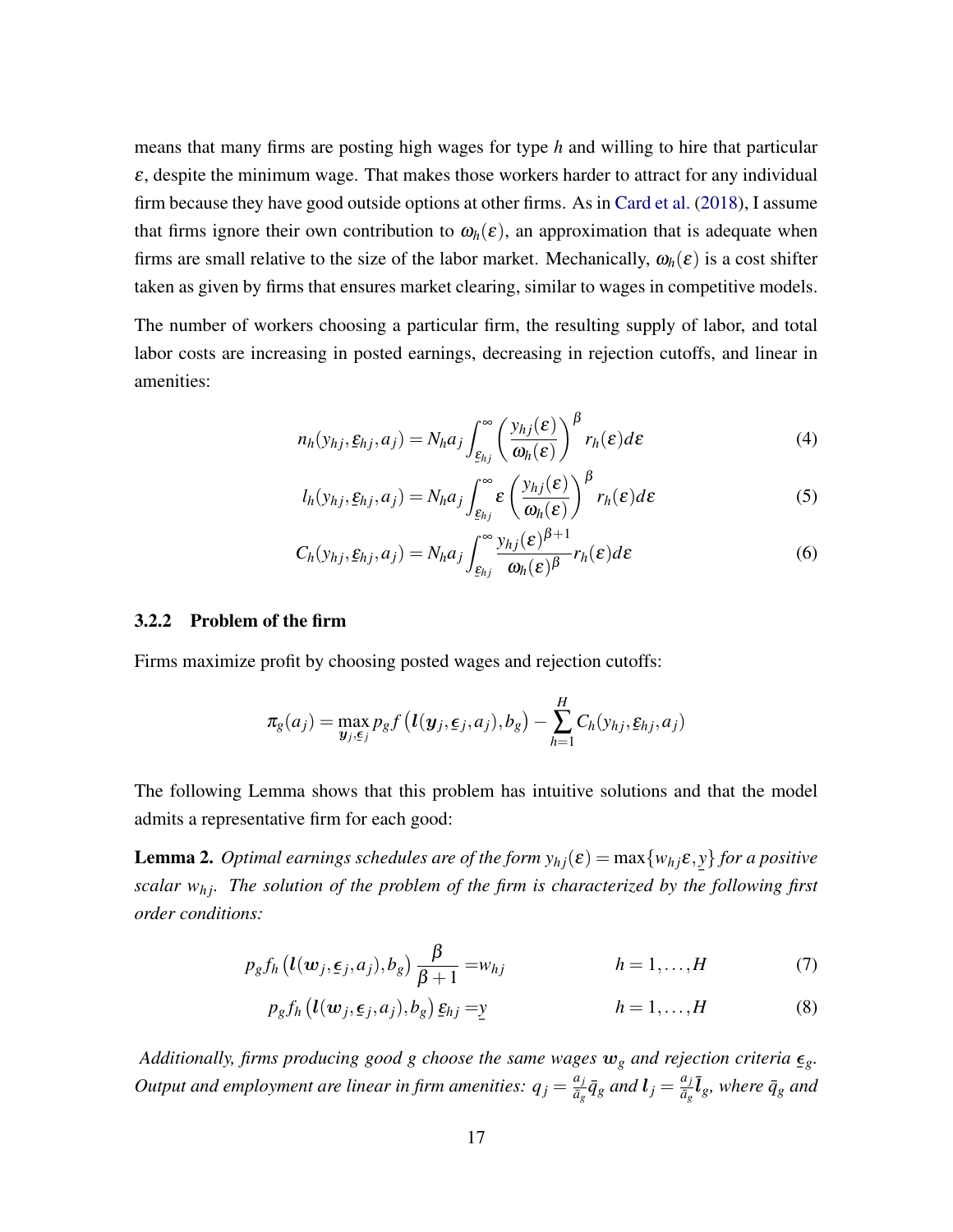

<span id="page-18-0"></span>Figure 3: Firm choices and bunching at the minimum wage

 $\bar{l}_g$  *denotes mean output and mean labor demand for all firms producing good g, respectively.* 

Figure [3](#page-18-0) illustrates how the earnings schedules divide workers into three groups according to their level of efficiency units. Those to the left of  $\underline{\varepsilon}_{hj}$  are rejected. Those with  $\varepsilon > y/w_{hj}$  $\frac{1}{2}$  and the variance of the state of  $\frac{1}{2}$  and  $\frac{1}{2}$  are expected by  $\frac{1}{2}$  and  $\frac{1}{2}$  and  $\frac{1}{2}$  and  $\frac{1}{2}$  are expected by the firm times their quantity of labor units. Finally, those in the intermediate range earn the minimum wage. Log wage histograms simulated from the model have spikes at the minimum wage corresponding to the mass of workers between the two vertical lines. Bunching at the minimum wage is often observed in the data [\(DiNardo, Fortin](#page-45-1) [and Lemieux,](#page-45-1) [1996;](#page-45-1) [Harasztosi and Lindner,](#page-46-1) [2019\)](#page-46-1) but is not a common feature in models of wage inequality.

The first order conditions represent trade-offs along two different margins: workers above the minimum wage and workers around the rejection threshold. To build intuition on the optimality condition on wages, start by noting that a marginal increase in  $w_{hj}$  has no bearing on workers with  $\varepsilon \in [\underline{\varepsilon}_{hj}, y/w_{hj})$ , because they earn exactly the minimum wage. Denote by  $l_{hj}^+$  the sum of efficiency units at firm *j* supplied by workers earning more than the minimum wage. A proportional increase in posted wages  $d \log w_{hj}$  brings in  $(\beta d \log w_{hj})l_{hj}^+$  additional labor units, generating  $(\beta d \log w_{hj}) l_{hj}^{\dagger} p_g f_h(\cdot)$  in additional revenues. Labor costs increase for two reasons. First, the firm pays  $(\beta d \log w_{hj}) l^+_{hj} w_{hj}$  for the additional labor purchased. Second, a higher wage increases the wage bill for current workers by  $d \log w_{hj} l_{hj}^{+} w_{hj}$ . Setting added revenues equal to additional costs yields Equation [7.](#page-17-0)

Equation [8](#page-17-1) is the first order condition on the rejection cutoffs. A lower cutoff brings in additional workers with  $\varepsilon = \underline{\varepsilon}_{hj}$ , each of which increases revenues by  $p_g f_h \underline{\varepsilon}_{hj}$ . When firms  $\frac{1}{2}n$ , there is there existed in the set of  $\frac{1}{2}n$   $\frac{1}{2}n$ chose thresholds optimally, that additional revenue equals the minimum wage ¯ *y*, which is the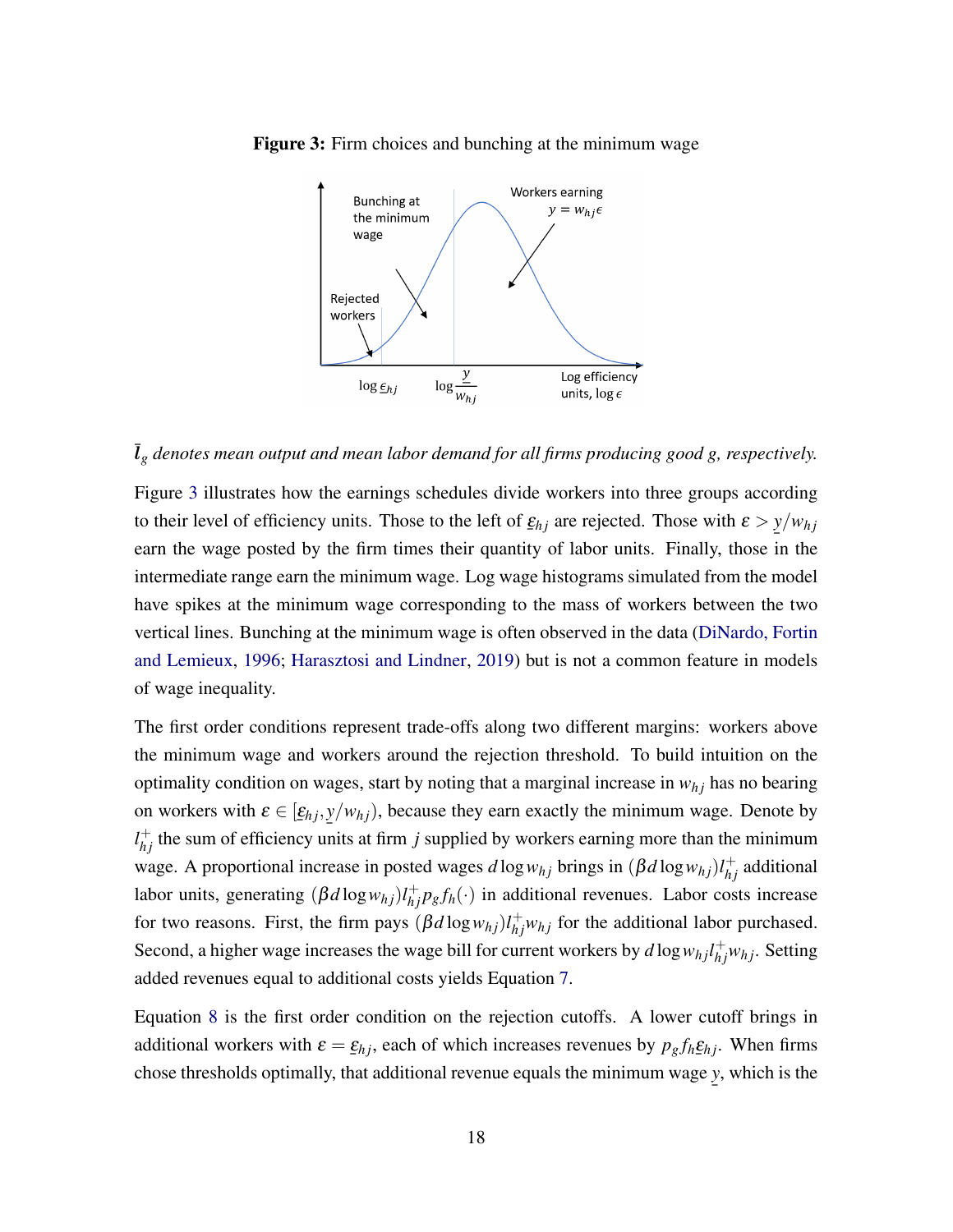cost of labor at that margin.

Lemma [2](#page-17-1) also shows that firms producing the same good are equal in wages and input intensities. Dispersion in amenities within good only scales the firm up or down. This result simplifies the analysis of between-firm wage differentials and sorting in this model by restricting the sources of these patterns to differences in blueprints, entry costs, or mean amenities  $\bar{a}_g$ . It also simplifies the expression for  $\omega(\varepsilon)$ , making the computation of labor demands feasible:

$$
\omega_h(\varepsilon) = \left(\sum_g J_g \mathbf{1}\left\{\varepsilon > \underline{\varepsilon}_{hg}\right\} \bar{a}_g \max\left\{\varepsilon w_{hg}, y\right\}^\beta\right)^\frac{1}{\beta} \tag{9}
$$

#### 3.2.3 Equilibrium

An equilibrium of this model is a set of prices  $\{p_g\}_{g}^G$  $G_{g=1}$ , aggregate consumption  $\{Q_g\}_{g=1}^G$ G<br>g=1' firm entry  $\{J_g\}_{g_2}^G$  $G_{g=1}$ , and choices by representative firms  $\{w_g, \underline{\epsilon}_g\}_{g=1}^G$  $g=1$  such that:

1. Markets for goods clear:

$$
Q_g = \left[\frac{p_g}{P}\right]^{-\sigma} \frac{I}{P} = J_g \bar{q}_g \quad \forall g
$$
  
where  $I = T + \sum_{g=1}^{G} J_g \sum_{h=1}^{H} C_h(w_{hg}, \underline{\varepsilon}_{hg}, \bar{a}_g)$  (10)

- 2. For all *g*, firm choices solve the set of equations [\(7\)](#page-17-0) and [\(8\)](#page-17-1).
- 3. Entrepreneurs have zero ex-ante expected profits:

$$
E_{a_j|g}\left[\pi_g(a_j)\right] = p_g f\left(\mathbf{l}(w_g, \boldsymbol{\epsilon}_g, \bar{a}_g), b_g\right) - \sum_{h=1}^H C_h(w_{hg}, \boldsymbol{\epsilon}_{hg}, \bar{a}_g) = F_g \quad \forall g \tag{11}
$$

4. The market for entrepreneurial talent clears (Equation [3\)](#page-14-0).

Labor market clearing is implied by the definition of  $\omega_h(\varepsilon)$ , which ensures that the number of job applicants to all firms (calculated using Equation [4\)](#page-17-2) is equal to total number of workers *Nh*.

Appendix [C](#page-61-0) presents a numerical algorithm to solve for equilibrium efficiently.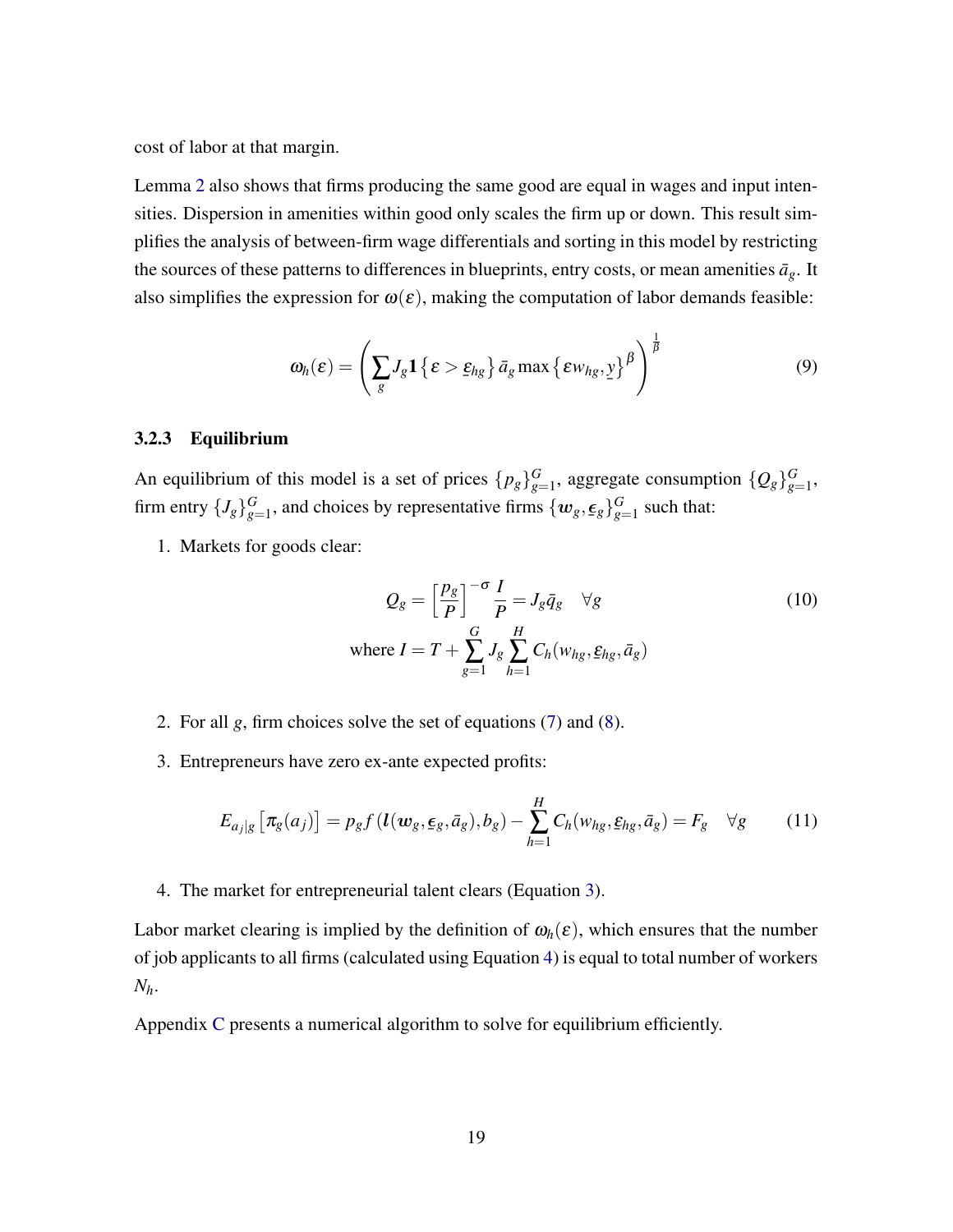## 3.3 Firm wage premiums

We know from the labor market structure that log earnings of a worker *i* of type *h* at a firm producing good *g* take the form  $\log y_{ihg} = \max{\log w_{hg} + \log \varepsilon_i, \log y}$ . Within-group variation of log wages has three components: the dispersion of efficiency units, differences in mean log wages across goods for the same worker type, and censoring by the minimum wage.

The following proposition describes how wages vary across firms producing different goods:

**Proposition 2.** *1. If*  $b_g(x) = b(x)/z_g$  *and*  $\frac{F_g}{\bar{a}_g}$  *is common across goods, then there are no firm-level wage premiums:*

$$
\log y_{ihg} = \max \left\{ \lambda_h + \log \varepsilon_i, \log \underline{y} \right\}
$$

*where*  $\lambda_1, \ldots, \lambda_H$  *are scalar functions of parameters.* 

*2. If there is no minimum wage (* ¯ *y* = 0) and  $b_g(x) = b(x)/z_g$ , then wages are log additive *in worker type and firm type:*

$$
\log y_{ihg} = \lambda_h + \frac{1}{1+\beta} \log \left(\frac{F_g}{\bar{a}_g}\right) + \log \varepsilon_i
$$

*3. If there is no minimum wage and there are firm types g*, *g* <sup>0</sup> *and worker types h*<sup>0</sup> *h such that*  $\ell_{h'g'}/\ell_{hg'} > \ell_{h'g}/\ell_{hg}$  (that is, good g' is relatively more intensive in h'), then:

$$
y_{ih'g'}/y_{ihg'} > y_{ih'g}/y_{ihg}
$$

The first part of Proposition [2](#page-0-0) shows that wage dispersion for similar workers exists only if there are differences in the shapes of blueprints (such that firms differ in skill intensity) or in the ratio of entry costs to mean amenities. Notably, differences in physical productivity across goods  $(z_g)$  or in taste shifters  $(\gamma_g)$  are not enough to generate wage differentials between firms. The reason is that, if the ratio of entry costs to firm amenities is the same, differences in physical productivity or tastes lead to additional entry and reduced marginal utility of consumption for the good with more productivity, up to the point where marginal revenue product of labor is equalized across firms.

The second part highlights the role of entry costs and mean amenities in generating wage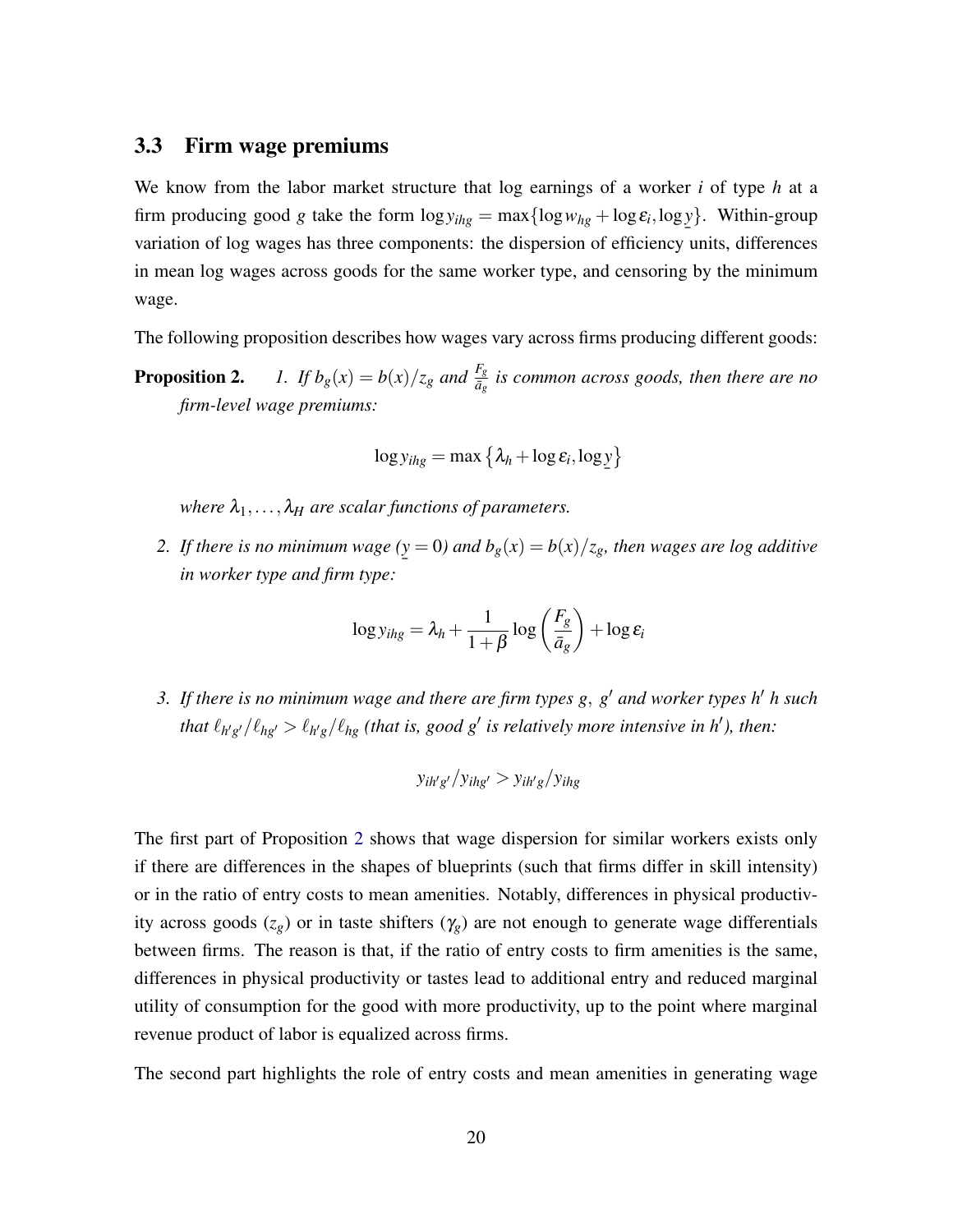differences across firms. The zero profits condition implies that firms producing goods with higher entry costs need to operate at larger scale. To hire more workers, these firms need to post higher wages, unless the differences in entry costs are exactly offset by differences in mean amenities.

The third part of Proposition [2](#page-0-0) shows how heterogeneity in skill intensity generates differential wage gaps across firms. Firms using some factors more intensively than others must pay a relative premium to that factor. Thus, in general, the model cannot generate log-additive wages as in [Abowd, Kramarz and Margolis](#page-43-1) [\(1999\)](#page-43-1), except when factor intensities do not vary.

The inability of this model to simultaneously generate log-additive wages and sorting echoes some results in the literature on labor market sorting, such as those in [Eeckhout and Kircher](#page-45-2) [\(2011\)](#page-45-2). But it is possible that skill-intensive firms pay a positive wage premium for all worker types if those firms have high entry costs relative to amenities. The quantitative exercise shows that this flexibility is necessary for fitting the data.

To provide a concrete example of how firms differ in equilibrium, consider the Exponential-Gamma parametrization introduced in Subsection [2.4.](#page-12-0) Under that parametrization, goods are fully described by six scalars: blueprint complexity  $\theta_g$ , blueprint shape  $k_g$ , blueprint productivity  $z_g$ , taste shifter  $\gamma_g$ , mean amenities  $\bar{a}_g$ , and entry costs  $F_g$ . These scalars map into six empirical measures regarding firms producing that good: mean worker education, dispersion in worker education, share of workers in the economy employed by those firms, share of those firms in aggregate consumption, mean firm size, and firm-level wage premiums. In the quantitative exercise, we will make further restrictions to make the model more parsimonious, such as assuming that the blueprint shape is the same for all firms and across periods.

## 3.4 Changes in the wage distribution over time

The final step in the theoretical analysis is understanding how the wage distribution changes over time, given shocks to labor supply, labor demand, and minimum wages. In theory, these shocks may act in concert, making the economy more productive while leaving the wage distribution unchanged (see Proposition [4](#page-60-0) in Appendix [B\)](#page-60-1). If, however, there are imbalances in the race between education, technology, and minimum wages, then relative prices and the allocation of resources might change.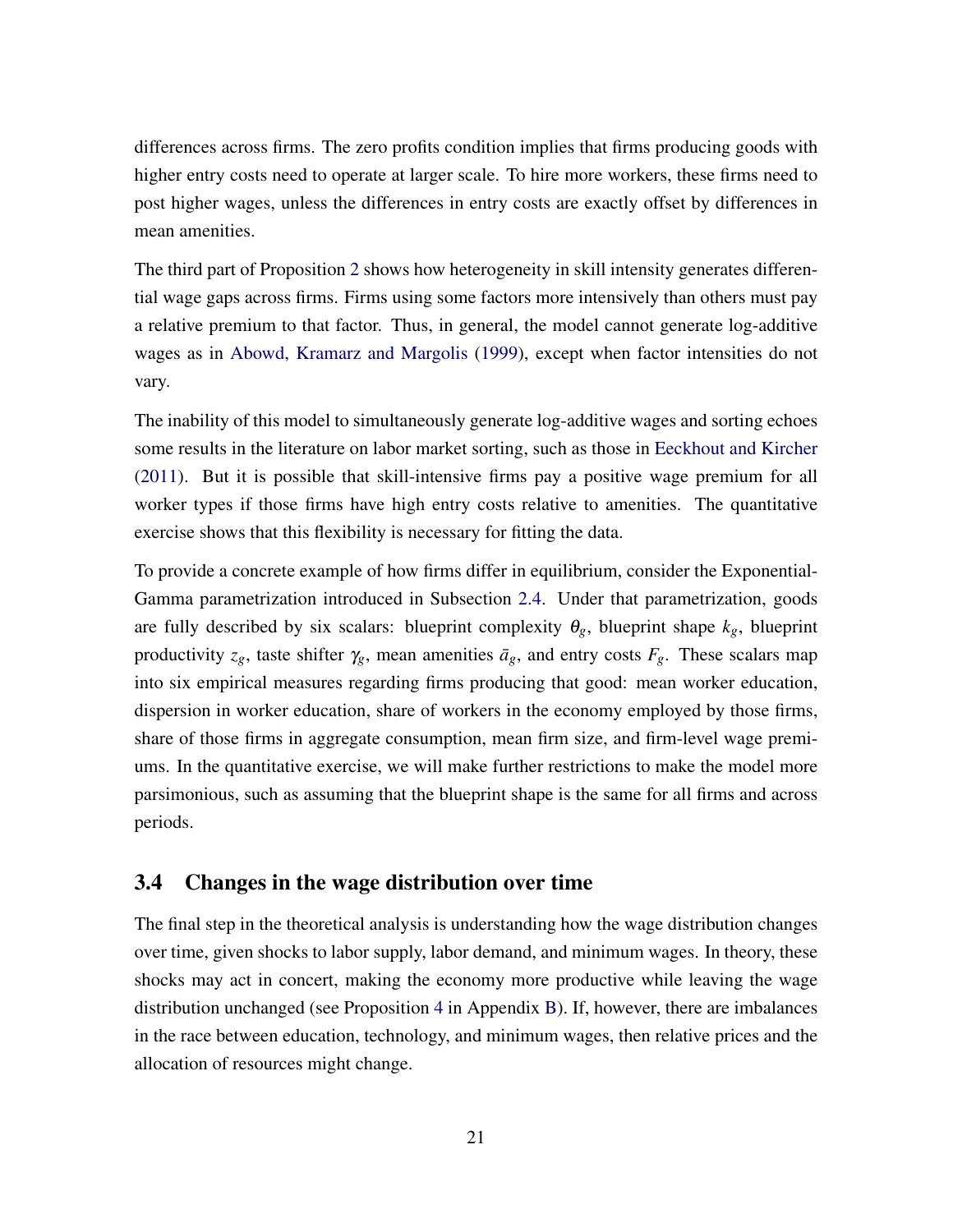<span id="page-22-1"></span>Figure 4: Simulated effects of an increase in the share of high-skilled workers.



The model is too complex to yield closed-form comparative statics for realistic parameter sets. Counterfactual analysis is the best way to disentangle the role of each shock. It is possible, however, to obtain some intuition about how firm heterogeneity and imperfect competition might amplify or attenuate the impact of specific shocks on the wage distribution, relative to a framework with a representative firm.

As a starting point, the following proposition shows that changes in relative consumption have consequences for wage inequality, even if technology, labor supply and institutions do not change:

<span id="page-22-0"></span>Proposition 3 (Changes in relative output affects the returns to skill). *Consider a competitive version of this economy* ( $\beta = \infty$ ,  $F_g = 0$ ) with two goods ( $G = 2$ ) and no minimum wages *( y* = 0*). Assume good g* = 2 *is relatively more intensive in high-complexity tasks, such that*  $\frac{d^2y}{dx^2}$  *b*<sub>2</sub>(*x*)/*b*<sub>1</sub>(*x*) *is increasing in x. Then, an increase in the relative taste for the second good*  $(\gamma_2/\gamma_1)$  causes increases in all wage gaps  $w_{h+1}/w_h$ .

Proposition [3](#page-22-0) has a more general implication. Supply, demand, and institutional shocks change relative costs for goods. If there is enough substitutability in consumption (i.e., if  $\sigma$  is high), then that substitution will cause a secondary effect on wages. A high value of σ may represent an economy where firms choose different technologies to produce similar goods or a small open economy where all goods are traded.

Figure [4](#page-22-1) illustrates this effect by presenting simulations of an increase in supply of highly skilled workers, for varying levels of the elasticity of substitution between goods. In the Leontief case, the impact of labor supply shock on wages is a smooth reduction in inequality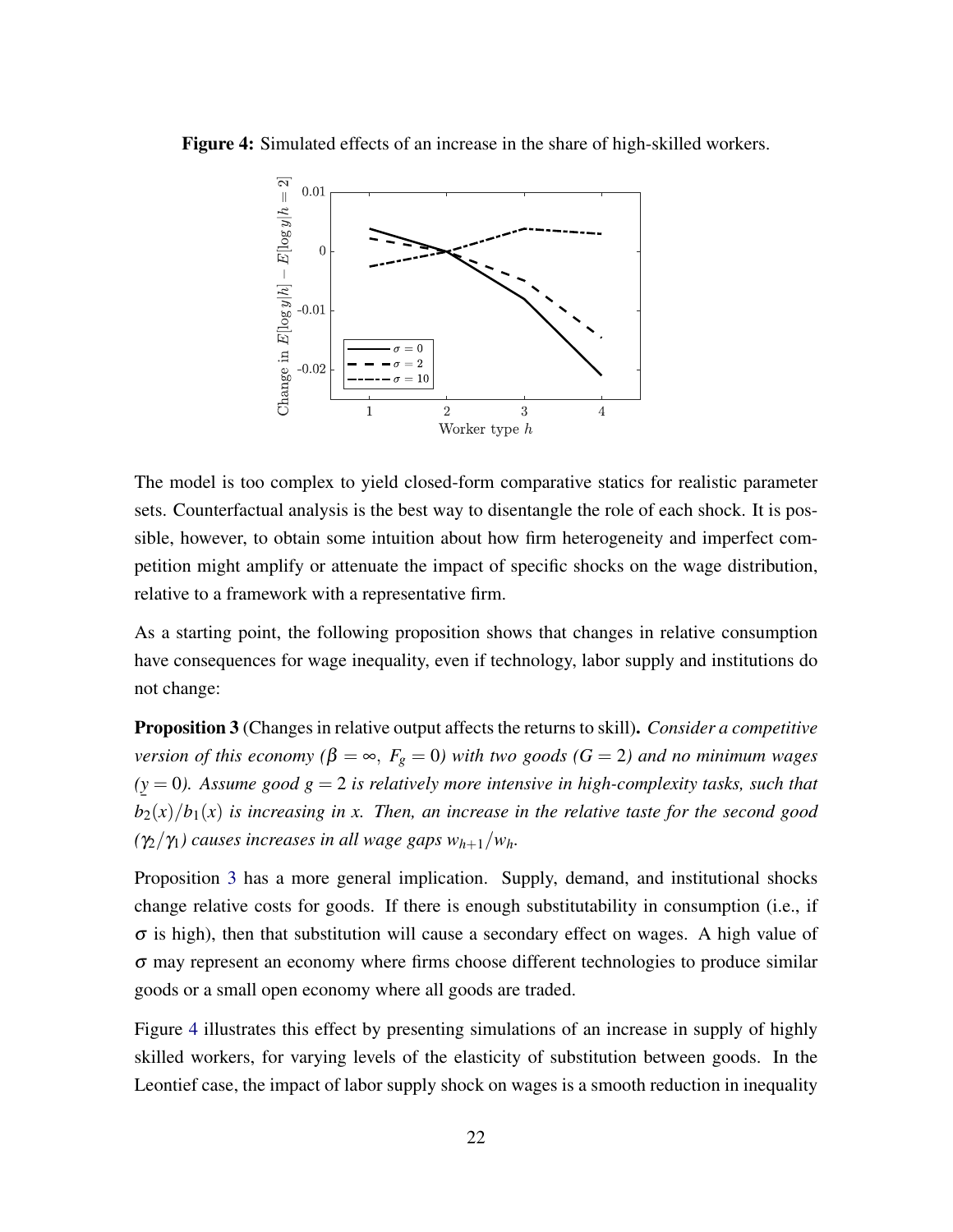between groups. That result reflects the distance-dependent substitution property of the production function. A moderate increase in substitutability across goods attenuates the wage effects. That's because the supply shock reduces the price of the high-complexity good, reallocating consumption in a way that increases the returns to skill.

The full effect of a shock to labor supply, technical change, or minimum wages includes not only this secondary demand effect but also impacts on wage premiums and sorting. With high substitution, mean log wages for types 3 and 4 increase relative to types 1 and 2. That result, which could not happen in a competitive economy, is due to changes in sorting. The high-types benefit from being reallocated to the high-wage firms, while the lower types remain at the low-wage firms. On average, high-skilled workers benefit from the increase in the supply, even though skilled wages fall conditional on firm types. In the main quantitative exercise, I show that this theoretical result is relevant for understanding changes in wage inequality in Brazil.

## 4 Wage inequality and sorting in Rio Grande do Sul, Brazil

While the literature covering countries such as the US and Germany often tries to explain increasing wage disparities in recent decades, the academic debate in Brazil attempts to rationalize a decline in inequality starting in the 1990s. The most salient facts in the Brazilian context are significant increases in both the minimum wage and educational achievement, following policies aimed at universal primary schooling in the 1980s and 1990s and expansion in access to college-level education in the 2000s. In this section, I take a sparsely parameterized, over-identified version of the model to the data and study whether it can rationalize changes from 1998 through 2012. Next, I use the estimated model to generate counterfactuals that isolate the labor market impacts of education, skill-biased technical change, minimum wages, and other time-varying factors.

The exercise focuses on the formal sector in the southernmost state of Brazil, Rio Grande do Sul. I use a single state because that is a better empirical counterpart to the well-connected labor market in the model. This is particularly relevant for measuring the role of firms and labor market sorting. Taking the country as a whole, much of firm-worker sorting could plausibly be attributed to regional differences and geographical barriers, factors that are absent from the model. Furthermore, [Kline, Saggio and Sølvsten](#page-47-10) [\(2018\)](#page-47-10) show that metrics of labor market sorting can be imprecise if the data is composed of multiple regions which are poorly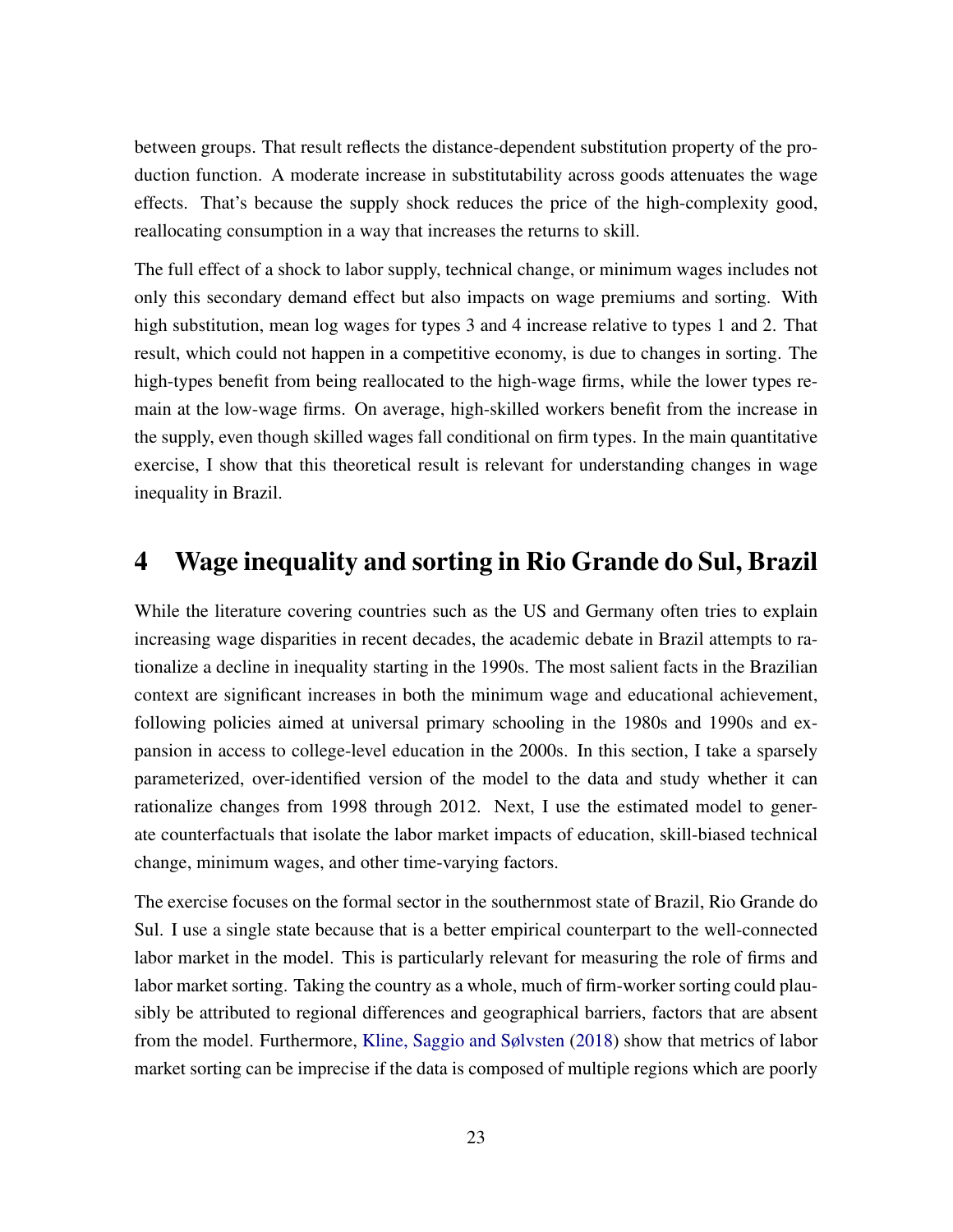connected in terms of firm-to-firm job transitions. I choose the particular state of Rio Grande do Sul to limit the relevance of the informal sector. I discuss the implications of ignoring the informal sector after presenting the results of the counterfactual exercises.<sup>14</sup>

I employ data from the RAIS (*Relação Anual de Informações Sociais*), a confidential linked employer-employee dataset maintained by the Brazilian Ministry of Labor. Firms are mandated by law to report to RAIS at the establishment level. The dataset I use contains information about both the establishment (including legal status, economic sector, and the municipality in which it is registered) and each worker it formally employs (including education, age, earnings in December, contract hours, and hiring and separation dates).

Because I am interested in equilibrium effects, I use a broad sample. I select adults between 18 and 54 years of age, who are not currently in school, and who are working in December having been hired in November or earlier. I only consider the highest-paying job per worker in each year. The resulting data set has 1,494,186 workers and 148,203 establishments in 1998, and 2,398,391 workers and 238,545 establishments in 2012. For each worker, I calculate the hourly wage based on their monthly earnings and contract hours, before winsorizing the bottom and top percentiles of the wage distribution. Summary statistics are provided in Table [D1,](#page-65-0) located in Appendix [D.1.](#page-64-0)

## 4.1 Empirical context and target features in the data

Figure [5](#page-25-0) demonstrates the evolution of wages in the *Rio-Grandense* economy. The top left panel shows that, from 1998 to 2012, real wages have increased for all deciles of the log wage distribution, and particularly so for the lowest deciles. Almost all commonly used measures show a reduction in inequality: upper-tail or lower-tail percentile gaps (top-right panel), differences in mean log wage between workers with secondary education (that is, those complete high-school and college dropouts) and less educated workers, and the variance of log wages — for the sample as a whole and within each educational group. The one

<sup>&</sup>lt;sup>14</sup>Similarly to many other developing countries, a substantial share of the Brazilian workforce is informal (employed at firms that evade regulations such as payroll taxes and minimum wages). Including informal workers is difficult because of data limitations. Households surveys measure employment and wages in the informal sector, but I require matched employer-employee data to gauge between-firm wage dispersion for similar workers and labor market assortativeness. Except for the Southeast, the Brazilian South is the region with the lowest rates of employment informality in the country. The Southeast is less interesting for this exercise, however, because higher wages in that region make the minimum wage shock less relevant. In that regard, Rio Grande do Sul is closer to a "typical" Brazilian state than states in the Southeast. Appendix [D.2](#page-64-1) contains a thorough analysis of inequality and education patterns using a different data source that includes the informal sector.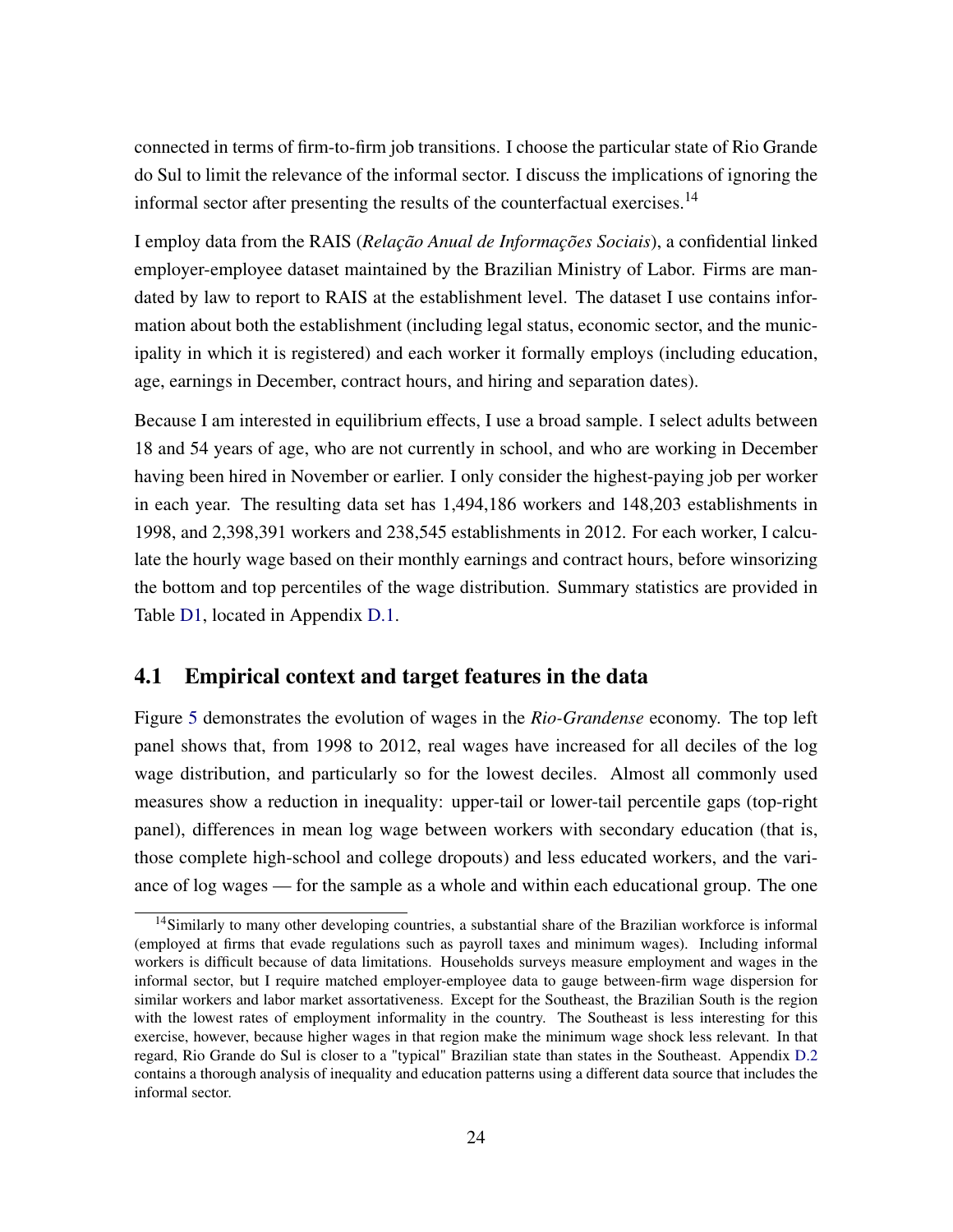<span id="page-25-0"></span>

Figure 5: Measures of wage dispersion in Rio Grande do Sul, Brazil

Notes: RAIS data for the formal sector in Rio Grande do Sul, Brazil. Data from 2003 and 2004 are unavailable.

exception is the gap between secondary and tertiary education (workers that had completed college and beyond), which rose until 2006 and subsequently remained stable through to the end of the period studied. In Appendix [D.2,](#page-64-1) I show that wage inequality trends are similar in a different data set that includes informal workers.

Among potential causes behind falling inequality in Brazil, the most conspicuous are increased educational achievement and rising minimum wages. Figure [6](#page-26-0) shows that both factors are relevant in Rio Grande do Sul. The first graph displays the fraction of hours worked by employees in each educational group. The pattern is striking: workers with less than a complete primary education (that is, less than eight years of schooling) supply 40 percent of work hours in 1998, but only around 15 percent in 2012. On the other hand, the group with a complete secondary education (high school and college dropouts) increased its participation level by almost 30 percentage points. Moreover, there is a substantial increase in college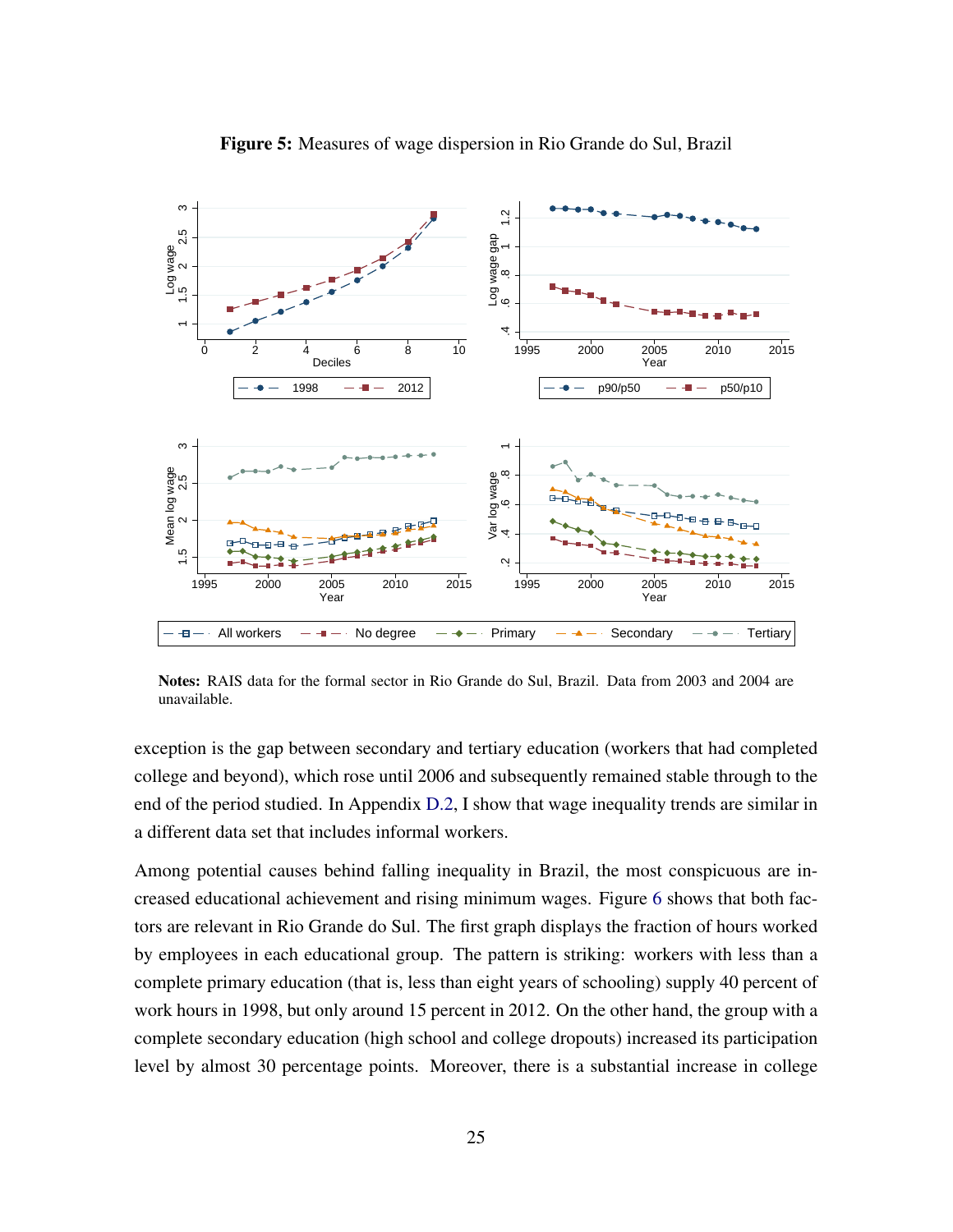<span id="page-26-0"></span>

Figure 6: Changes in educational achievement and minimum wages

Notes: RAIS data for the formal sector in Rio Grande do Sul, Brazil. Data from 2003 and 2004 are unavailable.

completion in relative terms (from 9.4 percent to 12.2 percent), though they remain a small fraction of the formal workforce.<sup>15</sup>

The bottom graph in Figure [6](#page-26-0) shows the large and steady increase in the national minimum wage in Brazil. The same figure shows that the minimum wage increased much faster than median wages in Rio Grande do Sul until 2006. These increases point to an important role of the minimum wage, consistent with the fact that lower-tail inequality fell more than uppertail inequality,

Next, I use the panel structure of the matched employer-employee data to gauge the importance of cross-firm wage differentials and labor market sorting in Rio Grande do Sul. A widely used approach in this literature is a variance decompositions based on AKM regres-

<sup>&</sup>lt;sup>15</sup>Figure [D3](#page-69-0) in Appendix [D.2](#page-64-1) shows similar trends in the share of all adults belonging to each of these educational groups, regardless of whether they participate in the labor force or not. That is consistent with the changes in employment shares by educational group being caused by government policies and development, instead of changes in selection patterns into employment.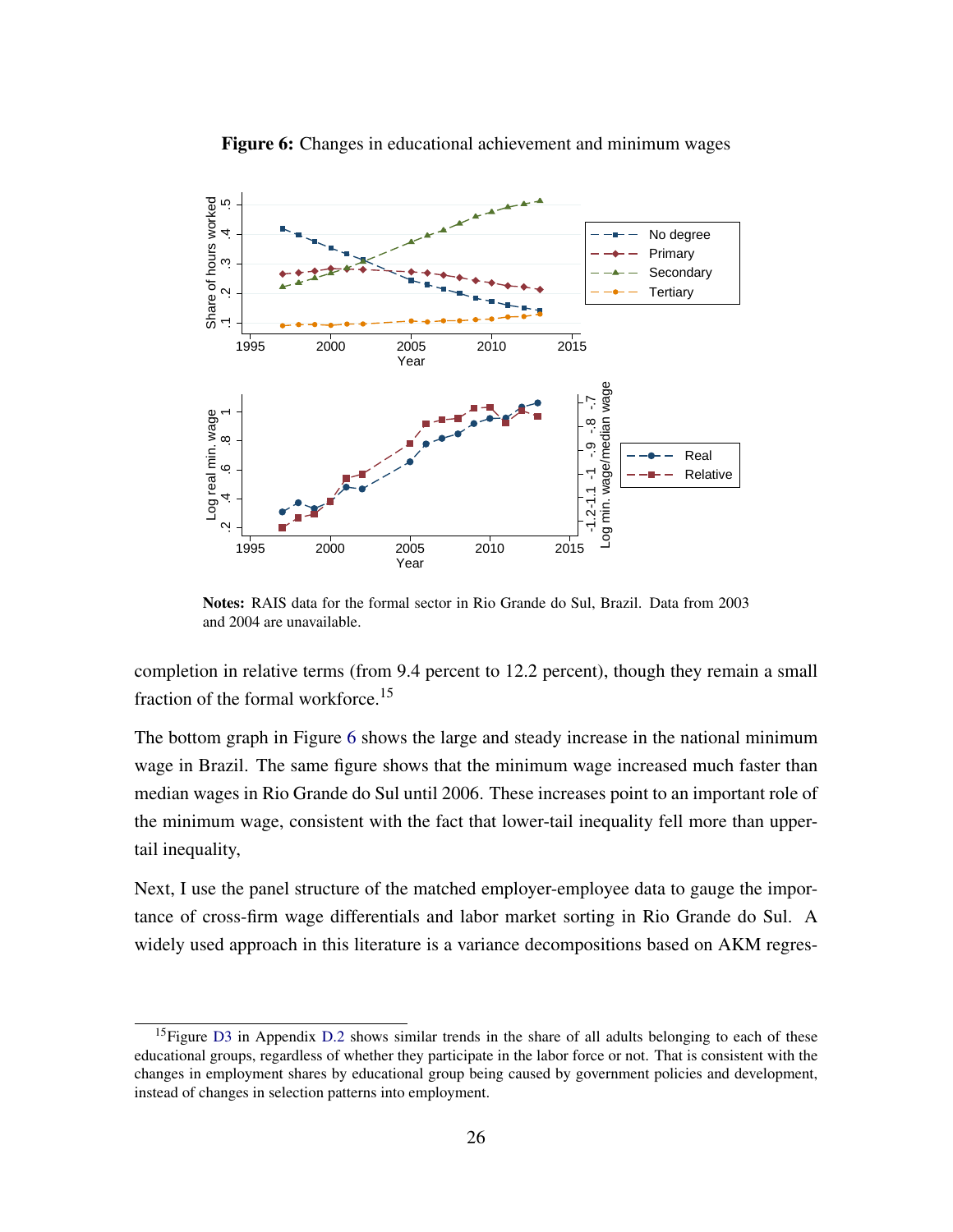sions. Let the log wage of worker *i* at time *t* be written as:

$$
\log y_{it} = \mathsf{v}_i + \mathsf{w}_{J(i,t)} + \delta_t + u_{it}
$$

where  $v_i$  is worker *i*'s fixed effect,  $\psi_j$  is establishment *j*'s fixed effect,  $J(i,t)$  represents the establishment employing worker *i* at time *t*,  $\delta_t$  is a time effect, and  $u_{it}$  is a residual that is uncorrelated with all fixed effects. Based on this model, the total variance of log wages can be decomposed in the following way:

<span id="page-27-0"></span>
$$
\text{Var}(\log y_{it}) = \text{Var}(v_i) + \text{Var}(\psi_{J(i,t)}) + 2\text{Cov}(v_i, \psi_{J(i,t)}) + \text{Var}(\delta_t) + 2\text{Cov}(v_i + \psi_{J(i,t)}, \delta_t) + \text{Var}(u_{it})
$$
\n(12)

If wages vary substantially across establishments for similar workers, the variance of establishment effects will be large, adding to overall wage dispersion. If high-wage workers are more likely to work at high-wage establishments, then the first covariance term will be positive, further increasing overall inequality. Based on this logic, the correlation between establishment and worker fixed effects has been used as a dimensionless scalar measure of sorting in the labor market.

Estimating the variance decomposition [\(12\)](#page-27-0) is not trivial. I use the method and code of [Kline,](#page-47-10) [Saggio and Sølvsten](#page-47-10) [\(2018\)](#page-47-10) (henceforth KSS), which is not subject to the limited mobility bias discussed by [Andrews et al.](#page-43-8) [\(2008\)](#page-43-8). Their estimator also provides standard errors for variance decomposition components. Appendix [D.3](#page-68-0) provides details about the procedure.

Table [1](#page-28-0) reports the KSS estimates of variance components. The variance of both establishment and worker effects decline over time, helping to explain the fall of wage inequality. There is also a sizable and statistically significant increase in the covariance of worker effects and establishment effects. The labor market is becoming more assortative, a force that works against the overall trend of falling inequality.<sup>16</sup>

The interpretability of AKM decompositions relies on establishments being categorized as high- or low-wage. But in my model (and many other structural models of sorting), wages are not log-additive in worker and establishment components: some establishments may pay relatively more to some worker types and less to others. Still, if the model is able to replicate

<sup>&</sup>lt;sup>16</sup>[Alvarez et al.](#page-43-9) [\(2018\)](#page-43-9) previously estimated AKM decompositions using Brazilian data. They used the whole sample instead of a single state and did not correct for limited mobility bias. The only significant difference in results is that the correlation between worker and firm fixed effects is roughly constant in their decompositions, such that the covariance term falls (in line with the declines in the variances of worker and firm effects).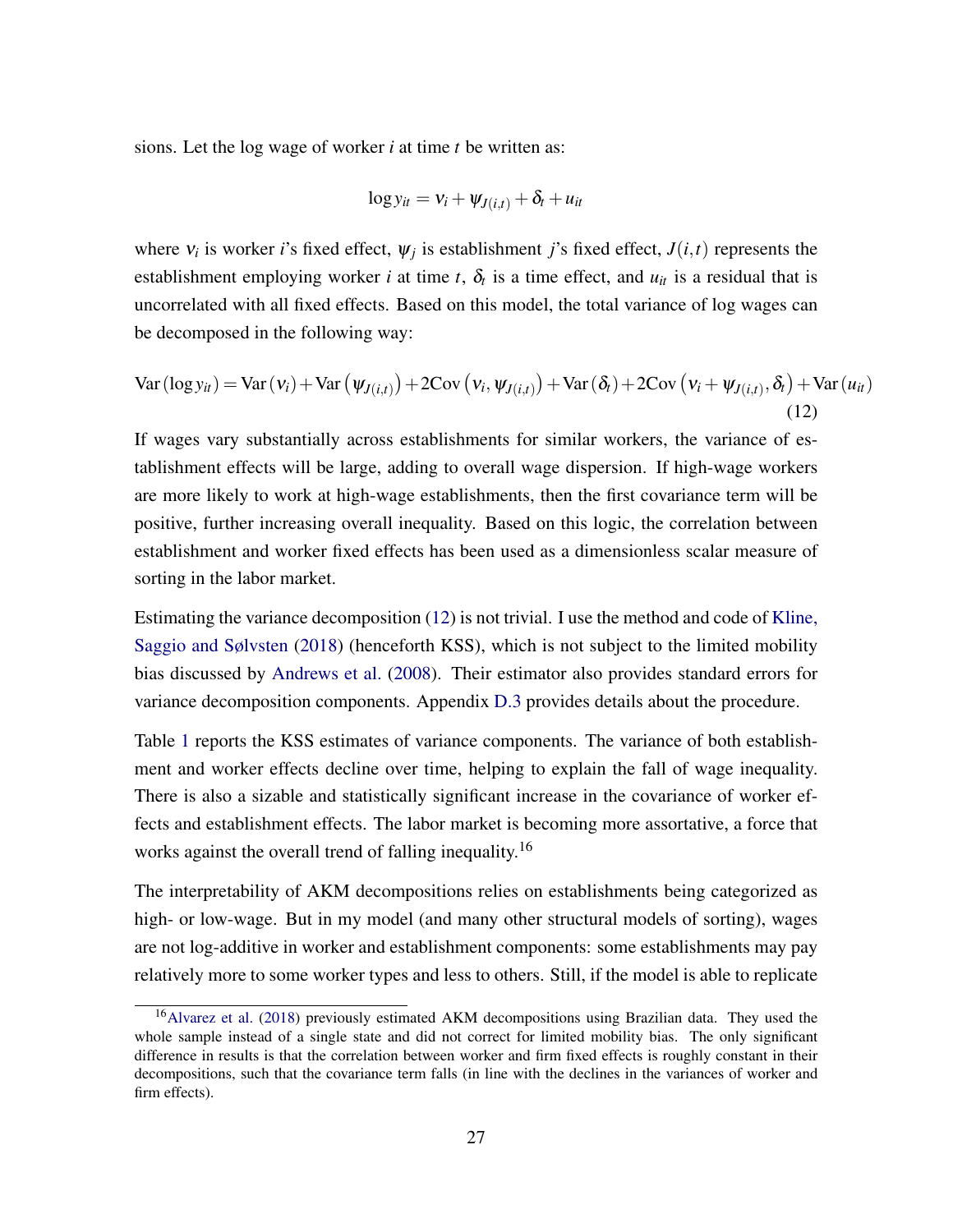<span id="page-28-0"></span>

| Component                                    | 1998               |          | 2012                                                   |          | Change               |          |
|----------------------------------------------|--------------------|----------|--------------------------------------------------------|----------|----------------------|----------|
| $Var(log y_{it})$                            | 0.675              | 100%     | 0.544                                                  | 100%     | $-0.131$             | 100%     |
| $Var(v_i)$ (worker effects)                  | $0.391$<br>(0.003) | $57.9\%$ | $\begin{array}{cc} 0.324 \\ (0.001) \end{array}$ 59.5% |          | $-0.067$<br>(0.003)  | 51.1%    |
| $Var(\psi_{J(i,t)})$ (establishment effects) | $0.139$<br>(0.002) | $20.6\%$ | $\frac{0.071}{(0.001)}$                                | $13.1\%$ | $-0.067$<br>(0.003)  | $51.5\%$ |
| $2\text{Cov}\left(v_i, \psi_{J(i,t)}\right)$ | $0.073$<br>(0.003) | $10.8\%$ | $\frac{0.103}{(0.001)}$                                | $18.9\%$ | $0.030$<br>$(0.003)$ | $-22.6%$ |
| Other terms                                  | 0.072              | $10.7\%$ | 0.046                                                  | $8.5\%$  | $-0.026$             | 20.0%    |
| $Corr(v_i, \psi_{J(i,t)})$                   | 0.157              |          | 0.337                                                  |          | 0.180                |          |

Table 1: Variance decomposition from two-way fixed effects model

Notes: This table shows the variance decomposition [\(12\)](#page-27-0) estimated using [Kline, Saggio and Sølvsten](#page-47-10) [\(2018\)](#page-47-10). Numbers in parentheses are asymptotic standard errors. Columns labeled 1998 use data from 1997 and 1999. The 2012 specification uses data from 2011 and 2013. Each worker-year observation, including both stayers and movers, has the same weight in the decomposition. See Appendix [D.3](#page-68-0) for details and sample sizes.

the data well enough, indirect inference can be used extract identifying information from the AKM decomposition. This is the strategy I employ in this paper.

The quantitative exercise focuses on the following features of the data: differences in mean log wages between the four educational groups; variances of log wages within each of the four groups; shares of hours worked by each educational group; levels of the minimum wage relative to the mean wage; and variances of establishment fixed effects and covariance between worker and establishment fixed effects from the AKM decomposition. These moments offer a broad picture of wage inequality, the supply of skills, how binding the minimum wage is, and the role of cross-firm wage differentials. In the estimation procedure described below, I will attempt to match those moments for two different periods: circa 1998 (formally, the years 1997 and 1999) and circa 2012 (2011 and 2013). Other aspects of the data will be used for model validation.

## <span id="page-28-1"></span>4.2 Parameterization and identification

I propose a simple empirical specification that can capture the rich patterns in the data and generate meaningful, credible counterfactuals. This section describes that parameterization and which features of the data allow for identification of the estimated parameters.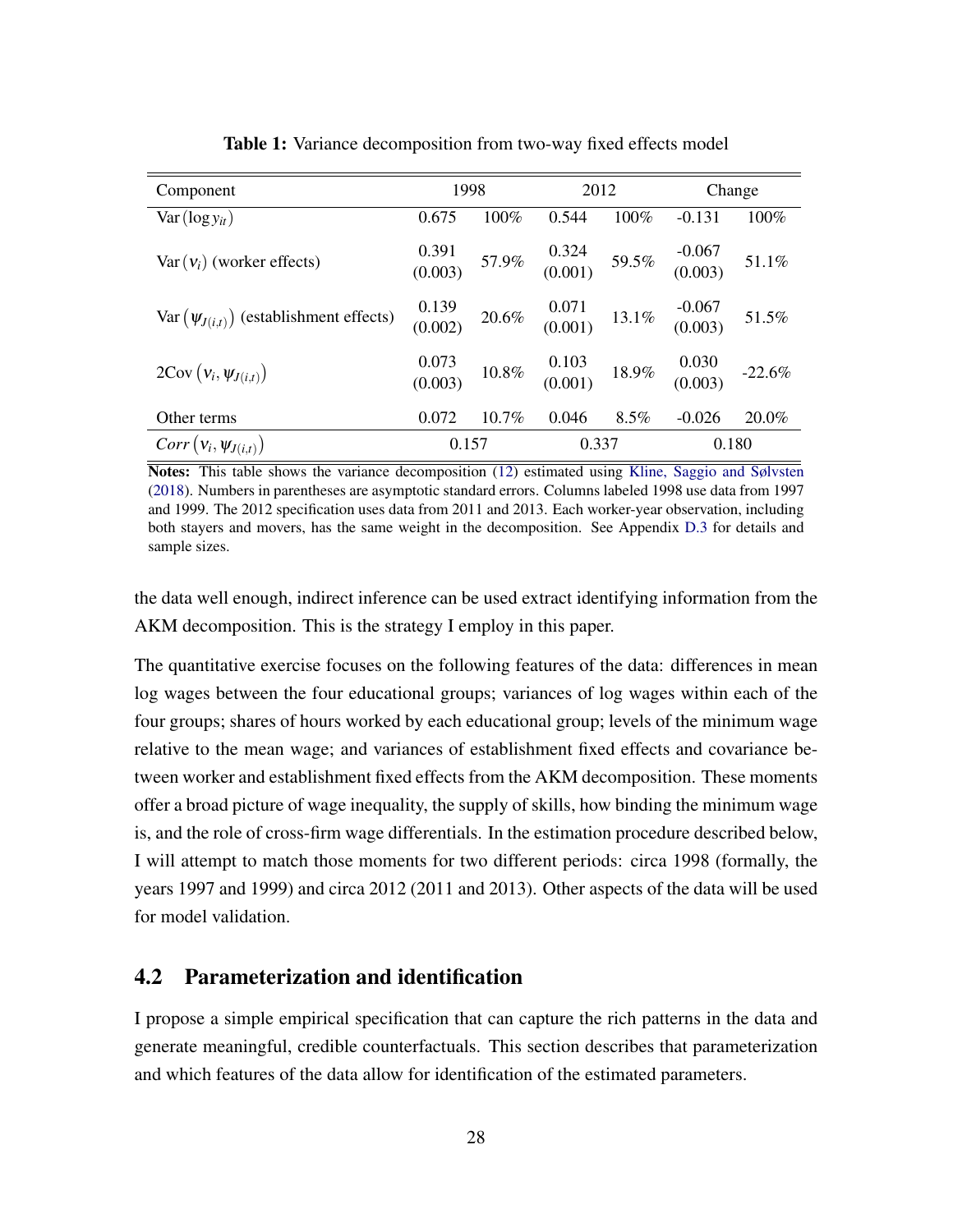#### <span id="page-29-0"></span>4.2.1 Workers

I use four worker types  $(H = 4)$ , which will be linked to the four educational groups in the data. That will allow the model to capture "wage polarization" across educational groups, whereby high-school workers lose relative to both less and more educated workers. Having two low-education groups helps with capturing nuanced labor supply changes, the role of the minimum wage, and wage compression in the lower tail. Workforce composition parameters  $N_{h,t}$  will be identified by matching the share of hours worked by each group.

Efficiency units of labor are normally distributed within each worker group, with mean zero. The standard deviation is parameterized as:

$$
S_{h,t} = S_{h,1998} \exp\left(\mathbf{1} \{t = 2012\} \hat{S}\right)
$$

The type-specific parameters  $S_{h,1998}$  are identified from overall within-group variances of log wages over both periods. The  $\hat{S}$  parameter is identified from overall changes in withingroup inequality between periods. This parameter is one of two structural trends in the model intended to capture unmodeled factors that might have explained falling wage inequality in Brazil.

In the data, within-group inequality falls more for some groups than for others. The empirical model is not hardwired to capture those differential reductions, since the structural residual *S*<sup> $\hat{S}$ </sup> applies equally to all groups. However, they can be plausibly explained by changes in cross-firm wage differentials and in the minimum wage. Thus, within-group variances of log wages offer a total of three overidentifying restrictions that help identify the rest of the model, as described below.

#### 4.2.2 Preferences and goods

The preference parameter  $\beta$ , which determines the slope of the firm-level labor supply curve, is set to 4. That value implies a markdown of wages relative to marginal revenue products of labor of 20% for skilled workers, and slightly less for less skilled workers (since a binding minimum wage makes the labor supply curve more elastic). That value is considered a "reasonable near-competitive benchmark" by [Card et al.](#page-44-2) [\(2018\)](#page-44-2) based on their review of the literature. It is also close to the value of 4.99 estimated by [Lamadon, Mogstad and Setzler](#page-47-11) [\(2019\)](#page-47-11). I choose not to estimate  $\beta$  because I would not have a design that is as credible as the best ones in that literature.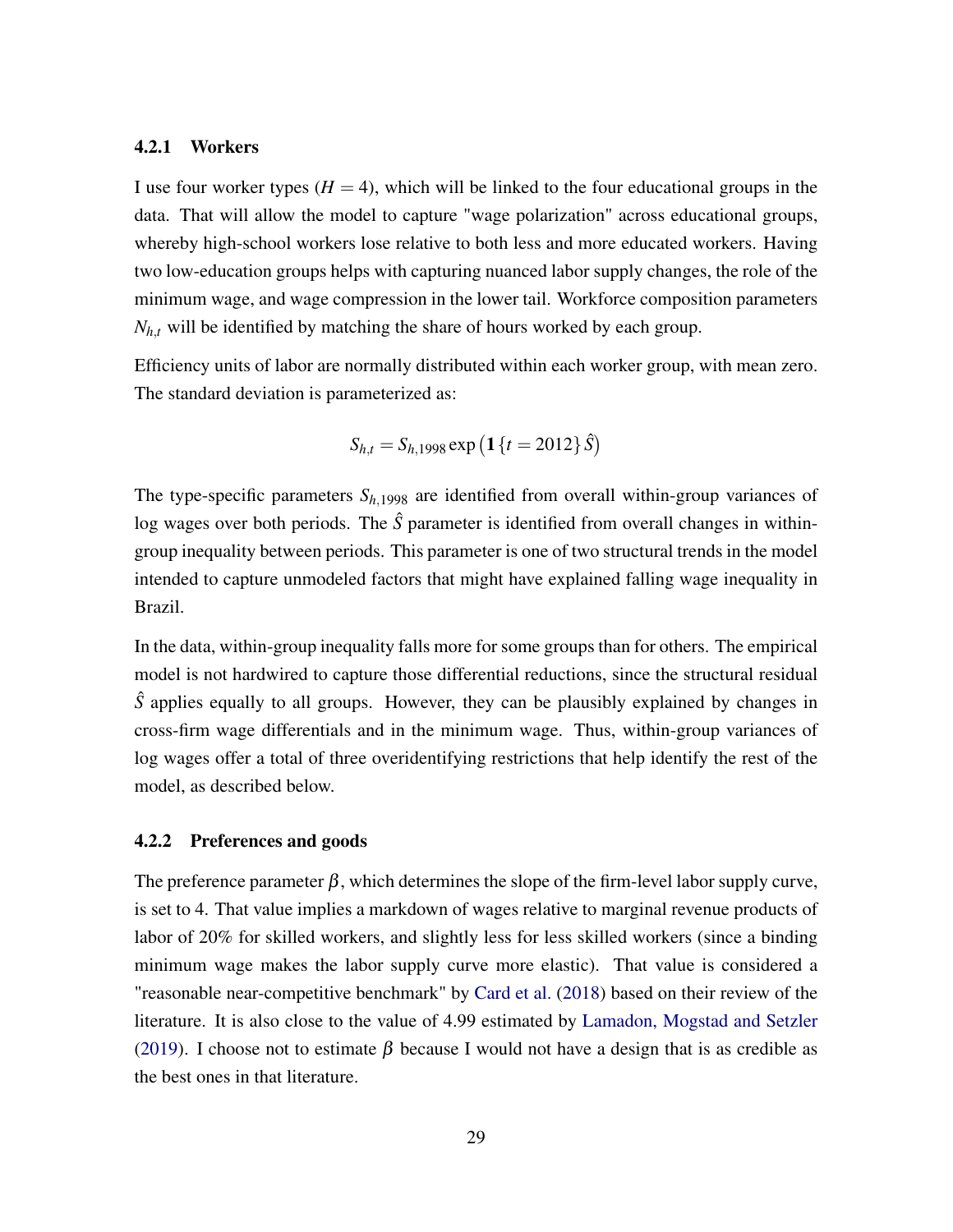I set  $G = 2$ , the minimum number of goods such that the model can generate sorting and cross-firm wage differentials. Because I am not interested in predictions about establishment sizes, entry costs  $F_g$  cannot be separately identified from mean workplace amenities by good,  $\bar{a}_g$ . Moreover, since there is no cardinal meaning to amenities or the entry input, only relative differences in entry costs and amenities have empirical content. Thus, I define the cross-firm labor cost wedge as:

$$
\Delta_t = \log\left(\frac{F_{2,t}}{\bar{a}_{2,t}}\right) - \log\left(\frac{F_{1,t}}{\bar{a}_{1,t}}\right)
$$

From Proposition [2,](#page-0-0) we know that this parameter is strongly linked to the overall size of wage differences across firms producing the different goods, driven either by differences in firm sizes (representing movements along the labor supply curve) or compensating differentials (vertical translations of the curves). I allow this parameter to change over time, capturing changes in either of these factors. They will be identified from the variance of establishment fixed effects in each period, coming from the AKM decompositions.<sup>17</sup>

The relative taste shifter  $\gamma_{2,t}/\gamma_{1,t}$  is allowed to vary over time. This serves two purposes. First, it provides the second structural trend capturing the effect of alternative explanations for the fall of inequality in Brazil. It might, for instance, absorb the effect of trade liberalization and commodity shocks, factors that have been documented as relevant in Brazil (see, e.g., the review in [Firpo and Portella,](#page-46-10) [2019\)](#page-46-10).

In addition, having a flexible demand shifter allows me to be agnostic about the elasticity of substitution  $\sigma$  at the estimation stage. That's because changes in  $\sigma$  can be counteracted by changes in  $\gamma_{2,1}/\gamma_{1,t}$ , leaving the allocation of inputs and consumption goods untouched. Thus, for estimation purposes, I set  $\sigma = 1$ . However, different values of  $\sigma$  will imply different counterfactual predictions, as discussed in Subsection [4.5.](#page-34-0) The demand shifter is identified jointly with the technology parameters, as described below.

#### 4.2.3 Technology

I use the exponential-Gamma parameterization of the task-based production function, described in Subsection [2.4.](#page-12-0) The productivity parameters are not separately identified from the relative demand shifters  $\gamma_{2,t}/\gamma_{1,t}$ . Changes in  $z_g$  affect the allocation of labor across firms and tasks if  $\sigma \neq 1$ . But the ensuing effects in wages and sorting can be offset by corresponding

<sup>&</sup>lt;sup>17</sup>In the numerical implementation of the model, I set  $\bar{a}_1 = \bar{a}_2 = F_2 = T = 1$  and  $F_{1,t} = \exp(-\Delta_t)$ . Different normalizations would only change the nominal level of prices in the model (including the estimated minimum wage).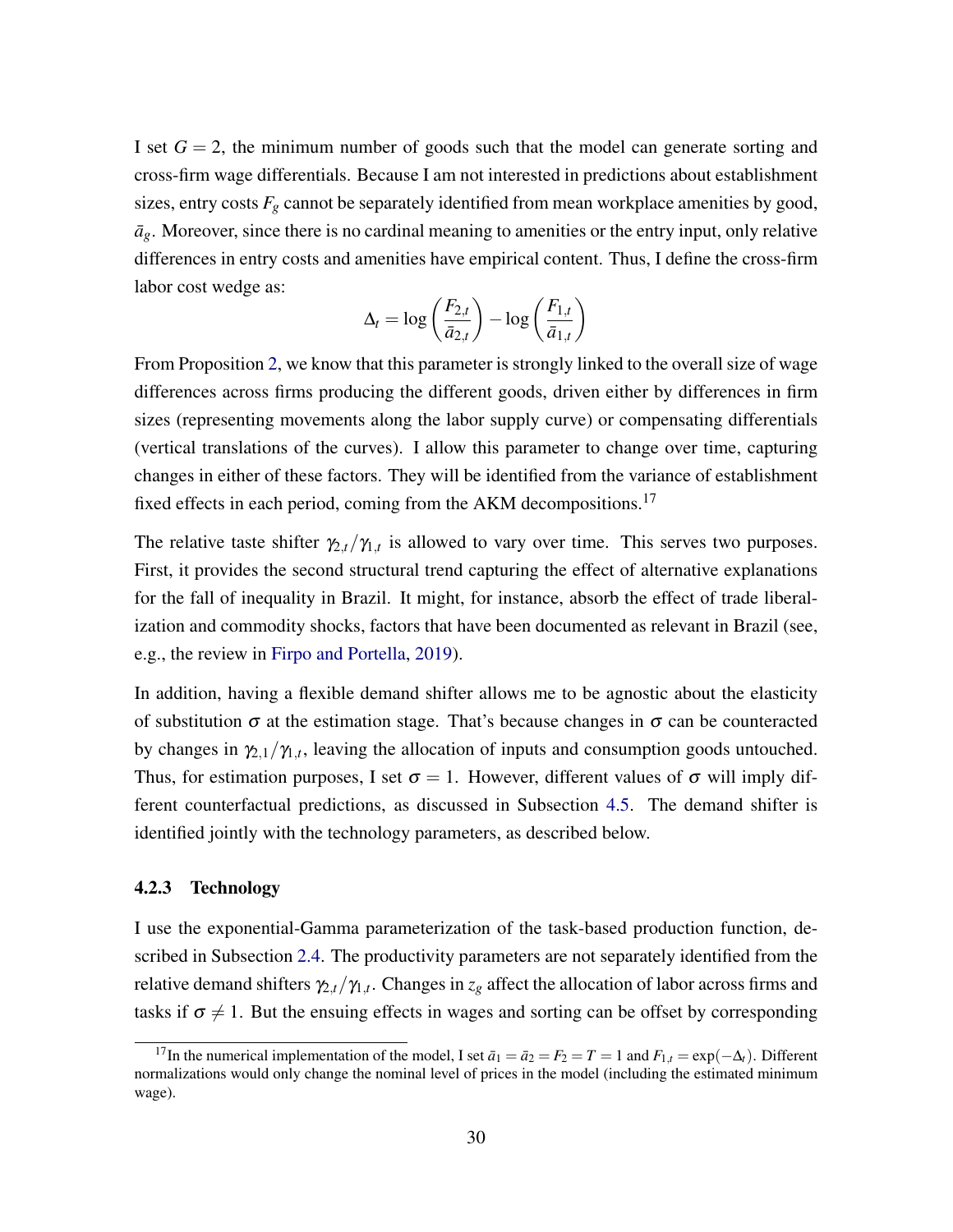changes in relative demand for goods. I thus normalize al physical productivities  $z_g$  to one.<sup>18</sup> I make two further restrictions on technology parameters. First, the blueprint shape parameter  $k_{g}$  is assumed to be the same for all goods. Second, all technology parameters are stable over time, except for a common change in blueprint scale for all goods:

$$
\theta_{g,t} = \theta_{g,1998} \exp\left(\mathbf{1} \{t = 2012\} \hat{\theta}\right)
$$

The shock  $\hat{\theta}$  represents a change in the skill bias of technologies. If positive, it increases the demand for high-complexity tasks in the production of all goods, making skilled workers relatively more productive. It can also be negative, in which case it would cause a reduction in between-group inequality.

There are eight technology and taste parameters left to be identified:  $\alpha_2$ ,  $\alpha_3$ ,  $\theta_{1,1998}$ ,  $\theta_{2,1998}$ ,  $\hat{\theta}$ , *k*,  $\gamma_{2,1998}/\gamma_{1,1998}$ , and  $\gamma_{2,2012}/\gamma_{1,2012}$ . They will be jointly identified from a total of 11 moments: six between-group gaps in mean log wages, two covariances between establishment and worker effects from the AKM decomposition, and three relative changes in within-group variances of log wages (the over-identifying restrictions from Subsection [4.2.1\)](#page-29-0). The technology and taste parameters have implications for all of these moments, and their effects are different enough to satisfy a rank condition for identification.<sup>19</sup>

### 4.3 Estimation procedure

I estimate the model via optimal minimum distance. For each candidate vector of parameters  $\phi$ , I solve for equilibria for both periods (circa 1998 and circa 2012) and simulate the corresponding moments. The estimated parameters are the ones that minimize  $(M(\phi) - \hat{M})' \hat{V}^{-1} (M(\phi) - \hat{M})$ , where  $M(\phi)$  is the vector of simulated moments implied by  $\phi$ ,  $\hat{M}$  is the vector of estimated moments from the data, and  $\hat{V}$  is the estimated covariance matrix associated with those moments.

To reduce the dimensionality of the minimization problem, labor supply parameters  $N_{h,t}$  are not included in  $\phi$ . Correspondingly, observed employment shares by educational group are

<sup>&</sup>lt;sup>18</sup>I would need to observe prices for goods to separately identify these supply and demand shocks.

<sup>&</sup>lt;sup>19</sup>For example, it would be difficult to identify biased technical change  $\hat{\theta}$  separately from relative demand for the complex good in 2012,  $\gamma_{2.2012}/\gamma_{1.2012}$ , using only data on between-group inequality. That's because both parameters shift the economy-wide task demand towards more complexity. But the demand shock also causes a substantial reduction in within-group inequality for college-educated workers in the neighborhood around the estimated parameters, as these workers become more concentrated in the complex good.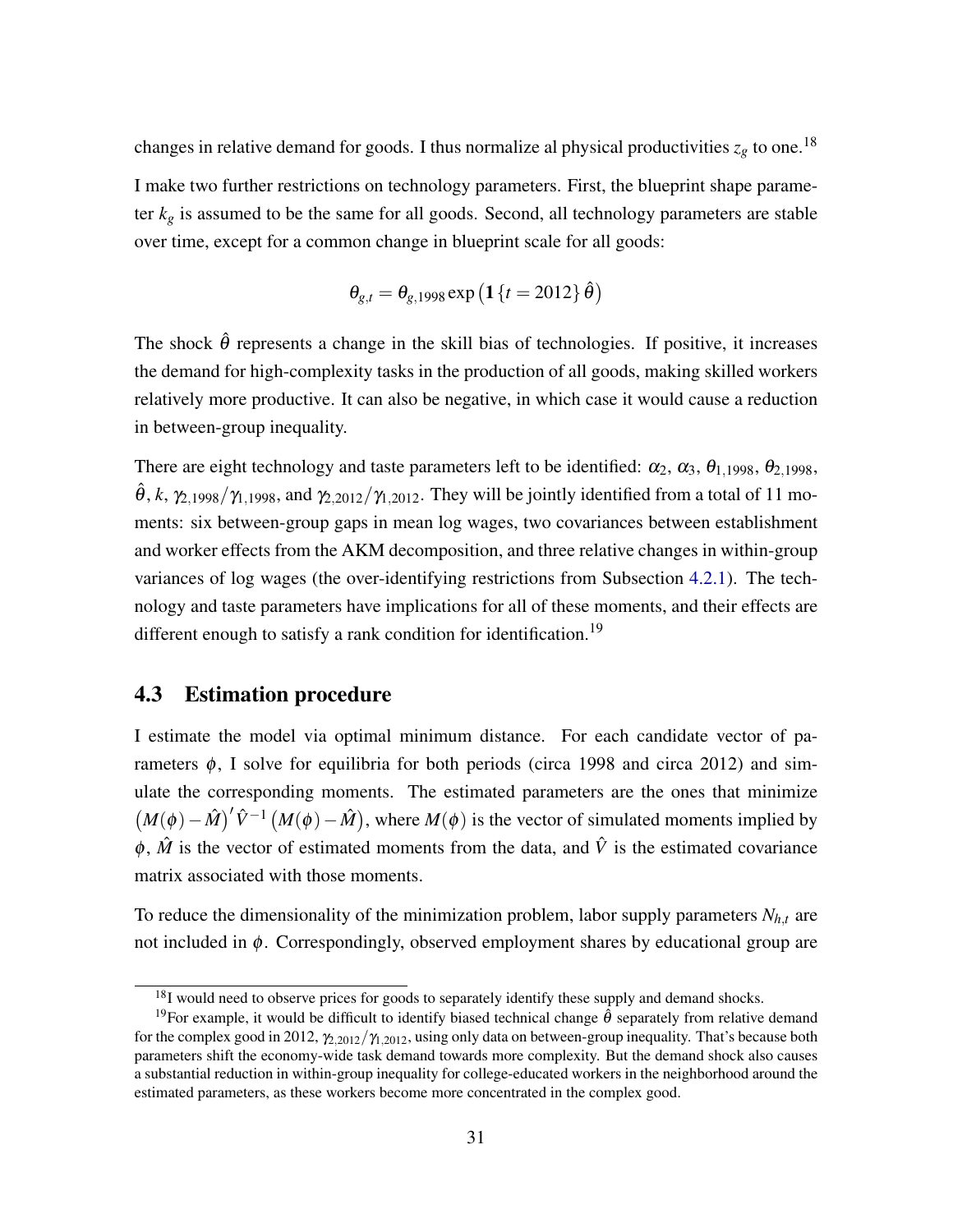not included in  $\hat{M}$ . Instead, I use a modified equilibrium condition in estimation: employment in the model must match observed employment in the data, rather than the total number of employed and unemployed workers matching labor supply. That improves computational efficiency at the cost of not taking into account sampling variation in the employment shares. Since that sampling variation is extremely small given the size of the data set, the quantitative implications are negligible.

The simulated variance decomposition is based on a regression of model-predicted log wages on worker type dummies (representing pairs of  $h, \varepsilon$ ) and firm type dummies (*g*). In other words, I find the best approximation for wages in the model under the assumption that firms pay a common premium to all workers, the core assumption behind the AKM decomposition. This approach is much more computationally efficient than simulating panel data at the individual-firm level and then running the KSS estimator on that data. It also precludes the need for assumptions about how job-to-job transition patterns respond to changes in model parameters. Appendix [D.4](#page-70-0) presents assumptions under which both approaches are equivalent.

I use a large number of starting points randomly drawn from a broad region of the parametric space to increase the likelihood of finding a global optimum. Most starting points converge to the estimated parameters, suggesting that the objective function is well behaved. Implementation details are laid out in Appendix [D.4.](#page-70-0)

### 4.4 Estimated model and goodness of fit

The model fits the data well. Table [2](#page-33-0) shows that all of the simulated moments are within 0.01 of the targets in the data, with the exception of the covariance of worker and establishment effects. There, the model still captures the qualitative features of the data. The simulated covariance is positive, and labor market sorting — measured by the correlation of worker and establishment fixed effects — is increasing from 1998 to 2012. However, the degree of assortativeness is higher in the data (from 0.157 to 0.337) than in the model (from 0.102 to 0.120).

The fit of the model can be verified visually by comparing observed wage distributions with model-generated ones in Appendix Figure [D4.](#page-74-0) The model captures the most salient features of the data, tough it over-predicts bunching and the share of workers close to the minimum wage.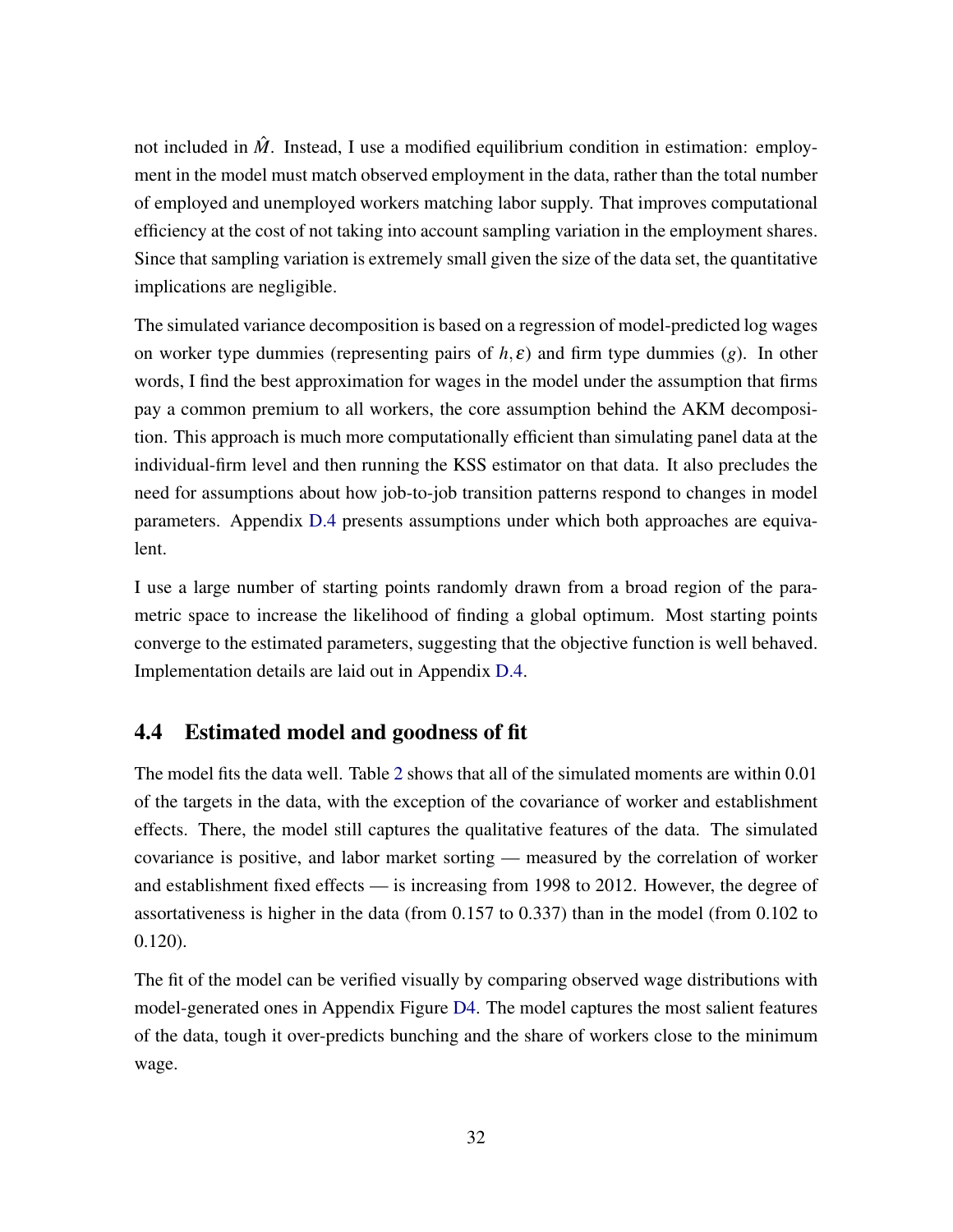<span id="page-33-0"></span>

|                                                          |          | Data     | Model    |          |  |
|----------------------------------------------------------|----------|----------|----------|----------|--|
| Target                                                   | 1998     | 2012     | 1998     | 2012     |  |
| Mean log wage gaps:                                      |          |          |          |          |  |
| Primary / No degree                                      | 0.139    | 0.041    | 0.140    | 0.041    |  |
|                                                          | (0.001)  | (0.001)  |          |          |  |
| Secondary / Primary                                      | 0.381    | 0.156    | 0.379    | 0.155    |  |
|                                                          | (0.002)  | (0.001)  |          |          |  |
| Tertiary / Secondary                                     | 0.701    | 0.984    | 0.703    | 0.993    |  |
|                                                          | (0.002)  | (0.001)  |          |          |  |
| Within-group variance of log wages:                      |          |          |          |          |  |
| No degree                                                | 0.352    | 0.188    | 0.348    | 0.189    |  |
|                                                          | (0.001)  | (0.001)  |          |          |  |
| Primary                                                  | 0.458    | 0.237    | 0.466    | 0.233    |  |
|                                                          | (0.001)  | (0.001)  |          |          |  |
| Secondary                                                | 0.675    | 0.348    | 0.668    | 0.347    |  |
|                                                          | (0.001)  | (0.001)  |          |          |  |
| Tertiary                                                 | 0.813    | 0.634    | 0.815    | 0.633    |  |
|                                                          | (0.002)  | (0.001)  |          |          |  |
| Log min. wage - mean log wage                            | $-1.352$ | $-0.942$ | $-1.352$ | $-0.942$ |  |
|                                                          | (0.001)  | (0.000)  |          |          |  |
| Variance decomposition from two-way fixed effects model: |          |          |          |          |  |
| Variance of establishment effects                        | 0.139    | 0.071    | 0.142    | 0.078    |  |
|                                                          | (0.002)  | (0.001)  |          |          |  |
| Cov. worker and establishment effects                    | 0.037    | 0.052    | 0.024    | 0.019    |  |
|                                                          | (0.002)  | (0.001)  |          |          |  |

Table 2: Target moments and model fit

Notes: Standard errors in parentheses.

Table [3](#page-34-1) shows the estimated parameters and their standard errors. Overall, parameters are precisely estimated. Comparative advantage is increasing in education, as expected. The dispersion of efficiency units of labor is higher for more educated workers and falls over time. Relative to good  $g = 1$ , good  $g = 2$  requires more complex tasks in production, is deemed as more desirable by consumers, and has substantially higher entry costs to mean amenity ratios in both periods. But differences in consumer preferences and in the crossfirm labor cost wedge become smaller from 1998 to 2012. Finally, technical change is skillbiased. That result is consistent with a micro-level study of the impact of digital technologies in Brazil [\(Almeida, Corseuil and Poole,](#page-43-10) [2018\)](#page-43-10).

Figure [7](#page-35-0) shows employment patterns and posted wages (per efficiency unit of labor) in the estimated equilibria. Firms producing the second good are more skill intensive in both pe-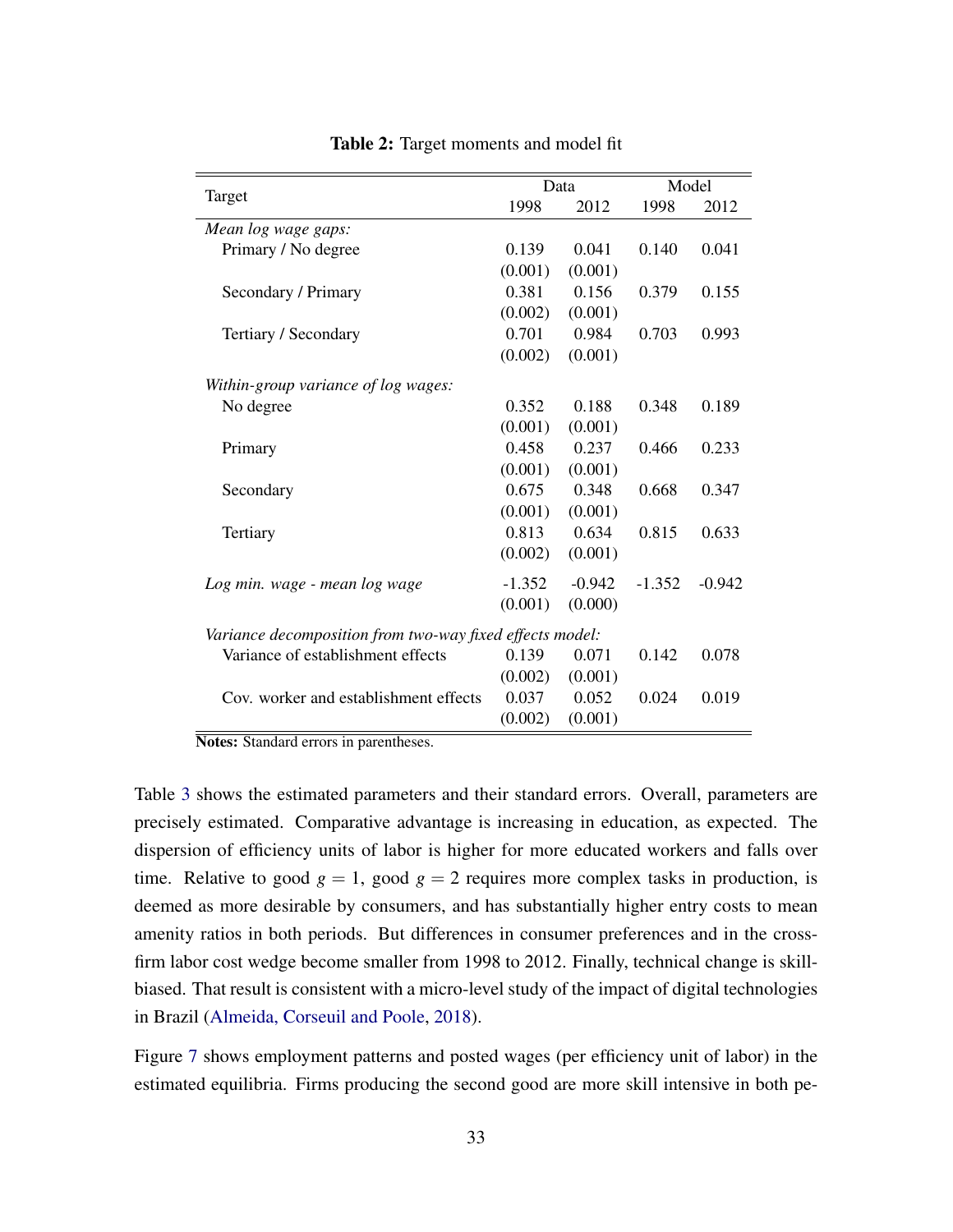<span id="page-34-1"></span>

| Parameter                                                       | Value    | S.E.    |
|-----------------------------------------------------------------|----------|---------|
| $S_1$ (st. dev. of eff. units, no degree)                       | 0.557    | (0.003) |
| $S_2$ (<br>, primary)                                           | 0.615    | (0.002) |
| $S_3$ (<br>, secondary)                                         | 0.692    | (0.003) |
| $S_4$ (<br>, tertiary)                                          | 0.824    | (0.003) |
| $\hat{S}$ (log change in S, all workers)                        | $-0.199$ | (0.004) |
| $\alpha_2$ (comparative advantage, primary)                     | $-0.599$ | (0.015) |
| , secondary)<br>$\alpha$ <sub>3</sub> (                         | $-0.247$ | (0.008) |
| $\theta_{1,1998}$ (blueprint complexity, $g = 1$ )              | 0.016    | (0.009) |
| $, g = 2)$<br>$\theta_{2,1998}$ (                               | 1.279    | (0.243) |
| $\hat{\theta}$ (bias of technical change)                       | 0.923    | (0.030) |
| $k$ (blueprint shape)                                           | 1.121    | (0.158) |
| $\log \gamma_{2,1998}/\gamma_{1,1998}$ (product demand shifter) | 0.801    | (0.028) |
| $\log \gamma_{2,2012}/\gamma_{1,2012}$                          | 0.221    | (0.017) |
| $\Delta_{1998}$ (cross-firm labor cost wedge)                   | 4.451    | (0.025) |
| $\Delta$ 2012                                                   | 3.979    | (0.026) |
| $\log y_{1998}$ (min. wage to entry input)                      | $-0.336$ | (0.001) |
| $\log y_{2012}$                                                 | 0.161    | (0.001) |
|                                                                 |          |         |

Table 3: Estimated parameters

riods. In the first period, firms producing  $g = 2$  pay higher wages to all worker types, but the premiums are higher for more skilled workers. The slopes differ because of demand for skills, while the vertical difference between the curves is due to the cost wedge  $\Delta_t$  (stemming from differences in entry costs or mean amenities).

In the second period, firms producing  $g = 2$  still pay more to all workers. But the vertical distance between the wage curves become smaller due to the estimated reduction in the crossfirm labor cost wedge. At the same time, firms producing good  $g = 2$  become relatively more intensive in college-educated workers. The combination of these effects explains why firm fixed effects become less relevant as a share of the total variance of log wages, while at the same time the correlation between worker and firm fixed effects increases.

## <span id="page-34-0"></span>4.5 The role of supply, demand, minimum wages, and other shocks

In this section, I perform a counterfactual analysis to isolate the individual impact of each of the six time-varying factors in the model: labor supply, blueprint complexities, the minimum wage, the cross-firm labor cost wedge, and the two trends capturing alternative explanations for the fall of wage inequality. I split the path from 1998 to 2012 into 300 steps. In each step, I change one of the time-varying parameters by 1/50th of the total change and solve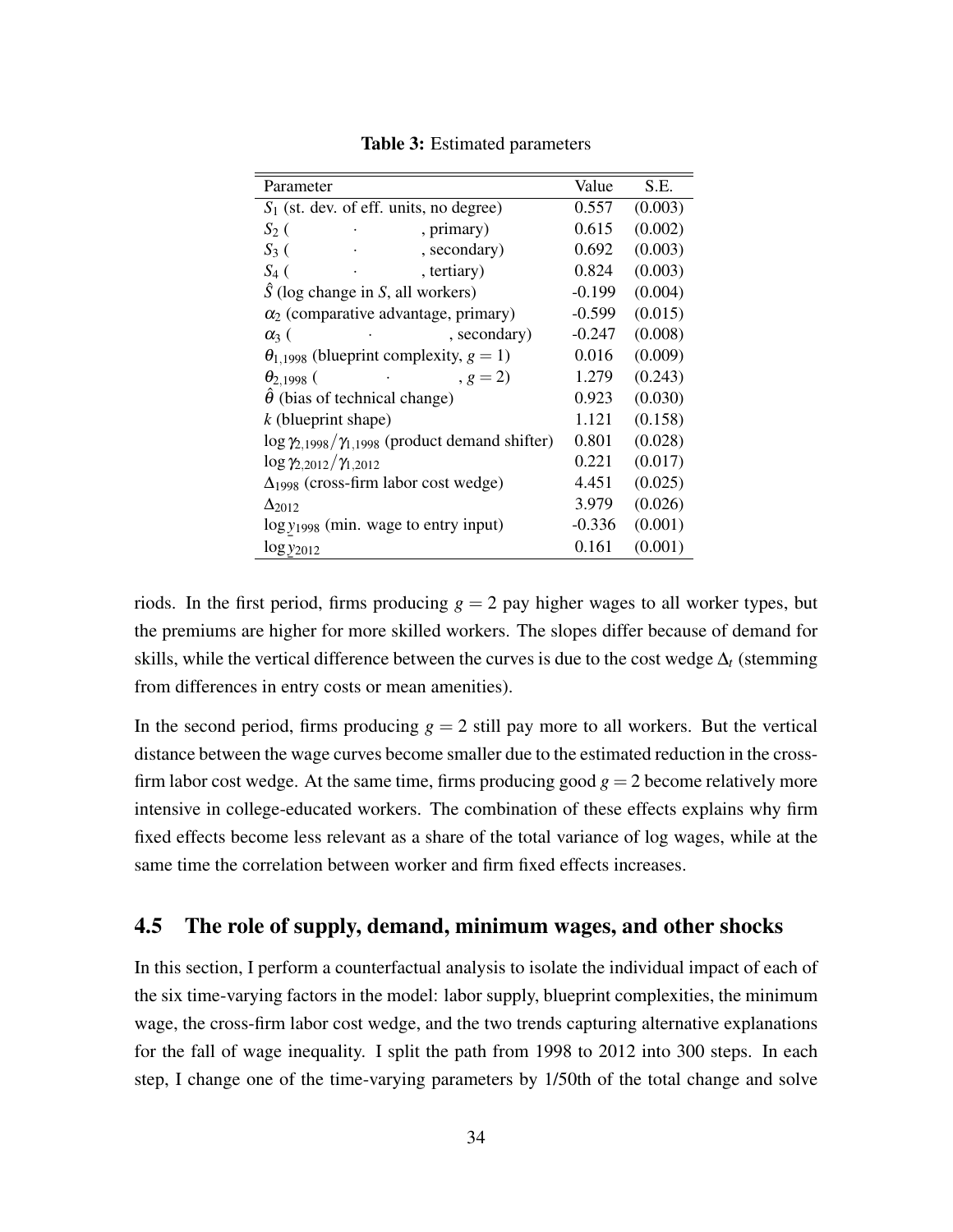<span id="page-35-0"></span>

Figure 7: Wages and employment by firm type and worker type

Notes: The top panel shows log wages per efficiency unit of labor for each worker type *h* posted by firms producing good *g*, log*whg*. It also shows mean log earnings for each worker type *h*. The bottom panel shows the distribution of employment in the economy between worker types and firm types. For each year, all bars sum to one.

for the counterfactual equilibrium. Then, I calculate the implied change in each outcome variable of interest relative to the previous step and store the results. The total contribution of each factor is the sum across the 50 steps where the corresponding parameter(s) has(have) changed.<sup>20</sup>

In this exercise, I need to take a stance on the elasticity of substitution between goods. Table [4](#page-36-0) shows decompositions for three cases: Cobb-Douglas ( $\sigma = 1$ ), high substitutability ( $\sigma = 10$ ), and low substitutability ( $\sigma = 0.1$ ).<sup>21</sup>

 $^{20}$ I use small changes for two reasons. First, it ensures that the model is always close to a parameter set that is a linear combination of 1998 and 2012 estimated parameters. This is useful because model predictions far estimated parameters might be unrealistic and unreliable. Second, it makes the choice of ordering of the shocks irrelevant.

<sup>&</sup>lt;sup>21</sup>As discussed in Subsection [4.2,](#page-28-1) the baseline estimation of the taste parameters uses  $\sigma = 1$ . When a different value of  $\sigma$  is used, the taste parameters are adjusted in the following way. First,  $\gamma_2$  is set to 1 in all exercises. Letting  $\gamma_1$  denote the estimated value with  $\sigma = 1$  considering that normalization, the adjusted value for an alternative  $\sigma'$  is  $\log(\gamma_1') = \log(\gamma_1)/\sigma' + (1 - 1/\sigma') \log(p_1/p_2)$ , where  $p_g$  denote prices for goods in the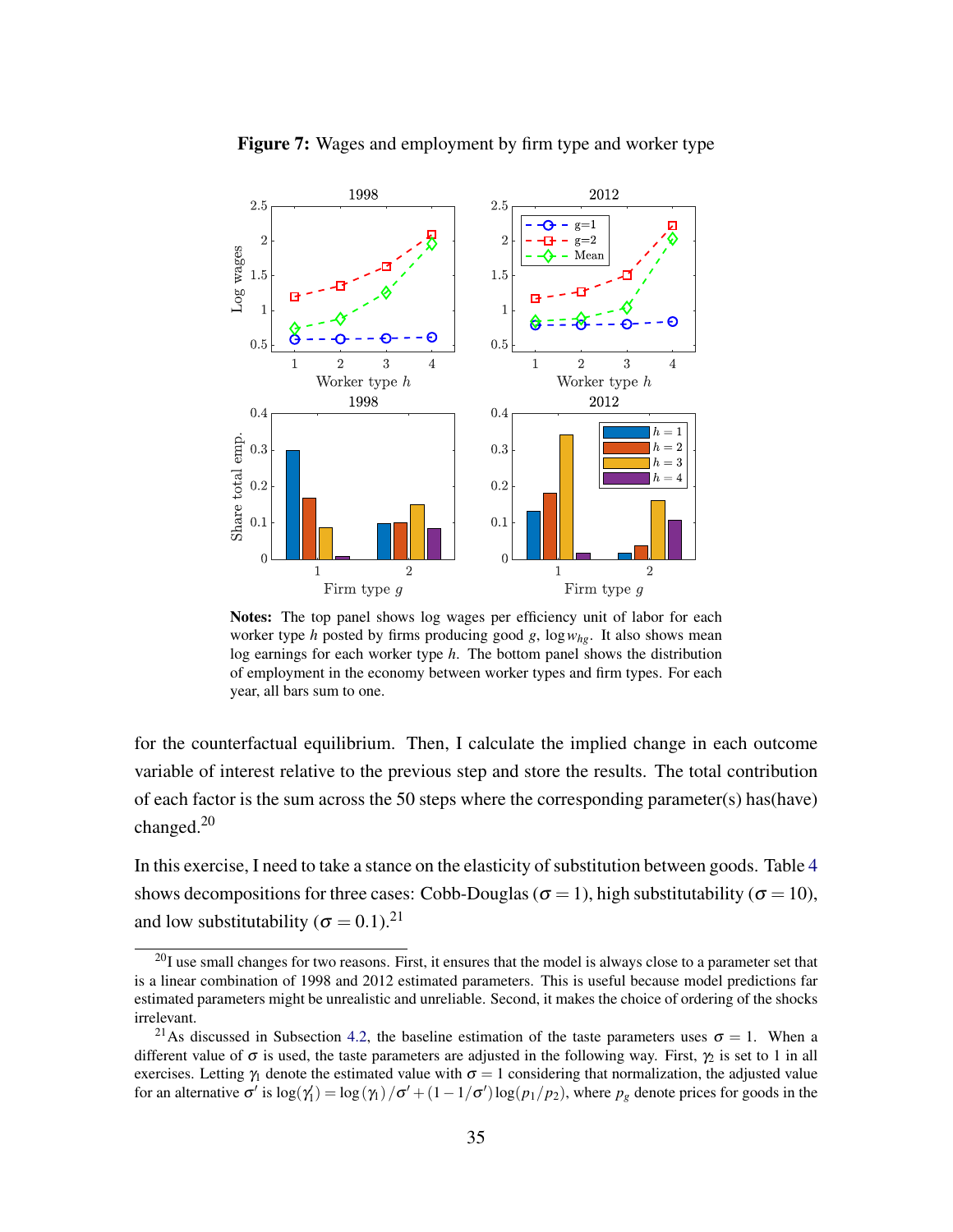|                                                         | All      | Labor    | Tech.    | Min.     | $\overline{\Delta}$ | <b>Taste</b> | Var. of    |
|---------------------------------------------------------|----------|----------|----------|----------|---------------------|--------------|------------|
| Outcome                                                 | changes  | supply   | change   | wage     | wedge               | shock        | eff. units |
| Panel A: Cobb-Douglas demand for goods ( $\sigma = 1$ ) |          |          |          |          |                     |              |            |
| Primary / No degree                                     | $-0.099$ | $-0.058$ | $-0.004$ | 0.006    | $-0.003$            | $-0.038$     | $-0.003$   |
| Secondary / Primary                                     | $-0.224$ | $-0.201$ | 0.077    | $-0.001$ | $-0.004$            | $-0.102$     | 0.007      |
| Tertiary / Secondary                                    | 0.291    | $-0.064$ | 0.465    | $-0.028$ | $-0.022$            | $-0.093$     | 0.033      |
| Var. log earnings                                       | $-0.167$ | $-0.014$ | 0.071    | $-0.080$ | $-0.021$            | $-0.045$     | $-0.078$   |
|                                                         |          |          |          |          |                     |              |            |
| Upper tail: p90/p50                                     | $-0.098$ | $-0.035$ | 0.093    | $-0.036$ | $-0.030$            | $-0.044$     | $-0.046$   |
| Lower tail: p50/p10                                     | $-0.179$ | 0.023    | $-0.030$ | $-0.144$ | $-0.002$            | $-0.011$     | $-0.015$   |
| <b>AKM</b> sorting                                      | 0.019    | $-0.083$ | 0.120    | $-0.052$ | 0.010               | $-0.042$     | 0.066      |
|                                                         |          |          |          |          |                     |              |            |
| Panel B: High substitution ( $\sigma = 10$ )            |          |          |          |          |                     |              |            |
| Primary / No degree                                     | $-0.099$ | $-0.010$ | $-0.081$ | 0.009    | 0.020               | $-0.029$     | $-0.007$   |
| Secondary / Primary                                     | $-0.224$ | $-0.080$ | $-0.124$ | 0.007    | 0.055               | $-0.077$     | $-0.005$   |
| Tertiary / Secondary                                    | 0.291    | 0.028    | 0.297    | $-0.019$ | 0.027               | $-0.065$     | 0.023      |
| Var. log earnings                                       | $-0.167$ | 0.037    | $-0.016$ | $-0.076$ | 0.005               | $-0.034$     | $-0.083$   |
| Upper tail: p90/p50                                     | $-0.098$ | 0.012    | 0.011    | $-0.032$ | $-0.006$            | $-0.032$     | $-0.050$   |
| Lower tail: p50/p10                                     | $-0.179$ | 0.040    | $-0.056$ | $-0.143$ | 0.005               | $-0.009$     | $-0.016$   |
| <b>AKM</b> sorting                                      | 0.019    | $-0.036$ | 0.040    | $-0.048$ | 0.033               | $-0.031$     | 0.061      |
|                                                         |          |          |          |          |                     |              |            |
| Panel C: Low substitution ( $\sigma = 0.1$ )            |          |          |          |          |                     |              |            |
| Primary / No degree                                     | $-0.099$ | $-0.070$ | 0.015    | 0.006    | $-0.008$            | $-0.040$     | $-0.002$   |
| Secondary / Primary                                     | $-0.224$ | $-0.230$ | 0.127    | $-0.004$ | $-0.018$            | $-0.108$     | 0.009      |
| Tertiary / Secondary                                    | 0.291    | $-0.089$ | 0.510    | $-0.030$ | $-0.035$            | $-0.101$     | 0.036      |
| Var. log earnings                                       | $-0.167$ | $-0.026$ | 0.093    | $-0.081$ | $-0.027$            | $-0.048$     | $-0.077$   |
| Upper tail: p90/p50                                     | $-0.098$ | $-0.047$ | 0.114    | $-0.037$ | $-0.036$            | $-0.047$     | $-0.044$   |
| Lower tail: p50/p10                                     | $-0.179$ | 0.019    | $-0.024$ | $-0.145$ | $-0.004$            | $-0.011$     | $-0.015$   |
| <b>AKM</b> sorting                                      | 0.019    | $-0.095$ | 0.140    | $-0.053$ | 0.004               | $-0.044$     | 0.076      |

Table 4: Model-based decomposition of trends in wage inequality and sorting

Notes: *All changes* denotes changes predicted by the estimated model, comparing the 1998 equilibrium to the 2012 equilibrium. Each of the other columns represent the contributions of the six time-varying factors in the model, which add up to the total change. The six factors are (in the order they appear): workforce composition along education groups, the skill bias of technology, the minimum wage, the difference across goods in the ratio of entry costs to mean amenities, the relative weight of each good in consumption, and the variance of efficiency units of labor among workers.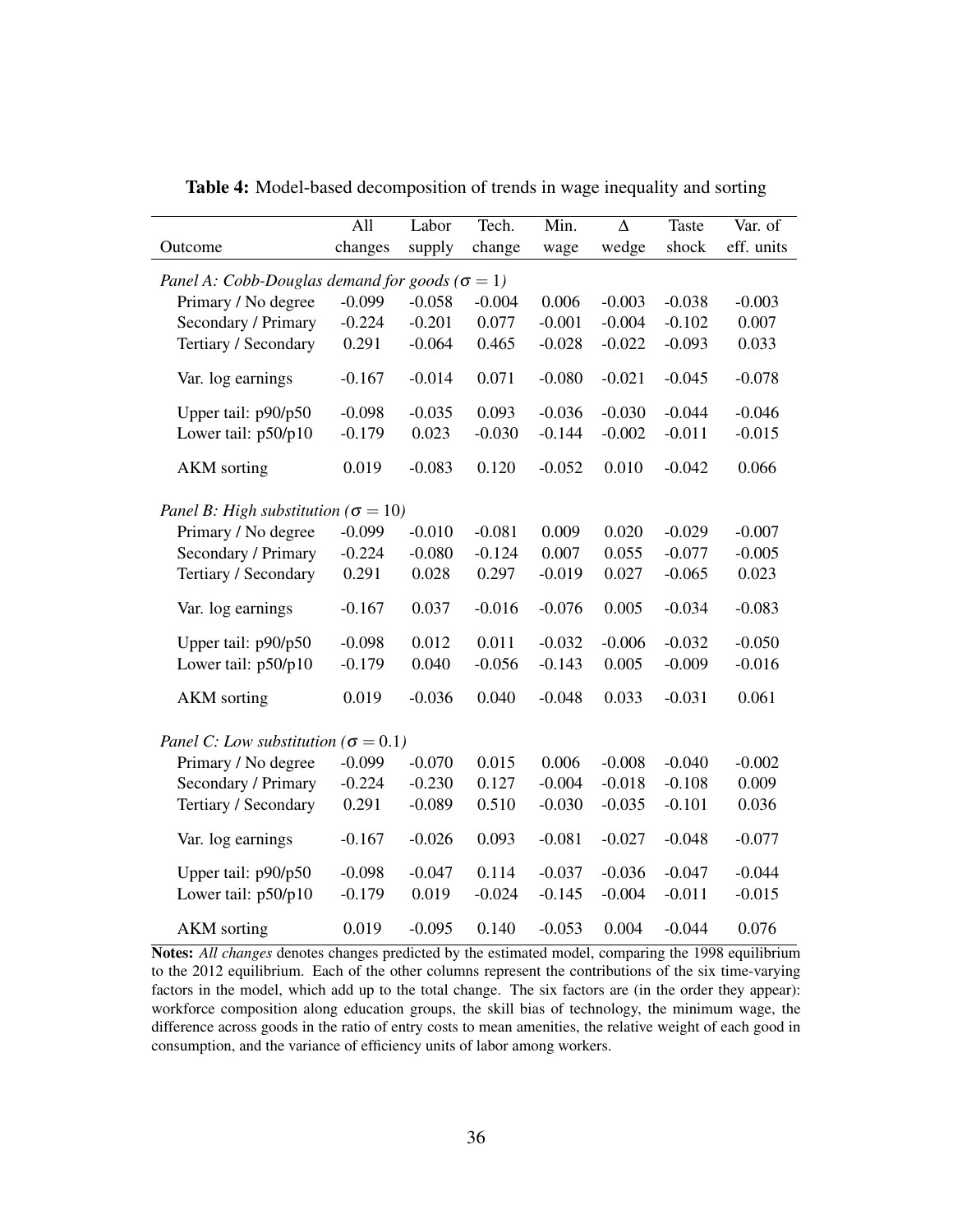Many of the results are robust to the choice of elasticity of substitution across goods. For example, the minimum wage is consistently found to reduce the total variance of log wages by a little less than half of the total decline. That makes it the most important factor according to that metric, along with the reduction in the dispersion of efficiency units of labor. The minimum wage has particularly strong effects in reducing the p50/p10 percentile gap, but it has limited influence in between-group inequality measures. Finally, the minimum wage reduces the correlation between establishment and worker fixed effects in the AKM decomposition, regardless of  $\sigma$ .

Some of the effects of SBTC are also robust to different specifications of  $\sigma$ . It is by far the most important driver of the rising college premium. In addition, it always contributes to AKM sorting, being the most important positive contribution when  $\sigma = 1$  and  $\sigma = 0.1$ .

However, the impact of SBTC on the variance of log wages changes from positive to negative when  $\sigma$  becomes large. To understand why, note that good  $g = 1$  is estimated to be very intensive in low-complexity goods, with a mean task complexity of 0.018 (compared to 1.434 for good 2). Thus, the SBTC shock (a proportional increase in task complexities) makes  $g = 2$  more costly, but has minimal effects on  $g = 1$ . With  $\sigma = 0.1$  the net effect is mechanical: a shift towards more complex tasks in the whole economy, widening all between-group wage gaps and overall inequality. But when  $\sigma = 10$ , consumption shifts toward good 1. There is still space for college-educated workers at the skill-intensive firms. However, high school workers who would be employed in skill-intensive firms before the shock end up at low-skill firms, losing their firm premiums. That explains the reductions in some between-group wage gaps and in the variance of log wages.

The effects of the supply shock on inequality also depend on the specification of  $\sigma$ . With low substitution, the increase in schooling achievement reduces between-group wage gaps. The effects on the variance of log earnings are negative, but small in magnitude. That's because the shock moves workers towards groups with larger variance of efficiency units and for whom cross-firm wage differentials are larger. When the elasticity of substitution is high, the supply shock stimulates production of good  $g = 2$ , offsetting the reductions in between-group inequality (and reverting them in the case of the college premium). The total effect on the variance of log wages becomes positive. These results are consistent with the theoretical discussion in Subsection [3.4.](#page-21-0)

Rising schooling achievement makes the economy less assortative. In the initial period, there

estimated equilibrium.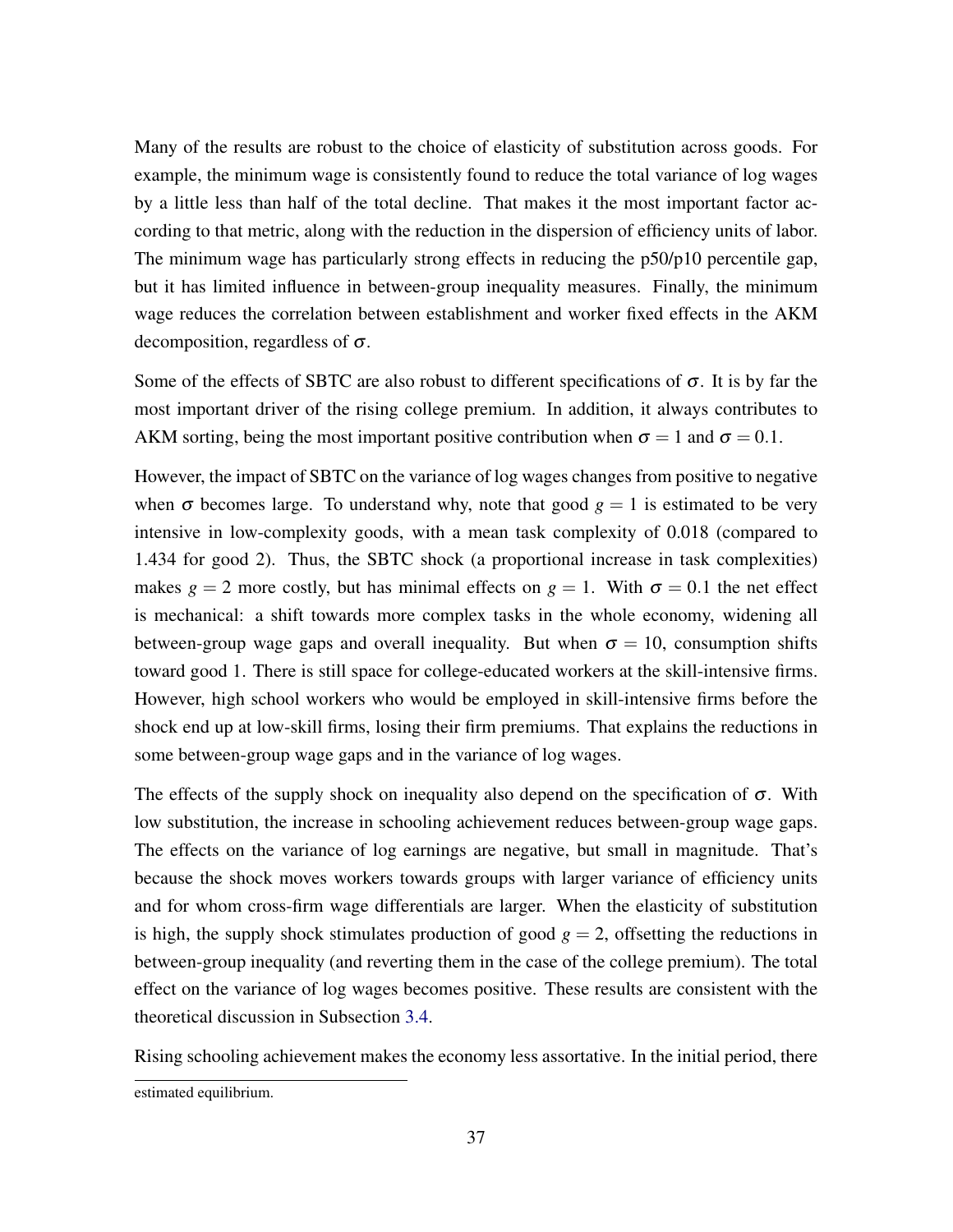are very few highly skilled workers, almost all of which are employed by firms producing good 2. As the supply of these workers increases, firms become less segregated by skill, reducing the degree of sorting in the economy.

The reduction of the cross-firm labor cost wedge has modest effects on inequality. The strongest and most consistent result is a reduction in upper-tail wage inequality. That happens because cross-firm wage differentials are most relevant to skilled workers.

Finally, the two trends intended to capture unmodeled factors help explain falling inequality in Rio Grande do Sul. I find that the taste shock benefits the low-skill good. That is consistent with trade shocks affecting prices for goods in a way that benefits low-skilled workers, a view supported by the summary of the literature in [Firpo and Portella](#page-46-0) [\(2019\)](#page-46-0).

The sizable reduction in the dispersion of efficiency units of labor can be a side effect of mapping comparative advantage groups in the model to educational groups in the data. If skill groups in the model were latent, imperfectly correlated with observed education, then reductions in between-group inequality would also cause a reduction in within-group inequality. That would reduce the scope for the residual factor *S*ˆ. I opted to map types directly to observables to make the exercise simpler and more transparent, in the tradition of classic supply-demand studies such as [Katz and Murphy](#page-46-1) [\(1992\)](#page-46-1).

I finish this discussion with a caveat on the interpretation of these results. Because labor supply to the formal sector is exogenous in the model, the impact of other factors should be interpreted as net of potential labor supply responses. On the long run, shocks such as the minimum wage might affect labor force participation of some educational groups more than others. In addition, the informal sector provides an "outside option" for workers in the formal sector, and the gap in attractiveness between formal and informal jobs might be a complicated function of the workforce composition, technical change, and minimum wages [\(Haanwinckel and Soares,](#page-46-2) [2020\)](#page-46-2). A model-based account of the informal sector and endogenous labor supply decisions is possible, but beyond the scope of this paper.

### 4.6 Model validation

In the last part of the quantitative section, I use additional data to provide support for the theory. I test predictions of the assignment structure and verify if the effects of the minimum wage in the model are consistent with the data.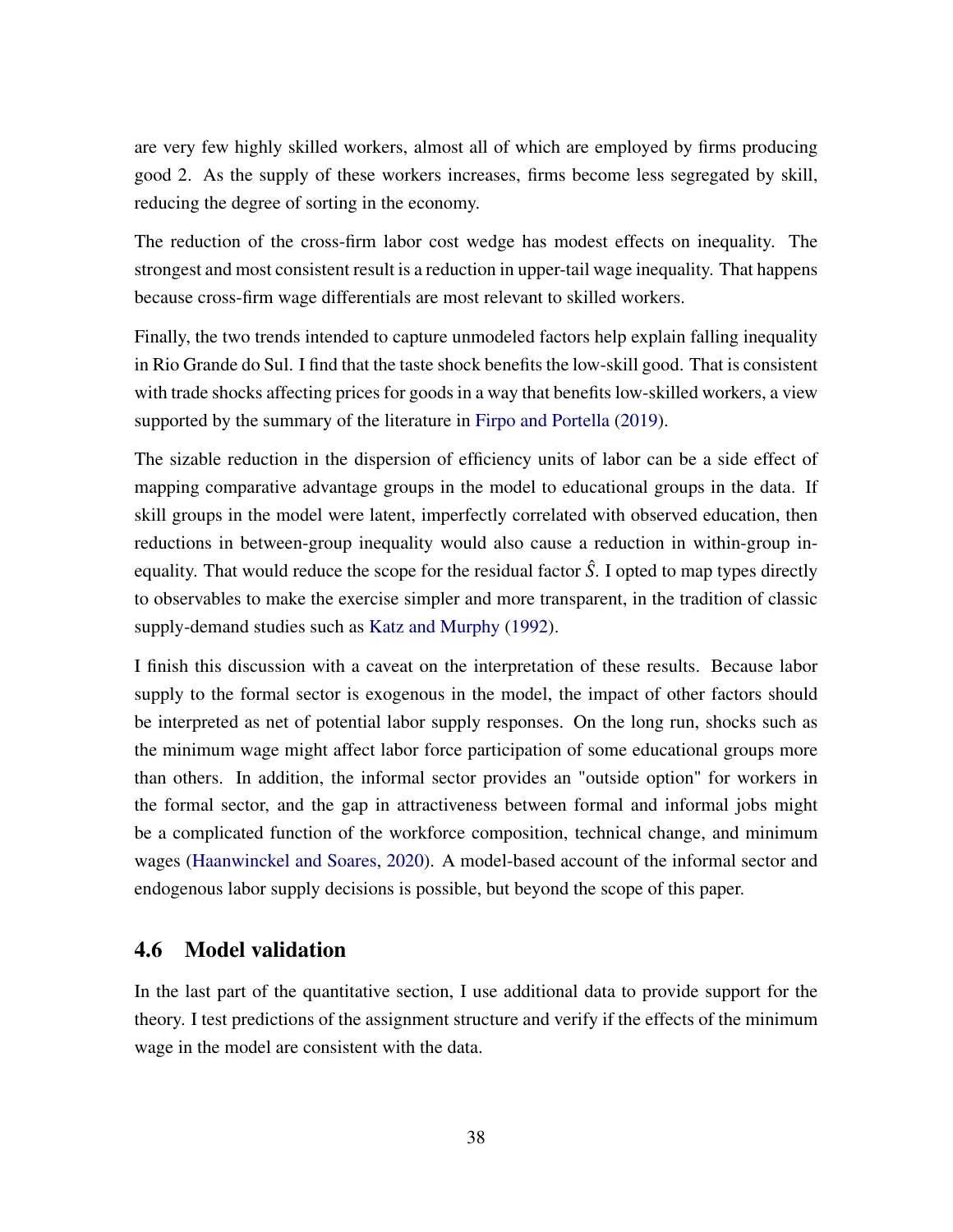<span id="page-39-0"></span>

|                                              | (1)          | (2)        | (3)          | $\left( 4\right)$ |
|----------------------------------------------|--------------|------------|--------------|-------------------|
| Own schooling                                | 0.0796       |            |              |                   |
|                                              | (0.0101)     |            |              |                   |
| Mean schooling in establishment              |              | 0.0693     |              |                   |
|                                              |              | (0.000767) |              |                   |
| Mean schooling of coworkers in establishment |              |            | 0.0147       | 0.00862           |
|                                              |              |            | (0.00118)    | (0.00131)         |
| Unit of observation                          | Worker       | Firm       | Worker       | Worker            |
| Firm fixed effects                           | $\checkmark$ |            |              |                   |
| Worker fixed effects, sample of movers       |              |            | $\checkmark$ |                   |
| Sector fixed effects                         |              |            |              |                   |
| r2                                           | 0.525        | 0.239      | 0.819        | 0.836             |
| N                                            | 947435       | 1013467    | 402540       | 402494            |

Table 5: Validation of the task-based production function.

Notes: RAIS data for Rio Grande do Sul state. Columns (1) and (2) use data from 1997. Columns (3) and (4) use data from 1997 and 1999. The dependent variable is the analytical non-routine task content of the occupation (averaged across workers employed by the establishment in Column (2)). Standard errors (in parenthesis) are robust in Column (2) and two-way clustered at the worker and firm levels in columns (1), (3), and (4). The standard deviation of the dependent variable is approximately one.

### 4.6.1 Task content of occupations and the assignment model

In the model, worker types are assigned to specific ranges of tasks depending on their type, which I tie to schooling in the empirical exercise. The assignment rules may differ across firms when labor markets are not competitive. Proposition [2](#page-0-0) shows that, with upward-sloping firm-specific labor supply curves, firms that use skilled workers more intensely pay relatively more to those workers. From Lemma [1,](#page-8-0) we can conclude that task thresholds that define assignment in more skill-intensive firms are all to the right of the thresholds in less skillintensive ones. Thus, when workers move from low- to high-skill firms in the model, they will on average be allocated to more complex tasks.

To test those predictions, I need a proxy for task complexity (i.e., how much the job benefits from formal education). I use a measure of the nonroutine analytical task content of Brazilian occupations created by [de Sousa](#page-45-0) [\(2020\)](#page-45-0). That measure reflects whether O\*NET survey respondents believe that the occupation requires mathematical reasoning, and was created following the methodology in [Deming](#page-45-1)  $(2017).^{22}$  $(2017).^{22}$ 

 $22$ The O\*NET is a survey that asks workers in the US about their jobs, including skill requirements, the types of activities performed, and the degree of automation in the occupation. [Deming](#page-45-1) [\(2017\)](#page-45-1) describes how that survey is collected and processed, resulting in data that describes each occupation as a combination of tasks in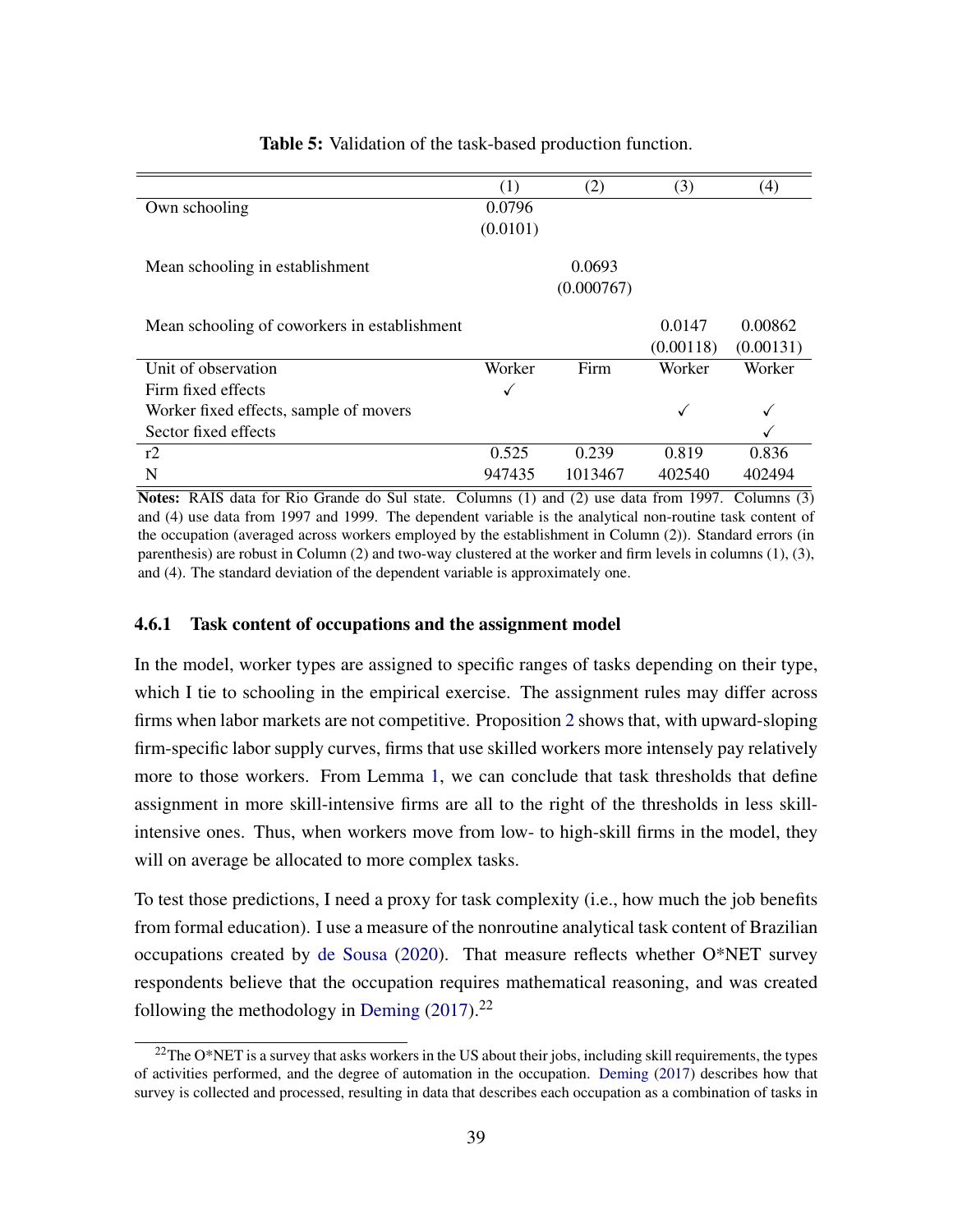To start, I regress the nonroutine analytical task content of the worker's occupation on his own schooling (defined in years), controlling for establishment fixed effects. That regression tests if, within establishments, more educated workers are assigned to more complex tasks. Results are reported in the first column of Table [5.](#page-39-0) The correlation is positive and precisely identified.

Next, I regress mean analytical task content on mean schooling at the establishment level. Again, the results—reported in column (2)—are positive, consistent with differences in task requirement generating cross-firm heterogeneity in skill intensity.

I use panel data to investigate changes in assignment following worker transitions across establishments. Specifically, I regress the analytical task content of the worker's occupation on mean schooling among all other workers in the same establishment, while controlling for worker fixed effects. That regression uses data from 1997 and 1999. Column (3) shows that the estimate is positive and significant, tough the correlation is weaker than in Column (2). Workers who move to firms with more educated colleagues tend to be assigned to more analytical occupations, consistent with differences in optimal assignment across firms in imperfectly competitive environments.

I also investigate whether changes in assignment are driven by workers moving across sectors. Column (4) shows results for a specification similar to that in (3), but with sector fixed effects.<sup>23</sup> I find that the coefficient falls by about half, but remains highly significant. That suggests sizable within-sector variation in skill intensity and task content of occupations, consistent with the interpretation that goods in the model might represent differentiated varieties or technologies within industries.

### 4.6.2 Unemployment effects of the minimum wage and spillovers

This subsection tests whether impact of the minimum wage in the model is consistent with reduced form findings. I start with employment effects. A large empirical literature documents that minimum wages have small or negligible employment effects.<sup>24</sup> The monopsony model is consistent with these results. Using parameters as of 2012, the elasticity of employ-

varying intensities. [de Sousa](#page-45-0) [\(2020\)](#page-45-0) builds a crosswalk between SOC occupation codes and occupations codes in the RAIS data, and then calculates the task content of occupations using O\*NET data and the procedures in [Deming](#page-45-1) [\(2017\)](#page-45-1).

<sup>&</sup>lt;sup>23</sup>CNAE10 sectors. There are 544 sectors in the regression sample, with 187 of them containing at least 400 observations (0.1% of the sample).

 $^{24}$ [Cengiz et al.](#page-44-0) [\(2019\)](#page-44-0) and [Dustmann et al.](#page-45-2) [\(2020\)](#page-45-2) are recent examples studying the US and Germany, respectively.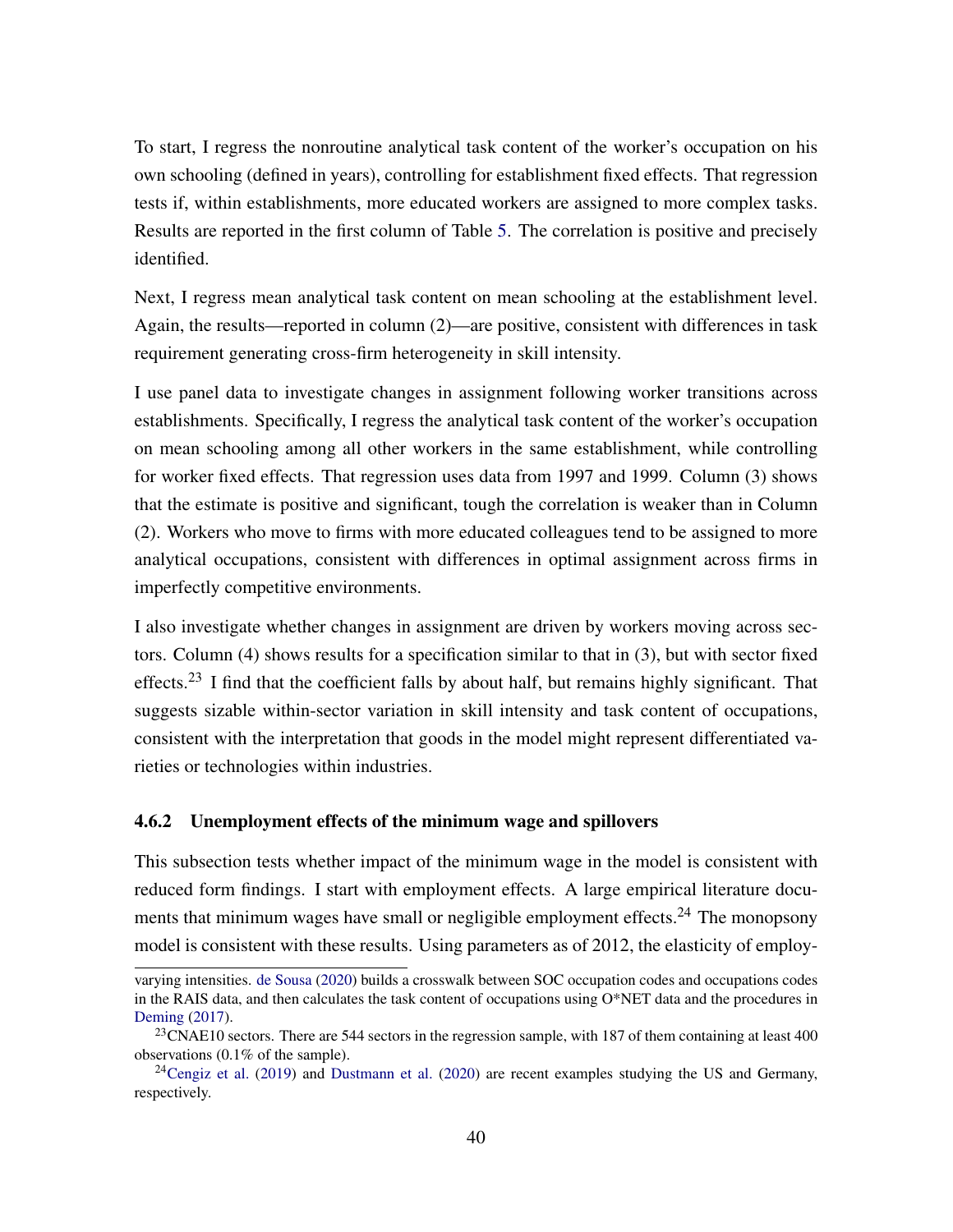### Figure 8: Minimum wage spillovers

<span id="page-41-0"></span>

Notes: This figure shows the impact of changes in the "effective minimum" (statutory minimum wage minus median wage) on different deciles of the wage distribution, relative to the median. The shaded area represents 95 percent confidence intervals associated with reduced-form estimates.

ment with respect to changes in the effective minimum wage (minimum wage minus median wage) is only -0.028 (-0.042 for workers in groups  $h = 1$  and  $h = 2$ ). With parameters as of 1998, the elasticities are even smaller in magnitude, because the minimum wage was less binding at that time.

Next, I verify if reduced-form measures of minimum wage spillovers in Brazil are similar to spillovers implied by the model. I use the procedures in [Autor, Manning and Smith](#page-44-1) [\(2016\)](#page-44-1) (henceforth AMS) to obtain reduced-form estimates using data from all Brazilian states. The empirical model measures how changes in the "effective minimum wage" — that is, the minimum wage minus the median wage in state-year — affects different quantiles of the wage distribution, relative to the median. Appendix [D.6](#page-73-0) describes the empirical model, the identification strategy using instrumental variables, and reports regression results. It also explains how model-based spillovers are simulated.

Figure [8](#page-41-0) shows that model-based spillovers, measured consistently with the AMS specification, are in the same order of magnitude compared to the reduced-form ones, but significantly smaller in the lower tail. This does not imply that spillovers in the model are weaker than in the data. AMS normalize wages relative to the median, under the assumption that those workers are not likely to be affected by the minimum wage. This stance is sensible for the US but not necessarily for Brazil. If wages were renormalized relative to, say, percentiles 70, 80, or 90, model-based spillovers would be similar to reduced form ones in the lower tail,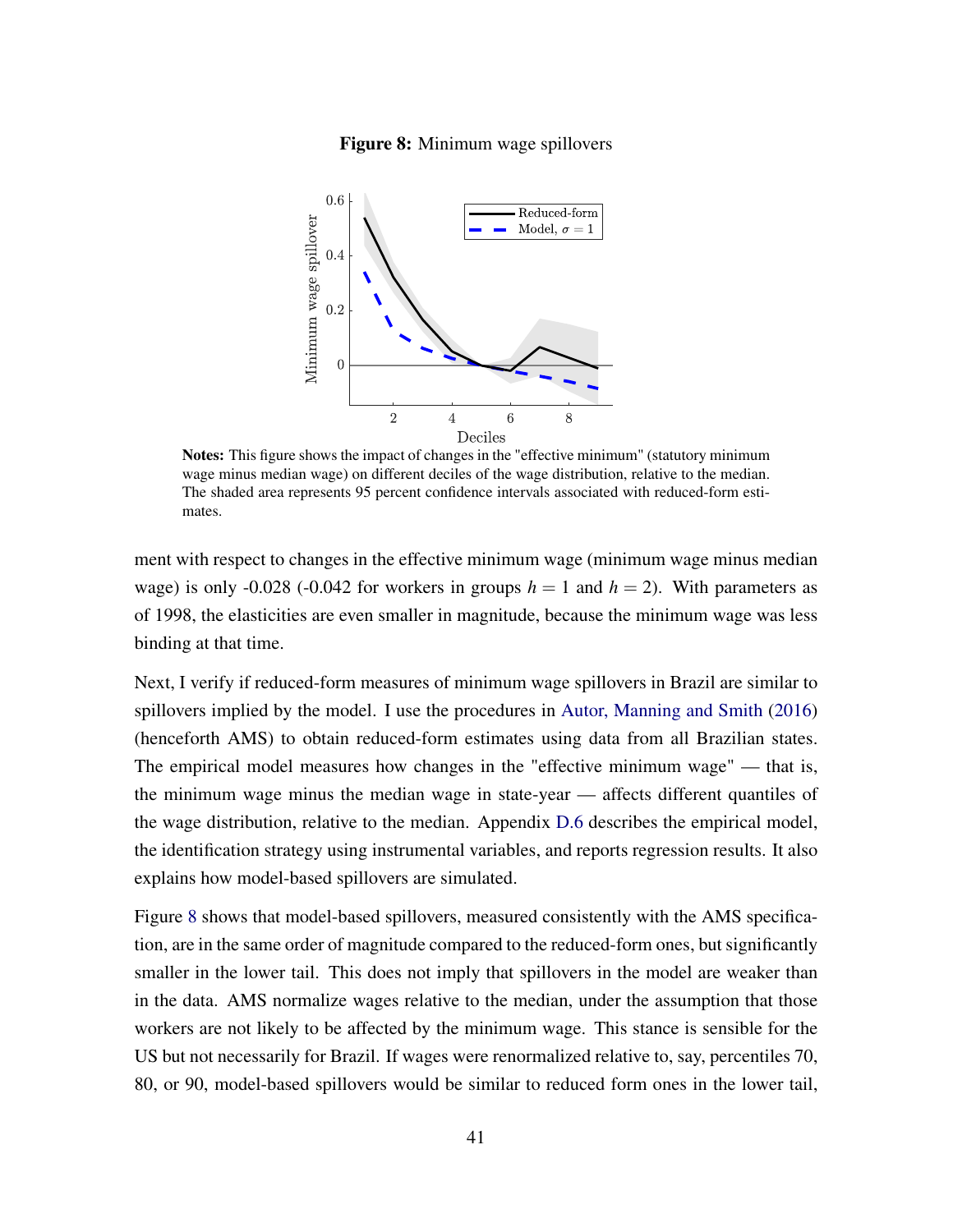and larger for median workers. These differences might arise from misspecification in the distribution of efficiency units of labor (generating a simulated wage distribution with more mass close to the minimum, as shown in Appendix Figure [D4\)](#page-74-0). Alternatively, the reducedform estimates, which use data for the whole country, might not provide a perfect measure of spillovers in Rio Grande do Sul state.<sup>25</sup>

# 5 Conclusion

I showed that the task-based production function is a tractable, intuitive, and parsimonious way to model cross-firm differences in employment patterns and SBTC. Adding capital to the theory is a potential path for further research. In the model of routine-biased technical change in [Acemoglu and Autor](#page-43-0) [\(2011\)](#page-43-0), machines are particularly cost-effective on tasks executed by middle-skill workers. That idea can be generalized in my framework by modeling vintages of capital as inputs similar to labor, with different productivities at each task. The combination of firm heterogeneity, product demand, and imperfect competition could offer insights beyond those in [Acemoglu and Autor](#page-43-0) [\(2011\)](#page-43-0). For example, what determines whether job polarization happens within firms or between firms, and does that matter for the wage distribution?

Embedding that production function in a general equilibrium, imperfectly competitive model revealed novel results, such as a technological shock making the labor market in my setting more assortative. But it also raised new questions. I found that the cross-firm wedge in labor costs shrank over time, reducing the dispersion of firm wage premiums. It is not clear what caused that reduction. Changes in technology, market structure, or regulations may have reduced entry costs for skill-intensive firms. Targeted studies of particular regions or industries, using additional data sources, may shed light on that point.

<sup>&</sup>lt;sup>25</sup>Simulated spillovers in Figure [8](#page-41-0) correspond to  $\sigma = 1$ . Values are almost identical for  $\sigma = 0.1$  and  $\sigma = 10$ . That is because the minimum wage does not introduce large changes in costs across goods. The minimum wage does lead to different responses in wage posting and employment between firms, but those details are omitted for brevity.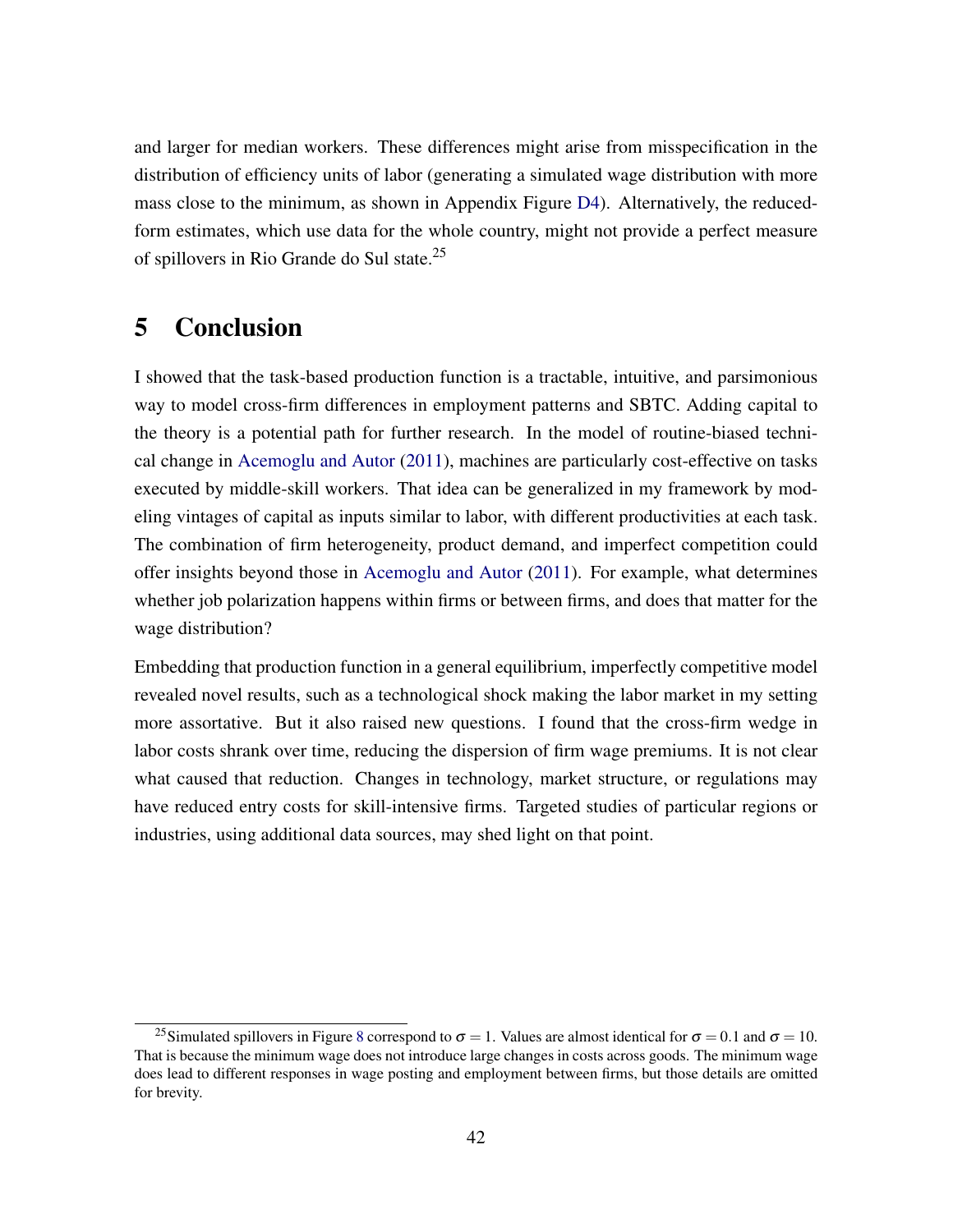# References

- Abowd, John M, Francis Kramarz, and David N Margolis. 1999. "High Wage Workers and High Wage Firms." *Econometrica*, 67(2): 251–333.
- Acemoglu, Daron. 1998. "Why Do New Technologies Complement Skills? Directed Technical Change and Wage Inequality." *The Quarterly Journal of Economics*, 113(4): 1055– 1089.
- Acemoglu, Daron. 1999. "Changes in Unemployment and Wage Inequality: An Alternative Theory and Some Evidence." *The American Economic Review*, 89(5): 1259–1278.
- Acemoglu, Daron. 2001. "Good Jobs versus Bad Jobs." *Journal of Labor Economics*, 19(1): 1–21.
- <span id="page-43-0"></span>Acemoglu, Daron, and David Autor. 2011. "Skills, Tasks and Technologies: Implications for Employment and Earnings." In *Handbook of Labor Economics*. Vol. 4, Part B, , ed. David Card and Orley Ashenfelter, Chapter 12, 1043–1171. Elsevier.
- Acemoglu, Daron, and Pascual Restrepo. 2018. "The Race between Man and Machine: Implications of Technology for Growth, Factor Shares, and Employment." *American Economic Review*, 108(6): 1488–1542.
- Acosta, Pablo, Guillermo Cruces, Sebastian Galiani, and Leonardo Gasparini. 2019. "Educational upgrading and returns to skills in Latin America: evidence from a supply–demand framework." *Latin American Economic Review*, 28(18).
- Ales, Laurence, Musab Kurnaz, and Christopher Sleet. 2015. "Technical Change, Wage Inequality, and Taxes." *American Economic Review*, 105(10): 3061–3101.
- Almeida, Rita, Carlos Henrique Leite Corseuil, and Jennifer Poole. 2018. "The Impact of Digital Technologies on Worker Tasks: Do Labor Policies Matter?" CESifo Working Paper 6798.
- Alvarez, Jorge, Felipe Benguria, Niklas Engbom, and Christian Moser. 2018. "Firms and the Decline in Earnings Inequality in Brazil." *American Economic Journal: Macroeconomics*, 10(1): 149–89.
- Andrews, M. J., L. Gill, T. Schank, and R. Upward. 2008. "High wage workers and low wage firms: negative assortative matching or limited mobility bias?" *Journal of the Royal Statistical Society: Series A (Statistics in Society)*, 171(3): 673–697.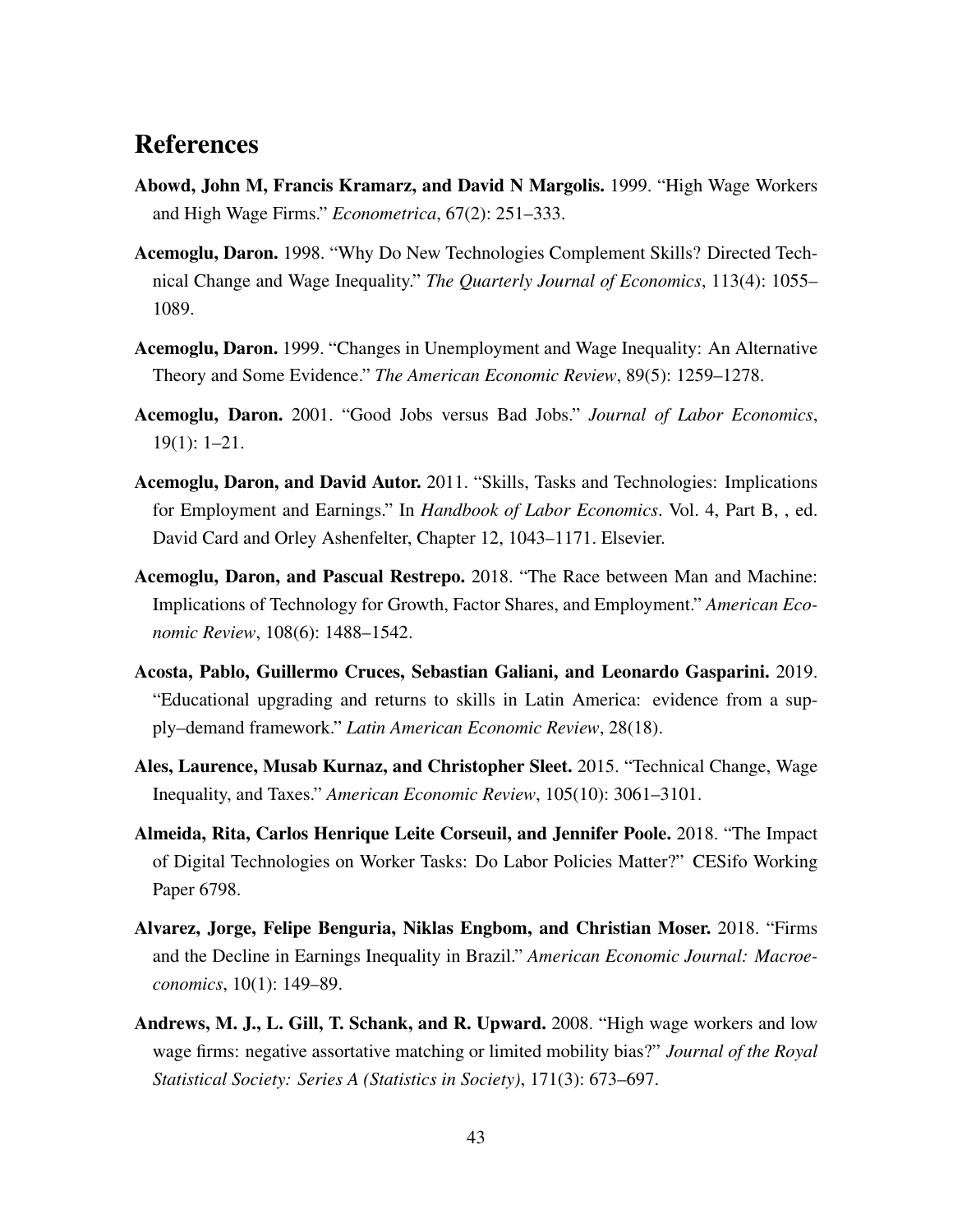- Antràs, Pol, Luis Garicano, and Esteban Rossi-Hansberg. 2006. "Offshoring in a Knowledge Economy." *The Quarterly Journal of Economics*, 121(1): 31–77.
- <span id="page-44-1"></span>Autor, David H., Alan Manning, and Christopher L. Smith. 2016. "The Contribution of the Minimum Wage to US Wage Inequality over Three Decades: A Reassessment." *American Economic Journal: Applied Economics*, 8(1): 58–99.
- Autor, David H, Lawrence F Katz, and Melissa S Kearney. 2008. "Trends in U.S. Wage Inequality: Revising the Revisionists." *The Review of Economics and Statistics*, 90(2): 300–323.
- Blundell, Richard, David Green, and Wenchao Jin. 2020. "The UK as a Technological Follower: Higher Education Expansion, Technological Adoption, and the Labour Market." Unpublished manuscript.
- Bound, John, and George Johnson. 1992. "Changes in the Structure of Wages in the 1980's: An Evaluation of Alternative Explanations." *The American Economic Review*, 82(3): 371–392.
- Butcher, Tim, Richard Dickens, and Alan Manning. 2012. "Minimum wages and wage inequality: some theory and an application to the UK." Centre for Economic Performance Discussion Papers 1177.
- Caliendo, Lorenzo, and Esteban Rossi-Hansberg. 2012. "The Impact of Trade on Organization and Productivity." *The Quarterly Journal of Economics*, 127(3): 1393–1467.
- Card, David, Ana Rute Cardoso, Joerg Heining, and Patrick Kline. 2018. "Firms and Labor Market Inequality: Evidence and Some Theory." *Journal of Labor Economics*, 36(S1): S13–S70.
- Card, David, Jörg Heining, and Patrick Kline. 2013. "Workplace Heterogeneity and the Rise of West German Wage Inequality." *The Quarterly Journal of Economics*, 128(3): 967.
- <span id="page-44-0"></span>Cengiz, Doruk, Arindrajit Dube, Attila Lindner, and Ben Zipperer. 2019. "The Effect of Minimum Wages on Low-Wage Jobs." *The Quarterly Journal of Economics*, 134(3): 1405–1454.
- Coase, R H. 1937. "The Nature of the Firm." *Economica*, 4(16): 386–405.
- <span id="page-44-2"></span>Costinot, Arnaud, and Jonathan Vogel. 2010. "Matching and Inequality in the World Economy." *Journal of Political Economy*, 118(4): 747–786.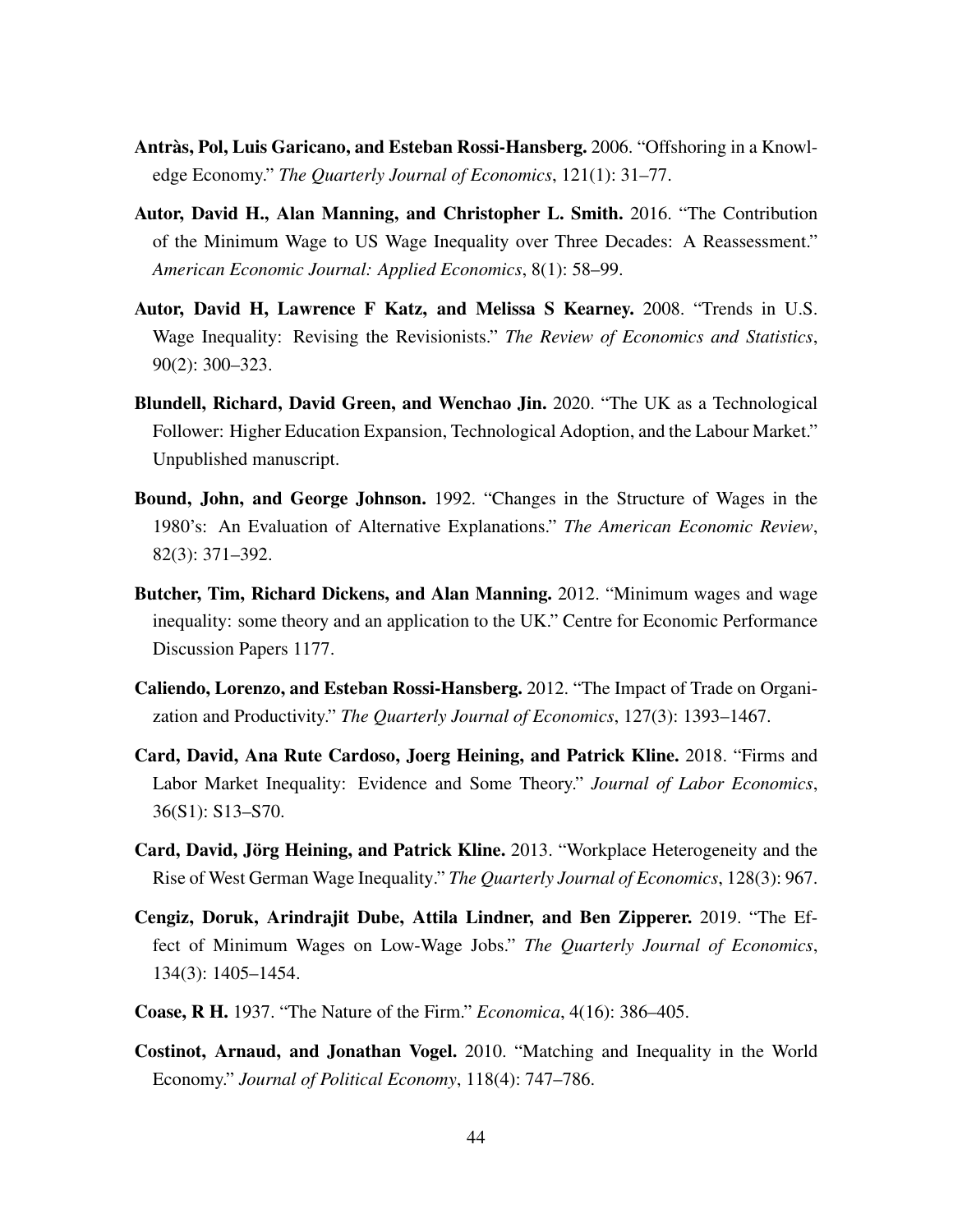- Cragg, John G., and Stephen G. Donald. 1993. "Testing Identifiability and Specification in Instrumental Variable Models." *Econometric Theory*, 9(2): 222–240.
- Davis, Donald R., and James Harrigan. 2011. "Good jobs, bad jobs, and trade liberalization." *Journal of International Economics*, 84(1): 26 – 36.
- de Melo, Rafael Lopes. 2018. "Firm Wage Differentials and Labor Market Sorting: Reconciling Theory and Evidence." *Journal of Political Economy*, 126(1): 313–346.
- <span id="page-45-1"></span>Deming, David J. 2017. "The Growing Importance of Social Skills in the Labor Market." *Quarterly Journal of Economics*, 132(4): 1593–1649.
- <span id="page-45-3"></span>De Negri, João Alberto, Paulo Furtado de Castro, Natalia Ribeiro de Souza, and Jorge Saba Arbache. 2001. "Mercado Formal de Trabalho: Comparação entre os Microdados da RAIS e da PNAD." IPEA Texto para Discussão 840.
- <span id="page-45-0"></span>de Sousa, Gustavo. 2020. "The Labor Market Consequences of (In)Appropriate Technology." Unpublished manuscript.
- DiNardo, John, Nicole M Fortin, and Thomas Lemieux. 1996. "Labor Market Institutions and the Distribution of Wages, 1973-1992: A Semiparametric Approach." *Econometrica*, 64(5): 1001–1044.
- <span id="page-45-2"></span>Dustmann, Christian, Attila Lindner, Uta Schönberg, Matthias Umkehrer, and Philipp vom Berge. 2020. "Reallocation Effects of the Minimum Wage: Evidence from Germany." Centre for Research and Analysis of Migration (CReAM), Department of Economics, University College London CReAM Discussion Paper Series 2007.
- Eeckhout, Jan, and Philipp Kircher. 2011. "Identifying Sorting—In Theory." *The Review of Economic Studies*, 78(3): 872–906.
- Eeckhout, Jan, and Philipp Kircher. 2018. "Assortative Matching With Large Firms." *Econometrica*, 86(1): 85–132.
- Eeckhout, Jan, and Roberto Pinheiro. 2014. "Diverse Organizations and the Competition for Talent." *International Economic Review*, 55(3): 625–664.
- Engbom, Niklas, and Christian Moser. 2018. "Earnings Inequality and the Minimum Wage: Evidence from Brazil." Federal Reserve Bank of Minneapolis, Opportunity and Inclusive Growth Institute Working Papers 7.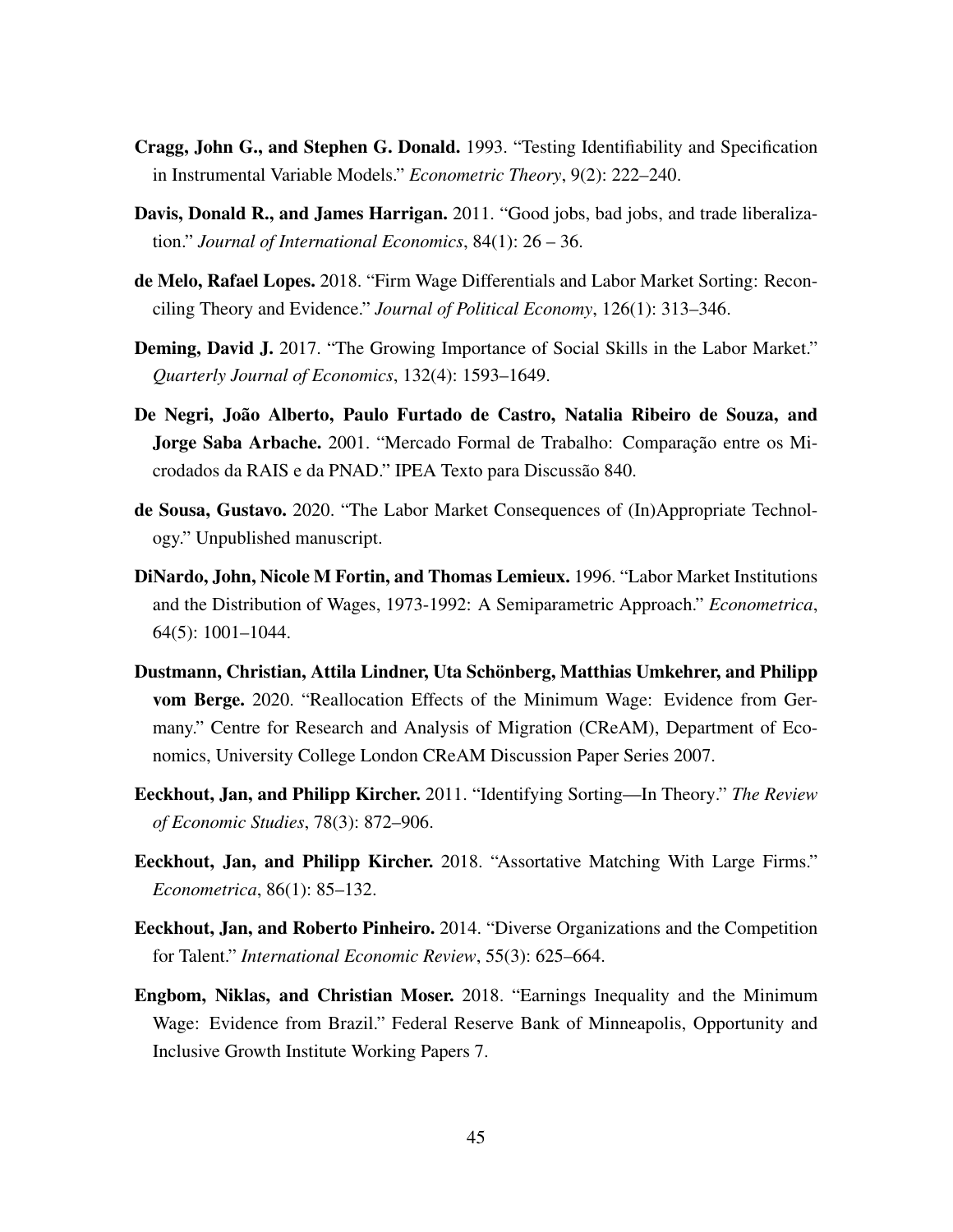- Fernández, Manuel, and Julián Messina. 2018. "Skill premium, labor supply, and changes in the structure of wages in Latin America." *Journal of Development Economics*, 135(C): 555–573.
- <span id="page-46-0"></span>Firpo, Sergio, and Alysson Portella. 2019. "Decline in Wage Inequality in Brazil: A Survey." World Bank Policy Research Working Paper 9096.
- Flinn, Christopher J. 2006. "Minimum Wage Effects on Labor Market Outcomes under Search, Matching, and Endogenous Contact Rates." *Econometrica*, 74(4): 1013–1062.
- Garicano, Luis. 2000. "Hierarchies and the Organization of Knowledge in Production." *Journal of Political Economy*, 108(5): 874–904.
- Garicano, Luis, and Esteban Rossi-Hansberg. 2006. "Organization and Inequality in a Knowledge Economy." *The Quarterly Journal of Economics*, 121(4): 1383–1435.
- Gautier, Pieter A, and Coen N Teulings. 2015. "Sorting and the Output Loss due to Search Frictions." *Journal of the European Economic Association*, 13(6): 1136–1166.
- Gautier, Pieter A, Coen N Teulings, and Aico van Vuuren. 2010. "On-the-Job Search, Mismatch and Efficiency." *The Review of Economic Studies*, 77(1): 245–272.
- Grossman, Gene M, Elhanan Helpman, and Philipp Kircher. 2017. "Matching, Sorting, and the Distributional Effects of International Trade." *Journal of Political Economy*, 125(1): 224–264.
- <span id="page-46-2"></span>Haanwinckel, Daniel, and Rodrigo R. Soares. 2020. "Workforce Composition, Productivity, and Labor Regulations in a Compensating Differentials Theory of Informality." Becker Friedman Institute Working Paper 2020-45.
- Hagedorn, Marcus, Tzuo Hann Law, and Iourii Manovskii. 2017. "Identifying Equilibrium Models of Labor Market Sorting." *Econometrica*, 85(1): 29–65.
- Harasztosi, Peter, and Attila Lindner. 2019. "Who Pays for the Minimum Wage?" *American Economic Review*, 109(8): 2693–2727.
- Herkenhoff, Kyle, Jeremy Lise, Guido Menzio, and Gordon M Phillips. 2018. "Production and Learning in Teams." National Bureau of Economic Research Working Paper 25179.
- <span id="page-46-1"></span>Katz, Lawrence F, and Kevin M Murphy. 1992. "Changes in Relative Wages, 1963-1987: Supply and Demand Factors." *The Quarterly Journal of Economics*, 107(1): 35–78.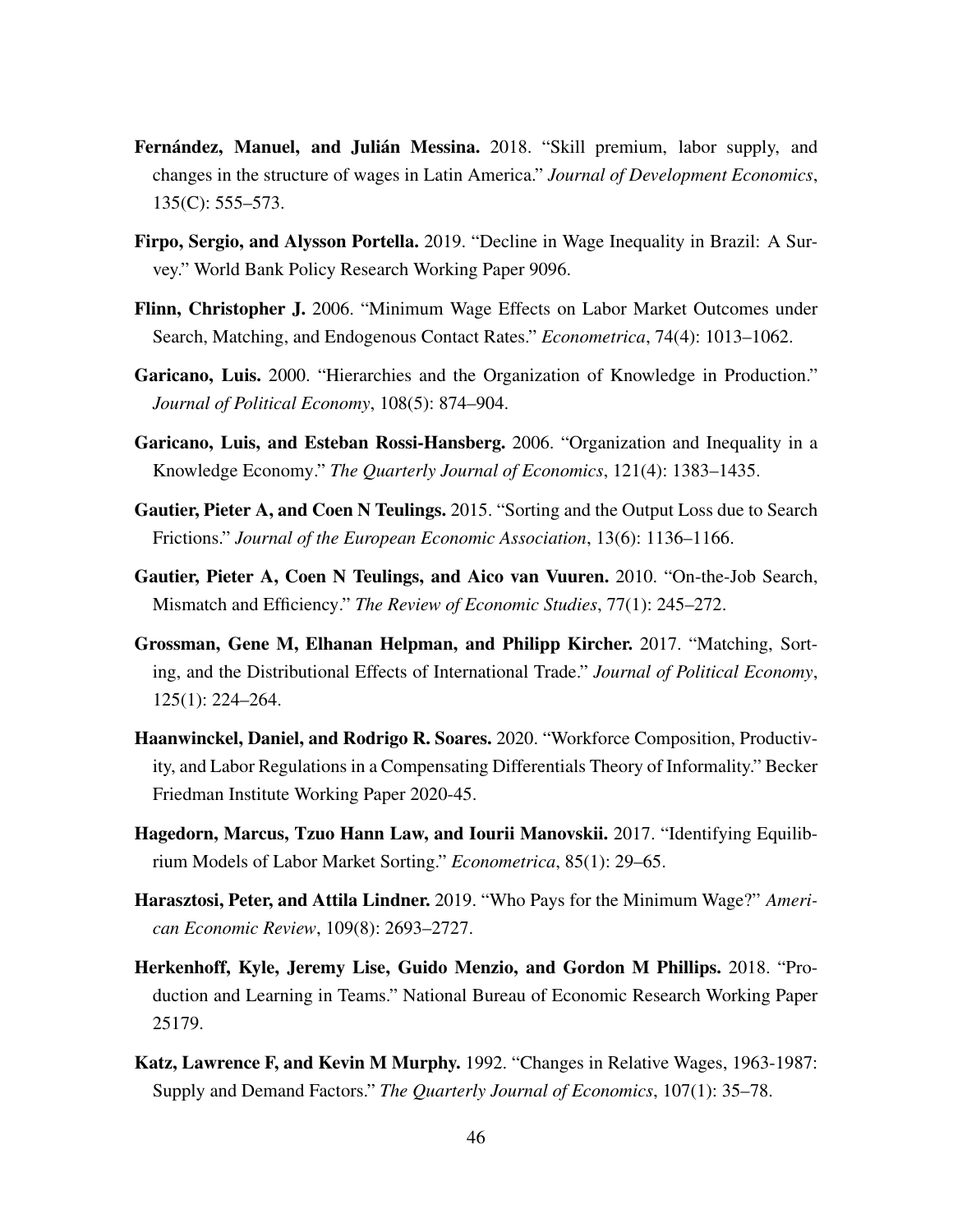- <span id="page-47-0"></span>Kline, P., R. Saggio, and M. Sølvsten. 2018. "Leave-out estimation of variance components." *ArXiv e-prints*.
- Kremer, Michael, and Eric Maskin. 1996. "Wage Inequality and Segregation by Skill." National Bureau of Economic Research Working Paper 5718.
- Krusell, Per, Lee E Ohanian, José-Víctor Ríos-Rull, and Giovanni L Violante. 1999. "Capital-skill Complementarity and Inequality: A Macroeconomic Analysis." *Econometrica*, 68(5): 1029–1053.
- Lamadon, Thibaut, Magne Mogstad, and Brian Setzler. 2019. "Imperfect Competition, Compensating Differentials, and Rent Sharing in the U.S. Labor Market." Unpublished manuscript.
- Lee, David S. 1999. "Wage Inequality in the United States during the 1980s: Rising Dispersion or Falling Minimum Wage?" *The Quarterly Journal of Economics*, 114(3): 977– 1023.
- Lindenlaub, Ilse. 2017. "Sorting Multidimensional Types: Theory and Application." *The Review of Economic Studies*, 84(2): 718–789.
- Lise, Jeremy, and Fabien Postel-Vinay. 2020. "Multidimensional Skills, Sorting, and Human Capital Accumulation." *American Economic Review*, 110(8): 2328–76.
- Lise, Jeremy, Costas Meghir, and Jean-Marc Robin. 2016. "Matching, sorting and wages." *Review of Economic Dynamics*, 19: 63 – 87. Special Issue in Honor of Dale Mortensen.
- Mak, Eric, and Aloysius Siow. 2018. "Occupational Choice, Matching and Earnings Inequality." Unpublished manuscript.
- Manacorda, Marco, Carolina Sanchez-Paramo, and Norbert Schady. 2010. "Changes in Returns to Education in Latin America: the Role of Demand and Supply of Skills." *Industrial and Labor Relations Review*, 63(2): 307–326.
- Sampson, Thomas. 2014. "Selection into Trade and Wage Inequality." *American Economic Journal: Microeconomics*, 6(3): 157–202.
- Sattinger, Michael. 1975. "Comparative Advantage and the Distributions of Earnings and Abilities." *Econometrica*, 43(3): 455–468.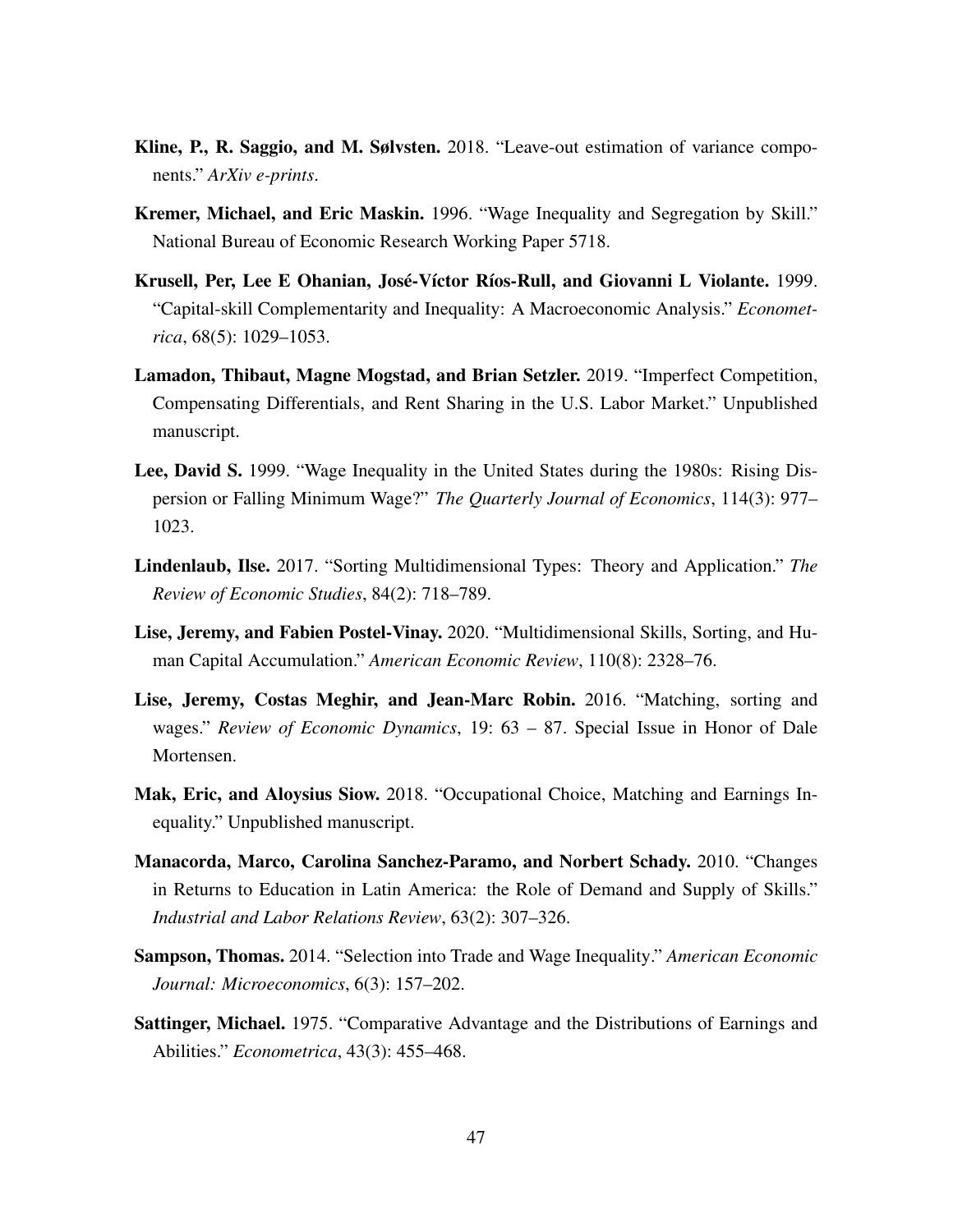- Shephard, Andrew, and Modibo Sidibe. 2019. "Schooling Investment, Mismatch, and Wage Inequality." PIER Working Paper 19-013.
- Shimer, Robert. 2005. "The Assignment of Workers to Jobs in an Economy with Coordination Frictions." *Journal of Political Economy*, 113(5): 996–1025.
- Song, Jae, David J Price, Fatih Guvenen, Nicholas Bloom, and Till von Wachter. 2018. "Firming Up Inequality\*." *The Quarterly Journal of Economics*, 134(1): 1–50.
- Teulings, Coen N. 1995. "The Wage Distribution in a Model of the Assignment of Skills to Jobs." *Journal of Political Economy*, 103(2): 280–315.
- Teulings, Coen N. 2000. "Aggregation Bias in Elasticities of Substitution and the Minimum Wage Paradox." *International Economic Review*, 41(2): 359–398.
- Teulings, Coen N. 2003. "The Contribution of Minimum Wages to Increasing Wage Inequality." *The Economic Journal*, 113(490): 801–833.
- Teulings, Coen N. 2005. "Comparative Advantage, Relative Wages, and the Accumulation of Human Capital." *Journal of Political Economy*, 113(2): 425–461.
- Trottner, Fabian. 2019. "Who Gains From Scale? Trade and Wage Inequality Within and Between Firms." Unpublished manuscript.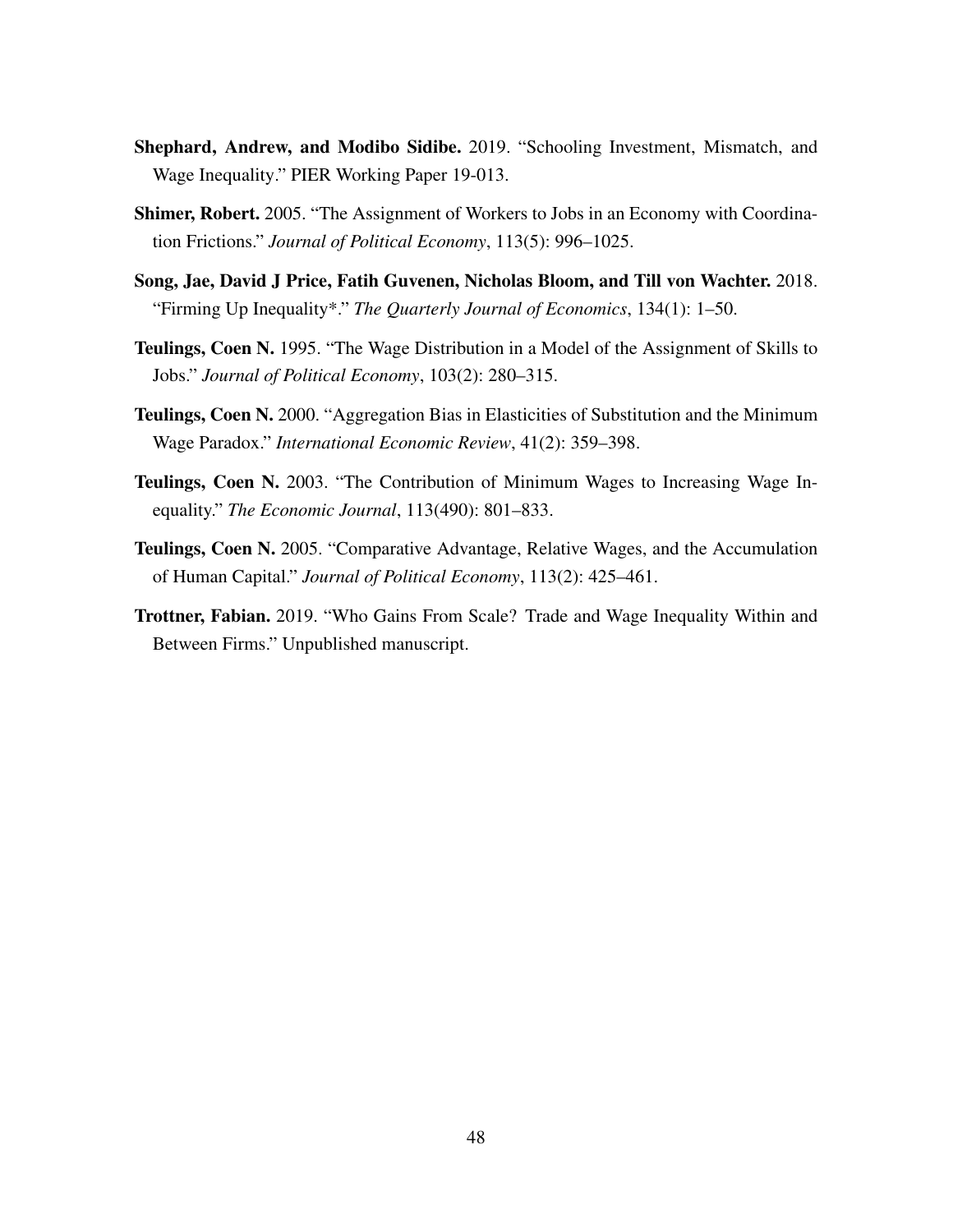# Appendix — For Online Publication

# A Proofs

### Section 2: Task-based production function

#### Proof of Lemma [1:](#page-8-0) Allocation is assortative and labor constraints bind

I proceed by proving two lemmas that, together, imply the desired result. I use the term *candidate solution* to refer to tuples of output and schedules  $\{q, \{m_h\}_{h=1}^H\}$  $\binom{H}{h=1}$  that satisfy all constraints in the assignment problem.

<span id="page-49-0"></span>**Lemma 3.** If there exists a candidate solution  $\{q, \{m_h(\cdot)\}\}_{h=1}^H$ *h*=1 *such that one can find two tasks*  $x_1 < x_2$  *and two worker types*  $h_1 < h_2$  *with*  $m_{h_1}(x_2) > 0$  *and*  $m_{h_2}(x_1) > 0$ *, then there* exists an alternative candidate solution  $\{q',\{m'_l\}$  $h'_h(\cdot)\}_{h=1}^H$  $H \choose h=1}$  that achieves the same output (q  $=$  $q'$ ) but has a slack of labor of type  $h_1$  (l $_{h_1} > \int_0^\infty m'_h$  $n_1(x)dx$ ).

*Proof.* Let  $\Delta = x_2 - x_1$  and pick  $\tau \in (0, \min\{m_{h1}(x_2), m_{h2}(x_1)e_{h2}(x_1 + \Delta)/e_{h1}(x_1 + \Delta)\})$ . Because  $m_h(\cdot)$  is right continuous and the efficiency functions  $e_h(\cdot)$  are strictly positive and continuous, I can find  $\delta > 0$  such that  $m_{h_1}(x) > \tau \ \forall x \in [x_2, x_2 + \delta)$  and  $m_{h_2}(x_1)e_{h_2}(x_1 +$  $\Delta$ )/ $e_{h_1}(x_1 + \Delta) > \tau \ \forall x \in [x_1, x_1 + \delta).$ 

Now construct  $\{q', \{m'_l\}$  $h'_h(\cdot)\}_{h=1}^H$  $\{H_{h=1}^H\}$  identical to  $\{q, \{m_h(\cdot)\}\}_{h=1}^H$  $_{h=1}^H$ }, except for:

$$
m'_{h_1}(x) = m_{h_1}(x) - \tau,
$$
  
\n
$$
m'_{h_2}(x) = m_{h_2}(x) + \tau \frac{e_{h_1}(x)}{e_{h_2}(x)},
$$
  
\n
$$
m'_{h_2}(x) = m_{h_2}(x) - \tau \frac{e_{h_1}(x+\Delta)}{e_{h_2}(x+\Delta)},
$$
  
\n
$$
m'_{h_1}(x) = m_{h_1}(x) + \tau \frac{e_{h_1}(x+\Delta)}{e_{h_2}(x+\Delta)} \frac{e_{h_2}(x)}{e_{h_1}(x)},
$$
  
\n
$$
x \in [x_1, x_1 + \delta)
$$
  
\n
$$
x \in [x_1, x_1 + \delta)
$$

I need to prove that  $\{q', \{m'_p\}$  $h'_h(\cdot)\}_{h=1}^H$  $\binom{H}{h=1}$  satisfies all constraints in the assignment problem and has a slack of labor  $h_1$ , and that  $m'_1$  $h'_h(\cdot) \in RC$ . Starting with the latter, note that  $m'_h$  $'_{h}(\cdot)$  is always identical to  $m_h(\cdot)$  except in intervals of the form  $[a,b)$ . In those intervals,  $m'_h$  $'_{h}(\cdot)$  is a continuous transformation of  $m_h(\cdot)$ . So, because  $m_h(\cdot)$  is right continuous, so is  $m'_h$  $h(n)$ . In addition,  $m'_l$  $h'_h(x) > 0 \,\forall x \in \mathbb{R}_{>0}$  by the condition imposed when defining  $\delta$ . So  $m'_h$  $h'_h(\cdot) \in RC.$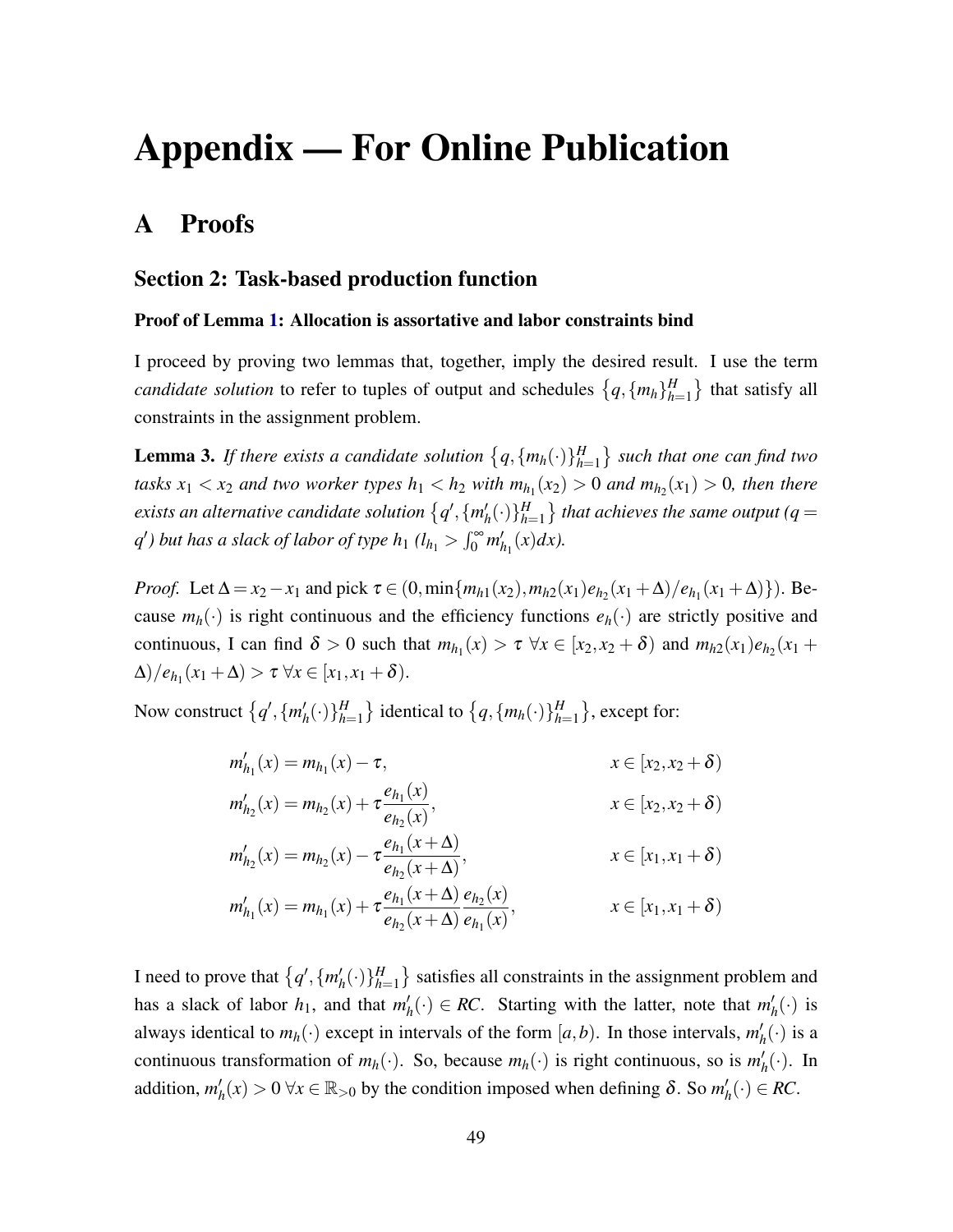Next, the blueprint constraints are satisfied under the new candidate solution because second and fourth rows increase task production of particular complexities in a way that exactly offsets decreased production due to the first and third rows, respectively. Total labor use of type  $h_2$  is identical under both allocations, because the additional assignment in the second row is offset by reduced assignment in the third row. Finally, decreased use of labor type *h*<sup>1</sup> follows from log-supermodularity of the efficiency functions, which guarantees that the term multiplying  $\tau$  in the fourth row is strictly less than one. So labor added in that row is strictly less than labor saved in the first row.  $\Box$ 

#### <span id="page-50-0"></span>Lemma 4. *Any candidate solution with slack of labor is not optimal.*

#### *Proof.* Consider two cases:

*If there is slack of labor of the highest type,*  $h = H$ *:* By the feasibility condition in the definition of blueprints,  $u_H = \int_0^\infty b(x)/e_H(x)dx$  is finite. Denote the slack of labor of type *H* in the original candidate solution by  $S_H = l_H - \int_0^\infty m_H(x) dx$ . Now consider an alternative candidate solution with  $q' = q + S_H/u_H$ ,  $m'_H(x) = m_H(x) + (S_H/u_H)b(x)/e_H(x)$ , and  $m'_H$  $'_{h}(\cdot) =$  $m_h(\cdot)$   $\forall h \lt H$ . That candidate solution satisfies all constraints and achieves a strictly higher level of output. Thus, the original candidate solution is not optimal.

*Otherwise:* Then there is a positive slack  $S_h = l_h - \int_0^\infty m_h(x) dx$  for some  $h < H$ , and no slack of type *H*. I will show that it is possible to construct an alternative allocation with the same output and positive slack of labor type *H*. Using that alternative allocation, one can invoke the first part of this proof to construct a third allocation with higher output.

Remember that the domain of *f* imposes  $l_H > 0$ . Because there is no slack of labor *H*, there must be some x with  $m_H(x) > 0$ . Pick an arbitrarily small  $\tau > 0$ . By right con-¯ ¯ tinuity of  $m_H$ , there is a small enough  $\delta > 0$  such that  $m_H(x) > \tau \ \forall x \in [\underline{x}]$ *x*,  $(\underline{x} + \delta)$ . Let  $\tilde{u}_h = \int_{\tilde{x}}^{\tilde{x}+\delta}$ ¯  $\frac{x+6}{x}$  *e*<sub>*H*</sub>(*x*)/*e*<sub>*h*</sub>(*x*)*dx* < ∞ and define *g* = min{ $\tau$ *, S<sub><i>h*</sub>/ $\tilde{u}_h$ }.

Now consider an alternative candidate solution identical to the original one, except that  $m_H'(x) = m_H(x) - g$  in the interval [*x*, *x* + δ) and  $m_H'(x)$  $h'_h(x) = m_h(x) + ge_H(x)/e_h(x)$  in the same  $\Xi$ interval. The new candidate solution satisfies all constraints, has right continuous and nonnegative assignment functions, and has slack of labor of type *H*.  $\Box$ 

*Proof of Lemma [1,](#page-8-0) except non-arbitrage condition.* From Lemma [4,](#page-50-0) we know that any optimal solution must not have any slack. The same Lemma implies that any candidate solution satisfying the conditions in Lemma [3](#page-49-0) is also not optimal. So any optimal solution must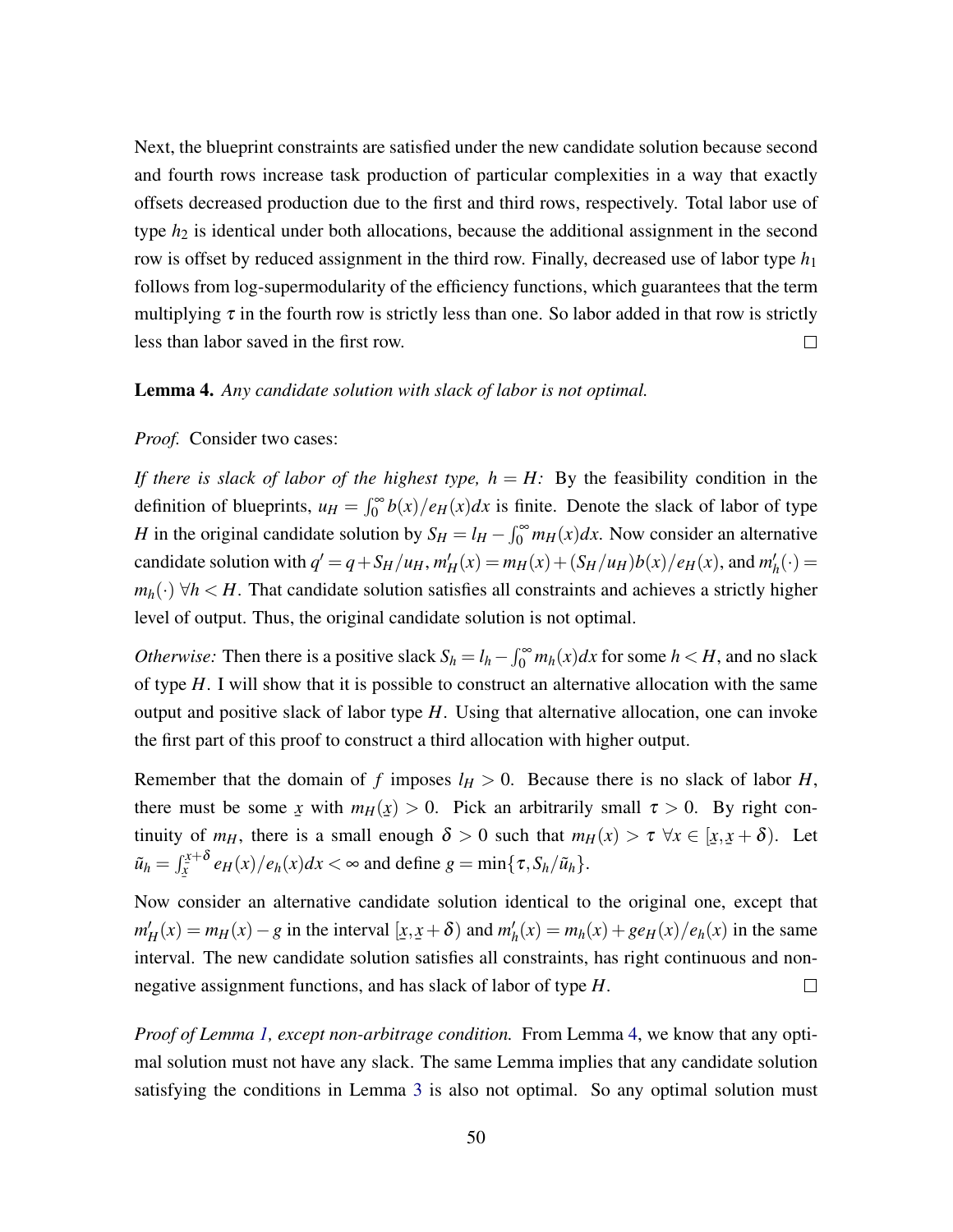be such that for any two tasks  $x_1 < x_2$  and two types  $h_1 < h_2$ ,  $m_{h_2}(x_1) > 0 \Rightarrow m_{h_1}(x_2) = 0$ and  $m_{h_1}(x_2) > 0 \Rightarrow m_{h_2}(x_1) = 0$ . This property can be re-stated as: for any pair of types  $h_1 < h_2$ , there exists at least one number  $h_1 \bar{x}_{h_2}$  such that  $m_{h_2}(x) = 0 \ \forall x < h_1 \bar{x}_{h_2}$  and  $m_{h_1}(x) = 0$  $0 \forall x > h_1 \bar{x}_{h_2}$ . By combining all such requirements together, there must be  $H - 1$  numbers  $\bar{x}_1,\ldots,\bar{x}_{H-1}$  such that, for any type *h*,  $m_h(x) = 0 \ \forall x \notin [\bar{x}_{h-1}, \bar{x}_h]$  (where  $\bar{x}_0 = 0$  and  $\bar{x}_H = \infty$ are introduced to simplify notation).

Because there is no overlap in types that get assigned to any task (except possibly at the thresholds), the blueprint constraint implies that  $m_h(x) = b(x)/e_h(x)$   $\forall x \in (\bar{x}_{h-1}, \bar{x}_h)$ . Right continuity of assignment functions means that the thresholds must be assigned to the type on the right.

It remains to be shown that the thresholds are unique and non-decreasing. To see that, recall that  $b(x) > 0$  and  $e_h(x) > 0$   $\forall h$ . Now start from type  $h = 1$  and note that the integral  $\int_0^{\bar{x}_1} m_1(x) dx = \int_0^{\bar{x}_1} b(x)/e_1(x) dx$  is strictly increasing in  $\bar{x}_1$ . Thus, there is only one possible  $\bar{x}_1 \geq 0$  consistent with full labor use of type 1. One can then proceed by induction, showing that for any type *h* > 1, the thresholds  $\bar{x}_h$  is greater than  $\bar{x}_{h-1}$  and unique, for the same reason as in the base case.

Proof of the non-arbitrage condition (Equation [1\)](#page-8-1) is provided in the next section of this Appendix.  $\Box$ 

# Proposition [1,](#page-11-0) curvature of the production function: formulas for elasticities and proofs (including Equation [1\)](#page-8-1)

**Elasticities:** I denote by  $c = c(w, q)$  the cost function, use subscripts to denote derivatives regarding input quantities or prices, and omit arguments in functions to simplify the expressions. Then, for any pair of worker types  $h, h'$  with  $h < h'$ :

$$
\frac{cc_{h,h'}}{c_h c_{h'}} = \begin{cases}\n\frac{\rho_h}{s_h s_{h'}} & \text{if } h' = h + 1 \\
0 & \text{otherwise}\n\end{cases}
$$
\n(Allen partial elasticity of substitution)\n  
\n
$$
\frac{f f_{h,h'}}{f_h f_{h'}} = \sum_{h=1}^{H-1} \xi_{h,h',h} \frac{1}{\rho_h}
$$
\n(Hicks partial elasticity of complementary)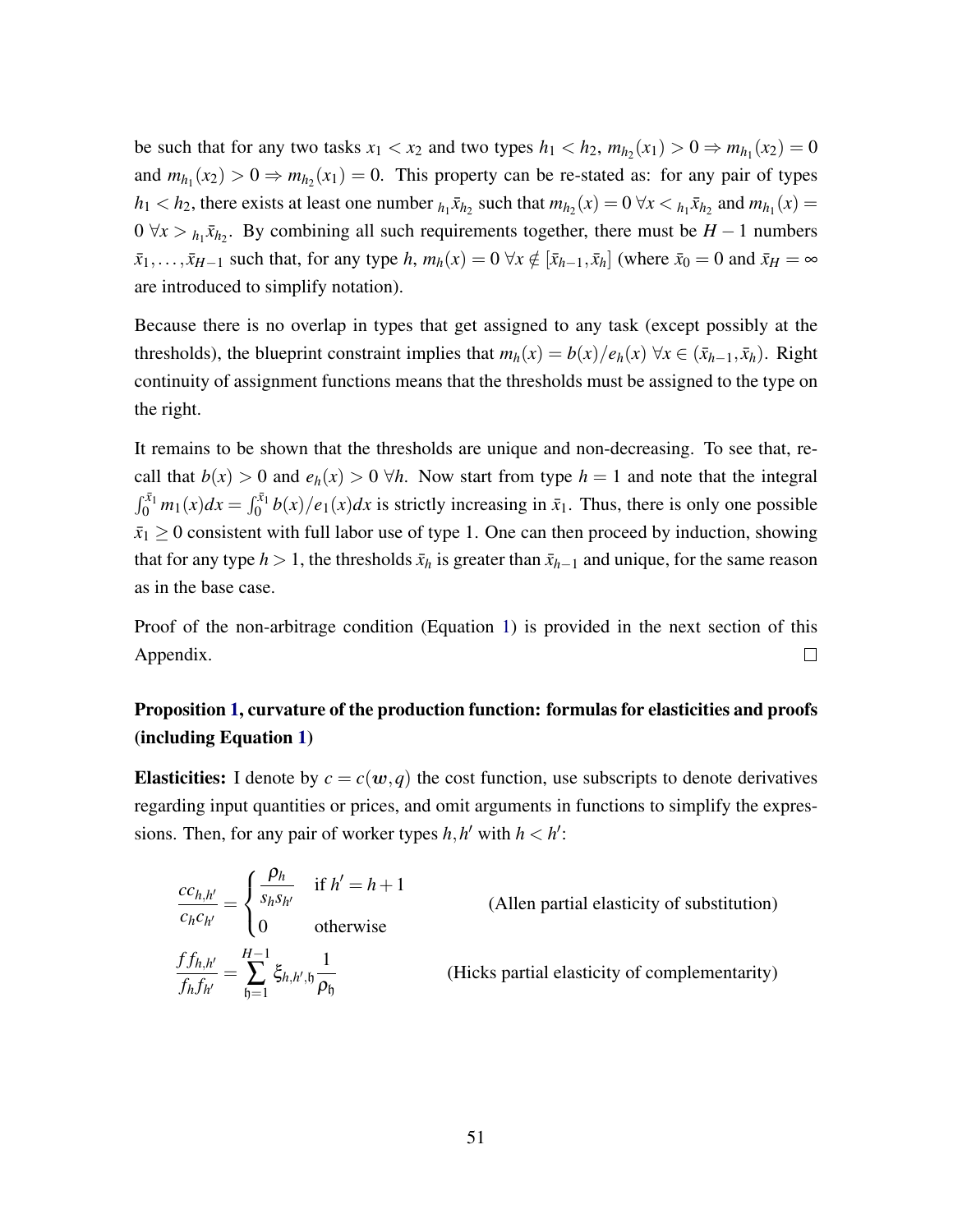where 
$$
\rho_h = b_g(\bar{x}_h) \frac{f_h}{e_h(\bar{x}_h)} \left[ \frac{d}{d \bar{x}_h} \ln \left( \frac{e_{h+1}(\bar{x}_h)}{e_h(\bar{x}_h)} \right) \right]^{-1}
$$
  
\n
$$
\xi_{h,h',\mathfrak{h}} = \left( \mathbf{1} \{ h \geq \mathfrak{h} + 1 \} - \sum_{k=\mathfrak{h}+1}^H s_k \right) \left( \mathbf{1} \{ \mathfrak{h} \geq h' \} - \sum_{k=1}^{\mathfrak{h}} s_k \right)
$$
\nand 
$$
s_h = \frac{f_h l_h}{f} = \frac{c_h l_h}{c}
$$

Proofs: Constant returns to scale and concavity follow easily from the definition of the production function. Let's start with concavity. Suppose that there are two input vectors  $l<sup>1</sup>$ and  $l^2$ , achieving output levels  $q^1$  and  $q^2$  using optimal assignment functions  $m_h^1$  and  $m_h^2$ , respectively. Now take  $\alpha \in [0,1]$ . Given inputs  $\bar{l} = \alpha l^1 + (1 - \alpha)l^2$ , one can use assignment functions defined by  $\bar{m}_h(x) = \alpha m_h^1(x) + (1 - \alpha) m_h^2(x)$   $\forall x, h$  to achieve output level  $\bar{q} = \alpha q^1 +$  $(1 - \alpha)q^2$ , while satisfying blueprint and labor constraints. So  $f(\bar{l}, b) \ge \bar{q}$ . For constant returns, note that, given  $\alpha > 1$ , output  $\alpha q^1$  is attainable with inputs  $\alpha l^1$  by using assignment functions  $\alpha m_h^1(x)$ . Together with concavity, that implies constant returns to scale.

Lemma [1](#page-8-0) implies that, given inputs  $(l, b_g(\cdot))$ , the optimal thresholds and the optimal production level satisfy the set of *H* labor constraints with equality. I will now prove results that justify using the implicit function theorem on that system of equations. That will prove twice differentiability and provide a path to obtain elasticities of complementarity and substitution.

**Definition 4.** The excess labor demand function  $\boldsymbol{z}: \mathbb{R}_{\geq 0} \times \mathbb{R}_{\geq 0}^{H-1} \times \mathbb{R}_{\geq 0}^{H-1} \times \mathbb{R}_{> 0} \to \mathbb{R}^H$  is *given by:*

$$
z_h(q,\bar{x}_1,\ldots,\bar{x}_{H-1};\bm{l})=q\int_{\bar{x}_{h-1}}^{\bar{x}_h}\frac{b_g(x)}{e_h(x)}dx-l_h
$$

## <span id="page-52-0"></span>Lemma 5. *The excess labor demand function is C*<sup>2</sup> *.*

*Proof.* We need to show that, for all components  $z_h(\cdot)$ , the second partial derivatives exist and are continuous. This is immediate for the first derivatives regarding  $q$  and  $\ell$ , as well as for their second own and cross derivatives (which are all zero).

The first derivative regarding threshold  $\bar{x}_{h'}$  is:

$$
\frac{\partial z_h(\cdot)}{\partial \bar{x}_{h'}} = q \left[ \mathbf{1} \left\{ h' = h \right\} \frac{b_g(\bar{x}_h)}{e_h(\bar{x}_h)} - \mathbf{1} \left\{ h' = h - 1 \right\} \frac{b_g(\bar{x}_h)}{e_{h+1}(\bar{x}_h)} \right]
$$

Because blueprints and efficiency functions are continuously differentiable and strictly positive, this expression is continuously differentiable in  $\bar{x}_h$ . The cross-elasticities regarding *q*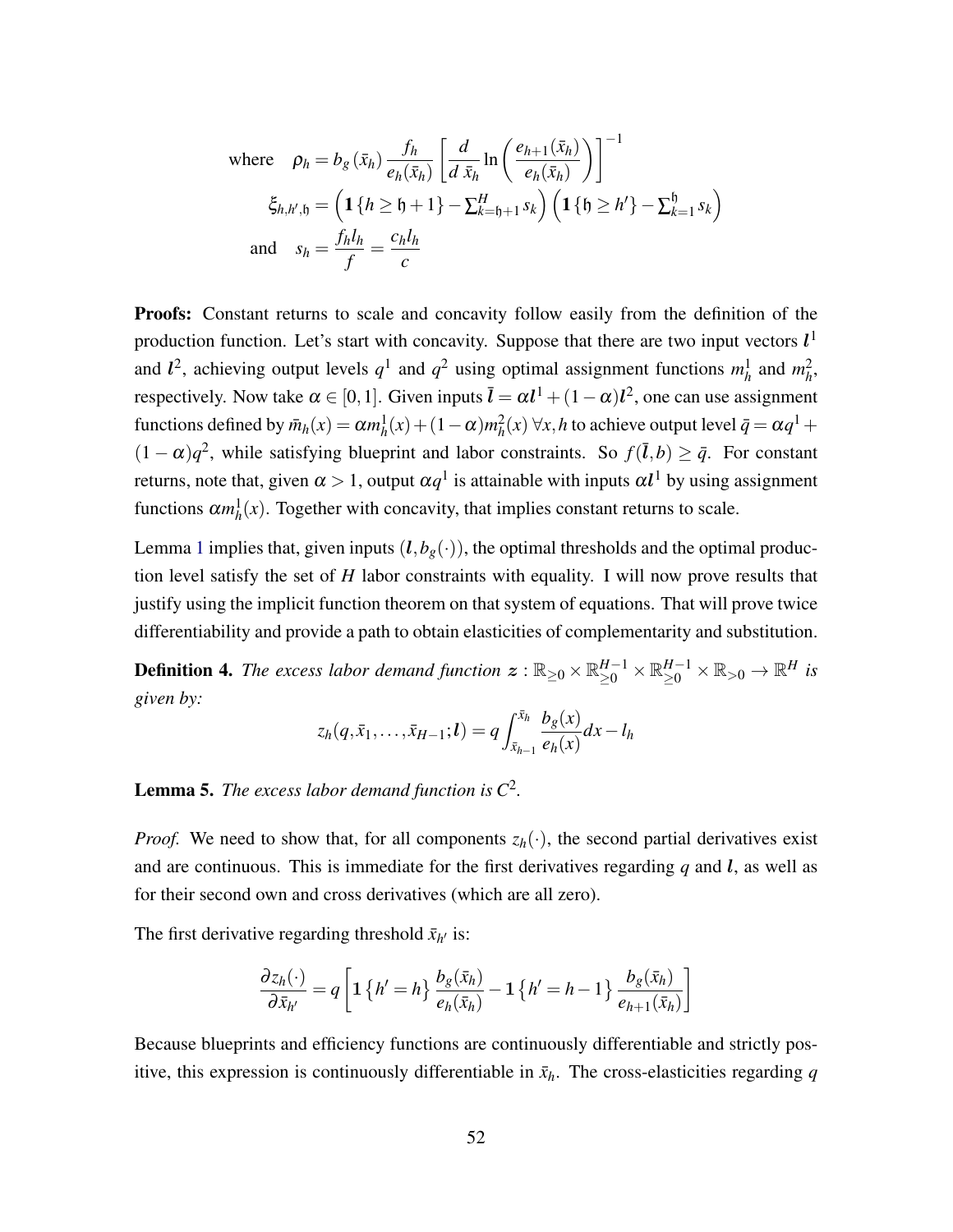and l also exist and are continuous.

<span id="page-53-0"></span>**Lemma 6.** *The Jacobian of the excess labor demand function regarding*  $(q, \bar{x}_1, \ldots, \bar{x}_{H-1})$ *, when evaluated at a point where*  $z(\cdot) = 0_{H \times 1}$ *, has non-zero determinant.* 

*Proof.* The Jacobian, when evaluated at the solution to the assignment problem, is:

$$
J = \begin{bmatrix} \frac{l_1}{q} & q\frac{b_g(\bar{x}_1)}{e_1(\bar{x}_1)} & 0 & 0 & \cdots & 0 & 0\\ \frac{l_2}{q} & -q\frac{b_g(\bar{x}_1)}{e_2(\bar{x}_1)} & q\frac{b_g(\bar{x}_2)}{e_2(\bar{x}_2)} & 0 & \cdots & 0 & 0\\ \frac{l_3}{q} & 0 & -q\frac{b_g(\bar{x}_2)}{e_3(\bar{x}_2)} & q\frac{b_g(\bar{x}_3)}{e_3(\bar{x}_3)} & \cdots & 0 & 0\\ \vdots & \vdots & \vdots & \vdots & \ddots & \vdots & \vdots\\ \frac{l_{H-1}}{q} & 0 & 0 & 0 & \cdots & -q\frac{b_g(\bar{x}_{H-2})}{e_{H-1}(\bar{x}_{H-2})} & q\frac{b_g(\bar{x}_{H-1})}{e_{H-1}(\bar{x}_{H-1})}\\ \frac{l_H}{q} & 0 & 0 & 0 & \cdots & 0 & -q\frac{b_g(\bar{x}_{H-1})}{e_H(\bar{x}_{H-1})}\end{bmatrix}
$$

The determinant is:

$$
|J| = (-1)^{H+1} q^{H-2} \left[ \prod_{h=1}^{H-1} \frac{b_g(\bar{x}_h)}{e_{h+1}(\bar{x}_h)} \right] \sum_{h=1}^H \left( l_h \prod_{i=2}^h \frac{e_i(\bar{x}_{i-1})}{e_{i-1}(\bar{x}_{i-1})} \right)
$$

which is never zero, since  $q > 0$  (from feasibility of blueprints and  $l_H > 0$ ) and  $b(x)$ ,  $e_h(x) >$  $0 \forall x, h$ .

|  |  | ۰ |  |
|--|--|---|--|
|  |  |   |  |
|  |  |   |  |
|  |  |   |  |
|  |  |   |  |

Lemmas [5](#page-52-0) and [6](#page-53-0) mean that the implicit function theorem can be used at the solution to the assignment problem to obtain derivatives of the solutions to the system of equations imposed by the labor constraints. These solutions are  $q(l) = f(l, b_g(\cdot))$  and  $\bar{x}_h(l)$ . Because z is  $C^2$ , so are the production function and the thresholds as functions of inputs.

Obtaining the ratios of first derivatives in Lemma [1](#page-8-0) and the elasticities of complementarity and substitution in Proposition [1](#page-11-0) is a matter of tedious but straightforward algebra, starting from the implicit function theorem. For the non-arbitrage condition in Lemma [1,](#page-8-0) a simpler approach is to define the allocation problem in terms of choosing output and thresholds, and then use a Lagrangian to embed the labor constraints into the objective function. Then, the result of Lemma [1,](#page-8-1) along with the constant returns relationship  $q = \sum_h l_h f_h$ , emerge as first order conditions, after noting that the Lagrange multipliers are marginal productivities.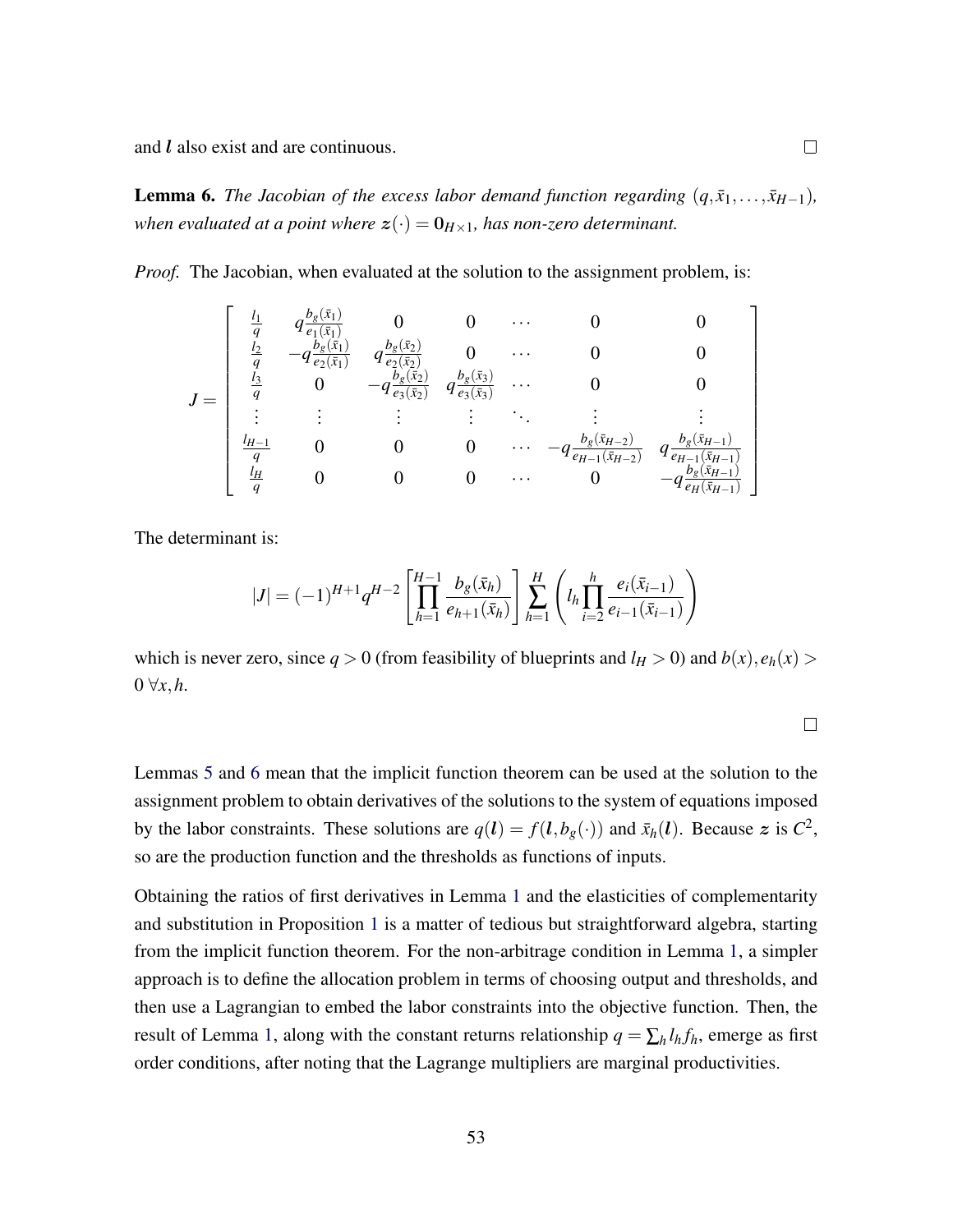When working towards second derivatives, it is necessary to use the derivatives of thresholds regarding inputs. For reference, here is the result:

$$
\frac{d\bar{x}_h}{d l_{h'}} = \frac{e_h(\bar{x}_h)}{q b_g(\bar{x}_h)} \frac{f_{h'}}{f_h} \left[ \mathbf{1} \left\{ h \ge h' \right\} - \sum_{i=1}^h s_i \right]
$$

One can verify  $\frac{d\bar{x}_h}{dI_{h'}} > 0 \Leftrightarrow h \ge h'$ . Adding labor "pushes" thresholds to the right or to the left depending on whether the labor which is being added is to the left or to the right of the threshold in question.

### Proof of Corollary 1: Distance-dependent complementarity

This is proven by inspecting the sign of the weights  $\xi_{h,h',h}$  above. When  $h = h'$ , these terms are negative for all *i*. Changing *h'* by one, either up or down, changes one of the  $\xi_{h,h',\mathfrak{h}}$  from negative to positive while keeping the others unchanged. So there must be an increase in the elasticity of complementarity since all of the  $\rho_h$  are positive. Every additional increment or decrement of *h'* away from *h* involves a similar change of sign in one of the  $\xi_{h,h',h}$ , leading to the same increase in complementarity.

### Section 3: Markets and wages

#### Proof of Lemma [2:](#page-17-0) Firm problem and representative firms

I start by establishing that the solution must have positive employment of all types. The marginal product of an efficiency unit of labor of the highest type is bounded below by  $1/\int_0^\infty b_g(x)/e_H(x)dx = f_H$ , which is strictly positive due to the feasibility condition imposed on blueprints. Consider the strategy of posting a fixed payment  $y_{Hj}(\varepsilon) = \overline{y} \geq y$  to all workers with  $\varepsilon > \underline{\varepsilon}_{Hj}$ . Profit from workers of type *H* associated with that strategy are bounded below by  $\int_{\xi_{Hj}}^{\infty} N_H a_j \bar{y}^{\beta} / \omega_H(\varepsilon)^{\beta} r_H(\varepsilon) (p_g f_H \varepsilon - \bar{y}) d\varepsilon$ . That expression is assured to be positive for high enough  $\varepsilon_{Hj}$  (note that  $\omega_h(\varepsilon)$  is always finite in an equilibrium). Thus, positive employ-¯ ment of skilled workers following that strategy is more profitable than not employing any of those workers.

A positive amount of  $l_H$  ensures that all other types are employed as well. Consider a particular type  $h < H$  and whether it is optimal to set  $l_h = 0$ , fixing employment of all other types. Because  $l_H > 0$ ,  $\bar{x}_{H-1}$  is finite, and thus threshold  $\bar{x}_h$  (the highest task performed by *h*) is guaranteed to be finite as well. Then, from Equation [1,](#page-8-1) the marginal product of type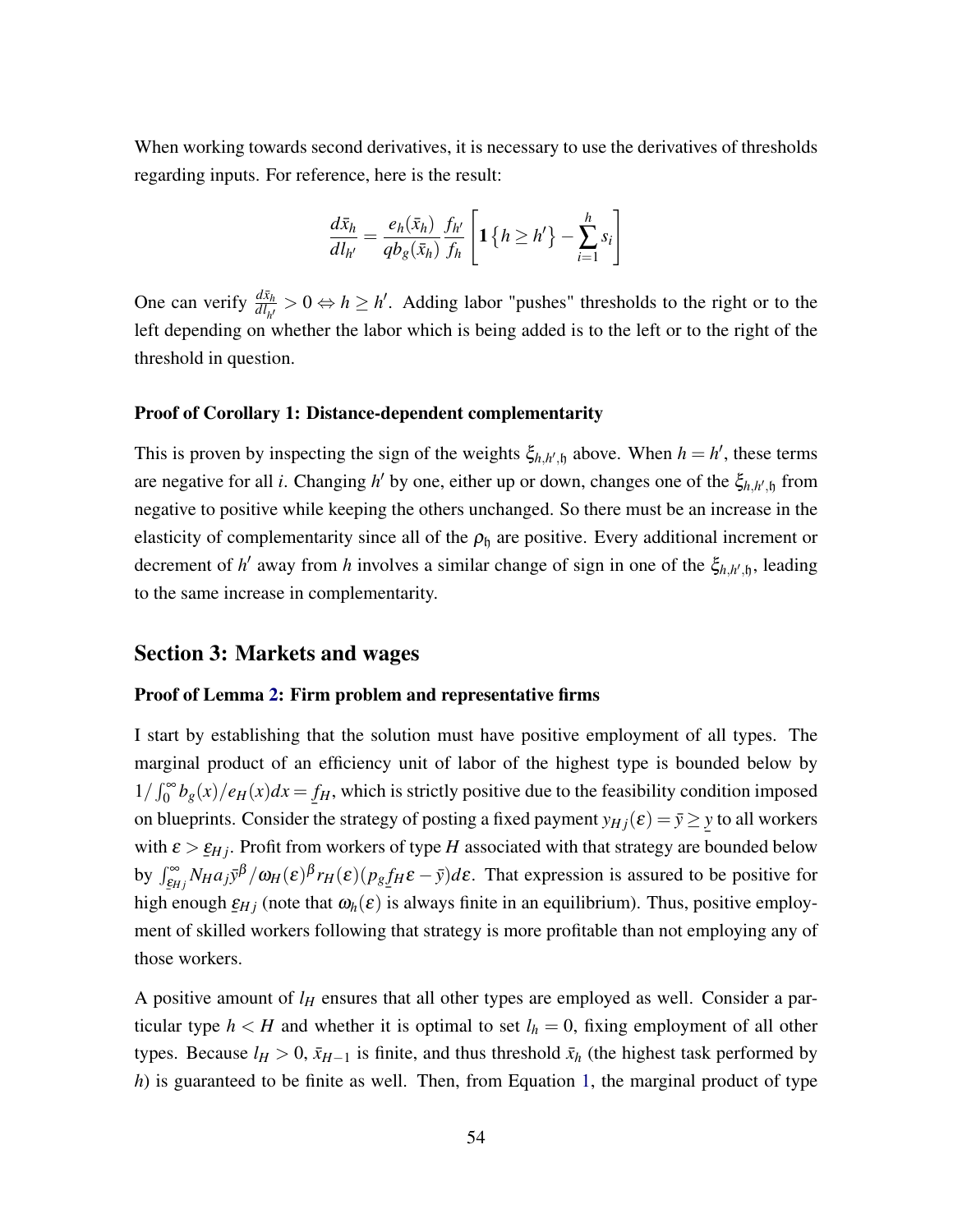*h* is bound below by  $f_H e_h(\bar{x}_{H-1})/e_H(\bar{x}_{H-1})$ . A similar reasoning as above establishes that employing small quantities of labor *h* is more profitable than setting  $l_h = 0$ .

The rest of the proof follows from the logic described in the text. The threshold  $\underline{\varepsilon}_{hj}$  is chosen ¯ so that the worker with the least amount of efficiency units pays for himself, bringing in revenue equal to the minimum wage. Below that, labor payments — which are bound by the minimum wage — will necessarily exceed marginal revenue from those workers. For every  $\varepsilon > \varepsilon_{hj}$ , the firm chooses  $y_{hj}(\varepsilon)$  by equating marginal revenue from workers of that  $(h, \varepsilon)$  combination with their marginal cost. For high enough  $\varepsilon$ , that leads to the constant markdown rule, implying that earnings are proportional to marginal product of labor — and thus linear in  $\varepsilon$ . Workers close to the cutoff are still profitable, but for them, the minimum wage constraint binds.

To see why these solutions do not depend on amenities, such that there is a representative firm for each good *g*, first note that  $a_j$  is a multiplicative term in both  $C_h(y_{hj}, \underline{\varepsilon}_{hj}, a_j)$  and ¯  $l_h(y_{hj}, \underline{\epsilon}_{hj}, a_j)$ . Now remember that the task-based production function has constant returns ¯ to scale. Thus, the profit function can be rewritten as  $\pi(a_j) = a_j \pi(1)$ . Amenities scale up employment and production while keeping average labor costs constant.

### Proof of Proposition [2:](#page-0-0) Wage differentials across firms

I start by proving a useful Lemma that shows how proportional terms dividing task requirements can be interpreted as physical productivity shifters.

<span id="page-55-0"></span>**Lemma 7.** *If*  $b_g(x) = b(x)/z_g$  *for a blueprint*  $b(\cdot)$  *and scalar*  $z_g > 0$ *, then*  $f(l, b_g(\cdot)) =$  $z_g f(\boldsymbol{l}, b(\cdot))$ .

*Proof.* Plug  $b_g(x) = b(x)/z_g$  into the assignment problem defining the task-based production function. Change the choice variable to  $q' = q/z_g$ . The  $z_g$  terms in the task constraint cancel each other and the maximand changes to  $z_g q'$ . The result follows from noting that  $\max_{\{\cdot\}} z_g q' = z_g \max_{\{\cdot\}} q'$  and that the resulting value function is  $f(l, b(\cdot))$  by definition.  $\Box$ 

Now I proceed to the proof of each statement of Proposition [2](#page-0-0) separately.

*Proof of part 1:* From Lemma [7,](#page-55-0)  $f_h(l, b_g(\cdot)) = z_g f_h(l, b(\cdot))$ . Also note  $l(w_g, \epsilon_g, \bar{a}_g) = \bar{a}_g l(w_g, \epsilon_g, 1)$ and  $C(w_g,\epsilon_g,\bar{a}_g)=\bar{a}_gC(w_g,\epsilon_g,1)$ , and remember that the task-based production function  $\frac{1}{2}$   $\frac{1}{2}$   $\frac{1}{2}$   $\frac{1}{2}$   $\frac{1}{2}$ has constant returns to scale (and so marginal productivities are homogeneous of degree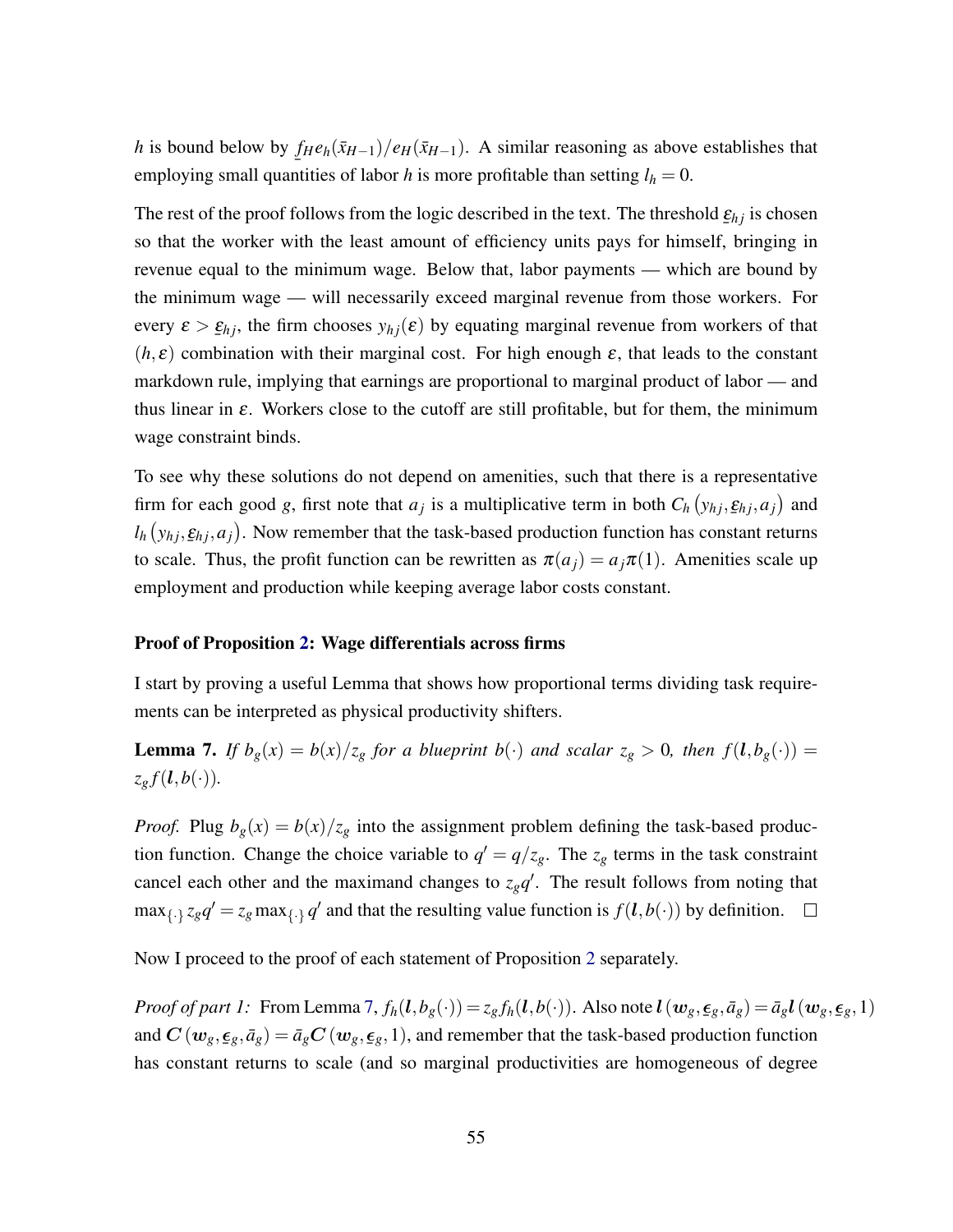zero). Now let  $\tilde{F} = F_g/\bar{a}_g$  and rewrite the first order conditions of the firm [\(7\)](#page-17-1), [\(8\)](#page-17-0) and the zero profits condition [\(11\)](#page-19-0) imposing the conditions from this proposition:

$$
p_g z_g f_h(\mathbf{U}(\boldsymbol{w}_g, \boldsymbol{\underline{\epsilon}}_g, 1), b(\cdot)) \exp(\boldsymbol{\underline{\epsilon}}_{hg}) = \underline{y} \qquad \forall h, g
$$

$$
p_{g}z_{g}f_{h}(l(w_{g}, \underline{\epsilon}_{g}, 1), b(\cdot))\frac{\beta}{\beta+1} = w_{hg} \qquad \forall h, g
$$

$$
\bar{a}_g \left[ p_g z_g f\left(\mathbf{l}\left(\mathbf{w}_g, \boldsymbol{\epsilon}_g, 1\right), b(\cdot)\right) - \sum_{h=1}^H C_h \left(\mathbf{w}_g, \boldsymbol{\epsilon}_g, 1\right) \right] = \bar{a}_g \tilde{F} \qquad \forall g
$$

To see that these equations imply a representative firm for the economy, plug in  $\epsilon_g = \epsilon$ ,  $\stackrel{\simeq}{\cdot}$   $\stackrel{\simeq}{\cdot}$  $w_g = \lambda = {\lambda_1, ..., \lambda_H}$ , and  $p_g = p/z_g$  for common  $\epsilon$  $\epsilon$ ,  $\lambda$ , and *p*. All dependency on *g* is eliminated, showing that the solution of the problem of the firm is the same for all firms in the economy and that prices are inversely proportional to physical productivity shifters  $z_g$ (such that marginal revenue product of labor is equalized across firms).  $\Box$ 

*Proof of part 2:* Without a minimum wage, there is no motive for a cutoff rule:  $\underline{\varepsilon}_{hg} = 0.$  In addition, the labor supply curve becomes isoelastic with identical elasticities for all worker types:

$$
l_h(w_{hg}, \cdot, \bar{a}_g) = \bar{a}_g \left(\frac{w_{hg}}{\omega_h}\right)^{\beta}
$$
  

$$
C_h(w_{hg}, \cdot, \bar{a}_g) = w_{hg} l_h(w_{hg}, \cdot, \bar{a}_g)
$$
  
where 
$$
\omega_h = \left(\sum_g J_g \bar{a}_g w_{hg}^{\beta}\right)^{\frac{1}{\beta}}
$$

Rewrite the first order conditions on wages as in the proof of part 1 above:

$$
p_{g}z_{g}f_{h}(l(w_{g},\cdot,1),b(\cdot))\frac{\beta}{\beta+1}=w_{hg} \qquad \forall h,g
$$

Also, rewrite the zero profit condition as:

 $\mathbf{r}$ 

$$
F_g = p_g z_g f\left(\mathbf{l}\left(\mathbf{w}_g, \cdot, \bar{a}_g\right), b(\cdot)\right) - \sum_{h=1}^H C_h(\mathbf{w}_g, \cdot, \bar{a}_g)
$$
  
=  $p_g z_g \sum_{h=1}^H l_h \left(w_{hg}, \cdot, \bar{a}_g\right) f_h\left(\mathbf{l}\left(\mathbf{w}_g, \cdot, 1\right), b(\cdot)\right) - \sum_{h=1}^H w_{hg} l_h \left(w_{hg}, \cdot, \bar{a}_g\right)$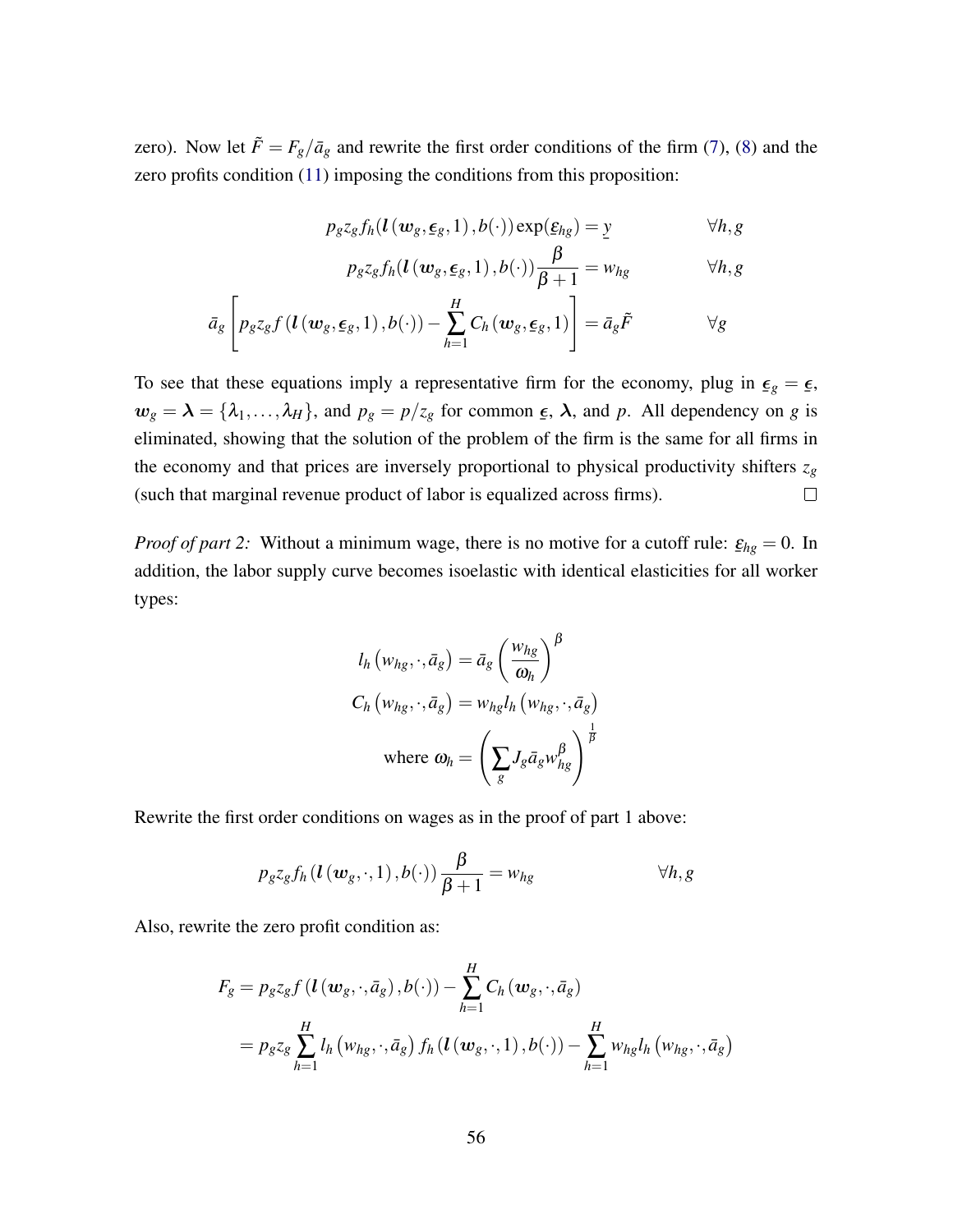I claim that  $w_g = (F_g/\bar{a}_g)^{1/(\beta+1)} \lambda$  for some vector  $\lambda = \{\lambda_1, ..., \lambda_H\}$ . From the labor supply equation, that implies  $l_{hg} = F_g^{\beta/(\beta+1)} \bar{a}_g^{1/(\beta+1)} \ell_h$ , where  $\ell_h = \omega_h^{-\beta/(\beta+1)}$  $h_h^{-p/(p+1)}$ . Plugging these expressions in the rewritten zero profit condition yields  $\sum_{h} \ell_{h} \lambda_{h} = 1 \ \forall g$ , showing that the claim does not contradict optimal entry behavior; instead, optimal entry merely imposes a normalization on the  $\lambda$  vector.

The corresponding prices that lead to zero profits are:

$$
\Rightarrow p_g = \frac{(\beta + 1)F_g}{z_g f(l(\mathbf{w}_g, \cdot, \bar{a}_g), b(\cdot))}
$$

$$
= \frac{\beta + 1}{z_g f(\ell, b(\cdot))} \left(\frac{F_g}{\bar{a}_g}\right)^{\frac{1}{\beta + 1}}
$$

Finally, plugging these results into the first order conditions yields:

$$
f_h(\ell, b) \beta = \lambda_h \qquad \qquad \forall h, g
$$

Which again has no dependency on *g*, showing that the claimed solution solves the problem for all firms.  $\Box$ 

*Proof of part 3:* Under the conditions from this part, labor supply curves are isoelastic, as shown in the proof of part 2 above. It is easily shown, using that isoelastic expression for  $l_h(\cdot)$ , that:

$$
\left(\frac{w_{h'g'}}{w_{hg'}}\right) \Bigg/ \left(\frac{w_{h'g}}{w_{hg}}\right) = \left[ \left(\frac{l_{h'g'}}{l_{hg'}}\right) \Bigg/ \left(\frac{l_{h'g}}{l_{hg}}\right) \right]^{\frac{1}{\beta}}
$$

Under the condition imposed on labor input ratios, the right hand side is positive. The proof follows from noting that the desired ratio of earnings is equal to the ratio of wages in the left hand side.

 $\Box$ 

#### Proof of Proposition [3:](#page-22-0) Changes in firm costs affect the returns to skill

Before proving the Proposition, I derive a Lemma that states that blueprints that are more intensive in complex tasks lead to higher gaps in marginal productivity, holding constant the quantity of labor. This Lemma is conceptually similar to the monotone comparative statics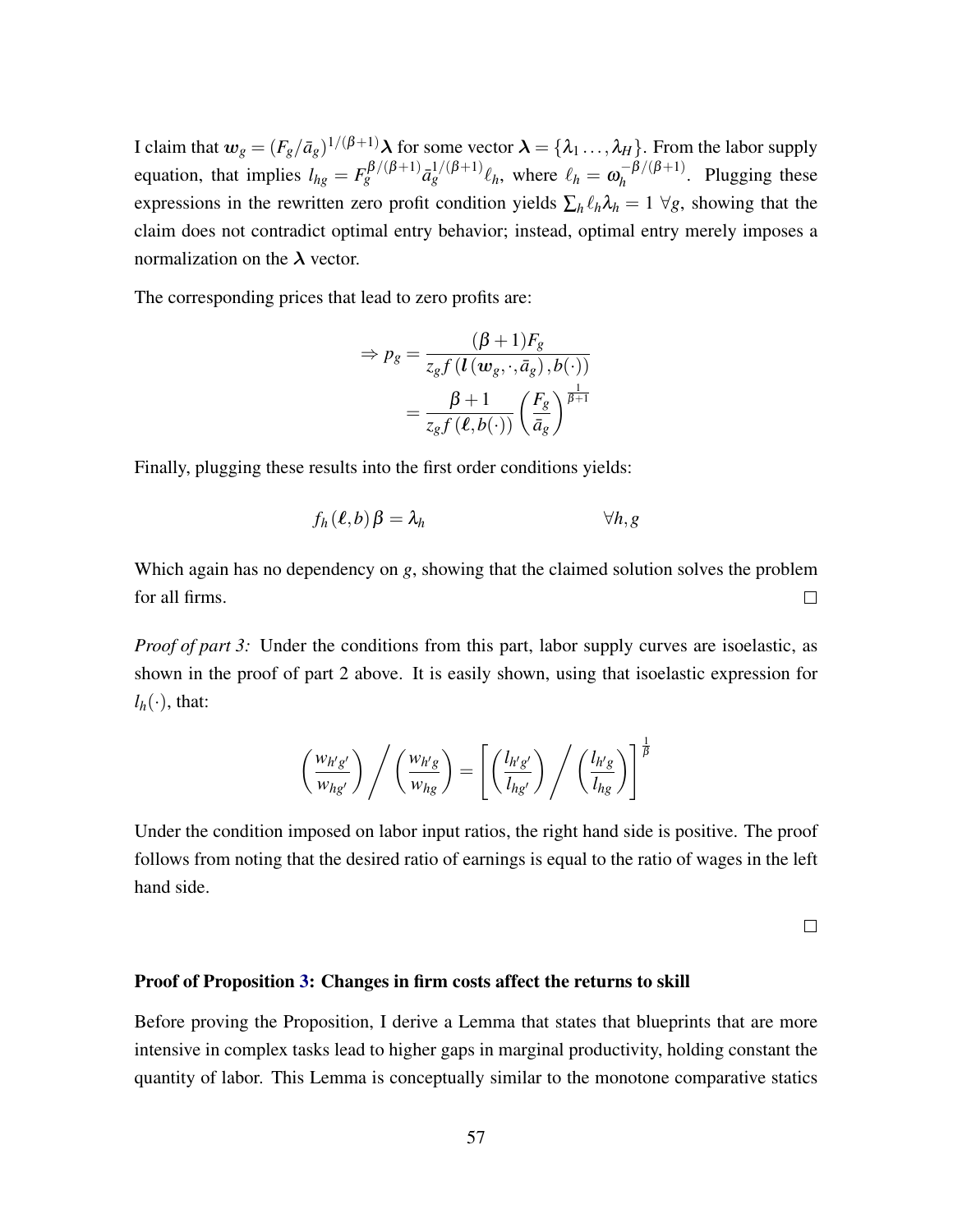in [Costinot and Vogel](#page-44-2) [\(2010\)](#page-44-2).

<span id="page-58-0"></span>**Lemma 8.** Let b and b' denote blueprints such that their ratio  $b'(x)/b(x)$  is strictly increas*ing. Then:*

$$
\frac{f_{h+1}(l,b')}{f_h(l,b')} > \frac{f_{h+1}(l,b)}{f_h(l,b)} \quad h=1,\ldots,H-1
$$

*Proof.* Fix *l*, let  $q = f(l,b)$  and  $q' = f(l,b')$ . Now construct  $b''(x) = b'(x)q'/q$ . From Lemma [7,](#page-55-0) it follows that  $f(l, b'') = q$  and  $f_h(l, b'') = f_h(l, b') \forall h$ . I will show that the statement holds for *b* and *b*<sup> $\prime$ </sup>, and since *b*<sup> $\prime$ </sup> and *b*<sup> $\prime$ </sup> lead to the same marginal products, the desired result holds.

Because *b* and *b*<sup>*n*</sup> lead to the same output given the same vector of inputs, but  $b''(x)/b(x)$ is increasing, there must be a task  $x^*$  such  $b''(x) < b(x)$   $\forall x < x^*$  and  $b''(x) > b(x)$   $\forall x > x^*$ . To see why they must cross at least once at  $x^*$ , suppose otherwise (one blueprint is strictly more than other for all *x*): there will be a contradiction since task demands are strictly higher for one of the blueprints, but they still lead to the same production *q* given the same vector of inputs. From this crossing point, differences before and after emerge from the monotonic ratio property.

Now note from the non-arbitrage condition [\(1\)](#page-8-1) in Lemma [1,](#page-8-0) along with log-supermodularity of  $e_h(x)$ , that the statement to be proved is equivalent to

$$
\bar{x}_h' \ge \bar{x}_h \quad h \in \{1, ..., H-1\}
$$

where  $\bar{x}'_k$  $h$ <sup> $h$ </sup> denotes thresholds under the alternative blueprint  $b''$ .

I proceed by using compensated labor demand integrals to show that thresholds differ as stated above. Denote by  $h^*$  the type such that  $x^* \in [\bar{x}_{h^*-1}, \bar{x}_{h^*})$ . The proof will be done in two parts: starting from  $\bar{x}_1$ <sup>1</sup>  $\frac{1}{1}$  and ascending by induction up to  $\bar{x}_{h^*-1}$ , and next starting from  $\bar{x}_{h-1}$  and descending by induction down to  $\bar{x}_{h^*}$ . Note that if  $h^* = 1$  or  $h^* = H$ , only one part is required.

*Base case*  $\bar{x}_1$ : The equation for  $h = 1$  is  $\int_0^{\bar{x}_1}$ *b*(*x*)  $\frac{b(x)}{e_1(x)}dx=\frac{l_1}{q}$  $q$ <sup> $q$ </sup> under the original blueprint, and  $\int_0^{\bar{x}'_1}$  $b''(x)$  $\frac{b''(x)}{e_1(x)}dx = \frac{l_1}{q}$  $q \frac{q_1}{q}$  under the new one. Equating the right hand side of both expressions and rearranging yields:

$$
\int_{\bar{x}_1}^{\bar{x}_1'} \frac{b''(x)}{e_1(x)} dx = \int_0^{\bar{x}_1} \frac{b(x) - b''(x)}{e_1(x)} dx
$$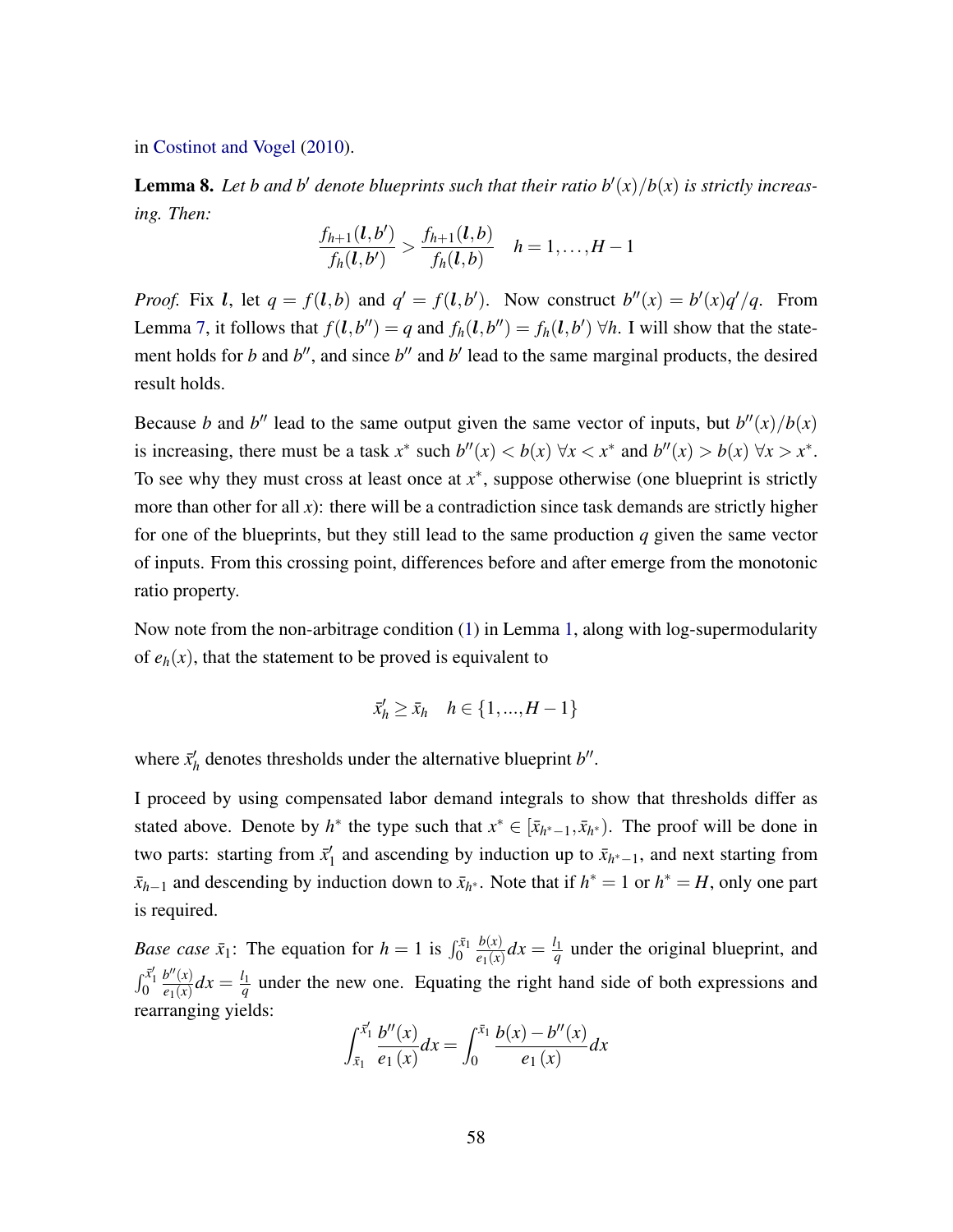Since  $b(x) \ge b''(x)$  for  $x < x^*$ , the right-hand side is positive, and then the equality will only hold if  $\bar{x}'_1 \ge \bar{x}_1$ .

*Ascending induction rule:* Suppose  $\bar{x}'_{h-1} \ge \bar{x}_{h-1}$  and  $h < h^*$ . I will prove that  $\bar{x}'_h \ge \bar{x}_h$ . To do so, use the fact that  $\frac{l_h}{q}$  is the same under both the old and new blueprints to equate the labor demand integrals, as was done in the base case. This yields the following equivalent expressions:

$$
\int_{\bar{x}_h}^{\bar{x}'_h} \frac{b''(x)}{e_h(x)} dx = \int_{\bar{x}_{h-1}}^{\bar{x}'_{h-1}} \frac{b(x)}{e_h(x)} dx + \int_{\bar{x}'_{h-1}}^{\bar{x}_h} \frac{b(x) - b''(x)}{e_h(x)} dx
$$

$$
= \int_{\bar{x}_{h-1}}^{\bar{x}_h} \frac{b(x)}{e_h(x)} dx + \int_{\bar{x}_h}^{\bar{x}'_{h-1}} \frac{b''(x)}{e_h(x)} dx
$$

It is enough to show that the expression is positive, ensuring that  $\bar{x}'_h \geq \bar{x}_h$ . Consider two cases. *If*  $\bar{x}_{h-1}$   $\leq \bar{x}_h$ , then use the first expression. The induction assumption guarantees positivity of the first term, and the integrand of the second term is positive because  $\bar{x}_h < z^*$ . If instead  $\bar{x}_{h-1}^{\prime} > \bar{x}_h$ , the second expression is more convenient. There, all integrands are positive and the integration upper bounds are greater than the lower bounds.

*Base case*  $\bar{x}_{H-1}$  *and descending induction rule*: Those are symmetric to the cases above.  $\Box$ 

In a competitive economy, thresholds are the same for all firms. Given total endowments of labor efficiency units L and aggregate demand for tasks  $B(x) = Q_1b_1(x) + Q_2b_2(x)$  (where  $Q_g$  denotes aggregate demand for good *g* before the shock), wages  $w_h$  must be proportional to marginal productivities  $f_h(L, B(\cdot))$ , because the labor constraints that determine thresholds and marginal productivities in the task-based production function are the labor clearing conditions for this economy.

Aggregate demand for tasks following the shock is  $B'(x) = Q'_1$  $\frac{1}{2}b_1(x) + Q'_2$  $\binom{1}{2}b_2(x)$ . As noted above, wages after the shock are proportional to  $f_h(\mathbf{L}, B'(\cdot))$ . But  $B(x, Q_1')$  $'_{1},Q'_{2}$  $\binom{1}{2}$ /*B*(*x*, *Q*<sub>1</sub>, *Q*<sub>2</sub>) is increasing in *x* if  $Q_2$  $\frac{1}{2}/Q_1' > Q_2/Q_1$ . And an increase in relative taste for good 2, holding all else equal, necessarily implies an increase in aggregate consumption of good 2 relative to good 1. Thus, Lemma [8](#page-58-0) implies that wage gaps increase as stated in the Proposition.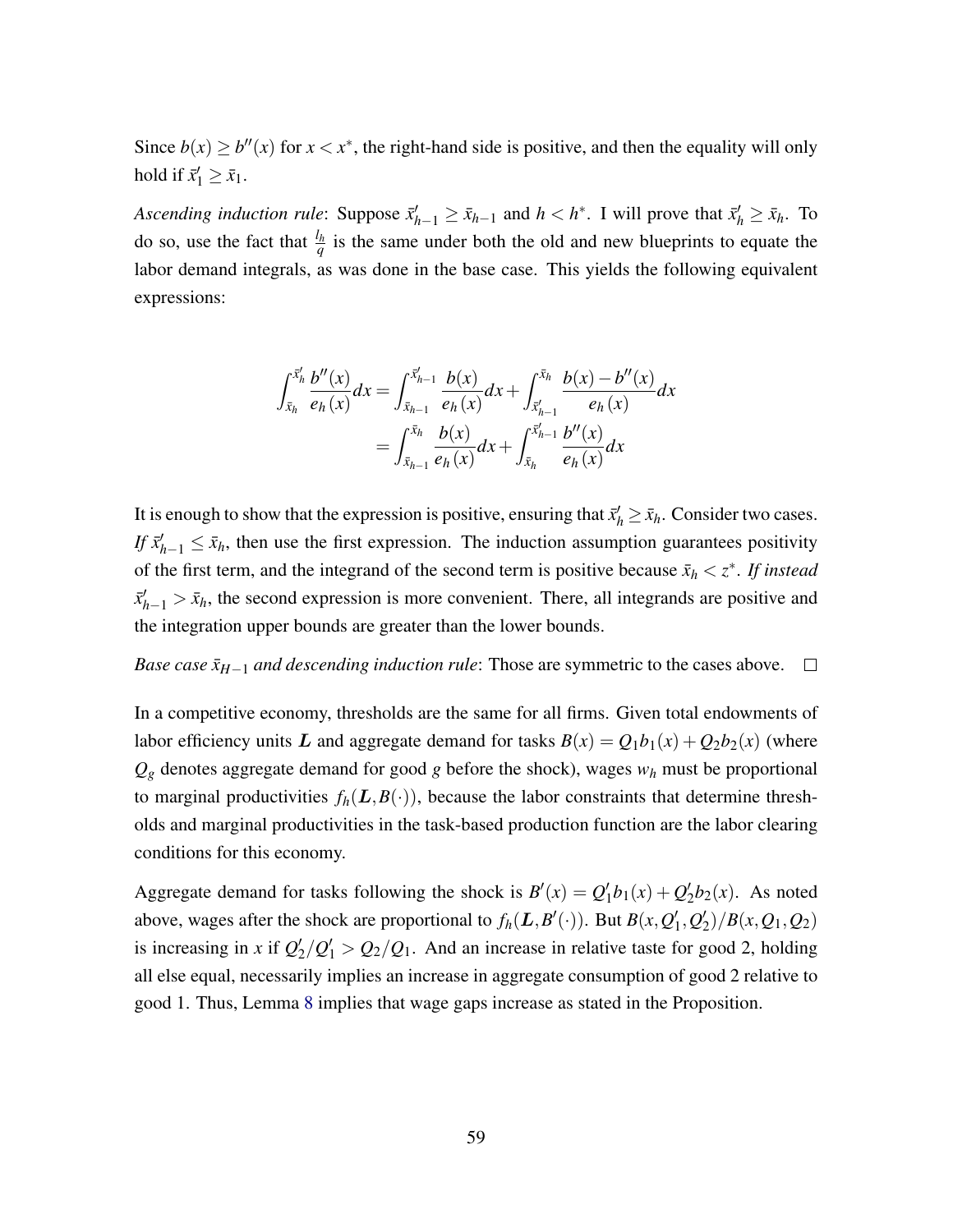# B Tinbergen's race

The following proposition considers a case in which the supply of skill, demand for task complexity, and minimum wages rise in tandem:

<span id="page-60-0"></span>Proposition 4 (Race between technology, education, and minimum wages). *Start with a* baseline economy characterized by parameters  $\left(\{e_h, N_h, \beta\}^H_{h^{\pm}}\right)$  $_{h=1}^H$  ,  $\left\{b_g, F_g, \bar{a}_g\right\}_{g=1}^G$  ,  $T, \sigma, \underline{y}\right)$  and  $\overline{\text{const}}$  *consider a new set of parameters denoted with prime symbols. Assume e<sub>h</sub> are decreasing functions to simplify interpretation (more complex tasks are harder to produce). Let*  $\Delta_0$ ,  $\Delta_1$ and  $\Delta_2$  *denote arbitrary positive numbers and consider the following conditions:* 

- *1.*  $N'_h = \Delta_0 N_h \,\forall h$  and  $T' = \Delta_0 T$ : The relative supply of factors remains constant.
- 2.  $e'_{l}$  $e_h(x) = e_h\left(\frac{x}{1+x}\right)$  $1+\Delta_1$  ∀*h: Workers become better at all tasks and the degree of comparative advantage becomes smaller for the current set of tasks (e.g. both high school graduates and college graduates improve at using text editing software, but the improvement is larger for high school graduates).*
- *3.*  $b'_g(x) = \frac{1}{(1+\Delta_1)(1+\Delta_2)} b_g\left(\frac{x}{1+x}\right)$  $1+\Delta_1$  ∀*g: Production requires fewer tasks, but the composition of tasks moves towards increased complexity.*
- *4.* ¯  $y' =$ ¯ *y: The minimum wage stays constant relative to the price of entrepreneurial talent.*

*If these conditions are satisfied, the equilibrium under the new parameter set is identical to the initial equilibrium, except that prices for goods are uniformly lower:*  $p'_g = p_g/(1+\Delta_2)$ *and*  $P' = P/(1 + \Delta_2).^{26}$ 

*Proof.* The proof is simple once one notes that the difference between the two economies is a linear change of variables in the task space  $x' = (1 + \Delta_1)x$ , coupled with a reduction in task demand by a factor of  $(1 + \Delta_2)$ . Let  $\bar{x}_h^g$  $\frac{g}{h}$  denote task thresholds for firm *g* in the original equilibrium. Thresholds  $(1 + \Delta_1) \bar{x}_h^g$  $h_h^g$  lead to exactly the same unit labor demands, except for a proportional reduction:

$$
\int_{(1+\Delta_1)\bar{x}_{h-1}^g}^{(1+\Delta_1)\bar{x}_{h}^g}\frac{b_g'(x')}{e_h'(x')}dx'=\int_{(1+\Delta_1)\bar{x}_{h-1}^g}^{(1+\Delta_1)\bar{x}_{h}^g}\frac{1}{(1+\Delta_1)(1+\Delta_2)}\frac{b_g(x'/(1+\Delta_1))}{e_h(x'/(1+\Delta_1))}dx'=\frac{1}{1+\Delta_2}\int_{\bar{x}_{h-1}^g}^{\bar{x}_{h}^g}\frac{b_g(x)}{e_h(x)}dx
$$

So if firms use exactly the same labor inputs, they will produce  $(1 + \Delta_2)$  times more goods.

<sup>&</sup>lt;sup>26</sup>Using the exponential-gamma parametrization, changes in comparative advantage functions and blueprints are equivalent to  $\alpha'_h = \alpha_h/(1+\Delta_1)$ ,  $\theta'_g = (1+\Delta_1)\theta_g$ ,  $k'_g = k_g$ , and  $z'_g = (1+\Delta_2)z_g$ .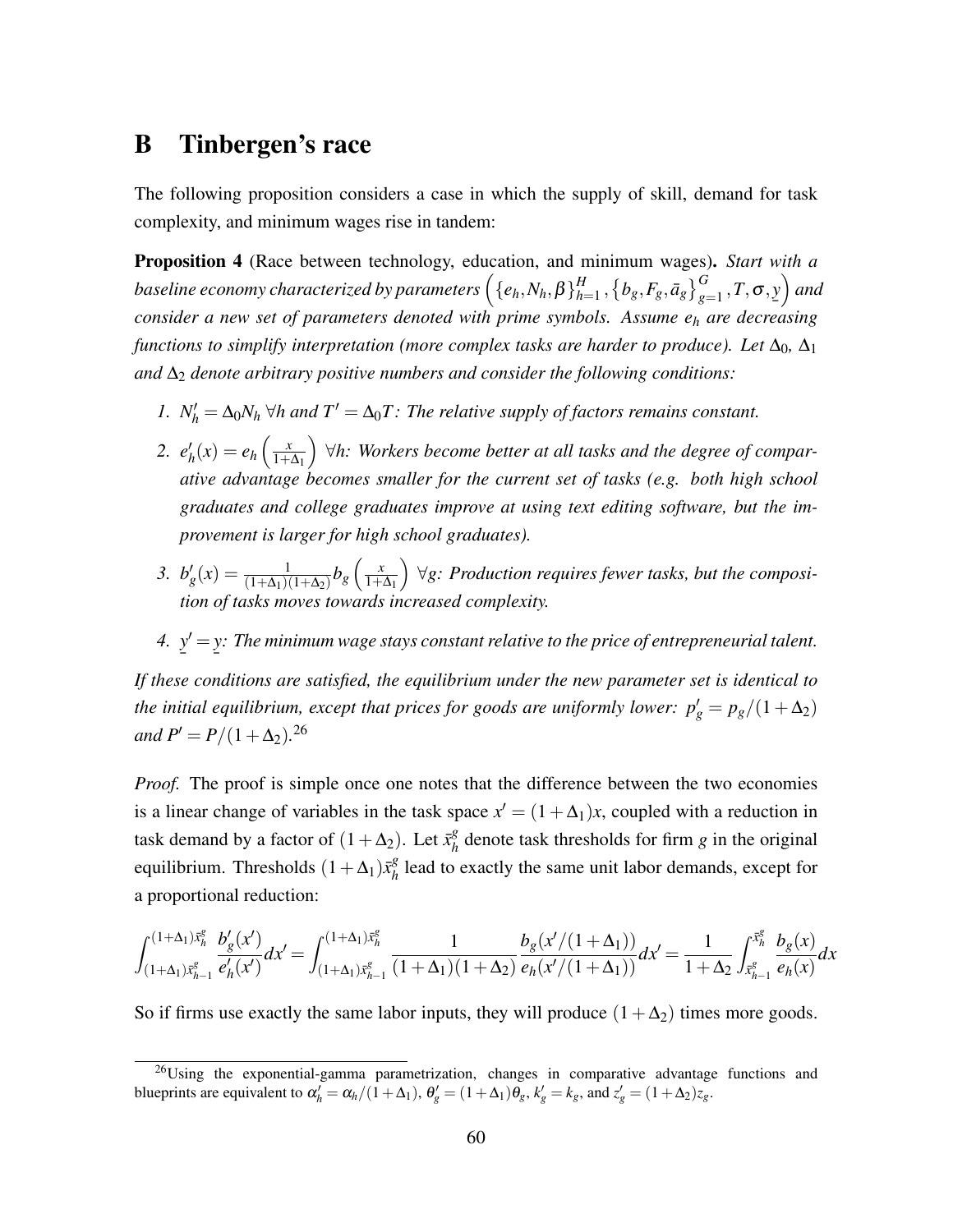But because  $p'_g = p_g/(1 + \Delta_2)$ , total and marginal revenues are the same. Since all other equilibrium variables are the same, all equilibrium conditions are still satisfied.  $\Box$ 

Proposition [4](#page-60-0) delineates balanced technological progress in this economy. Production becomes more efficient by using tasks that are more complex. At the same time, the skill of workers increases, changing the set of tasks where skill differences are relevant. If minimum wages remain as important, then there is a uniform increase in living standards. Wage differences between worker groups and across firms for workers in the same group remain stable.

# <span id="page-61-0"></span>C Numerical implementation

## C.1 Task-based production function

The basic logic of obtaining compensated labor demands in this model is to use the nonarbitrage equation [1](#page-8-1) from Lemma [1](#page-8-0) to obtain thresholds as functions of marginal productivity gaps. Then, compensated labor demands can be obtained through numerical integration of Equation [2.](#page-9-0)

The exponential-Gamma parametrization is helpful because it provides a simple closed form solution for thresholds and the labor demand integrals. Let:

$$
e_h(x) = \exp(\alpha_h x) \qquad -1 = \alpha_1 < \alpha_2 < \dots < \alpha_{H-1} < \alpha_H = 0
$$
\n
$$
b_g(x) = \frac{x^{k_g - 1}}{z^g \Gamma(k_g) \theta_g^{k_g}} \exp\left(-\frac{x}{\theta_g}\right) \qquad (z_g, \theta_g, k_g) \in \mathbb{R}_{>0}^3
$$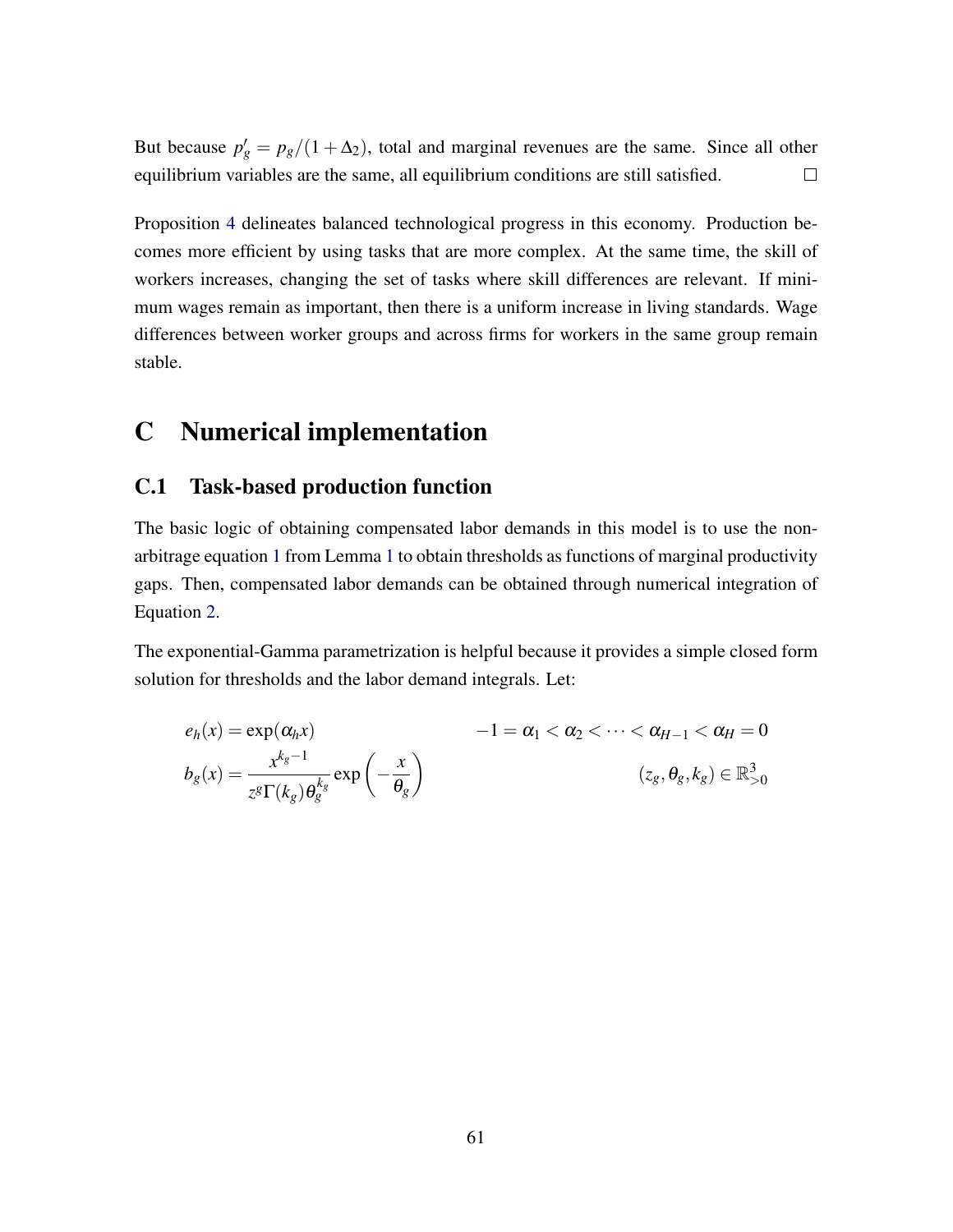Then:

<span id="page-62-0"></span>
$$
\bar{x}_{h}\left(\frac{f_{h+1}}{f_{h}}\right) = \frac{\log f_{h+1}/f_{h}}{\alpha_{h+1} - \alpha_{h}}
$$
\n
$$
\ell_{hg}(\bar{x}_{h-1}, \bar{x}_{h}) = \int_{\bar{x}_{h-1}}^{\bar{x}_{h}} \frac{b_{g}(x)}{e_{h}(x)} dx
$$
\n
$$
= \begin{cases}\n\frac{1}{z_{g}\Gamma(k_{g})}\left(\frac{1}{\Gamma_{hg}\theta_{g}}\right)^{k_{g}}\left[\gamma\left(\Upsilon_{hg}\bar{x}_{h}, k_{g}\right) - \gamma\left(\Upsilon_{hg}\bar{x}_{h-1}, k_{g}\right)\right] & \text{if } \Upsilon_{hg} \neq 0 \\
\frac{1}{z_{g}k_{g}\Gamma(k_{g})}\left[(\bar{x}_{h}/\theta_{g})^{k_{g}} - (\bar{x}_{h-1}/\theta_{g})^{k_{g}}\right] & \text{otherwise}\n\end{cases}
$$
\n
$$
= \begin{cases}\n\frac{\sum_{j=1}^{s} \frac{x_{h}^{k_{g}}}{\sum_{h} k_{g}} \exp\left(-\Upsilon_{hg}\bar{x}_{h}\right) \left(\Upsilon_{hg}\bar{x}_{h}\right)^{m} - \frac{x_{h}^{k_{g}}}{z_{h}} \exp\left(-\Upsilon_{hg}\bar{x}_{h-1}\right) \left(\Upsilon_{hg}\bar{x}_{h-1}\right)^{m}} & \text{if } \Upsilon_{hg} \neq 0 \\
\frac{1}{z_{g}k_{g}\Gamma(k_{g})}\left[(\bar{x}_{h}/\theta_{g})^{k_{g}} - (\bar{x}_{h-1}/\theta_{g})^{k_{g}}\right] & \text{otherwise}\n\end{cases}
$$
\n
$$
(15)
$$

<span id="page-62-1"></span>where  $\Upsilon_{hg} = \alpha_h + \frac{1}{\theta_e}$  $\frac{1}{\theta_g}$ ,  $\gamma(\cdot,\cdot)$  is the lower incomplete Gamma function, and  $\Gamma(\cdot)$  is the Gamma function.

Expression [14](#page-62-0) is simple to code and fast to run in software packages such as Matlab, where optimized implementations of the incomplete Gamma function are available.<sup>27</sup> When ϒ*hg* < 0, that expression requires calculating complex numbers as intermediate steps. This is not a problem in Matlab. If using complex numbers is not convenient, then the power series representation in [15](#page-62-1) should be used. Another option is to change the normalization of  $\alpha_h$ such that they are all non-negative.

Calculating the production function and its derivatives — that is, solving for output and marginal productivities given labor inputs — is not needed in the equilibrium computation nor in estimation. However, it might be useful for other purposes. Those numbers are obtained from a system of *H* equations implied by requiring that labor demand equals labor available to the firm. The choice variables can be either  $(q, \bar{x}_1, \ldots, \bar{x}_{H-1})$  or  $f_1, \ldots, f_H$ . Moving from thresholds and output to marginal productivities, or vice-versa, is a matter of applying the constant returns relation  $\sum_h f_h = q$ .

<sup>&</sup>lt;sup>27</sup>Note that Matlab's *gammainc* yields a normalized incomplete Gamma function, so dividing by  $\Gamma(k_g)$  is not necessary.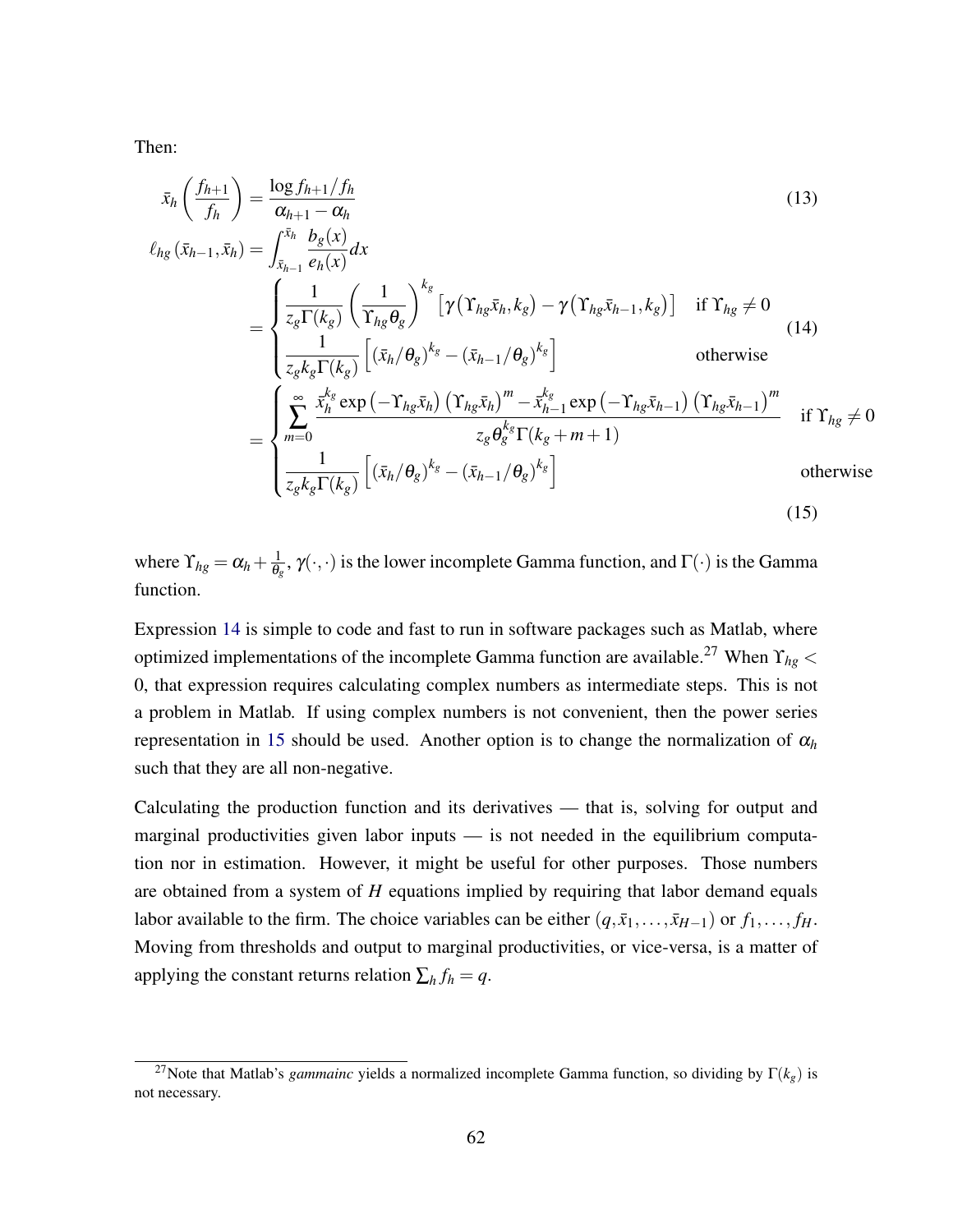## C.2 Equilibrium

Solving for equilibrium can seem challenging at first glance. Using a convenient set of choice variables reduces the problem to solving a square system of  $(H + 1) \times G$  equations where the choice variables are firm-specific task thresholds, firm-level output, and prices for each good. The procedure below describes how to calculate that system of equations:

- 1. Start with values for mean output  $\bar{q}_g$  and task thresholds  $\bar{x}_g = {\bar{x}_1}_g, \dots, \bar{x}_{Hg}$  for the representative firms of each type, along with prices for goods *pg*.
- 2. Use the compensated labor demand integral for the task-based production function to find average labor demands  $\bar{l}_{hg}$  (Equation [2](#page-9-0) in the text, or Equation [14](#page-62-0) in Appendix [C](#page-61-0) if using the exponential-Gamma parametrization).
- 3. Find marginal products of labor  $f_{hg}$  via the non-arbitrage conditions [\(1\)](#page-8-1) and the constant returns to scale relationship  $\sum_h f_{hg} \overline{I}_{hg} = \overline{q}_g$ .
- 4. Employ the first order conditions of the firm [\(7\)](#page-17-1) and [\(8\)](#page-17-0) to find wages *whg* and rejection cutoffs  $\underline{\varepsilon}_{hg}$ , respectively.
- 5. Calculate relative consumption  $Q_g/Q_1 = (p_g/p_1)^{-\sigma}$  and relative firm entry  $J_g/J_1 =$  $(Q_g/Q_1)/(\bar{q}_g/\bar{q}_1).$
- 6. Pin down entry of firm type 1 (and thus all others) with entrepreneurial talent clearing:  $J_1 = T/(\sum_{g} F_{g} J_{g}/J_1).$
- 7. Obtain  $\omega_h(\varepsilon)$  using expression [9.](#page-19-1)
- 8. Calculate the error in the system of equations, which has two components:
	- (a) The deviation between  $\bar{l}_{hg}$  found in step 2 and that implied by the labor supply curve  $(5)$ .
	- (b) The deviation between profits and entry costs in Equation [11.](#page-19-0)

That system of equations can be solved using standard numerical procedures, with the restrictions that  $\bar{q}_g > 0$ ,  $p_g > 0$ , and  $0 \le \bar{x}_{1g} \le \bar{x}_{2g} \le \cdots \le \bar{x}_{Hg} \ \forall g$ . These restrictions can be imposed through transformations of the choice variables: log prices, log quantities, log of the lowest task thresholds  $\bar{x}_{1g}$ , and log of differences between consecutive thresholds  $\bar{x}_{hg}-\bar{x}_{h-1,g}$ for  $h = 2, ..., H - 1$ .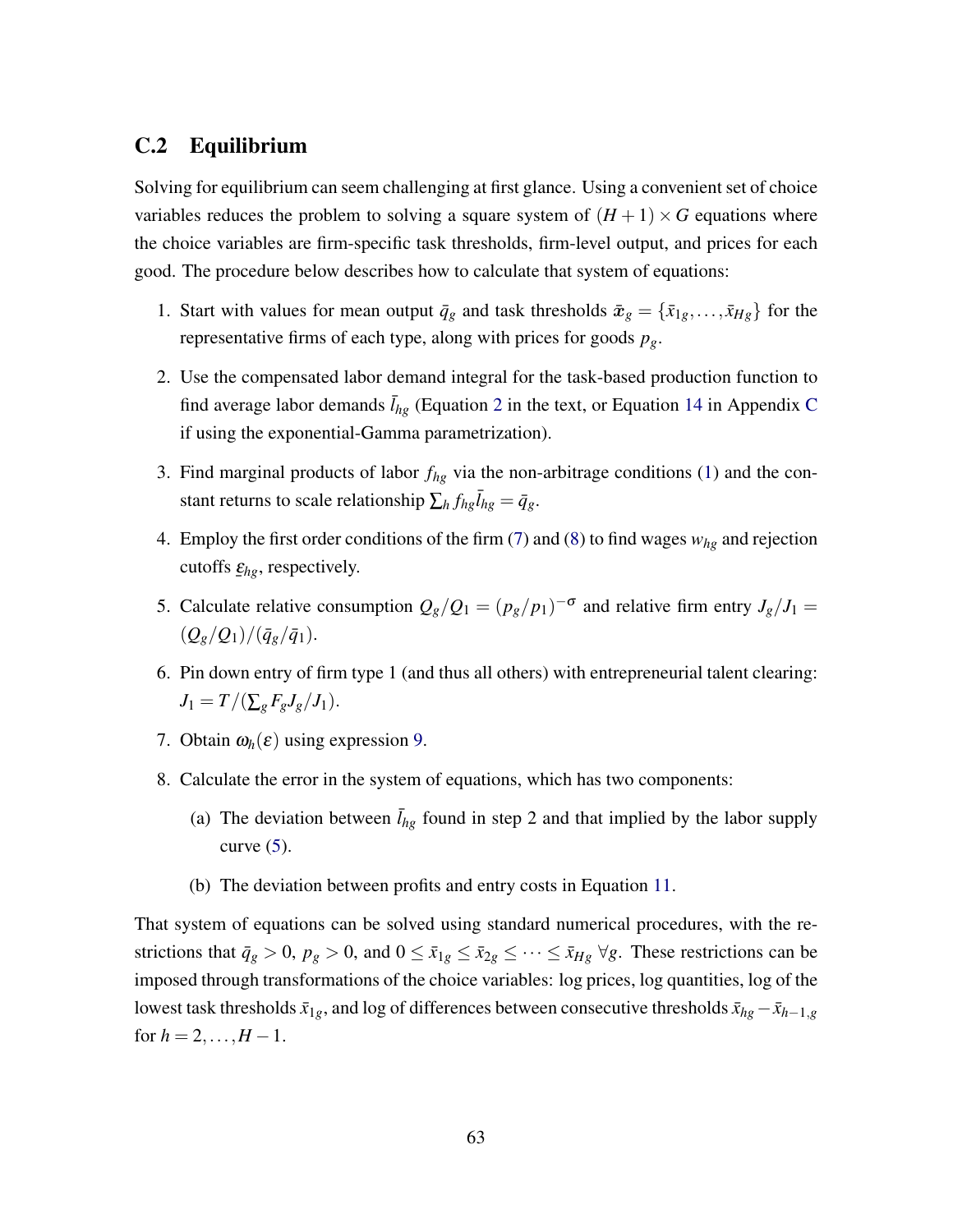# D Appendix to the quantitative exercise

# D.1 Summary statistics

Descriptive statistics for the RAIS dataset are presented in Table [D1.](#page-65-0) Statistics are presented for the whole sample and separately by schooling group.

# D.2 Wage inequality and schooling trends using PNAD data

In this Appendix, I analyze the robustness of the main facts presented in Section [4.1](#page-24-0) using an alternative data source, the PNAD survey. I proceed in three steps. First, I compare wage inequality and schooling trends for formal sector workers in the two datasets. Second, I expand the sample to include both formal and informal workers to check whether these trends are restricted to the formal sector. Third, I look at schooling achievement for Brazilian adults regardless of their workforce participation status, as a way of investigating whether increased schooling achievement among employed workers reflects changes in selection patterns into employment or fundamental changes in access to schooling for the whole population.

The PNAD is a household survey with national coverage administered by the by the Brazilian Statistical Bureau (IBGE). Jointly with the Census, it is one of the primary sources of nationally representative data on a series of topics that include labor market participation, earnings, and education. It contains thorough information on employment status, including whether workers had a signed "labor card" — that is, whether the employment relationship is formally registered.

This Appendix analyzes PNAD data from 1998 through 2012. The sample I use includes adults 18 through 54 years old that are not in school, the same criterion imposed on RAIS data. I use public use software developed by PUC-Rio's Datazoom project to read the data, make it compatible across years, and deflate income variables. More information about the resulting dataset is available at Datazoom's website.<sup>28</sup>

## D.2.1 Comparing RAIS data and PNAD data for formal sector workers

Figure [D1](#page-66-0) replicates Figure [5](#page-25-0) using PNAD data instead of RAIS data. The PNAD sample is constructed to match the RAIS sample, including only formal employees. Overall, the patterns are broadly similar: they show decreased wage inequality along different dimensions.

<sup>28</sup>Currently located at http://www.econ.puc-rio.br/datazoom/english/index.html.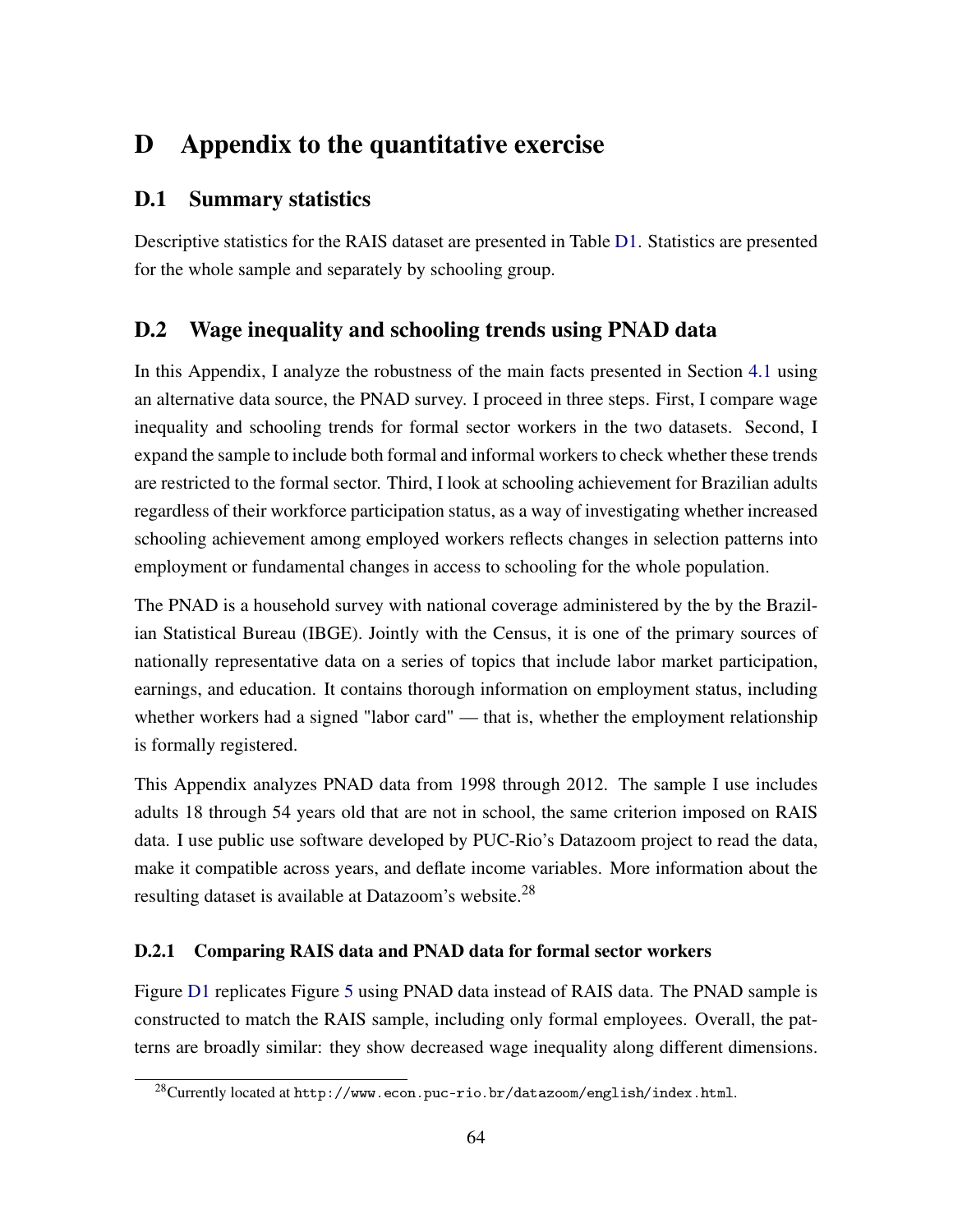<span id="page-65-0"></span>

|                   | All Workers | No degree | Primary  | Secondary | Tertiary |
|-------------------|-------------|-----------|----------|-----------|----------|
| Panel A: 1998     |             |           |          |           |          |
| Age               | 33.867      | 34.838    | 32.164   | 32.054    | 38.716   |
|                   | (9.338)     | (9.601)   | (9.296)  | (8.615)   | (7.700)  |
| Female            | 0.411       | 0.303     | 0.365    | 0.536     | 0.626    |
|                   | (0.492)     | (0.459)   | (0.482)  | (0.499)   | (0.484)  |
| Log wage          | 1.759       | 1.447     | 1.596    | 2.006     | 2.725    |
|                   | (0.828)     | (0.593)   | (0.688)  | (0.840)   | (0.938)  |
| Public sector     | 0.274       | 0.195     | 0.190    | 0.335     | 0.622    |
|                   | (0.446)     | (0.396)   | (0.392)  | (0.472)   | (0.485)  |
| Monthly hours     | 179.374     | 185.830   | 183.650  | 173.885   | 158.111  |
|                   | (26.578)    | (19.033)  | (20.340) | (29.749)  | (39.292) |
| Number of workers | 1,494,186   | 574,904   | 394,990  | 364,376   | 159,916  |
|                   |             |           |          |           |          |
| Panel B: 2012     |             |           |          |           |          |
| Age               | 34.501      | 38.682    | 34.015   | 32.554    | 37.727   |
|                   | (9.890)     | (9.865)   | (10.513) | (9.329)   | (8.642)  |
| Female            | 0.452       | 0.327     | 0.361    | 0.476     | 0.636    |
|                   | (0.498)     | (0.469)   | (0.480)  | (0.499)   | (0.481)  |
| Log wage          | 1.978       | 1.692     | 1.732    | 1.903     | 2.909    |
|                   | (0.701)     | (0.434)   | (0.487)  | (0.597)   | (0.776)  |
| Public sector     | 0.192       | 0.138     | 0.109    | 0.152     | 0.512    |
|                   | (0.393)     | (0.344)   | (0.311)  | (0.359)   | (0.500)  |
| Monthly hours     | 179.376     | 186.569   | 185.134  | 182.107   | 153.702  |
|                   | (27.319)    | (17.788)  | (19.368) | (22.342)  | (42.728) |
| Number of workers | 2,398,391   | 350,704   | 517,748  | 1,189,063 | 340,876  |

Table D1: Summary statistics, RAIS data.

This table presents summary statistics (means and standard deviations, in parenthesis) for the RAIS data. The sample includes adults in Rio Grande do Sul state from 18 to 54 years of age who are not in school and who are employed in December, having been hired in November or earlier. Wages are in 2010 Brazilian Reais and are winsorized at the top and bottom 1 percent of the wage distribution in each year.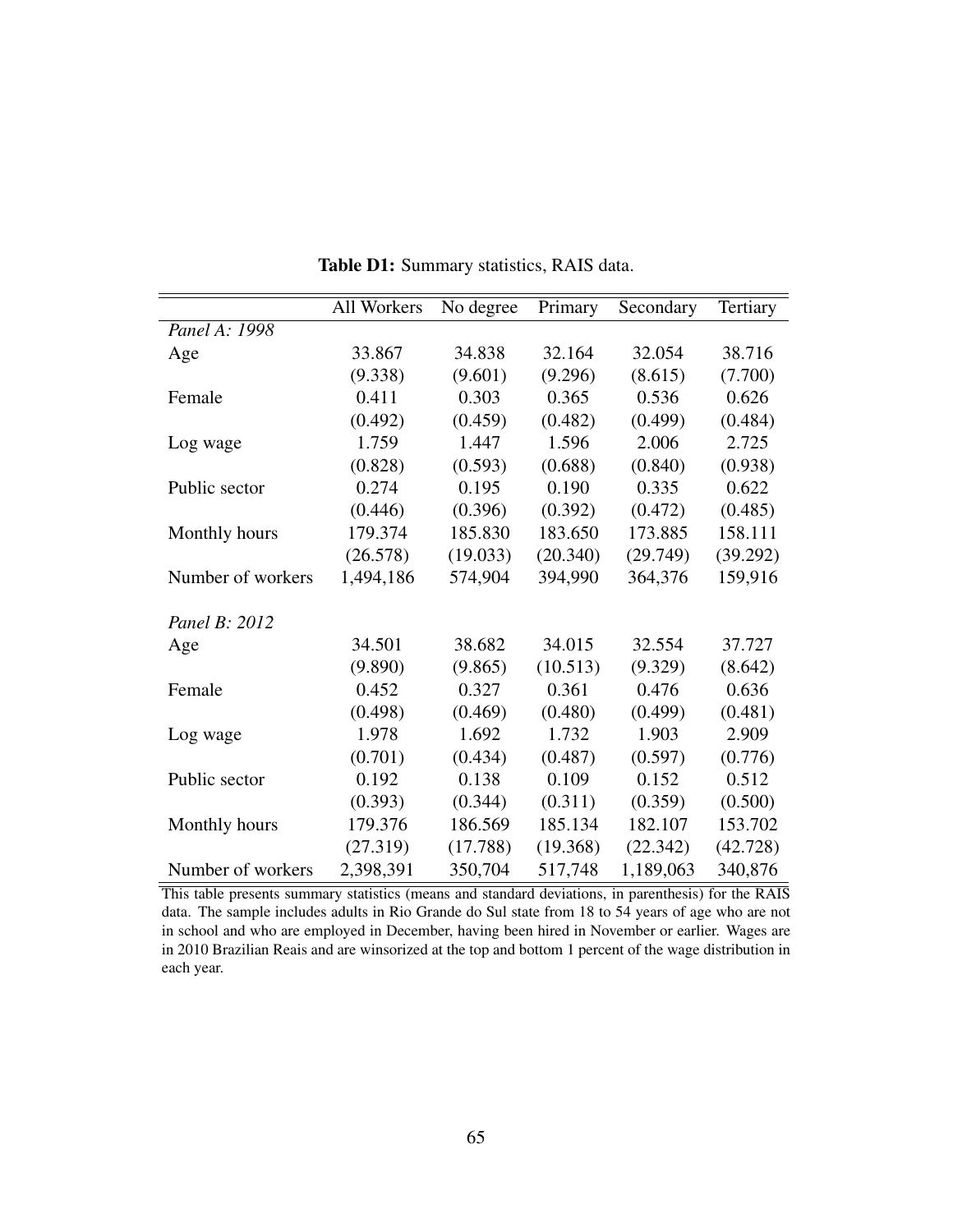<span id="page-66-0"></span>



## Wage inequality, PNAD data, formal workers

Notes: PNAD data, Rio Grande do Sul, Brazil. Formal sector employees only (including public sector). Observations are weighted by sampling weights multiplied by hours worked.

There are two significant differences. First, the mean log wage gap between college and high school workers is stable from 1998 to 2012 in PNAD, but increasing in RAIS. Second, variances of log wages within groups and for the whole sample are larger with the RAIS data for 1998, but not for 2012. Thus, RAIS shows larger reductions in inequality using this measure.

The first panel in Figure [D3](#page-69-0) replicates the evolution of schooling achievement of formal employees, shown in Figure [6.](#page-26-0) Again, the overall patterns are broadly similar: there is a substantial decline in the share of hours supplies by workers without any educational degree, accompanied by a similarly large increase in the percentage of hours supplied by workers with complete high school (secondary). There is also an increase in hours supplied by workers with college degrees. There are small changes in the shares; in particular, the PNAD shows a higher fraction of college-educated workers.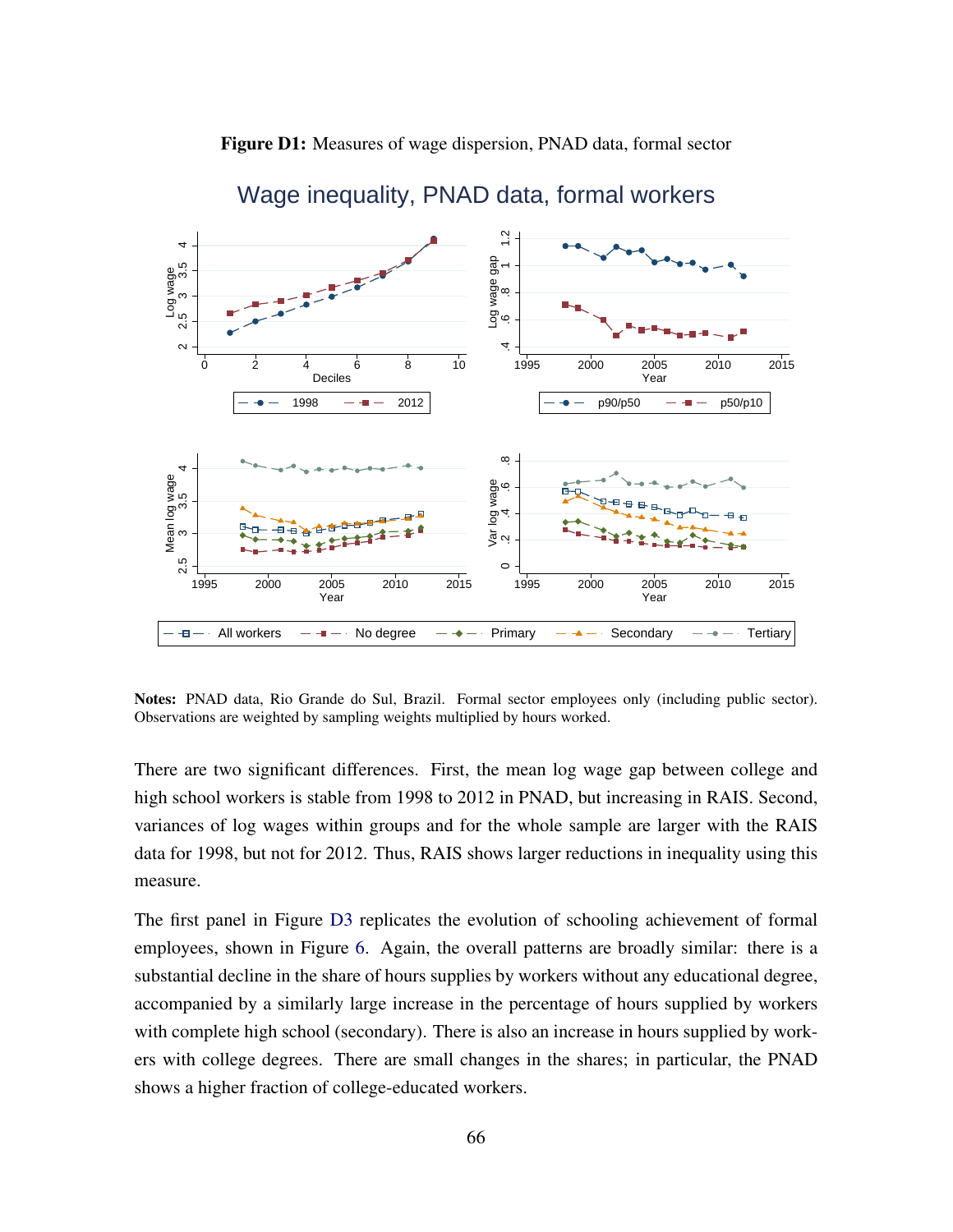<span id="page-67-0"></span>

# Figure D2: Measures of wage dispersion, PNAD data, all workers

Notes: PNAD data, Rio Grande do Sul, Brazil. All employees (including public sector and informal sector). Observations are weighted by sampling weights multiplied by hours worked.

 $\overline{a}$ 

1995 2000 2005 2010 2015

1995 2000 2005 2010 2015

**Year** *New York Structure 1999 <b>Propriet Proprietation Contract Contract Contract Contract Contract Contract Contract Contract Contract Contract Contract Contract Contract Contract Contract Contract Contract Contrac* 

All workers  $\begin{array}{cccc} -\bullet-\bullet\!\!\!\!\!&\bullet\!\!\!\!&\bullet\end{array}$  No degree  $\begin{array}{cccc} -\bullet-\bullet\!\!\!\!\!&\bullet\end{array}$  Primary  $\begin{array}{cccc} -\bullet-\bullet\!\!\!\!\!&\bullet\end{array}$  Tertiary

There are three reasons for differences between the PNAD and RAIS. First, the RAIS is a census of formal employees, while PNAD is a small sample of that population. While the latter is designed to be representative, it might under-sample some workers with very high or very low earnings. Second, RAIS data are reported by firms, while PNAD data are reported by workers. That might lead to differences if, e.g., workers with high wages under-report in the PNAD or firms misreport the education of workers. Third, there are differences in the primitive questions used to construct wages and years of schooling in each dataset. [De Negri](#page-45-3) [et al.](#page-45-3) [\(2001\)](#page-45-3) compares PNAD data and RAIS data and provides a detailed account of those differences. The first two reasons suggest that, when assessing inequality trends in the formal sector, RAIS data are probably more reliable than PNAD data.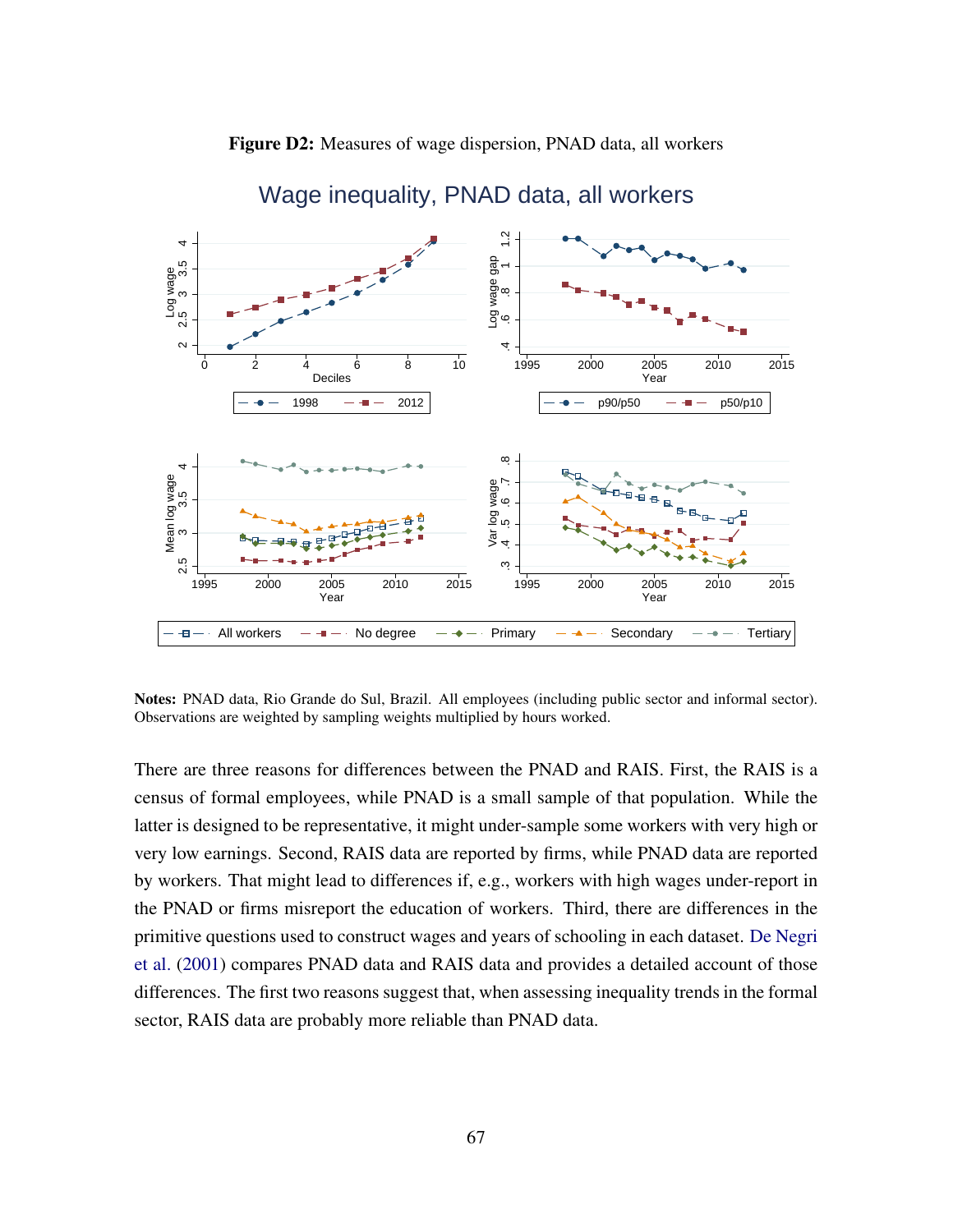#### D.2.2 Inequality trends for the whole workforce

Figure [D2](#page-67-0) is constructed similarly to Figure [D1](#page-66-0) above, but the data includes both formal and informal workers. I use a broad definition of the informal sector that includes domestic and self-employed workers. There are no substantial changes in qualitative patterns once informal workers are taken into account. The amount of wage dispersion is higher for the whole sample than for the restricted sample, especially in the lower tail of the wage distribution. One possible candidate for these differences is the presence of the binding minimum wage.

Differences in schooling achievement between the formal sample and the full sample can be observed by comparing the first two panels in Figure [D3.](#page-69-0) Formal sector workers are a selected subsample with higher education levels. However, trends for the whole sample are, again, similar to those obtained from the formal sample.

### D.2.3 Changes in relative labor supply

The first two panels of Figure [D3,](#page-69-0) along with Figure [6](#page-26-0) in the main text, show shares of hours worked supplied by each schooling group. One might wonder whether these could reflect changes in selection patterns into employment over time (coming, e.g., from business cycle fluctuations) instead of changes in labor supply. The third panel in Figure [D3](#page-69-0) shows that this is not the case. That graph shows the share of adults out of school, aged 18 through 54, in each educational group — regardless of whether they are employed, looking for jobs, or not in the labor force. The changes in educational achievement from that figure are similar in magnitude to those in the second and first panels. The levels are different, though, suggesting selection into employment by education.

### D.3 Variance decomposition using [Kline, Saggio and Sølvsten](#page-47-0) [\(2018\)](#page-47-0)

The estimation of variance components follows the methodology proposed in [Kline, Saggio](#page-47-0) [and Sølvsten](#page-47-0) [\(2018\)](#page-47-0), henceforth KSS. For the 1998 period, I use data for two years: 1997 and 1999. I use non-consecutive years to increase the number of firm-to-firm transitions.

The sample used for estimation is the largest leave-one-out connected set. This concept differs from the usual connected set in matched employer-employee datasets because it requires that firms need to be connected by at least two movers, such that removing any worker from the sample does not disconnect this set. Table [D2](#page-70-0) presents the size of that largest connected set in each period.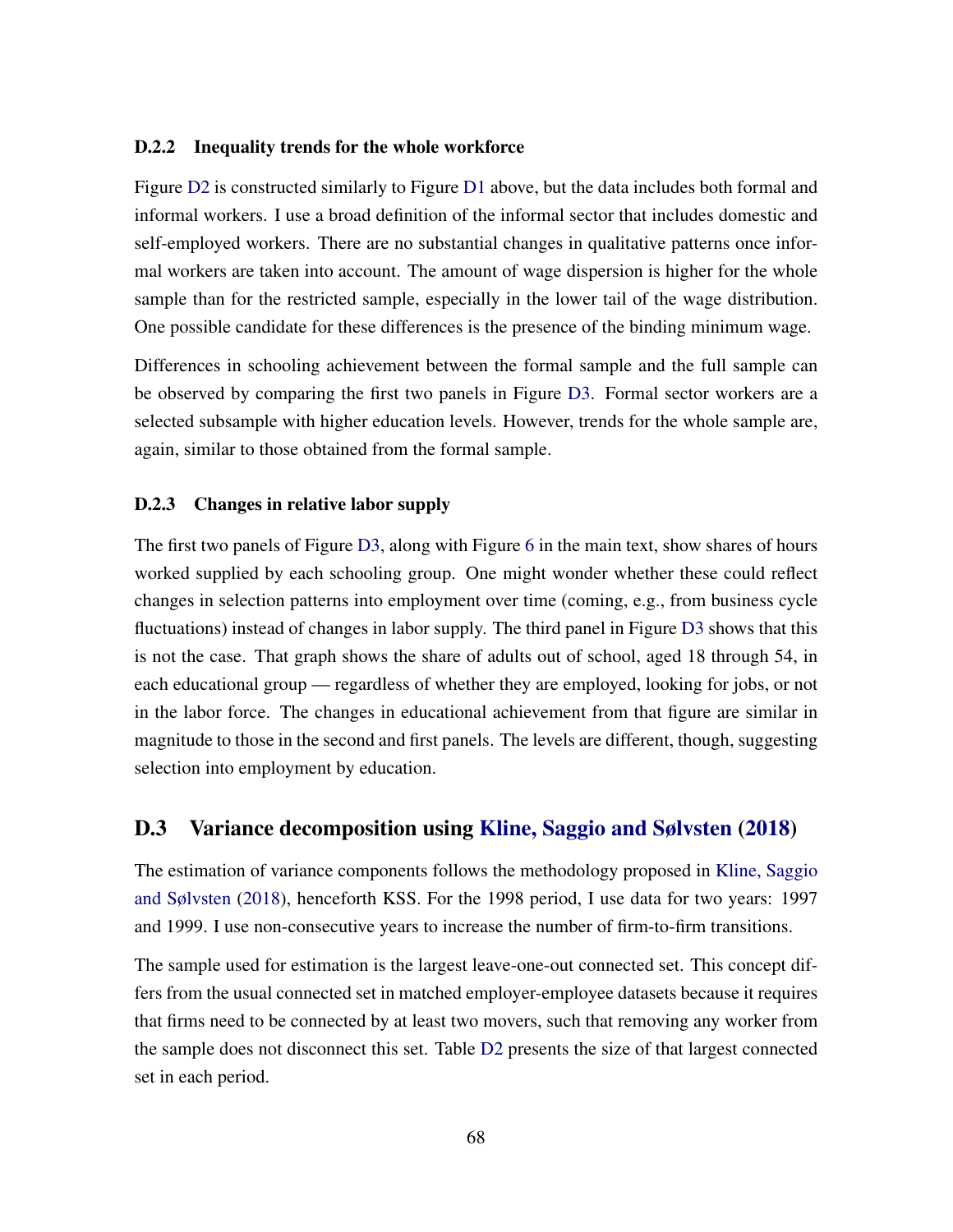<span id="page-69-0"></span>

Figure D3: Changes in educational achievement, PNAD data

Notes: PNAD data, Rio Grande do Sul, Brazil. In the first two panels, the sample includes employed workers and observations are weighted by sampling weights multiplied by hours worked. In the third panel, the sample is composed of all adults 18-54 who are not in school, weighted by sampling weights.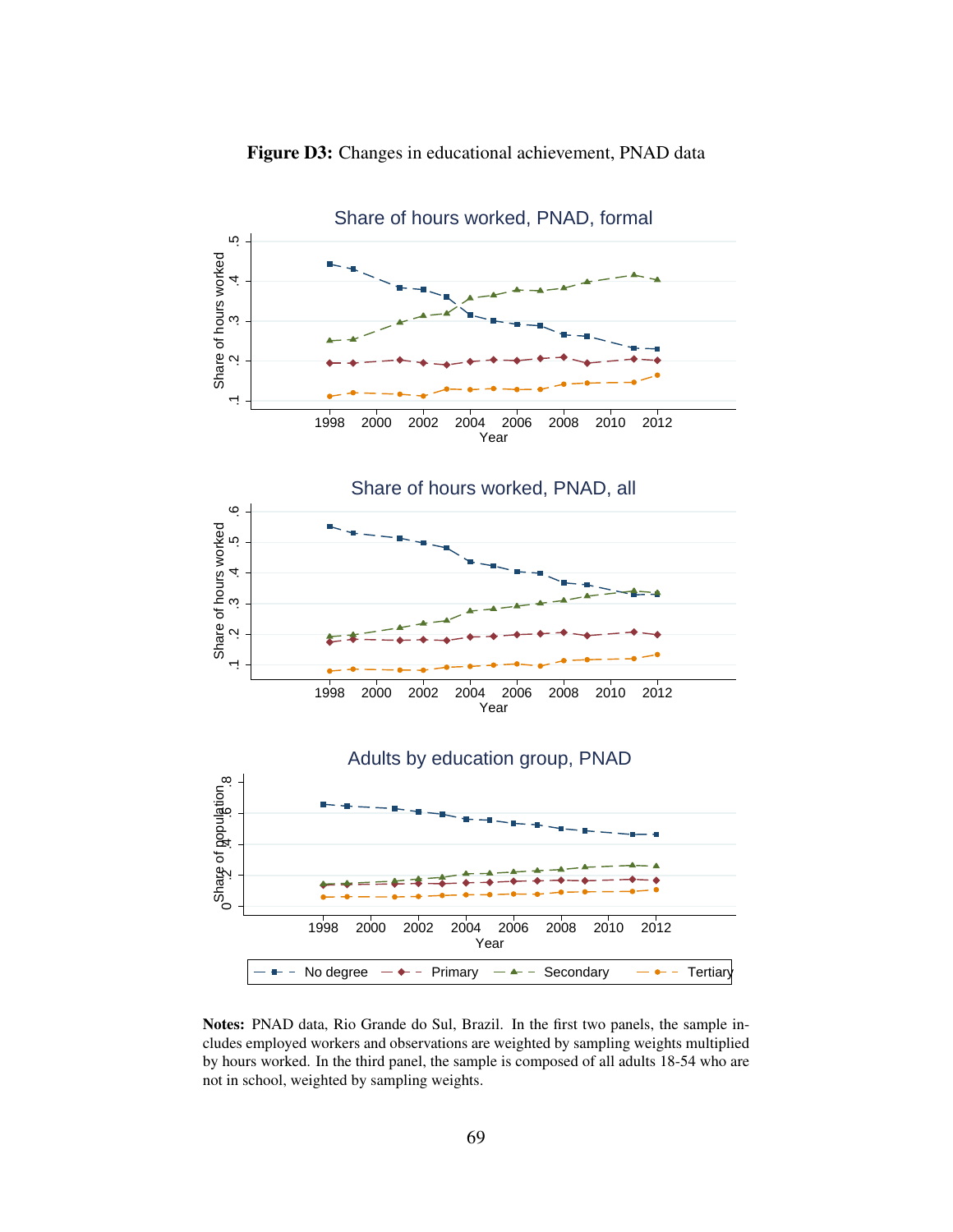|                          | 1998      | 2012      |
|--------------------------|-----------|-----------|
| Person-year observations | 1,618,478 | 2,570,016 |
| Workers                  | 809,239   | 1,285,008 |
| Firms                    | 31,107    | 65,466    |
| <b>Movers</b>            | 174,299   | 334,206   |
|                          |           |           |

<span id="page-70-0"></span>Table D2: Sample sizes in variance decomposition exercise

This table presents the number of observations in the largest leave-one-out connected set.

I implement the variance decomposition using the code provided by KSS.<sup>29</sup> There are some implementation choices required in this estimation, stated below:

- Dealing with controls (year fixed effects): "Partialled out" prior to estimation (option 1 in the resid\_controls argument).
- Computation of local linear regressions: stratified by grids, separate for movers and stayers (option 2 in the subsample\_llr\_fit argument).
- Sample selection: includes both movers and stayers (option 0 in the restrict\_movers argument).
- Algorithm: Random projection method (option "JLL" in type\_of\_algorithm option, with epsilon=0.005).

# D.4 Minimum Distance Estimation

### D.4.1 Covariance matrix of estimated moments

I use the bootstrap to obtain the covariance matrix of all moments except those from the AKM decomposition. I re-sample workers in each period (keeping their histories in the twoperiod panel intact) and use a total of 500 replications. The KSS procedure provides standard errors for the variance of firm effects and the covariance of worker and firm effects. I assume that the these estimates are uncorrelated between each other and with the other moments, filling the corresponding rows and columns in the covariance matrix with zeros.

<sup>&</sup>lt;sup>29</sup>Currently available at https://github.com/rsaggio87/LeaveOutTwoWay.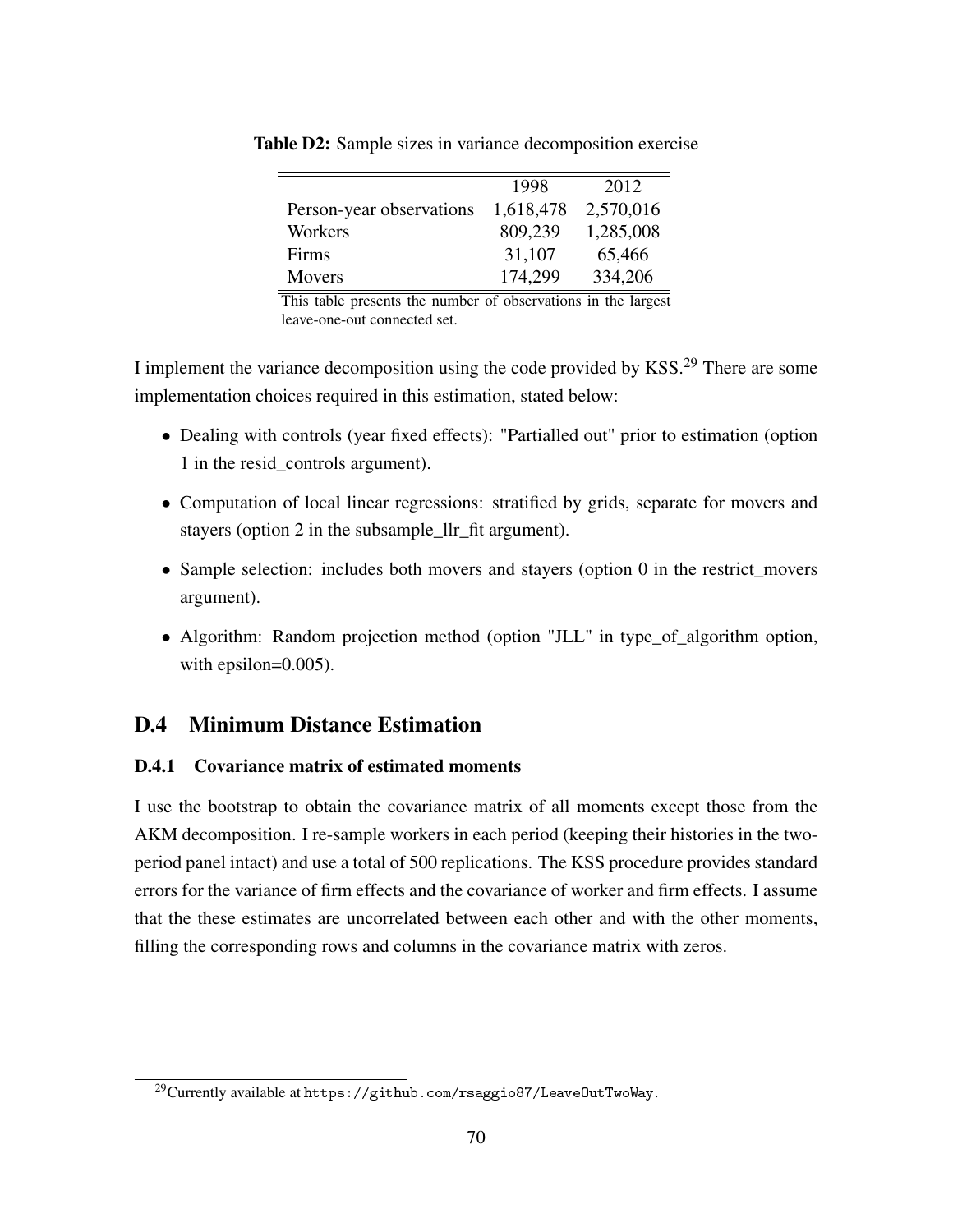### D.4.2 Simulating measures of wage inequality

After solving for equilibrium for a given set of parameters, I use the following procedure to simulate data which will be used to compute measures of inequality and the AKM decomposition:

- 1. For each  $h = 1, \ldots, H$ :
	- (a) Create a sorted list of  $2 \times G + 1$  values of log efficiency units, corresponding to (i) log hiring thresholds for all *g*; (ii) points where the minimum wage ceases to bind,  $\log(y/w_{hg})$  for all *g*; and (iii) quantile 0.999 of the  $\log \varepsilon$  distribution. ¯
	- (b) For each interval in  $\log \varepsilon$  space, corresponding to consecutive values in that list:
		- i. If no firms pay the minimum wage in that interval, split it into 200 equal segments. Else, if some firms pay more than the minimum wage, split it into 40 segments. Else (all firms pay the minimum wage), use a single segment corresponding to the whole interval.
		- ii. For each log  $\varepsilon$  corresponding to a segment edge, calculate log earnings at each firm type and share of workers of that  $(h, \varepsilon)$  employed by firms of each type.
		- iii. Each segment/firm type combination corresponds to discretized group of workers, with the employment share for each *g* defined as the mean of the two shares at the edges of the segment, log earnings as the mean of the log earnings values at the edges, and quantity of workers defined by the mean employment share across *g* multiplied by *N<sup>h</sup>* and by the share of workers of that  $h$  in that particular  $\varepsilon$  interval.

Using that simulated data to calculate means and variances of log earnings by group (and for the whole workforce) is straightforward.

#### D.4.3 Simulating the AKM decomposition

To reason about AKM decompositions in the theory, I need a two-period version of the model, from which panel data could be simulated if needed. I assume that, with some probability  $R > 0$ , workers re-draw their full vector of idiosyncratic preferences  $\eta_i$  from period one to period two. I also assume that only part of the efficiency units of labor of a worker is transferable  $\log \epsilon_{t=2} = A \log \epsilon_{t=1} + (1 - A^2)^{0.5} \log \epsilon'$ , where  $\epsilon'$  is a new i.i.d. draw from the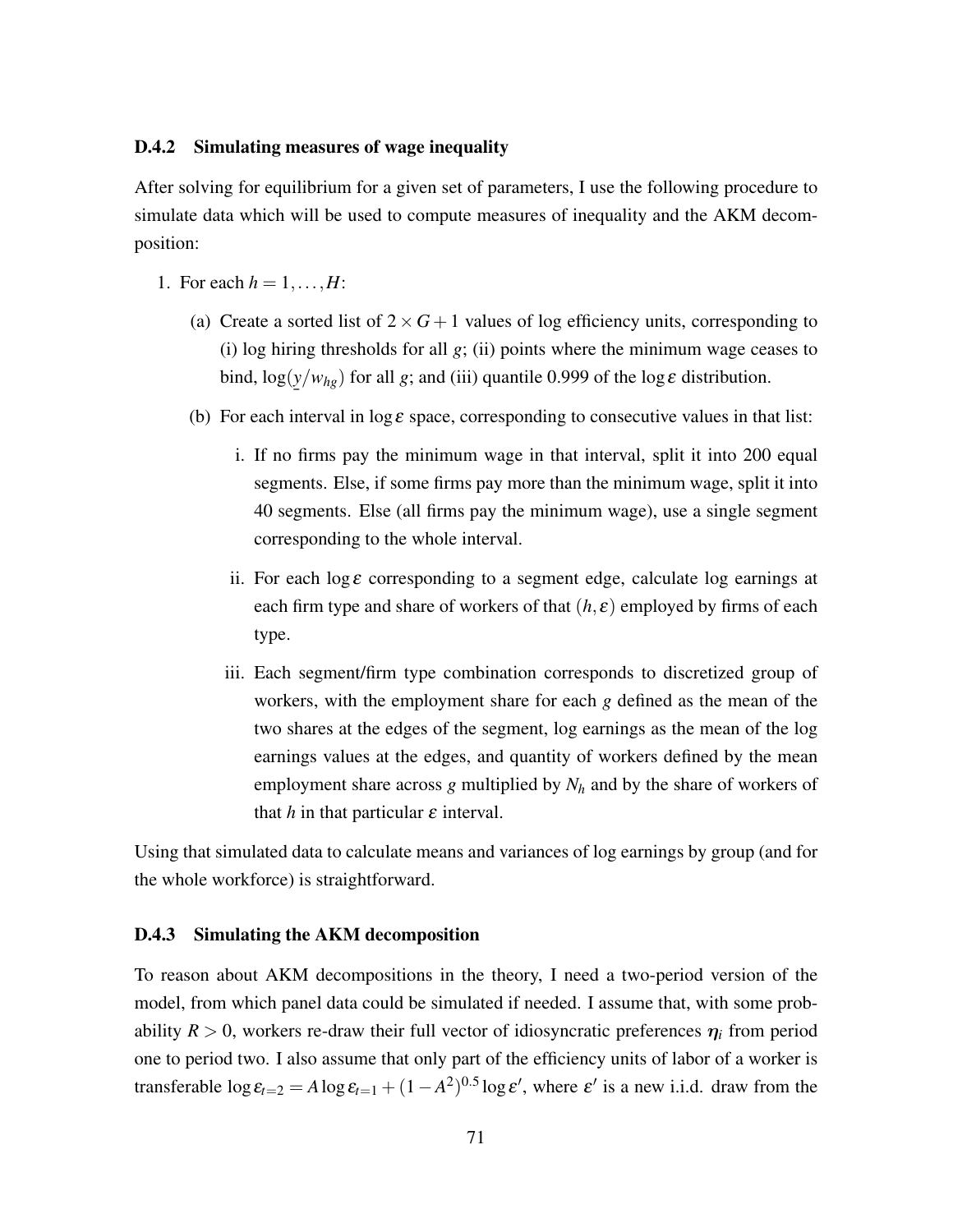same distribution of efficiency units (given *h*). After the re-draws, the labor market clears in the same way as in period 1.

Because the cross-sectional distribution of  $(h, \varepsilon, \eta)$  remains the same as before, firm choices and the equilibrium allocation remain the same, except for the identity of workers employed by each firm. That model of job-to-job transitions implies that, whenever a given worker type  $(h, \varepsilon)$  is employed in equilibrium by the two firm types, there is a positive probability that some of those workers moved from a firm of type  $g = 1$  to another of type  $g = 2$  (and vice-versa).

Furthermore, I assume that firms are large, in the sense that there are many movers and firm fixed effects in the AKM regression are precisely estimated. Together with Lemma [2,](#page-17-0) that assumption implies that all firms producing the same good will have the same estimated fixed effect.

Given these assumptions, the results of an AKM decomposition of log wages using simulated panel data are identical to the alternative regression proposed in the main text. Each observation is a  $(h, \varepsilon, g)$  cell, using the discretized distribution of  $\varepsilon$  discussed above. There is a worker type dummy for each  $(h, \varepsilon)$  pair. The regression of log wages on worker type and firm type dummies is weighted by the share of the employed population in the corresponding cell. Finally, the estimated worker fixed effects are shrinked by the factor *A*, since they correspond only to the portable portion of productivity. The persistence parameter *A* is calibrated such that the  $R^2$  of the simulated AKM regression is 0.9, about the same as the empirical regressions.<sup>30</sup>

This approach ignores granularity issues in the simulation of AKM moments. That is conceptually consistent with the way the corresponding moments are estimated from the data, since the KSS estimator is not subject to limited mobility bias.

## D.4.4 Numerical implementation and starting points

The estimation procedure is coded in Matlab. The objective function is defined in terms of transformed variables (e.g., log or logit-like functions) that ensure parameters are valid without the need for constrained optimization. When evaluating the objective function, the tolerance for the computation of equilibria is set to  $10^{-14}$ . For minimization, I use a standard gradient descent approach, with the gradient calculated using forward differences shifts of

<sup>&</sup>lt;sup>30</sup>The persistence parameter is allowed to change between 1998 and 2012.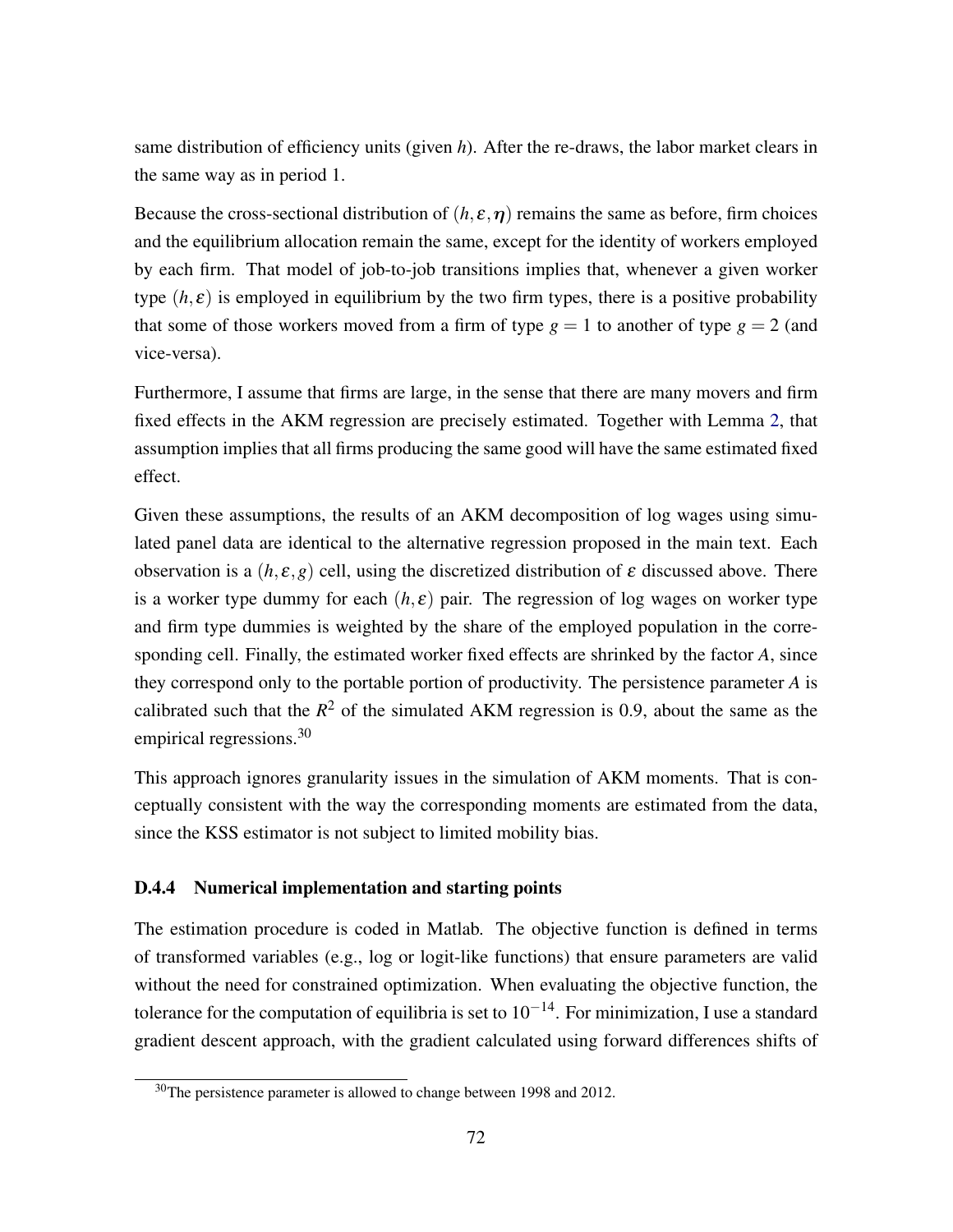10−<sup>6</sup> in the transformed variables. I used 126 starting points with random shifts of plus or minus 0.5 in all transformed variables, relative to a reasonable starting point. Only 2 did not converge to the optimal point.

## D.5 Histograms of log wages, model and data

See Figure [D4.](#page-74-0)

## D.6 Minimum wage spillovers

The empirical model of minimum wage spillovers is:

$$
\log y_{st}(p) - \log y_{st}(50) = \beta_1(p) \left[ \log y_t - \log y_{st}(50) \right] + \beta_2(p) \left[ \log y_t - \log y_{st}(50) \right]^2 + \zeta_{0s}(p) + \zeta_{1s}(p) \times time_t + \zeta_2(p) \times (time_t)^2 + u_{st}(p)
$$
(16)

where  $y_{st}(p)$  is the *p*-th percentile of the real wage distribution in state *s* at time *t*;  $y_t$  is the national minimum wage at time *t*;  $\zeta_{0s}(p)$  and  $\zeta_{1s}(p)$  are state-quantile fixed effects and linear trends, respectively;  $\zeta_2(p)$  is a national quadratic trend; and  $u_{st}(p)$  is the residual.

This expression parameterizes the impact of the "effective minimum wage"  $y_t - log y_{st}(50)$ — the minimum wage relative to the median wage in any given state and year — on any quantile *p* of the wage distribution, again relative to the median. The quadratic specification accounts for possibly non-linear effects of the effective minimum wage. The regression includes state-percentile fixed effects and linear trends to account for state-level changes in the shape of the wage distribution that are unrelated to the minimum wage. It also includes a national quadratic trend for each percentile, accounting for flexible changes in the shape of the wage distribution that are common across states. I use this trend instead of year effects, as in [Autor, Manning and Smith](#page-44-0) [\(2016\)](#page-44-0), because the statutory minimum wage is set at the federal level in Brazil.

[Autor, Manning and Smith](#page-44-0) [\(2016\)](#page-44-0) argue that the effective minimum might correlate with the residual term because median wages are used to construct both the independent and the dependent variables. I follow their approach to solve this problem. Specifically, I use an instrument set composed of the log real minimum wage, the square of the log real minimum wage, and an interaction of the log real minimum wage with the average median real wage in state *s* for the whole period.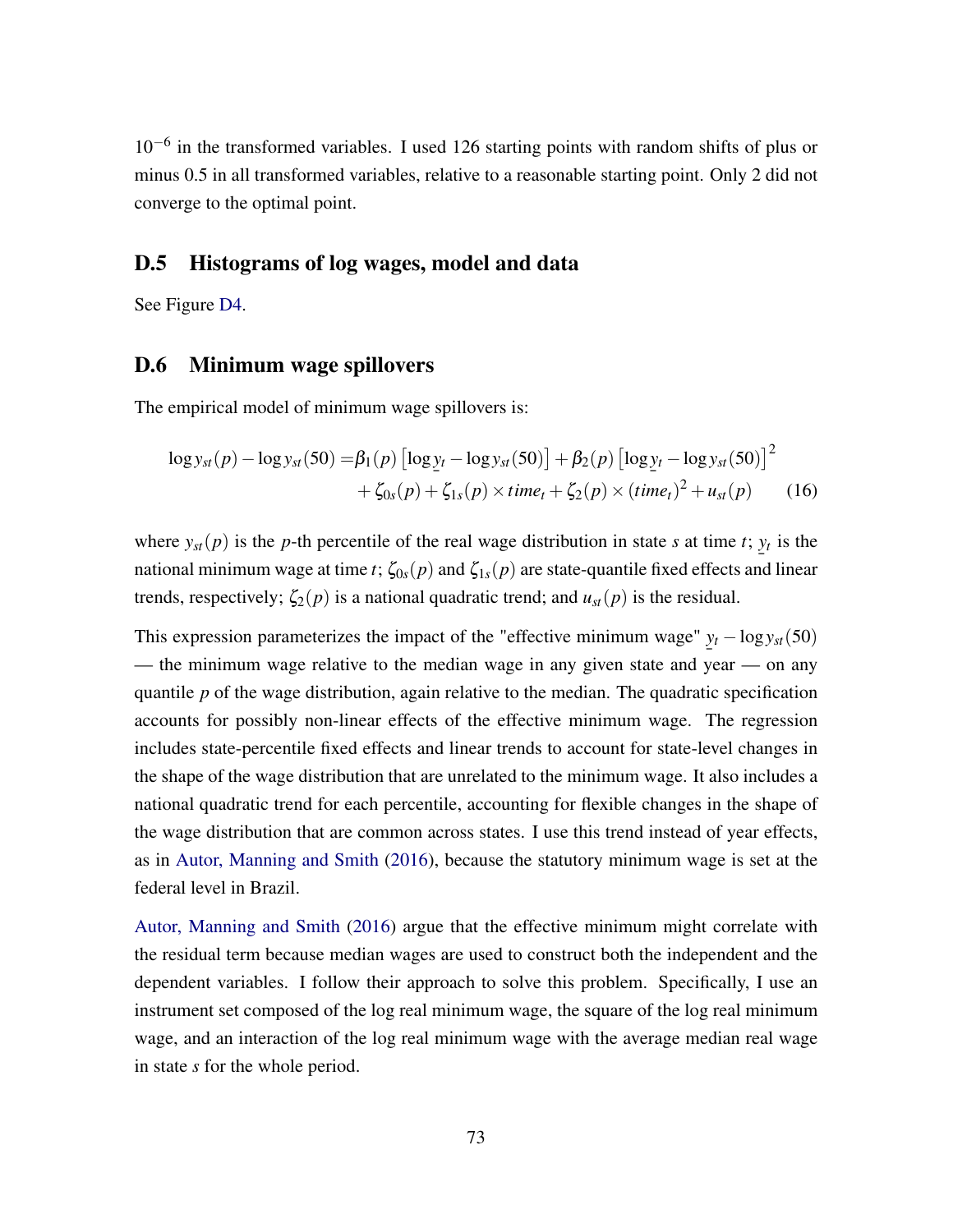<span id="page-74-0"></span>

Figure D4: Distribution of log wages, data and model

Notes: This figure shows histograms of log wages using 0.05-sized bins, separately by educational group (No degree, Primary, Secondary, and Tertiary) and time (1998 in blue, 2012 in red). Panel (a) shows data from RAIS, Rio Grande do Sul, Brazil, hours-weighted. Panel (b) shows histograms predicted by the estimated model.

 $0\frac{L}{0}$ 

0.02

0 1 2 3 4

0 1 2 3 4

 $0<sub>0</sub>$ 

0.02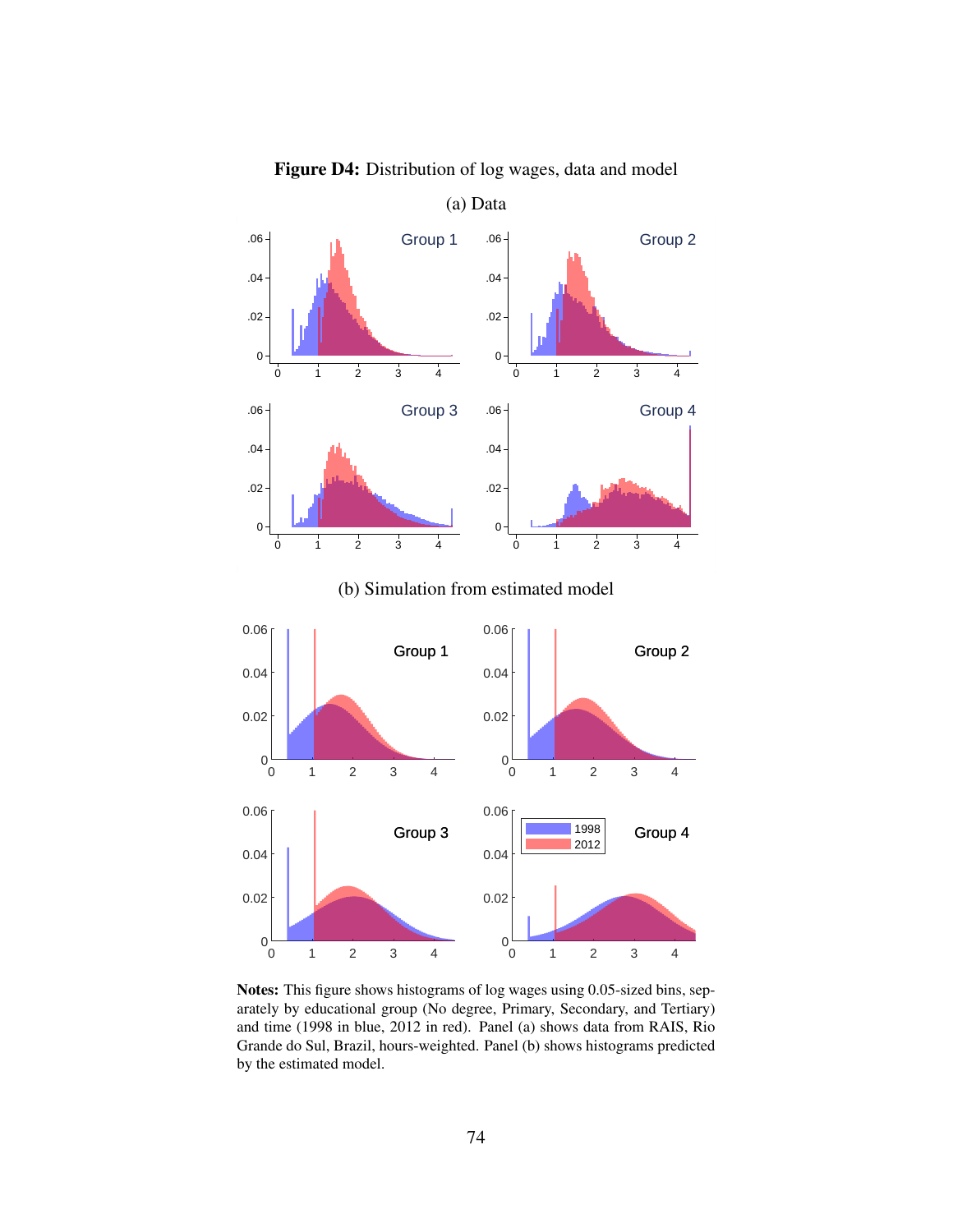Table [D3](#page-76-0) shows ordinary least squares and instrumental variables estimates of the marginal effect of minimum wages over different quantiles of the wage distribution. I estimate specifications in levels and in differences. The specification in differences presents much stronger first stages (measured by the Cragg-Donald [\(1993\)](#page-45-0) F statistic). In addition, it shows no spillovers in the upper tail, a criterion that has been used for model selection when studying the impact of minimum wages on the wage distribution (e.g. [Autor, Katz and Kearney](#page-44-1) [\(2008\)](#page-44-1) and [Cengiz et al.](#page-44-2) [\(2019\)](#page-44-2)). For these reasons, it is my preferred specification.

These estimates, which are plotted in Figure [8,](#page-41-0) show spillovers that are economically and statistically significant up to percentile 40. Spillovers on the upper tail are small and indistinguishable from zero. These estimates are larger than what [Autor, Manning and Smith](#page-44-0) [\(2016\)](#page-44-0) found for the US, consistent with the fact that the minimum wage is more binding in Brazil and that only a small fraction of the workforce is in possession of a tertiary education.<sup>31</sup>

Model-based spillovers are calculated by making changes to the minimum wage, solving for equilibrium, and dividing the change in the desired quantile (relative to the median) by the change in effective minimum wage. The value shown in the graph is the average of 50 estimated spillovers, with parameters changing smoothly from the 1998 levels to the 2012 levels. The 50 step-wise changes in the minimum wage are the same ones used in the decomposition of inequality trends and sorting.

 $31$ [Engbom and Moser](#page-45-1) [\(2018\)](#page-45-1) also estimate reduced-form estimates of minimum wage spillovers for Brazil and compare them to the predictions of a structural model.